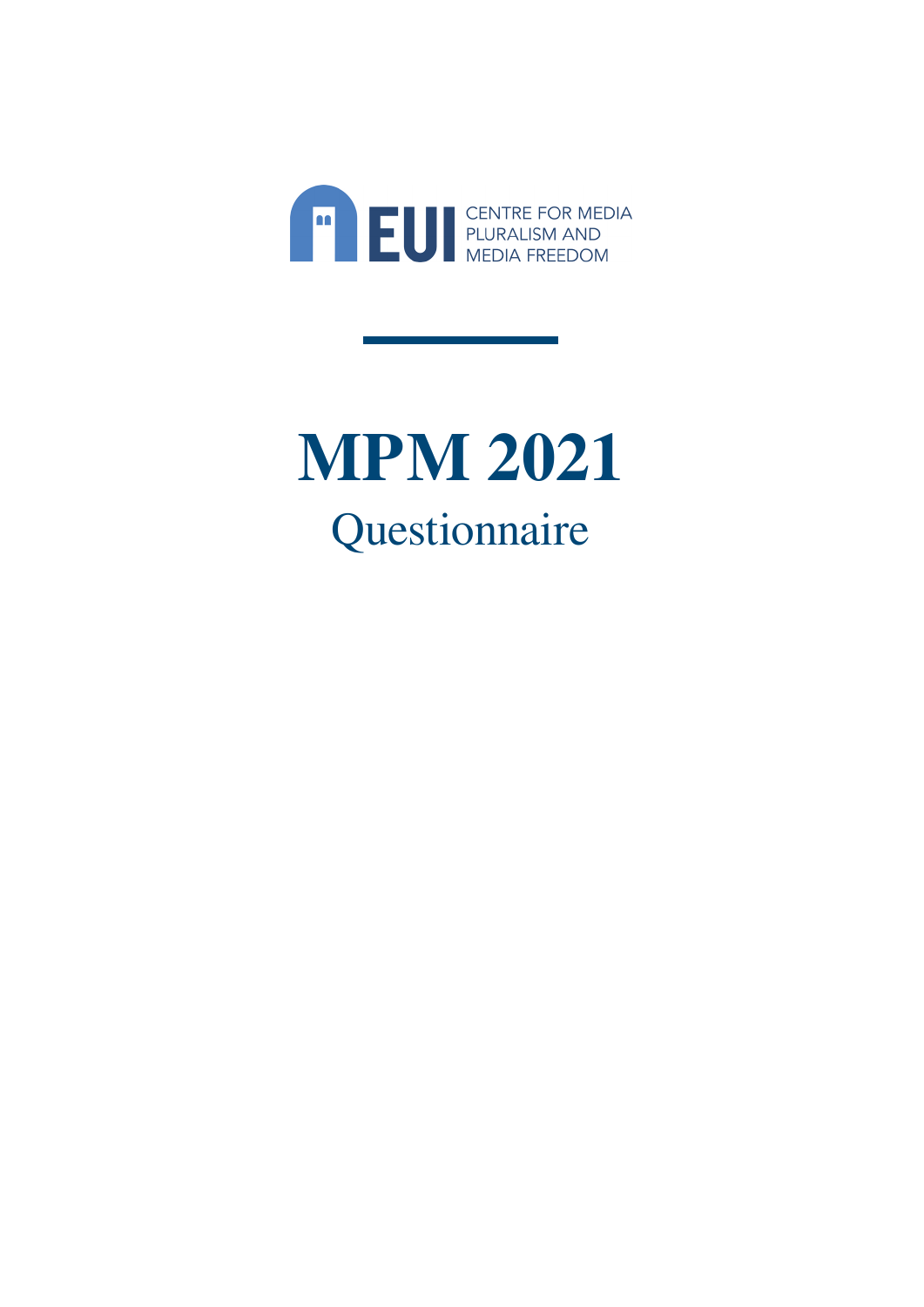

# **1. Protection of freedom of expression**

This indicator aims to assess the existence and effective implementation of regulatory safeguards for freedom of expression offline and online. A country may have good laws relating to freedom of expression, but they may not be implemented or enforced. In addition, constitutional guarantees may be eroded by exceptions and derogations from international treaty obligations or by contradictory laws covering, for example, national security or defamation.

# 1. Is freedom of expression recognized in the Constitution?

This variable aims to assess the existence of regulatory safeguards for freedom of expression in the Constitution or in national laws/jurisprudence (Courts) of your country.

#### **Subindicator / Type**

Respect of FoE international standards / T

### **Method**

National laws and regulations. Constitutional conventions. Overviews of national media legislation can be found on: EPRA website: http://www.epra.org/articles/media-legislation Merlin database European Audiovisual Observatory: http://merlin.obs.coe.int/ Websites of national regulatory and competition authorities

### **Answer options**

- $\sum$  Low risk: It is explicitly recognised in the Constitution.
- $\bigcirc$  Medium risk: It is recognised in national laws or in the jurisprudence (Courts).
- $\bigcap$  High risk: It is not recognized.
- $\bigcirc$  Not Applicable
- O No Data

# 2. Has the State ratified the European Convention on Human Rights with no significant reservations/declarations?

This variable assesses the ratification of the core European treaty covering freedom of expression - the European Convention on Human Rights (ECHR). The variable also assesses whether there are any reservations/declarations made by the State in relation to freedom of expression, in particular in relation to Article 10.

# **Subindicator / Type**

Respect of FoE international standards / T

#### **Method**

Check whether the state has ratified the European Convention with no significant reservations/declarations relating to freedom of expression. See Council of Europe webpage:<http://conventions.coe.int/Treaty/Commun/ChercheSig.asp?NT=005&CM=&DF=&CL=ENG>

#### **Answer options**

Low risk: Yes, it has ratified the ECHR with no signiicant reservations/declarations on freedom of expression.

 $\Omega$  Medium risk: Partially. It has ratified the ECHR with reservations/declarations that may affect freedom of expression.

High risk: No, it has ratified the ECHR with reservations/declarations that clearly affect freedom of expression.

- $\bigcap$  Not Applicable
- O No Data

3. Has the State ratified the International Covenant on Civil and Political Rights (ICCPR) with no significant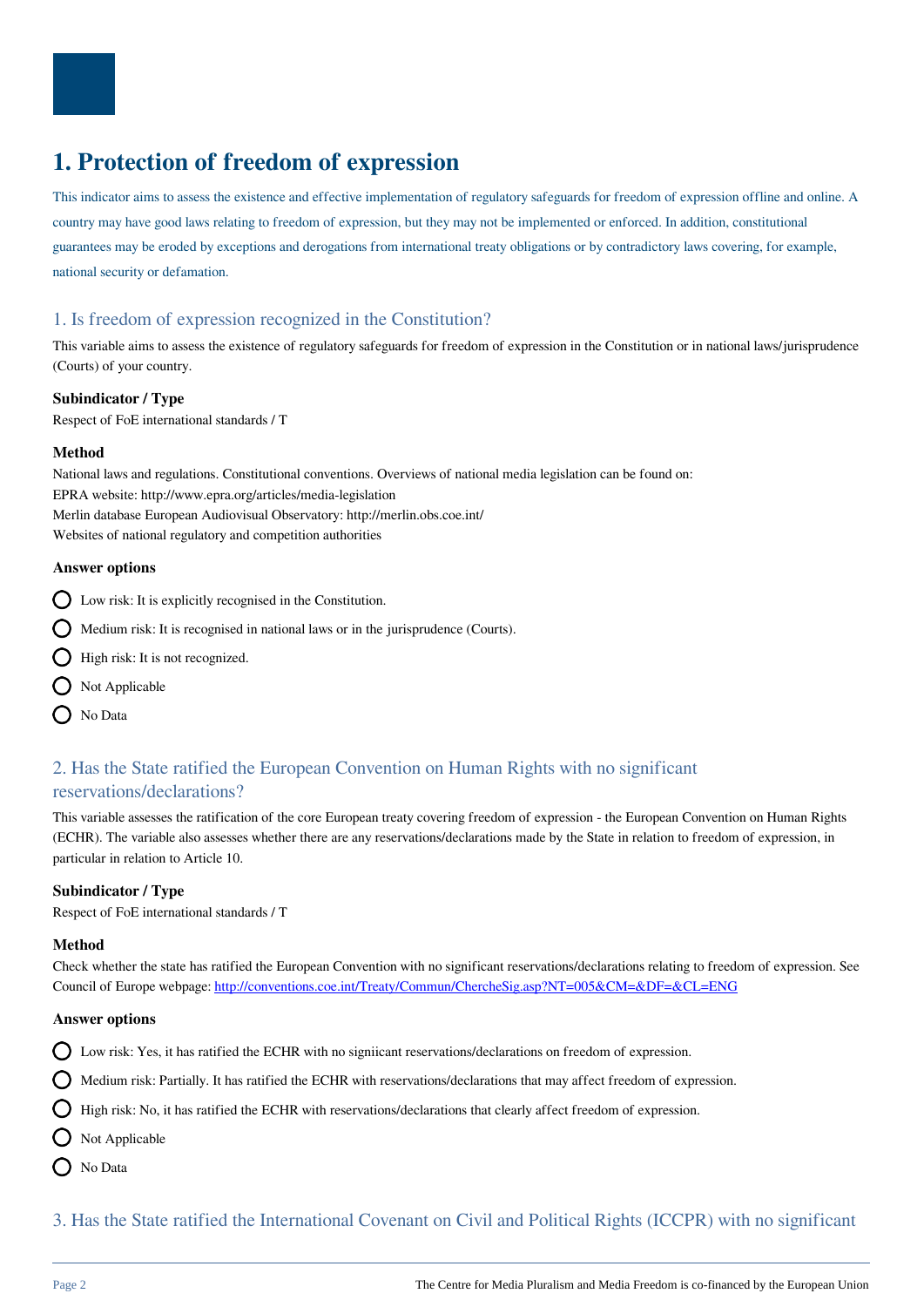# reservations/declarations?

This variable assesses the ratification of the core international treaty (ICCPR) covering standards on freedom of expression, in particular Article 19. The variable also assesses whether there are any reservations/declarations from this international treaty obligations, specifically relating to freedom of expression.

#### **Subindicator / Type**

Respect of FoE international standards / T

### **Method**

Check whether the state has ratified the ICCPR with no significant reservations/declarations relating to freedom of expression. See UN webpage: [https://treaties.un.org/Pages/ViewDetails.aspx?src=TREATY&mtdsg\\_no=IV-4&chapter=4&clang=\\_en#7](https://treaties.un.org/Pages/ViewDetails.aspx?src=TREATY&mtdsg_no=IV-4&chapter=4&clang=_en#7)

#### **Answer options**

- $\bigcirc$  Low risk: Yes, it has ratified the ICCPR with no signicant reservations/declarations on freedom of expression.
- $\bigcap$  Medium risk: Partially. It has ratified the ICCPR with reservations/declarations that may affect freedom of expression.
- $\bigcirc$  High risk: No, it has ratified the ICCPR with reservations/declarations that clearly affect freedom of expression.
- $\bigcirc$  Not Applicable
- $\bigcap$  No Data

# 4. Are restrictions upon freedom of expression clearly defined in law and do restrictions upon freedom of expression pursue a legitimate aim according to those foreseen in Article 10(2) ECHR? Also: are they "proportionate" to the legitimate aim pursued?

**Please, do not consider aspects of freedom of expression online. This issue will be addressed by questions that will follow.** This variable assesses the respect of CoE standards on FoE. Art 10(2) of the ECHR. "...The exercise of these freedoms, since it carries with it duties and responsibilities, may be subject to such formalities, conditions, restrictions or penalties as are **prescribed by law** and are necessary in a democratic society, in the interests of **national security, territorial integrity or public safety, for the prevention of disorder or crime, for the protection of health or morals, for the protection of the reputation or rights of others, for preventing the disclosure of information received in confidence, or for maintaining the authority and impartiality of the judiciary**." Restrictive measures must be '*prescribed by law*'. Pursuant to the Court's case law, the expression 'prescribed by law' not only requires that restrictive measures should have a legal basis in domestic law, but also refers to the quality of the law in question, which should be accessible to the person concerned and foreseeable to its effects. A measure that interferes with the exercise of fundamental rights and principles enshrined in the ECHR will usually be regarded as '*accessible*' if it is published. A restrictive measure is considered '*foreseeable*' if it is formulated with sufficientprecision to enable the citizen to regulate his conduct. That is to say, the citizen must be able to foresee, to a degree that is reasonable in the circumstances, the consequences which a given action may entail. The Court acknowledges that laws need not be phrased in rigid terms; the law cannot capture all possible eventualities at the time of its adoption and the circumstances surrounding it may evolve. In other words, a law must be sufficiently flexible to leave room for interpretation. However, the legal framework must provide effective safeguards against arbitrary interference. This has been understood to mean that the law must indicate with sufficient clarity the scope of discretion conferred on the competent authorities and the manner of its exercise. A measure is deemed 'proportionate' if the legitimate aim that is pursued by the interference cannot be achieved by less restrictive means. (CMPF working paper on FREEDOM OF EXPRESSION ONLINE. REPORT, march 2016 (internal use only) **Please, consider if new restrictions upon freedom of expression have been introduced in response to COVID-19 emergency? For instance, has legislation criminalising "false" COVID-19 information been introduced imposing penalties (fines and/or imprisonment)? Has the government imposed other restrictions on the media concerning the reporting of the pandemic? Assess to what extent the media were still able to perform their basic watchdog function of holding the government to account about their responses to the COVID-19 emergency. Please, assess the risk of misusing misinformation laws.**

#### **Subindicator / Type**

Respect of FoE international standards / T

#### **Method**

National laws and regulations. Constitutional conventions. Academic writing on the issue and reports by international and European bodies. Analysis of the legal framework. CoE

Study: <https://www.coe.int/en/web/freedom-expression/study-filtering-blocking-and-take-down-of-illegal-content-on-the-internet> **New legislation introduced or existing one amended, new government decree. Writings on COVID-19 and freedom of expression. For instance, see the following sources: Radu, R. (2020) Fighting the 'Infodemic': Legal Responses to COVID-19 Disinformation, Social Media+ Society 6 (3)** <https://journals.sagepub.com/doi/full/10.1177/2056305120948190> **Country reports by Article19:** [https://www.article19.org/coronavirus-impacts](https://www.article19.org/coronavirus-impacts-on-freedom-of-expression/)[on-freedom-of-expression/](https://www.article19.org/coronavirus-impacts-on-freedom-of-expression/)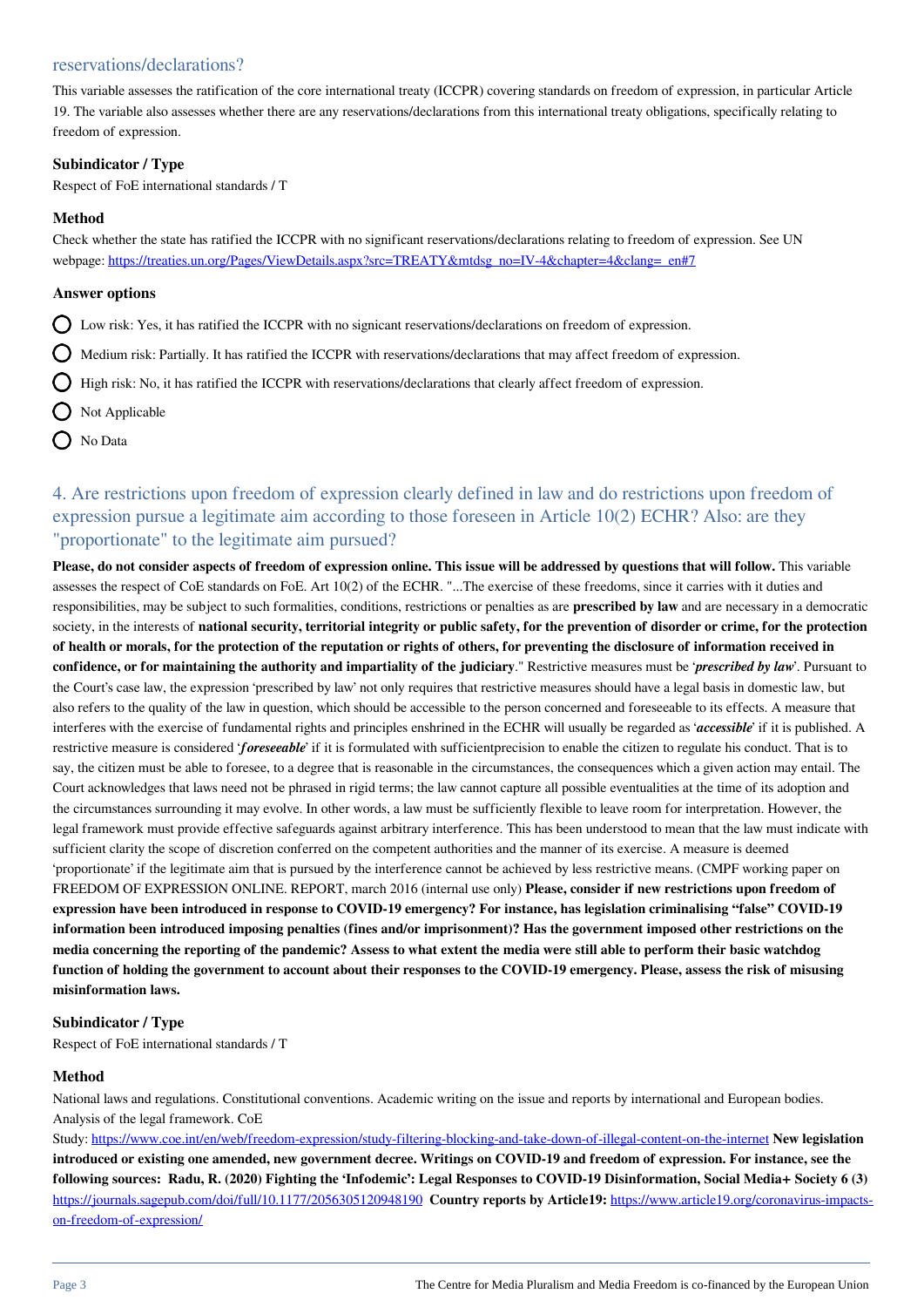#### **Answer options**

- Low risk: Yes, restrictions are clearly defined by the law, don't go beyond those provided by art 10.2 and are proportionate to the legitimate aim pursued.
- Medium risk: In some cases restrictions are not clearly defined by the law and/or go beyond those provided by art 10.2 and/or are not proportionate to the legitimate aim pursued.
- High risk: Restrictions are not clearly defined by the law and/or either go beyond those provided by art 10.2 and/or are not proportionate to the legitimate aim pursued.
- $\bigcap$  Not Applicable
- $\bigcap$  No Data

# 5. Do citizens have legal remedies in cases of infringement of their freedom of expression and are these legal remedies effective?

This variable assesses the availability of legal remedies in cases of violations of freedom of expression and whether these methods are effective. Unless legal remedies are adequately enforced, regulatory safeguards on freedom of expression may be useless. **Please, consider if the daily operation of courts and tribunals has been affected by COVID-19 emergency, e.g. if the operation was suspended and as a result, there has been a backlog of cases and delays in delivering judgements compared to the times before the COVID-19 emergency.** 

#### **Subindicator / Type**

Respect of FoE international standards / T

#### **Method**

**Method of measurement** National laws and regulations. Constitutional conventions. Case law. Overviews of national media legislation can be found on:

EPRA website: <http://www.epra.org/articles/media-legislation>

Merlin database European Audiovisual Observatory:<http://merlin.obs.coe.int/>

Nordicom (for Scandinavian countries): <http://www.nordicmedia.info/>

Websites of national regulatory and competition authorities HUDOC website for those cases that were sent to the Europen Court of Human Rights: [https://hudoc.echr.coe.int/eng#{%22documentcollectionid2%22:\[%22GRANDCHAMBER%22,%22CHAMBER%22\]}](https://hudoc.echr.coe.int/eng#{%22documentcollectionid2%22:[%22GRANDCHAMBER%22,%22CHAMBER%22]}) **Information to answer the COVID-related question might be provided as statistics on courts' performance released by respective ministries of justice (if available) or media reporting on the issue. In the case of media reporting, please, note that these have to be several incidents that suggest there is a pattern, not a single incident.** 

#### **Answer options**

- $\bigcap$  Low risk: yes, they have legal remedies and the remedies are effective
- $\bigcirc$  Medium risk: they have legal remedies but the remedies are not always effective
- $\bigcirc$  High risk: they have no legal remedies or if they have legal remedies, these are not effective
- $\bigcap$  Not Applicable
- O No Data

# 6. Is freedom of expression respected in practice in your country?

This variable assesses the actual risks to freedom of expression in your country. Every country may witness minor violations to freedom of expression, but if there has been a systematic practice over the last year this will indicate that the laws may be ineffective. Please note that the relevant timeframe is 2020 and it is looking for common practice, not based on one single incident. **Please, assess if freedom of expression has been respected in practice during COVID-19 emergency and what the actual risks to freedom of expression in your country have been during the COVID-19 emergency. Consider the various type of incidents which could suggest that freedom of expression has been systematically violated, such as systemic cases of discouraging potential whistle-blowers from speaking out (e.g. doctors, nurses), restrictions on who is authorised to inform the public and the media about COVID-19 emergency etc.** 

### **Subindicator / Type**

Respect of FoE international standards / T

#### **Method**

Reports by local and international NGOs working on these issues. Academic writing and reports by international bodies, organizations or experts on the issue. *Writing on COVID-19 and freedom of expression. For instance, see the following sources: Radu, R. (2020) Fighting the 'Infodemic':*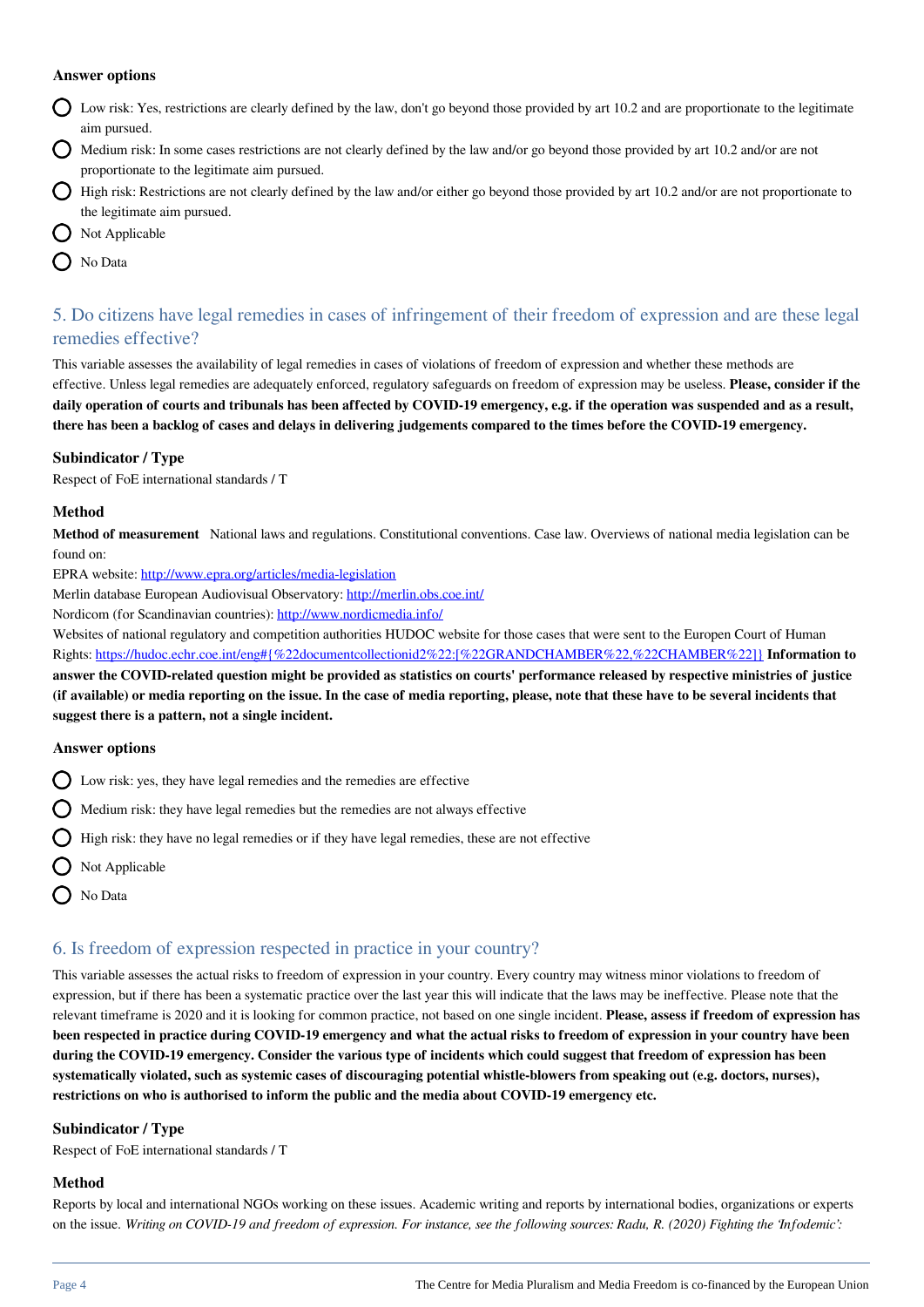Legal Responses to COVID-19 Disinformation, Social Media+ Society 6 (3) <https://journals.sagepub.com/doi/full/10.1177/2056305120948190> *Country reports by Article19:* <https://www.article19.org/coronavirus-impacts-on-freedom-of-expression/>

### **Media reporting on the issue might serve as a source. Please, note that these have to be several incidents that suggest there is a pattern, not a single incident.**

#### **Answer options**

- $\bigcap$  Low risk: There is no evidence of violations
- $\bigcirc$  Medium risk: There are occasional violations
- $\bigcap$  High risk: There are systematic violations
- $\bigcirc$  Not Applicable
- O No Data

# 7. Is freedom of expression online clearly defined in law and/or in the case-law in accordance with international and regional human rights standards and are the restrictions to freedom of expression online 'proportionate' to the legitimate aim pursued?

This variable aims to assess whether freedom of expression online is limited based on the same grounds it is limited offline and/or national caselaw is consistent with international standards of protection of online speech. The variable does not imply/request a specific law for online freedom of expression exists. In case a specific law exists, it must be assessed based on the CoE criteria. This variable assesses the respect of CoE standards on FoE. Art 10(2) of the ECHR. "...The exercise of these freedoms, since it carries with it duties and responsibilities, may be subject to such formalities, conditions, restrictions or penalties as are **prescribed by law** and are necessary in a democratic society, in the interests of **national security, territorial integrity or public safety, for the prevention of disorder or crime, for the protection of health or morals, for the protection of the reputation or rights of others, for preventing the disclosure of information received in confidence, or for maintaining the authority and impartiality of the judiciary**." Restrictive measures must be '*prescribed by law*'. Pursuant to the Court's case law, the expression 'prescribed by law' not only requires that restrictive measures should have a legal basis in domestic law, but also refers to the quality of the law in question, which should be accessible to the person concerned and foreseeable to its effects. A measure that interferes with the exercise of fundamental rights and principles enshrined in the ECHR will usually be regarded as '*accessible*' if it is published. A restrictive measure is considered '*foreseeable*' if it is formulated with sufficient precision to enable the citizen to regulate his conduct. That is to say, the citizen must be able to foresee, to a degree that is reasonable in the circumstances, the consequences which a given action may entail. The Court acknowledges that laws need not be phrased in rigid terms; the law cannot capture all possible eventualities at the time of its adoption and the circumstances surrounding it may evolve. In other words, a law must be sufficiently flexible to leave room for interpretation. However, the legal framework must provide effective safeguards against arbitrary interference. This has been understood to mean that the law must indicate with sufficient clarity the scope of discretion conferred on the competent authorities and the manner of its exercise. A measure is deemed 'proportionate' if the legitimate aim that is pursued by the interference cannot be achieved by less restrictive means. Measures of blocking, filtering and removal of Internet content are interpreted in a restrictive manner, thus complying with the principle of proportionality. (from the report on FREEDOM OF EXPRESSION ONLINE - REPORT PREPARED BY THE CENTRE FOR MEDIA PLURALISM AND MEDIA FREEDOM at the request of THE COUNCIL OF EUROPE, March 2016) **Please, consider if in relation to COVID-19 new restrictions upon freedom of expression online have been introduced in response to COVID-19 emergency? For instance, has legislation criminalising "false" COVID-19 information shared online been introduced imposing penalties (fines and/or imprisonment)? Has the government imposed other restrictions on the media concerning the reporting of the pandemic? Please, assess the risk of misusing misinformation laws.**

#### **Subindicator / Type**

Guarantees for FoE online / T

#### **Method**

National laws and regulations. Constitutional conventions.

Academic writing on the issue and reports by international and European bodies. Case-law of the European Court of Human Rights. **New legislation introduced or existing one amended, new government decree. Writing on COVID-19 and freedom of expression. For instance, see the following sources: Radu, R. (2020) Fighting the 'Infodemic': Legal Responses to COVID-19 Disinformation, Social Media+ Society 6 (3)** <https://journals.sagepub.com/doi/full/10.1177/2056305120948190> **Country reports by Article19:**  <https://www.article19.org/coronavirus-impacts-on-freedom-of-expression/>

#### **Answer options**

Low risk: Yes, freedom of expression online is clearly defined in law and/or in the case-law in accordance with international and regional human rights standards and the restrictions to freedom of expression online are 'proportionate' to the legitimate aim pursued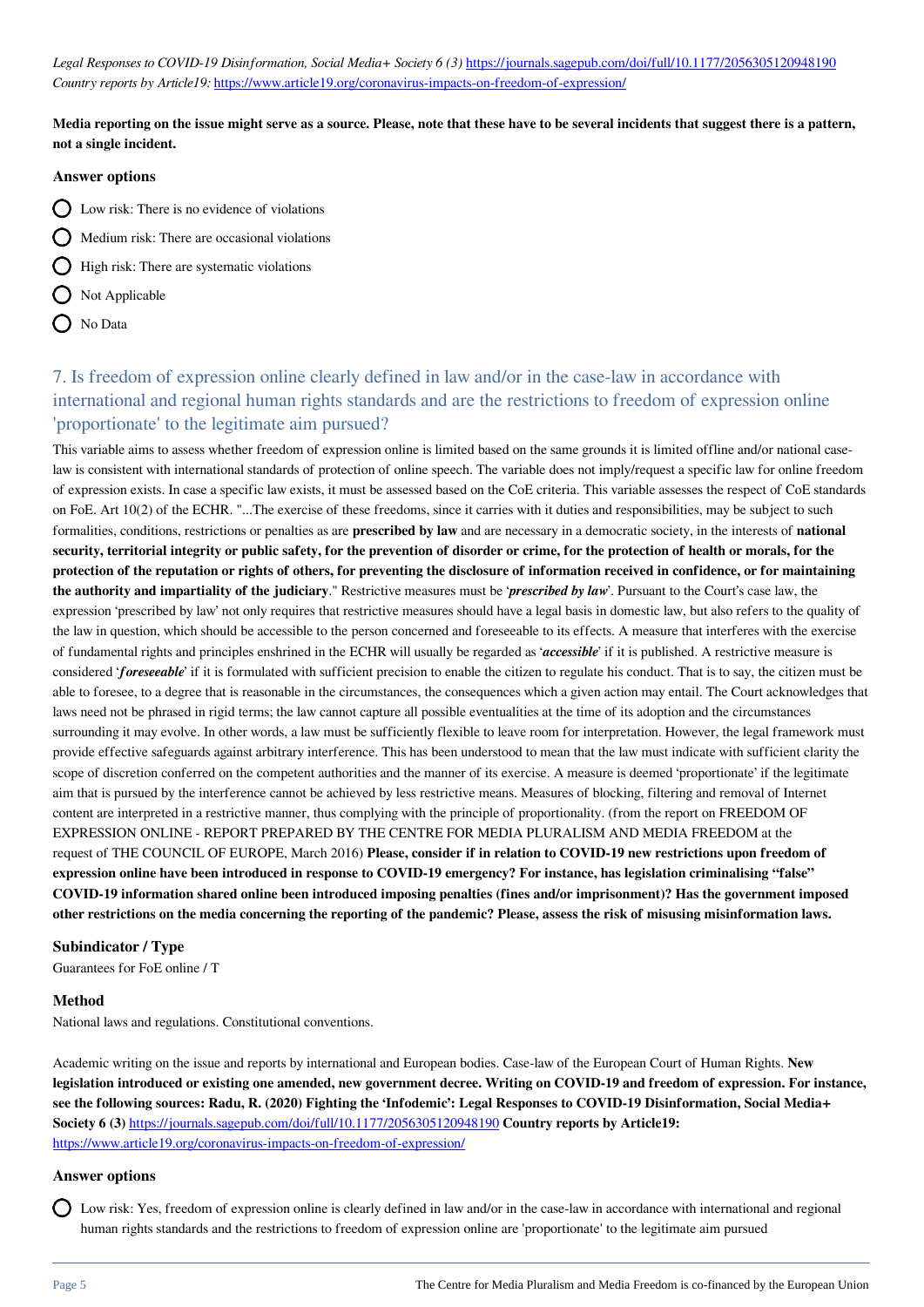- Medium risk: Freedom of expression online is clearly defined in law and/or in the case-law in accordance with international and regional human rights standards but the restrictions to freedom of expression online are not 'proportionate' to the legitimate aim pursued High risk: Freedom of expression online is not clearly defined in law and/or in the case-law in accordance with international and regional human rights standards and the restrictions to freedom of expression online are not 'proportionate' to the legitimate aim pursued Not Applicable
	- No Data

# 8. Does the State generally refrain from filtering and/or monitoring and/or blocking and/or removing online content in an arbitrary way?

This variable aims to assess whether the government blocks or filters access to the Internet as a whole or to specific online services, applications or websites, and on what grounds. This variable assesses the actual risks to freedom of expression online in your country. Violations of freedom of expression online are growing in frequency and importance. Of course every country may witness minor violations to freedom of expression, but if there has been a systematic practice over the last year this will indicate that the laws may be ineffective. Please note that the relevant timeframe is 2020 and it is looking for common practice, not based on one single incident. By "in an arbitrary way" we understand that the filtering, monitoring or blocking is not in compliance with the rule of law as set forth by art. 10 (1) and (2) of the ECHR. **Has the government refrained from blocking access to the Internet or throttling content in reponse to COVID-19?** 

#### **Subindicator / Type**

Guarantees for FoE online / T

#### **Method**

National case law Case law by European Court on Human Rights on your country Reports by local and international NGOs working on these issues Academic writing and reports by international bodies, organizations or experts on the issue

#### **Answer options**

- $\bigcirc$  Low risk: Yes: no violations. The State is not filtering/removing content in an arbitrary way.
- $\bigcap$  Medium risk: Occasional violations.
- $\bigcirc$  High risk: No: systematic and/ or severe violations.
- $\bigcirc$  Not Applicable
- O No Data

# 9. Does the State report about filtering and removals in a transparent and effective way?

This variable aims to assess, in the case the government blocks or filters access to the Internet as a whole or to specific online services, applications or websites, with what degree of transparency this is exercised.

#### **Subindicator / Type**

Guarantees for FoE online / T

#### **Method**

Reports by the State or national institutions. National case law Case law by European Court on Human Rights on your country Reports by local and international NGOs working on these issues Academic writing and reports by international bodies, organizations or experts on the issue

#### **Answer options**

- D Low risk: Yes.
- $\bigcap$  Medium risk: Not in all cases.
- **High risk: No.**
- $\bigcirc$  Not Applicable
- O No Data

# 10. Do the ISPs and online platforms generally refrain from filtering and/or monitoring and/or blocking and/or removing online content in an arbitrary way?

This variable assesses the actual risks to freedom of expression online in your country. Violations of freedom of expression online are growing in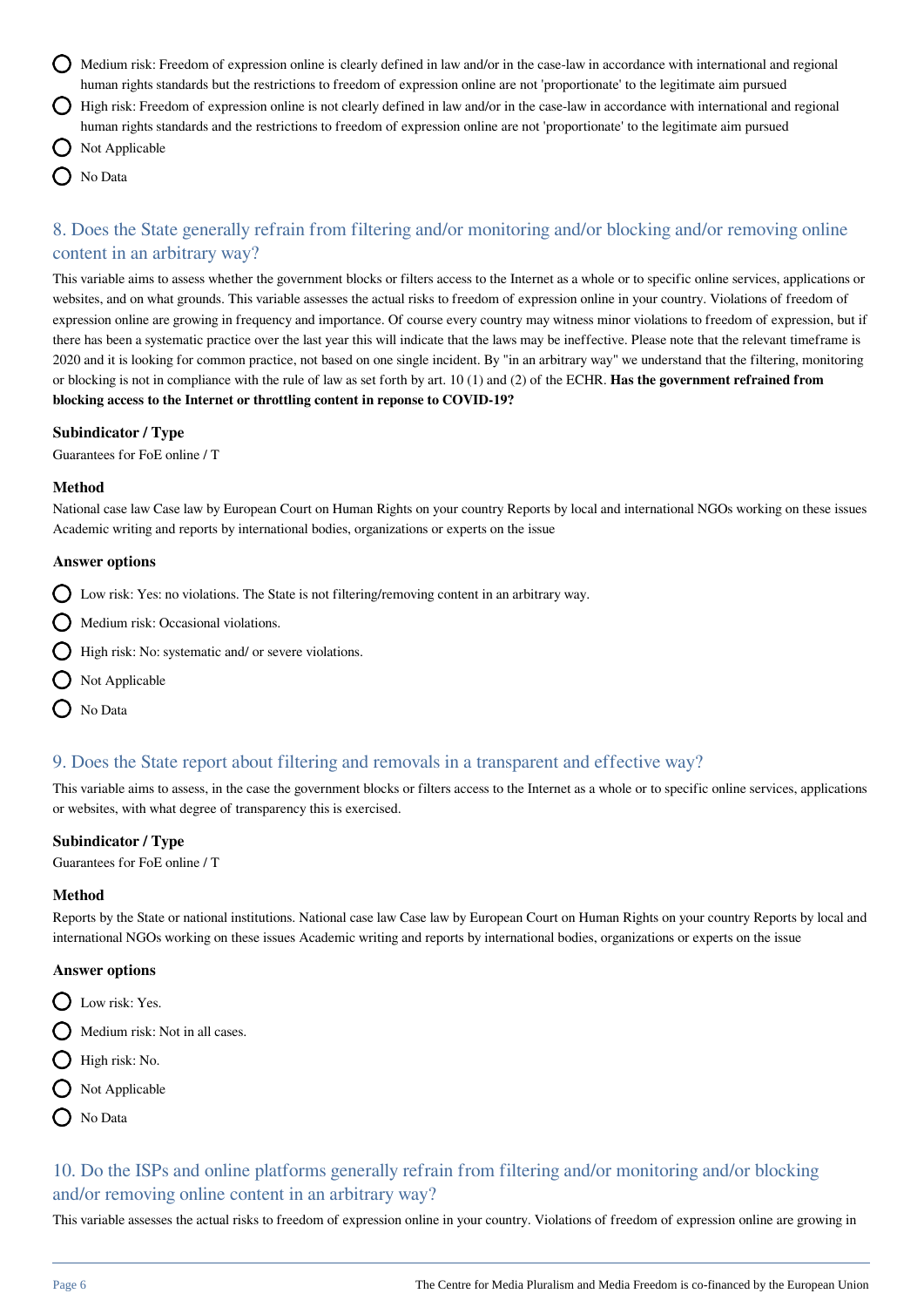frequency and importance. Of course every country may witness minor violations to freedom of expression, but if there has been a systematic practice over the last year this will indicate that the laws may be ineffective. Please note that the relevant timeframe is 2020 and it is looking for common practice, not based on one single incident. By "in an arbitrary way" we understand that the filtering, monitoring or blocking is not in compliance with art. 10 (1) and (2) of the ECHR and ECtHR case law. **Please, consider how the ISPs and online platforms treated the COVID-19 related information. Have they refrained from filtering and/or monitoring and/or blocking and/or removing online content in an arbitrary way? Please, describe how the ISPs and online platforms treated COVID-19 misinformation in your country. Have they removed or deprioritised content (and if so, was this done by human moderators, or automatically? Have the ISPs and online platforms introduced measures to fact-check COVID-19 related information?**

#### **Subindicator / Type**

Guarantees for FoE online / T

#### **Method**

Reports from ISPs and news platforms National case law Case law by European Court on Human Rights on your country Reports by local and international NGOs working on these issues Academic writing and reports by international bodies, organizations or experts on the issue EC First baseline reports – Fighting COVID-19 disinformation Monitoring Programme https://ec.europa.eu/digital-single-market/en/news/first-baselinereports-fighting-covid-19-disinformation-monitoring-programme

#### **Answer options**

- $\bigcap$  Low risk: No violations
- $\bigcirc$  Medium risk: Occasional violations
	- **High risk:** Systematic violations
- $\bigcap$  Not Applicable
- $\bigcap$  No Data

# 11. Do individuals have access to effective legal remedies to address violations of rights that were conducted by State or non-State actors in the online environment?

This variable aims to assess whether individuals have effective legal mechanisms to complain against violation of freedom of expression online. This includes whether the traditional appeal mechanisms are effective and/or whether self-regulatory measures used by the platforms are effective in guaranteing a prompt reaction to an infringement of the freedom of expression.

#### **Subindicator / Type**

Guarantees for FoE online / T

#### **Method**

National laws and regulations. Constitutional conventions. Reports by the State or national institutions. National case law Case law by European Court on Human Rights on your country Reports by local and international NGOs working on these issues Academic writing and reports by international bodies, organizations or experts on the issue

#### **Answer options**

- $\bigcirc$  Low risk: Yes, there are effective remedies
- $\bigcirc$  Medium risk: There are remedies but they are not always effective
- High risk: Appeal systems are not in place; no effective remedy
- $\bigcap$  Not Applicable
- O No Data

# 12. Do ISPs and online platforms report about filtering and removals in a transparent and effective way?

This variables aims to assess the transparency and accountability of the news platforms when removing online content, based on their terms of reference or on obligations coming from the legislation. A report is deemed to be transparent when the legal rationale of the online content removal/filtering/blocking is clear, when the cases of removal/filtering/blocking are aggregated based on the logic of the removal. A full repository of the cases should be available.

### **Subindicator / Type**

Guarantees for FoE online / T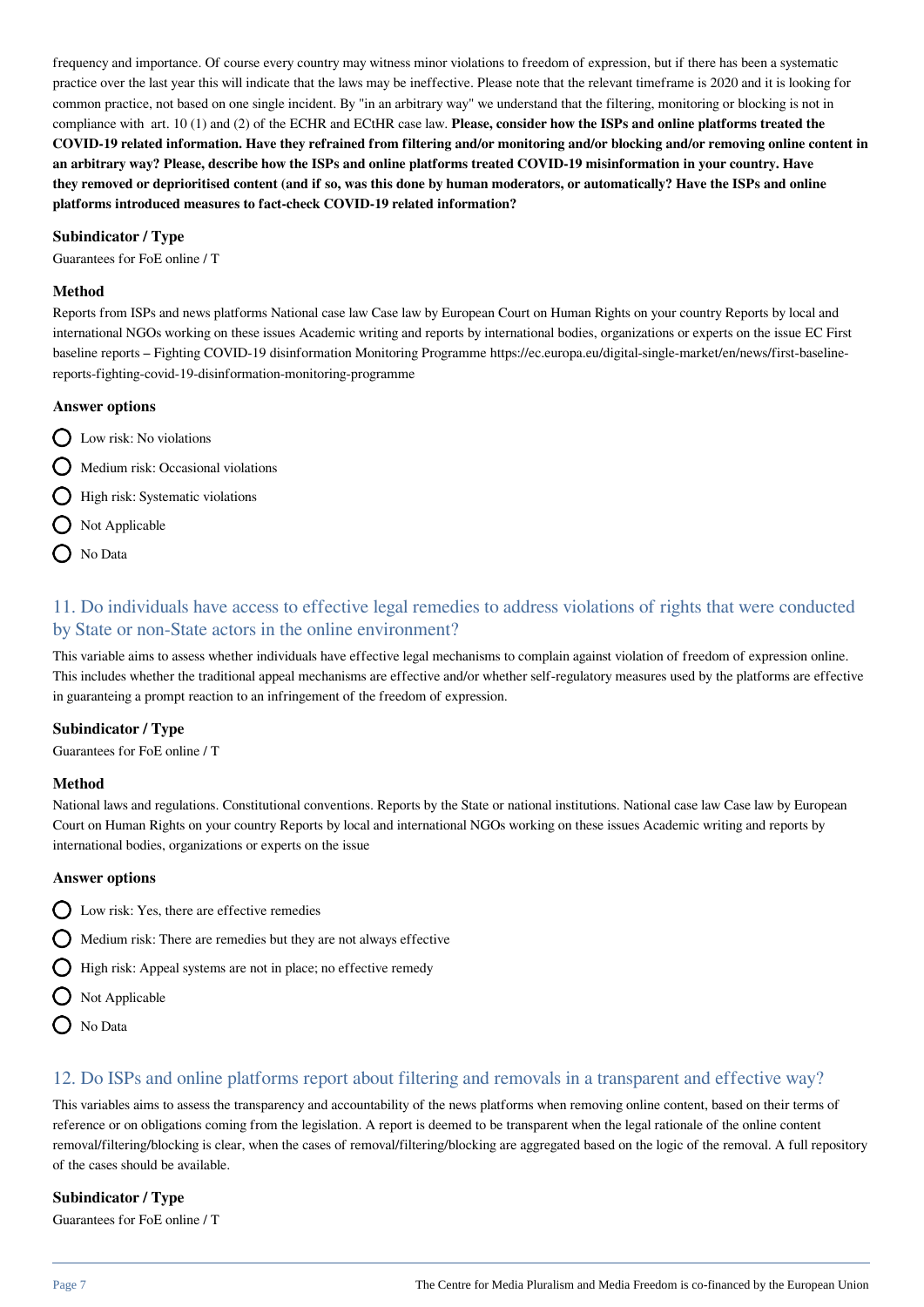### **Method**

Reports of the ISPs and platforms on blocking, removing, filtering online content.

### **Answer options**

- Low risk: Yes they are transparent. Their reports are clear on the reasoning behind the removal/filtering and about the cases of filtering/removal.
- Medium risk: They are not fully transparent. Their reports are not fully/always clear on the reasoning behind the removal/filter and about the cases of filtering/removal.
- $\bigcirc$  High risk: They are not transparent
- $\bigcap$  Not Applicable
- O No Data

# 13. Has your State decriminalised defamation?

This variable assesses whether the state has decriminalised defamation. While defamation is an important tool to protect people from false statements that damage their reputation, its criminalization may pose risks for journalists' freedom of expression or their ability to carry out their work. **Please, consider if the government misused libel and defamation legislation to limit freedom of expression during COVID-19 emergency. In particular, evaluate if it intimidated media professionals by law suits or disproportionate sanctions in libel and defamation proceedings.**

#### **Subindicator / Type**

Proportionate balance between protection of FoE and dignity / T

#### **Method**

National laws and regulations, case law CMPF maps on defamation, available at: http://journalism.cmpf.eui.eu/maps/defamation-law/ (please check for any updated information) Academic writing on the issue and reports by international and European bodies. IPI http://legaldb.freemedia.at/ **New legislation introduced or existing one amended, new government decree.** 

### **Answer options**

- D Low risk: Yes
- $\bigcap$  Medium risk: Defamation is punished with a fine
- $\bigcirc$  High risk: Defamation may be punished with imprisonment
- Not Applicable
- ◯ No Data

# 14. Do defamation laws provide for sufficient legal defences?

This variable assesses whether defamation laws provide for sufficient legal defences, that can be used against a defamation claim, to ensure it does not impose unreasonable limitations on freedom of expression. These may include: - that the disputed statement was an opinion, not an allegation of fact; - that publication or broadcasting of the disputed fact was reasonable or in the public interest; - or that it occurred during a live transmission and/or before a court or elected body.

# **Subindicator / Type**

Proportionate balance between protection of FoE and dignity / T

#### **Method**

National laws and regulations National case law, relevant case law by European Court on Human Rights CMPF maps on defamation, available at: http://journalism.cmpf.eui.eu/maps/defamation-law/ (please check for any updated information) Academic writing on the issue and reports by international and European bodies. IPi http://legaldb.freemedia.at/

#### **Answer options**

- D Low risk: Yes
- $\bigcirc$  Medium risk: Yes, but not always properly implemented
- High risk: No/not implemented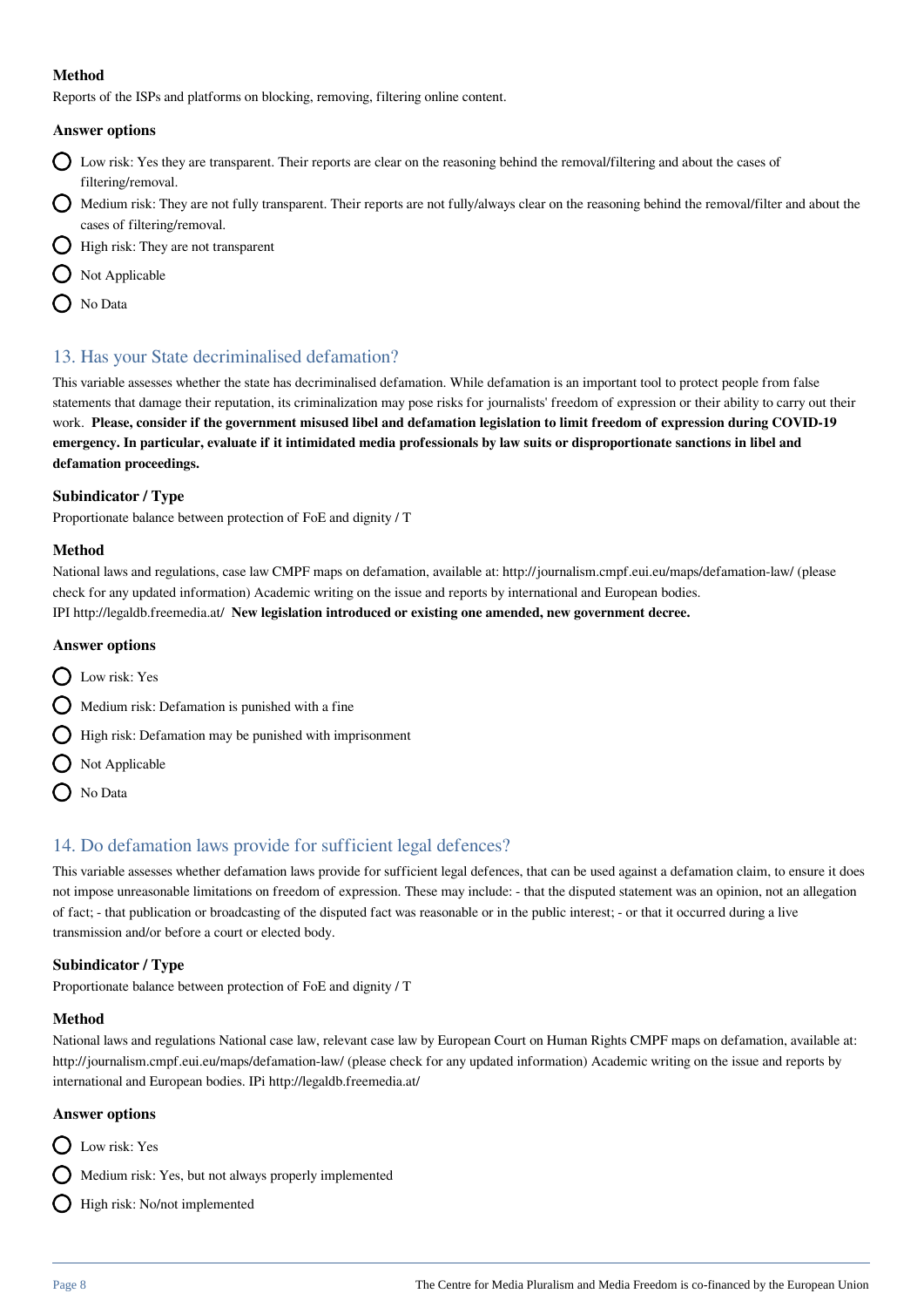

# 15. Are court decisions on damage proportionate to the offence of defamation?

This variable assesses whether the claims for damages in civil proceedings are not abusive and do not have a chilling effect on journalists.

#### **Subindicator / Type**

Proportionate balance between protection of FoE and dignity / T

#### **Method**

National laws and regulations. National case law, relevant case law by European Court on Human Rights. CMPF maps on defamation, available at: http://journalism.cmpf.eui.eu/maps/defamation-law/ (please check for any updated information) Academic writing on the issue and reports by international and European bodies.

#### **Answer options**

- $\bigcirc$  Low risk: They are proportionate.
- Medium risk: There are cases in which they are not proportionate.
- $\bigcirc$  High risk: They are not proportionate.
- $\bigcirc$  Not Applicable
- $\bigcirc$  No Data

# **2. Protection of right to information**

This indicator aims to assess the existence and effective implementation of regulatory safeguards relating to the right to information. A country may have good laws relating to the right to information but they may not be implemented or enforced. The indicator takes also into account the levels of protection of whistle-blowers in a given country.

# 16. Is the right to information explicitly recognised in the Constitution and/or national laws?

This variable assesses the existence of regulatory safeguards for the right to information in the Constitution or in national laws.

#### **Subindicator / Type**

Legal protection of right to information / T

#### **Method**

National laws and regulations (acts, decrees, branch agreements…), constitutional conventions, case law, regulatory decisions Overviews of national media legislation can be found on: EPRA website:<http://www.epra.org/articles/media-legislation>Websites of national regulatory and competition authorities Merlin database European Audiovisual Observatory:<http://merlin.obs.coe.int/>Nordicom (for Scandinavian countries): <http://www.nordicmedia.info/>

#### **Answer options**

- $\bigcirc$  Low risk: It is explicitly recognised in the Constitution.
- $\bigcirc$  Medium risk: It is recognised in national laws or in the jurisprudence (Courts).
- High risk: It is not recognized.
- $\bigcirc$  Not Applicable
- O No Data

# 17. Are restrictions to freedom of information on grounds of protection of privacy, state secrecy, public order, and national security clearly defined in accordance with international standards?

This variable aims to assess whether restrictions to freedom of information on privacy grounds provided in national law are clearly defined in accordance with international standards. Both the right to freedom of information, including the public's right to be informed by the press, and the right to privacy enjoy a high degree of protection under international law. Although both human rights, they are by no means absolute. Notwithstanding the public's interest in the lives of certain individuals, the dissemination of this information should not always come at the cost of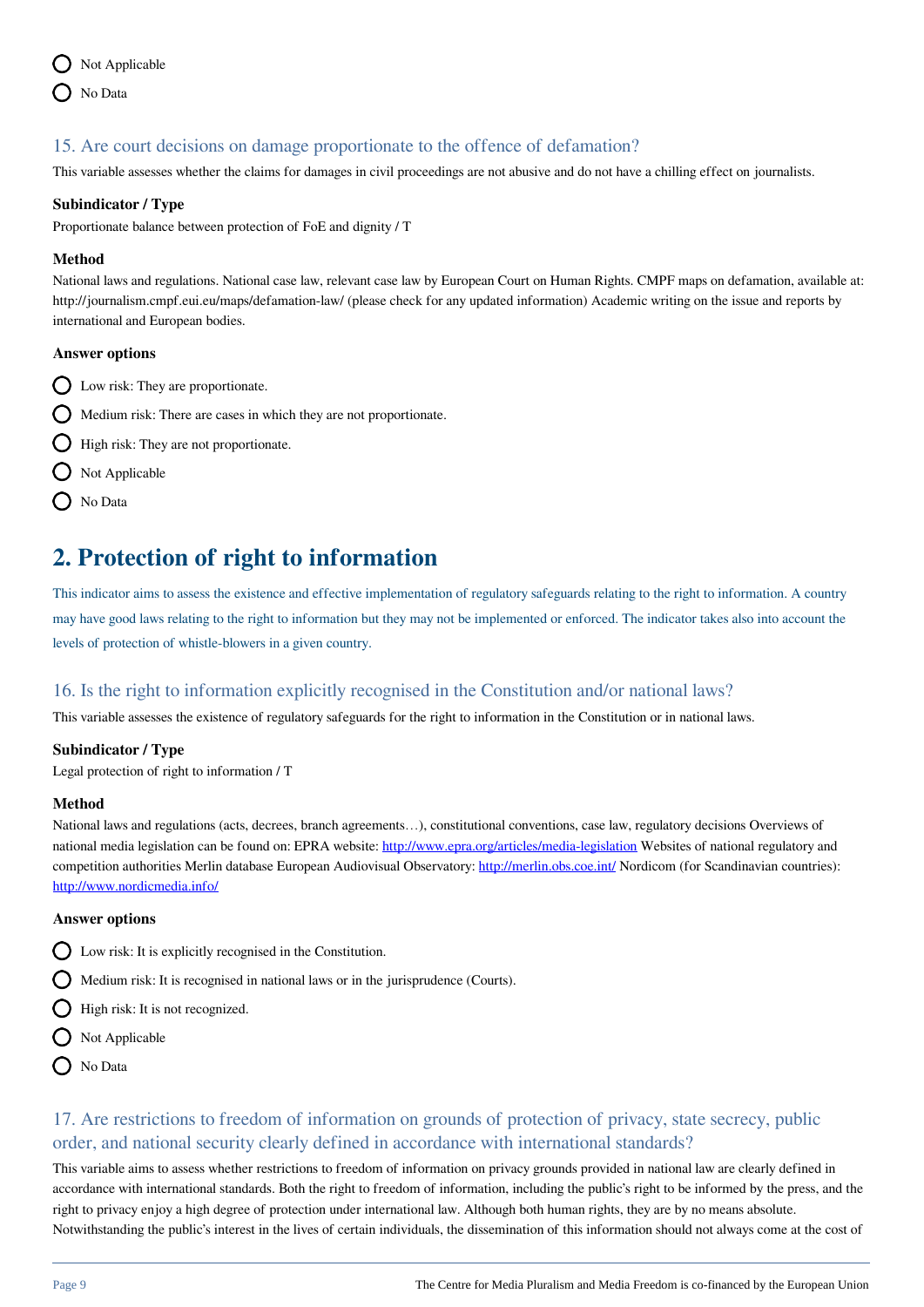invading their privacy. As noted by a former UN Special Rapporteur on freedom of expression, "The overarching notion is that all information in the possession of the State belongs to the public, with limited and qualified exceptions that must be justified by State authorities. [...] National laws should contain a clearly and narrowly defined list of exceptions or an explanation of the grounds for refusing the disclosure of information. Exceptions should apply only where there is a risk of substantial harm to the protected interest and where that harm is greater than the overall public interest in having access to the information, and should be determined by an independent body, preferably a court, and not the body holding the information". The assessment should also consider if anyone can access information or if any specific qualifications are required (eg. public prosecutor, journalist, etc).

#### **Subindicator / Type**

Legal protection of right to information / T

#### **Method**

National laws and regulations (acts, decrees, branch agreements…), constitutional conventions, case law, regulatory decisions (As above) Studies/reports providing overviews of and/or evaluating safeguards for the right to information See also the Global Right to Information Rating and the assessment of the restrictions to freedom of information for your country: <https://www.rti-rating.org/>

#### **Answer options**

- $\bigcirc$  Low risk: Yes, they are.
- $\bigcap$  Medium risk: Restrictions are not clearly defined by the law nor/or by case-law.
- $\bigcirc$  High risk: Restrictions are not clearly defined by the law.
- $\bigcap$  Not Applicable
- No Data

# 18. Are there appeal mechanisms in place for denials to access information?

This variable assesses whether there are appeal mechanisms in place in cases of denials to access information. Such appeal mechanism should be before a judicial body or if not, before a body that is independent of the parties involved, held to provide written reasons for its decisions and whose decisions are subject to review by a court or tribunal within the meaning of Article 267 TFEU.

#### **Subindicator / Type**

Legal protection of right to information / T

#### **Method**

National laws and regulations (acts, decrees, branch agreements…), constitutional conventions, case law, regulatory decisions. See also the Global Right to Information Rating and the assessment of the appeal mechanisms in case of the refusal of an FoI request in your country: [https://www.rti](https://www.rti-rating.org/)[rating.org/](https://www.rti-rating.org/)

#### **Answer options**

- $\bigcap$  Low risk: Yes, there are.
- $\bigcap$  Medium risk: There are remedies but they are not always effective.
- High risk: Appeal systems are not in place; no effective remedy.
- $\bigcirc$  Not Applicable
- O No Data

# 19. Does the public administration generally refrain from denying access to information in an arbitrary way?

This variable aims to assess the effectiveness of the appeal mechanisms in place and test whether they are subject to systematic misuse or delays to limit access to information.

# **Subindicator / Type**

Legal protection of right to information / T

#### **Method**

Academic writing on the issue and reports by NGOs working on related issues Below are some studies that might be relevant for some country teams: Romania - Schnell, S. (2018). Cheap talk or incredible commitment? (Mis)calculating transparency and anti-corruption. Governance, 31(3), 415–430.<https://doi.org/10.1111/gove.12298>Albania - World Bank (2020) Freedom of Information Access Key Challenges, Lessons Learned and Strategies for Effective Implementation.<https://elibrary.worldbank.org/doi/pdf/10.1596/34155>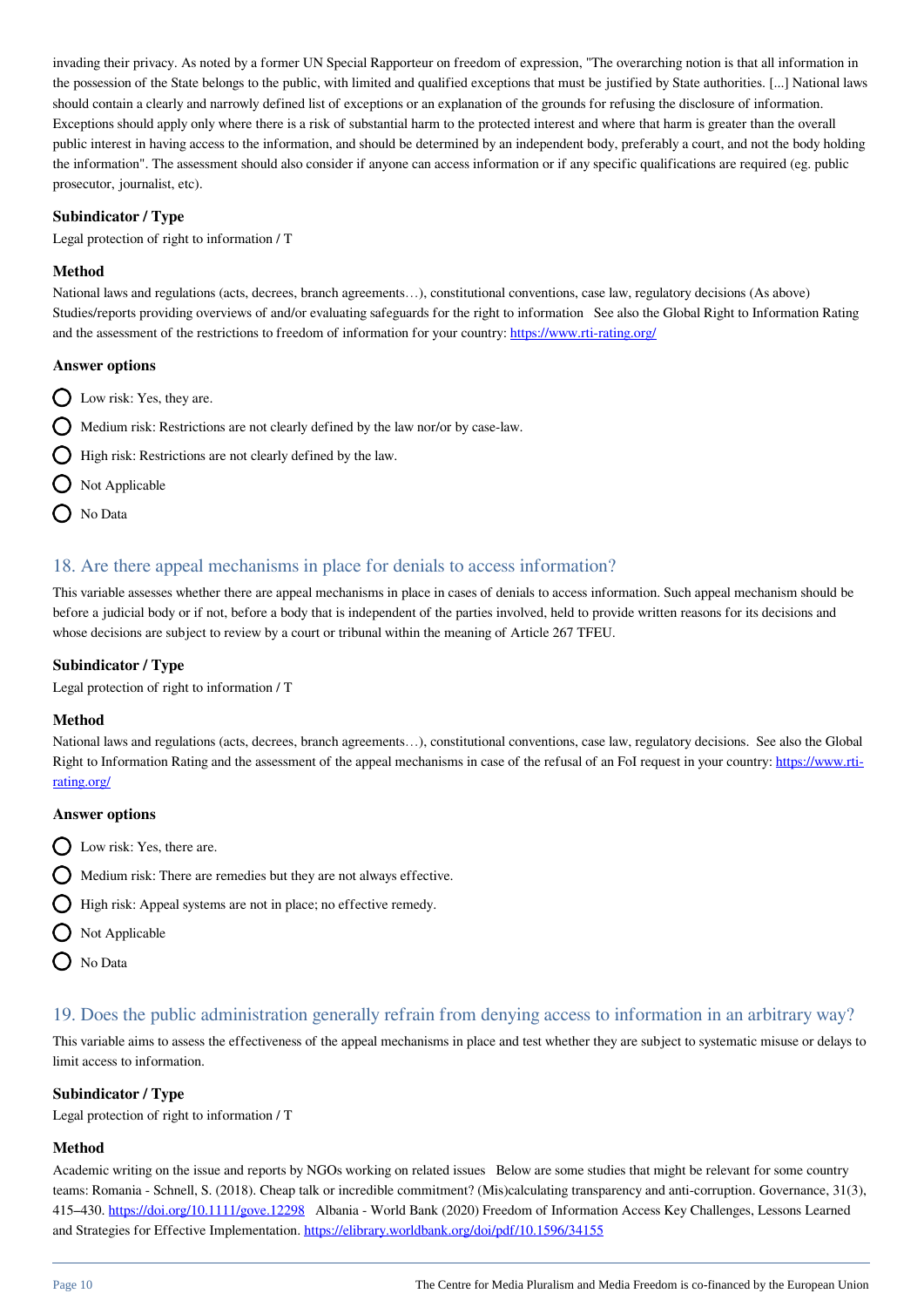#### **Answer options**

- Low risk: The procedures are never misused.
- $\bigcirc$  Medium risk: The procedures are occasionally misused.
- $\bigcap$  High risk: The procedures are very often or always misused.
- $\bigcirc$  Not Applicable
- No Data

# 20. Is there a regulatory framework in place to protect whistleblowers, and is it effective?

This variable aims to assess whether the country has adopted legal instruments to protect whistleblowers and whether these are effectively implemented. While a country may have adequate laws on the protection of whistleblowers, they may not be implemented fully in practice. The assessment should also consider if the current national legislation satisfies the requirements laid down in the EU Directive 2019/1937 on the protection of persons who report breaches of Union law.

#### **Subindicator / Type**

Protection of whistleblowers / T

#### **Method**

The EU Directive 2019/1937 on the protection of persons who report breaches of Union law: [https://eur-lex.europa.eu/legal](https://eur-lex.europa.eu/legal-content/EN/TXT/PDF/?uri=CELEX:32019L1937&rid=4)[content/EN/TXT/PDF/?uri=CELEX:32019L1937&rid=4](https://eur-lex.europa.eu/legal-content/EN/TXT/PDF/?uri=CELEX:32019L1937&rid=4) National laws and regulations. [A Change of Direction](https://www.changeofdirection.eu/country-facts) website is a useful source for comparative analysis in the Europe. See, for instance, its report [Safe or Sorry: Whistleblower Protection Laws in Europe Deliver Mixed Results](https://www.changeofdirection.eu/assets/uploads/BLUEPRINT%20-%20Safe%20or%20Sorry%20-%20Whistleblower%20Protection%20Laws%20in%20Europe%20Deliver%20Mixed%20Results.pdf) OECD STUDY ON WHISTLEBLOWER PROTECTION FRAMEWORKS, COMPENDIUM OF BEST PRACTICES AND GUIDING PRINCIPLES FOR LEGISLATION: STUDY ON WHISTLEBLOWER PROTECTION: [https://www.oecd.org/g20/topics/anti](https://www.oecd.org/g20/topics/anti-corruption/48972967.pdf)[corruption/48972967.pdf](https://www.oecd.org/g20/topics/anti-corruption/48972967.pdf) Transparency International. WHISTLEBLOWING IN EUROPE: LEGAL PROTECTIONS FOR WHISTLEBLOWERS IN THE EU. [http://www.transparency.org/whatwedo/publication/whistleblowing\\_in\\_europe\\_legal\\_protections\\_for\\_whistleblowers\\_in\\_the\\_eu](http://www.transparency.org/whatwedo/publication/whistleblowing_in_europe_legal_protections_for_whistleblowers_in_the_eu) Reports by NGOs or professional associations/unions (e.g. World Press Freedom). Index of censorship:<https://mappingmediafreedom.org> Below are some research articles that might be relevant for some country teams: Ireland - Kierans, L. (2019). An Empirical Study of the Purpose of the Irish Protected Disclosures Act 2014 (Volume I). Middlesex University, <https://ethos.bl.uk/OrderDetails.do?did=1&uin=uk.bl.ethos.779731>

#### **Answer options**

- Low risk: Low risk: yes, there is a legal framework, and it is effective.
- $\bigcirc$  Medium risk: Medium risk: yes, there is a legal framework but is not always effective.
- High risk: High risk: no, there is no legal framework, and if there is one, it is NOT effective.
- Not Applicable
- No Data

# 21. What is the general awareness about the available whistleblowers' protection and its impact?

This variable also assesses the general awareness of the law in the population and the number of filed reports. If the law exists but very few employees are aware of the protection they are entitled to; the law will not have much impact. Consider if the government organised broad awareness-raising campaigns along with the adoption of the law and how (if) that translated into the number of filed reports.

#### **Subindicator / Type**

Protection of whistleblowers / T

#### **Method**

Consider awareness-raising activities by the government and the annual number of filed reports. If there is an Ombudsman for Whistleblowers' Protection or another dedicated body, then investigate their annual reports to collect this information. In the absence of a dedicated legal framework, the answer is 'Not applicable'.

#### **Answer options**

Low risk: Low risk: there were several awareness-raising activities, and the number of filed reports is high.

 $\bigcirc$  Medium risk: Medium risk: the awareness-raising activities were limited, and the number of filed reports is average.

 $\bigcirc$  High risk: High risk: there were no awareness-raising activities, and the number of filed reports is very low.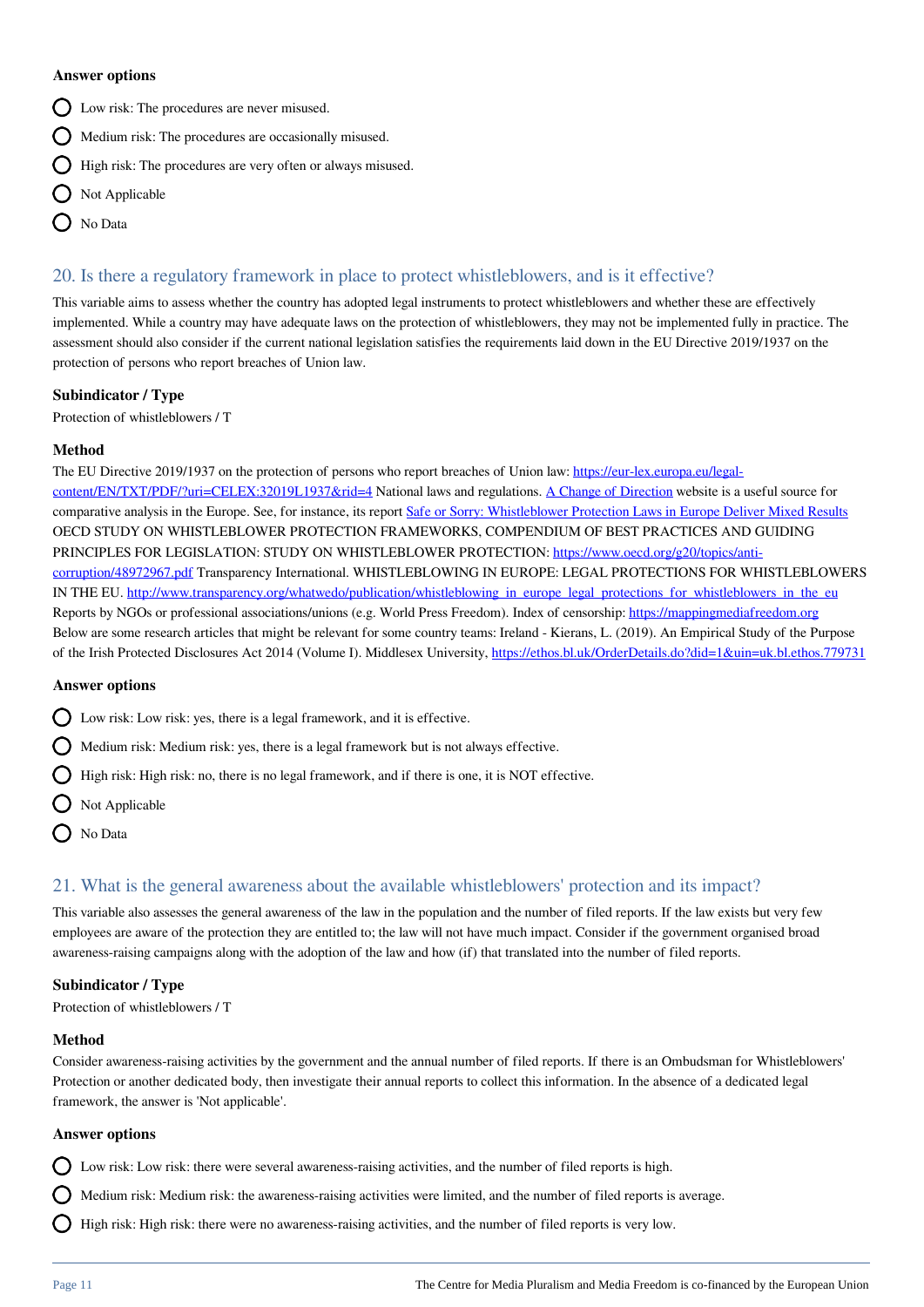

# 22. Is your country free from cases of arbitrary sanctioning of whistleblowers?

This variable assesses whether there are unlawful arrests/detainment/sanctioning/imprisonment of whistleblowers.

#### **Subindicator / Type**

Protection of whistleblowers / T

#### **Method**

Reports by NGOs or professional associations/unions (eg. World Press Freedom). Index of censorship:<https://mappingmediafreedom.org/#/>

#### **Answer options**

Low risk: No cases of arbitrary sanctioning of whistleblowers.

- $\bigcap$  Medium risk: Some or few cases.
- $\bigcap$  High risk: Many or all cases.
- $\bigcirc$  Not Applicable
- O No Data

# **3. Journalistic profession, standards and protection**

Journalists (and other media actors) are those who, in a functioning democratic society, feed the public debate and ensure that the public is informed on all matters of public interest. In contributing to the public debate, journalists influence public opinion and, in the end, the electoral choices of voters and the accountability of politicians. It is therefore important that, in a democratic society, access to the journalistic profession is not limited; and that journalists can act independently to political and commercial interests and that may rely on an "enabling environment" to carry out their job. This means also that the countries have a duty to guarantee a safe environment in which journalists and other media actors can work without fear.

# 23. Are journalists' professional associations effective in guaranteeing editorial independence and/or respect for professional standards?

This variable assesses if there are professional associations providing advocacy for editorial independence and/or respect for professional standards. It assesses the power and effectiveness of the relevant associations in influencing the journalistic sphere.

#### **Subindicator / Type**

Working conditions / T

#### **Method**

Reports by NGOs or journalist organizations. Interviews with journalists' organizations. Other relevant websites: [www.ifj.org](http://www.ifj.org)

#### **Answer options**

- $\bigcirc$  Low risk: Highly effective.
- $\bigcap$  Medium risk: Partially effective.
- $\bigcirc$  High risk: Not effective.
- $\bigcirc$  Not Applicable
- $\bigcap$  No Data

# 24. How would you evaluate the working conditions of journalists in your country?

For a genuine pluralistic media landscape to be realised, it is crucial that journalists can work under decent social conditions. This variable aims to assess risks to the working conditions of journalists, including in particular their social security, job security and pay. **Please, consider and describe the impact of COVID-19 on the working conditions in your country. This assessment could include both social conditions and health and safety. In terms of social conditions, please consider if there have been lays-off or salary cuts for employed journalists in**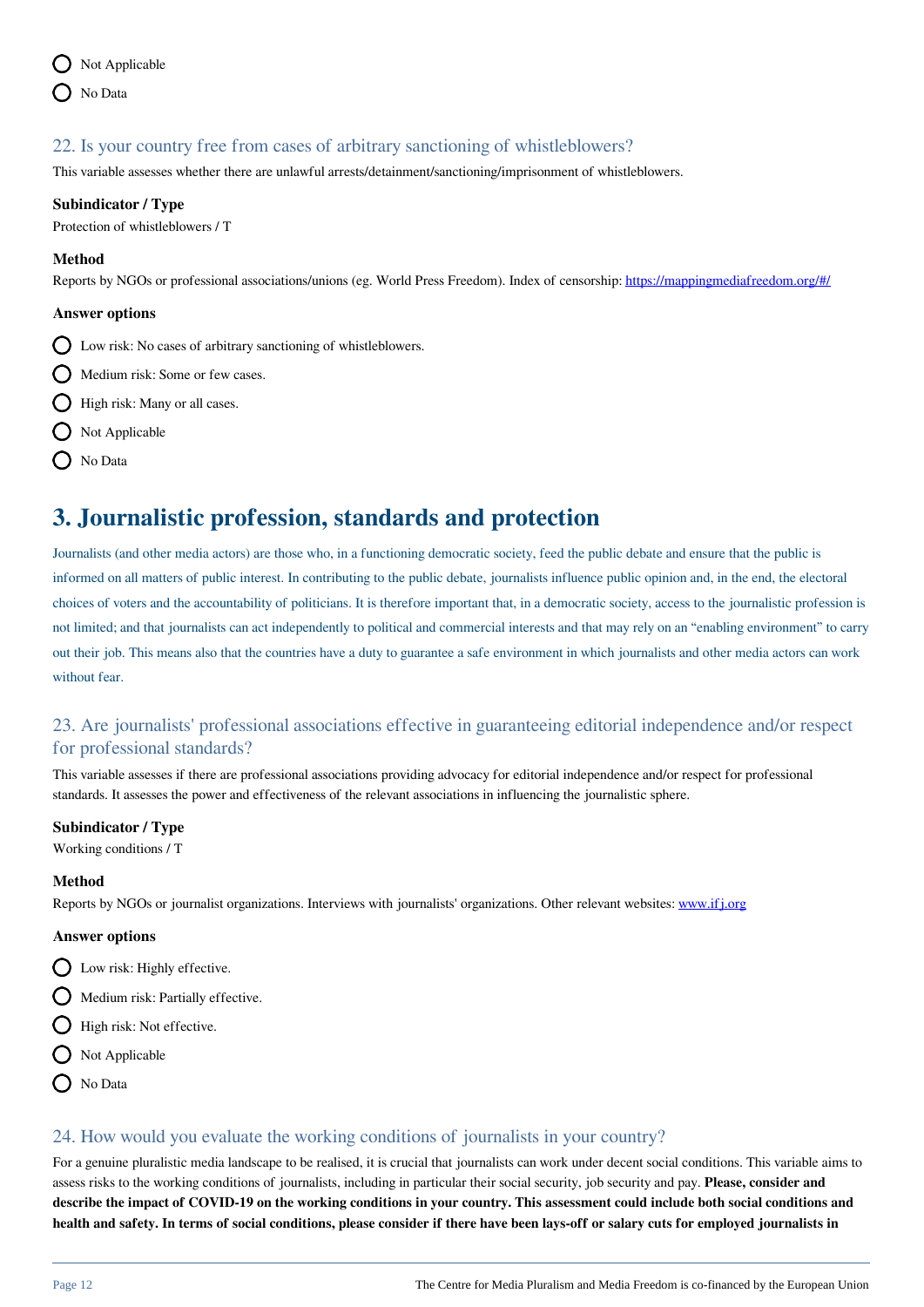**response to the COVID-19 emergency and if employed journalists have been protected against illness. As for health and safety, please assess if journalists have been able to conduct their work in healthy and safe conditions during the COVID-19 emergency. This assessment could include the following: social distancing measures in the newsrooms, during press conferences etc.** 

### **Subindicator / Type**

Working conditions / T

#### **Method**

Interviews with journalists or journalists' organizations. Reports by NGOs or professional associations/unions.

#### **Answer options**

- $\bigcirc$  Low risk: Good job security and pay.
- $\bigcap$  Medium risk: Some irregularities in payments and some job insecurity.
- $\bigcap$  High risk: Frequent irregularities in payments and high job insecurity.
- $\bigcirc$  Not Applicable
- O No Data

# 25. Are the freelancers and self-employed journalists protected by social security schemes or other forms of financial support in case of unemployment, underemployment, a significant loss in revenues or illness?

This variable assesses if freelance journalists or other self-employed content producers enjoy social protections in situations when their ability to produce journalistic products is limited by outside conditions or personal issues (including illness or pregnancy). These protections have an impact on the viability of the profession, as the lack thereof might lead newcomers, as well as experienced freelancers affected by hardships, to look for different professions. **Please consider the impact of the COVID-19 pandemic and the state measures taken to protect freelance journalists', health, life and material wellbeing.**

### **Subindicator / Type**

Working conditions / T

### **Method**

Interviews with journalists or journalists' organizations. Reports by NGOs or professional associations/unions. For some examples of measures, you can consult: <https://europeanjournalists.org/blog/2020/03/23/covid-19-it-is-time-to-guarantee-social-security-for-all/>

### **Answer options**

- $\bigcirc$  Low risk: Yes, they have guaranteed financial support.
- $\bigcirc$  Medium risk: Yes, but just to a small extent (the schemes cover a limited number of professionals or in few cases).
- $\bigcap$  High risk: No, they are not protected by any social security or collective provisions.
- O Not Applicable
- $\bigcap$  No Data

# 26. Are there cases of attacks or threats to the physical safety of journalists?

The physical safety of journalists is essential to guarantee their freedom of expression and media pluralism. As noted in the UN Plan of Action on the Safety of Journalists and the Issue of Impunity: "In recent years, there has been disquieting evidence of the scale and number of attacks against the physical safety of journalists and media workers". The relevant timeframe should be last year.

#### **Subindicator / Type**

Physical safety / T

#### **Method**

Please, report how many threats to physical safety were reported by Index on censorship in the last year: <https://mappingmediafreedom.org/#/>See, also: Council of Europe Platform to promote the protection of journalism and safety of

journalists <http://www.coe.int/en/web/media-freedom/home>The Committee to Protect Journalists offers useful information on this worldwide: <https://cpj.org/tags/covid19/>

#### **Answer options**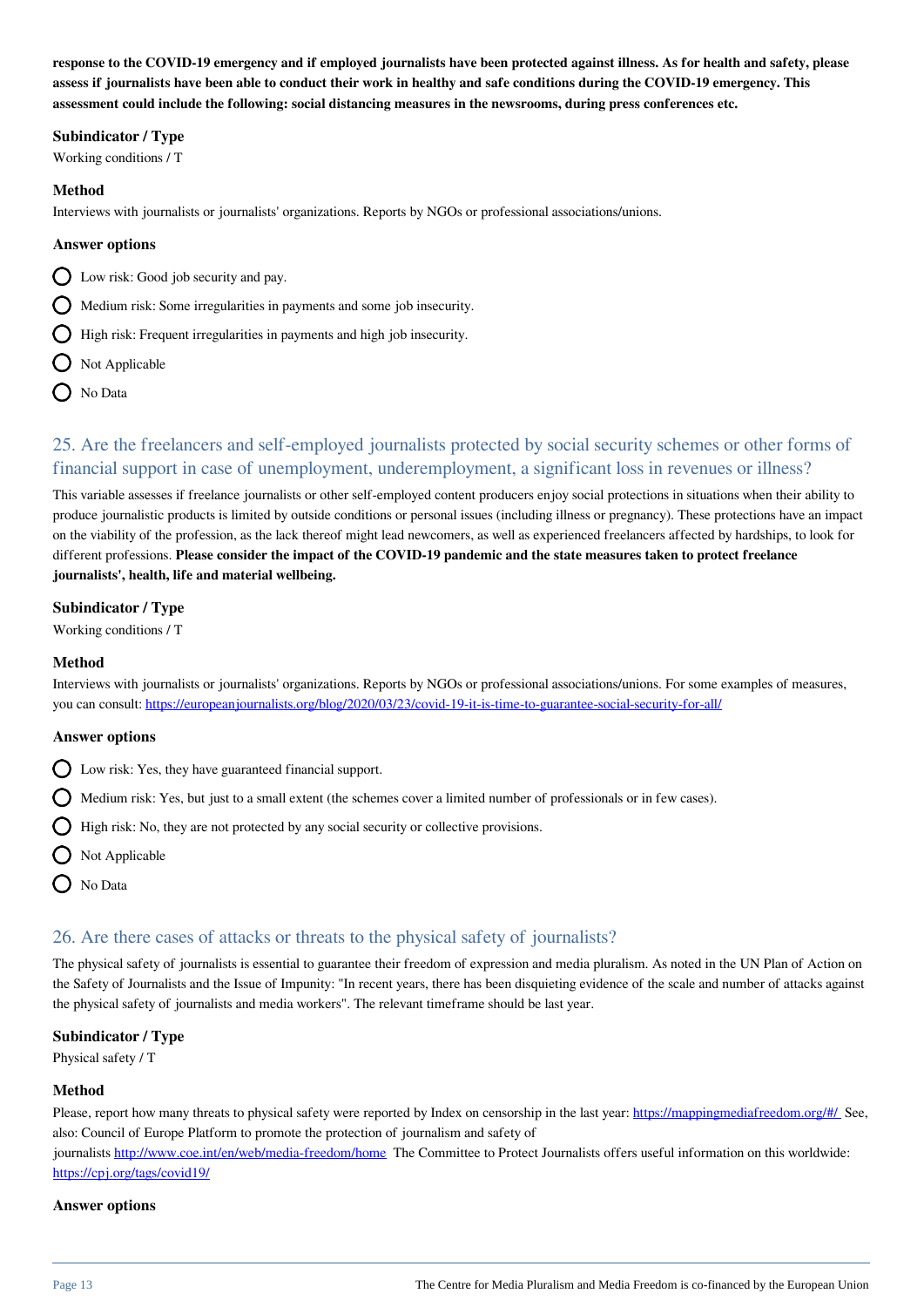- $\bigcap$  Low risk: No attacks, no threats.
- $\bigcap$  Medium risk: No attacks, some threats.
- $\bigcirc$  High risk: Attacks and threats take place.
- $\bigcirc$  Not Applicable
- O No Data

# 27. Are female journalists free from physical threats and attacks?

Please, tick "yes" only if no female journalist is threatened and "not applicable" if the percentage of threatened female journalists is less or equal to the percentage of male ones.

### **Subindicator / Type**

Physical safety / E

#### **Method**

Reports by local and international NGOs working on these issues. Academic writing and reports by international bodies, organizations or experts on the issue. Crime statistics, if available. Some are available through the Committee to Protect Journalists: <https://cpj.org/data/>(though these look at the killings, imprisonment and missing journalists only, they are searchable by gender). Media reporting on the issue might serve as a source. Country reports to the OHCHR General Assembly on Safety of Women

Journalists:<https://www.ohchr.org/EN/Issues/SafetyOfJournalists/Pages/SafetyOfWomenJournalists.aspx>

#### **Answer options**



- O Not Applicable
- O No Data

# 28. Is your country free from arbitrary arrests or imprisonments of journalists because of the exercise of their profession?

This variable assesses whether there are politically motivated arrests/detainment and imprisonment of journalists. **Please, consider if there were any arbitrary arrests or imprisonments of journalists because of the exercise of their profession during the COVID-19 emergency. Were there any politically motivated arrests/detainments and imprisonments of journalists in relation to/in response to their reporting on COVID-19 emergency.** 

#### **Subindicator / Type**

Physical safety / E

#### **Method**

CoE Platform to promote the protection of journalism and safety of journalists ([http://www.coe.int/en/web/media-freedom\)](http://www.coe.int/en/web/media-freedom). Reports by NGOs or professional associations/unions (eg. World Press Freedom). Index of censorship: https://mappingmediafreedom.org/#/ See media reporting on the issue and available statistics, such as data provided by the Committee to Protect Journalists - the statistics are provided by the type of charges, and they also include a narrative so COVID-19 related arrests could possibly be traced:<https://cpj.org/data>

### **Answer options**



# 29. Is your country free from killings of journalists?

This variable assesses whether journalists are killed in relation to the exercise of the journalistic profession.

#### **Subindicator / Type**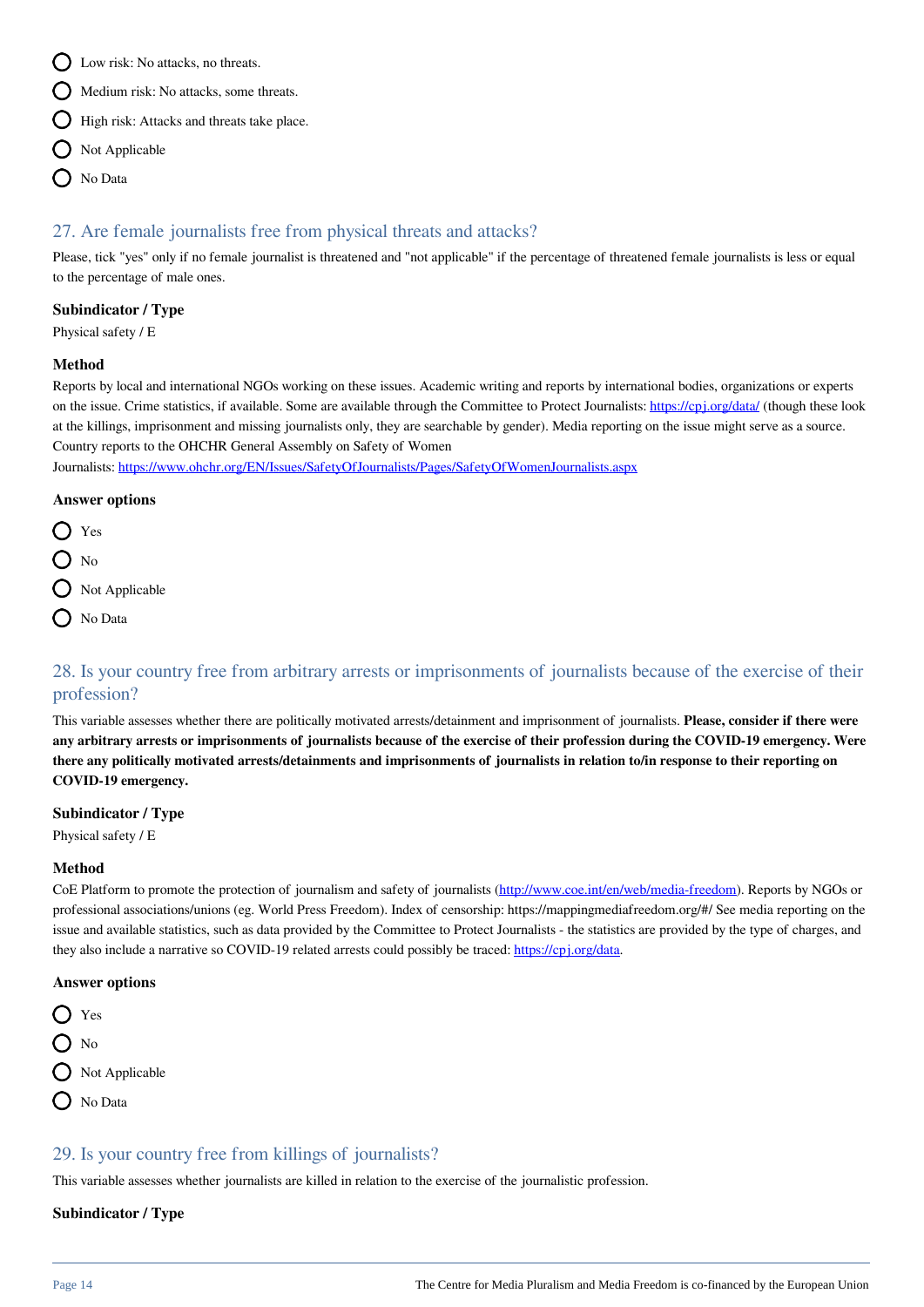#### Life safety / E

#### **Method**

CoE Platform to promote the protection of journalism and safety of journalists ([http://www.coe.int/en/web/media-freedom\)](http://www.coe.int/en/web/media-freedom). Reports by NGOs or professional associations/unions (eg. World Press Freedom). See the available statistics, such as data provided by the Committee to Protect Journalists - the statistics are provided by the type of charges, and they also include a narrative so COVID-19 related cases could possibly be traced: [https://cpj.org/data.](https://cpj.org/data)

#### **Answer options**

 $\bigcap$  Yes  $O_{N0}$  $\bigcirc$  Not Applicable  $\bigcirc$  No Data

# 30. Are there threats to the digital safety of journalists?

Threats to digital safety have become a serious concern for journalists. In particular digital surveillance endangers the work of journalists and their freedom of expression. This variable assesses the presence of threats to the digital safety of journalists, including through illegitimate surveillance of their searches and online activities, their email or social media profiles, hacking and other attacks by state or non-state actors, and online harassment and abuse. The relevant timeframe should be the last year. **Please, consider if the privacy rights of journalists have been compromised by obliging them to download COVID-19 tracking apps managed by state or non-state actors. Assess to which extent journalists' privacy rights were jeopardised, creating potential risks for their safety. Also, please, consider if the extent of digital harassment has increased for journalists, e.g. for journalists covering COVID-19 conspiracy theories.**

#### **Subindicator / Type**

Digital safety / T

#### **Method**

Reports by international organizations and NGOs. Interviews with journalists or relevant organizations. Index of censorship: <https://mappingmediafreedom.org/#/> as it has been mapping the incidents of online abuse worldwide. Please consider the following risks to digital safety of the journalists and incidents in the following areas: surveillance, threats, harassment and forced exposure of online networks, disinformation and smear campaigns, confiscation of evidence related to investigative stories, etc.

#### **Answer options**

- $\bigcap$  Low risk: No threats.
- $\bigcap$  Medium risk: Some threats.
- $\bigcirc$  High risk: Frequent attacks.
- $\bigcirc$  Not Applicable
- O No Data

# 31. Are female journalists subject to digital threats more than male ones?

"Online harassment of journalists hinders the free media from operating as it should, which negatively affects the democratic process. Silencing journalists stifles the free flow of information and our ability to exercise our democratic rights; a pluralistic media landscape needs to include women's voices. Silencing women journalists therefore constitutes an attack on democracy itself." [https://www.osce.org/representative-on-freedom](https://www.osce.org/representative-on-freedom-of-media/safety-female-journalists-online)[of-media/safety-female-journalists-online](https://www.osce.org/representative-on-freedom-of-media/safety-female-journalists-online) Please, consider that digital threats include but are not limited to illegitimate surveillance of journalists' searches and online activities, their email or social media profiles, hacking and other attacks, online abuse etc. In the case of online abuse, please consider the extent and nature of online abuse towards female journalists and include the incidents of sexualised harassment and abuse.

#### **Subindicator / Type**

Digital safety / E

#### **Method**

Statistics NGO reports Academic papers Interviews

#### **Answer options**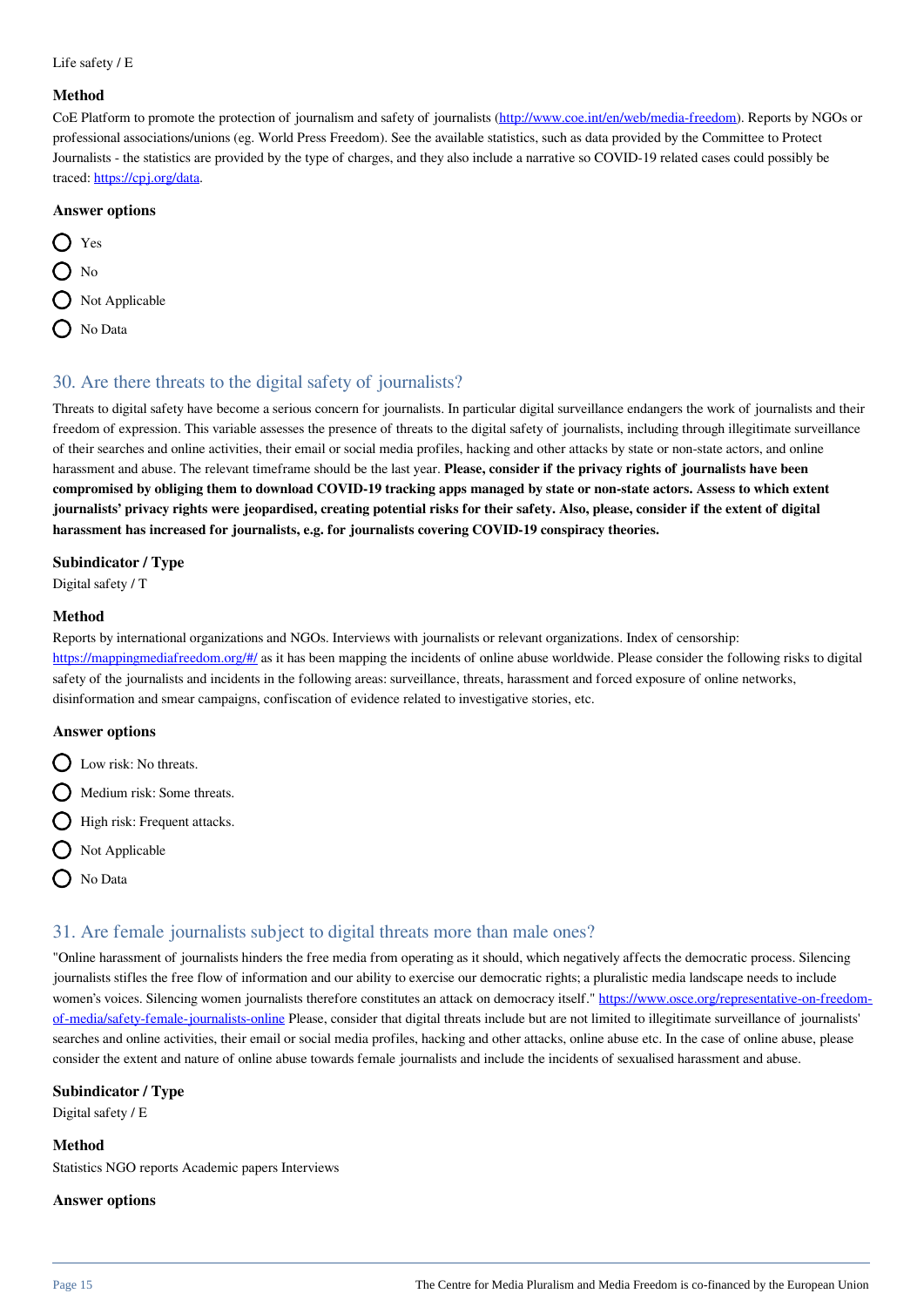$\sum$  Yes  $\bigcirc$  No  $\bigcirc$  Not Applicable O No Data

# 32. Are perpetrators of crimes against journalists prosecuted?

Impunity (unsolved murders or other crimes against journalists that do not lead to convictions) remains a widespread problem and affects journalists in a number of ways. For example, impunity hinders independent journalism and encourages self-censorship. This variable assesses whether perpetrators of crimes against journalists are successfully prosecuted, or the impunity is widespread.

# **Subindicator / Type**

Positive obligations / T

### **Method**

See the Committee to Protect Journalists' Global Impunity Index at https://bit.ly/3knvmyI\_NGO reports Academic papers Crime and courts statistics National case law and case law of European Court on Human Rights

### **Answer options**

- $\bigcirc$  Low risk: Low risk: yes, perpetrators of crimes against journalists are commonly prosecuted, and impunity is not a problem at all.
- $\bigcap$  Medium risk: Medium risk: perpetrators of crimes against journalists are sometimes prosecuted, and impunity remains a problem in specific cases.
- High risk: High risk: perpetrators of crimes against journalists are rarely prosecuted, and impunity is a widespread systemic problem.
- $\bigcap$  Not Applicable
- No Data

# 33. Has your country put in place specific anti-SLAPP legislation and is it effective?

SLAPPs (Strategic Lawsuits Against Public Participation) are set out with little or no chance of success, ask a disproportionate amount for damages and primarily aim to silence critics. This variable assesses whether your country introduced anti-SLAPP legislation or other measures to prevent vexatious lawsuits and how these legislation/measures are effective.

# **Subindicator / Type**

Positive obligations / T

#### **Method**

National laws and regulations National case law and case law of European Court on Human Rights Self-regulatory instruments

#### **Answer options**

- $\bigcirc$  Low risk: Low risk: yes, there is an anti-SLAPP legal framework, and it is effective.
- $\bigcap$  Medium risk: Medium risk: yes, there is an anti-SLAPP legal framework but is not always effective.
- $\bigcirc$  High risk: High risk: no, there is no anti-SLAPP legal framework, and if there is one, it is NOT effective
- $\bigcirc$  Not Applicable
- O No Data

# 34. Is your country free from SLAPP cases?

SLAPPs (Strategic Lawsuits Against Public Participation) are set out with little or no chance of success, ask a disproportionate amount for damages and primarily aim to silence critics. This variable assesses if there are SLAPP cases in your country. This variable assesses whether your country is free from SLAPP cases.

#### **Subindicator / Type**

Positive obligations / T

#### **Method**

NGO reports Academic papers Interviews Court decisions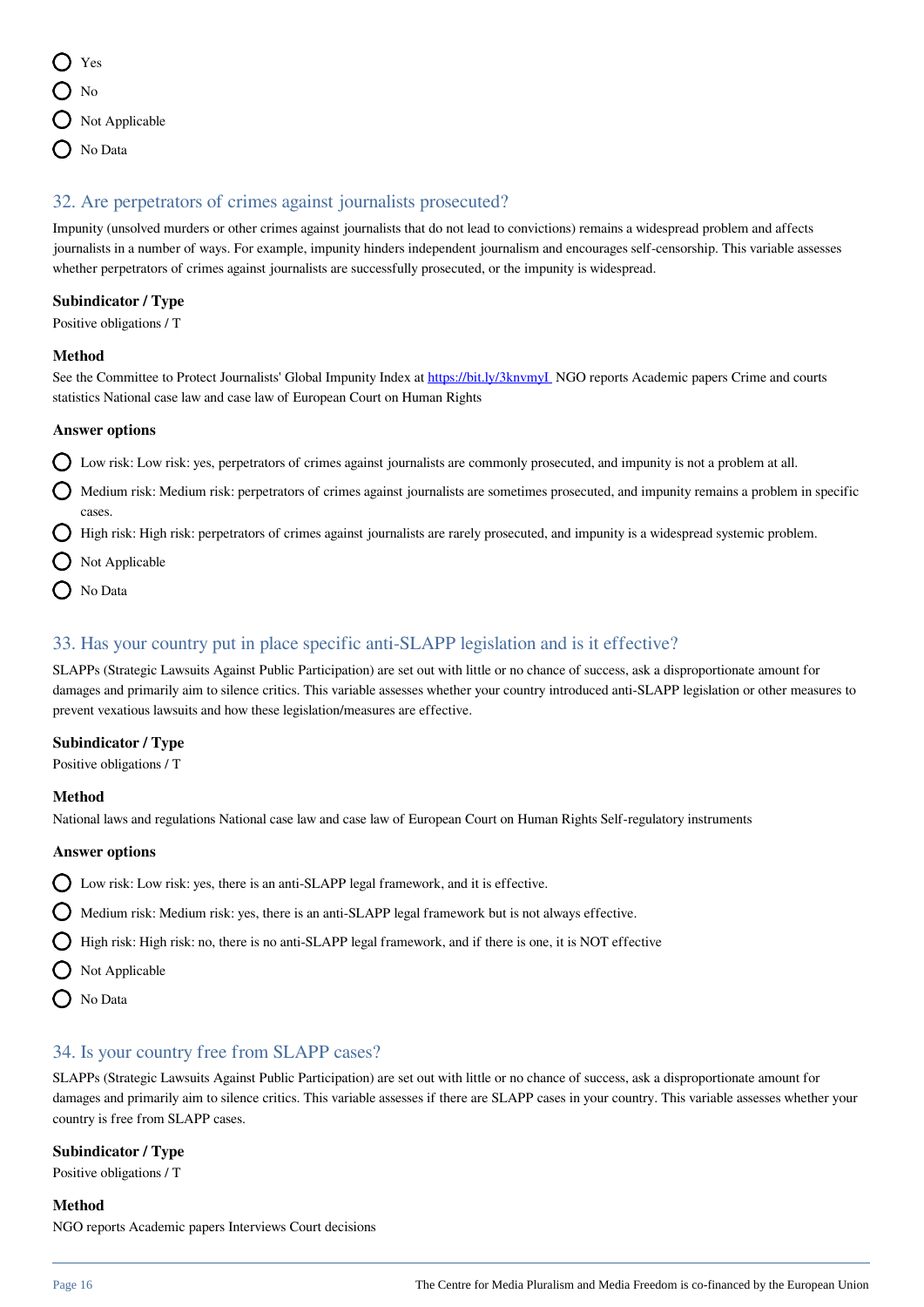#### **Answer options**

- D Low risk: Low risk: no SLAPP cases.
- Medium risk: Medium risk: SLAPP cases occur occasionally.
- $\bigcap$  High risk: High risk: SLAPP cases are common.
- O Not Applicable
- $\bigcap$  No Data

# 35. Is the protection of journalistic sources explicitly recognised by the law and/or by the highest courts in your country?

This variable assesses the existence of regulatory safeguards for the protection of journalistic sources. In some countries the protection of sources may be recognised in the case law of the highest courts even if it is not explicitly recognised in national legal instruments. Both in the case law of the European Court of Human Rights, and in Recommendation (2000) 7 on the right of journalists not to disclose their sources of information, it is recognised that the protection of journalists' sources of information constitutes a basic condition for journalistic work and freedom as well as for the freedom of the media. To promote the development of free, independent and pluralist media, it is necessary for journalists to have the right not to disclose their sources of information.

#### **Subindicator / Type**

Protection of sources / T

#### **Method**

National laws and regulations. Constitutional conventions. National case law and case law of European Court on Human Rights. Self-regulatory instruments. CMPF map on the protection of journlistic sources:<http://journalism.cmpf.eui.eu/maps/protection-of-sources/>(please, check for updates) Studies/reports providing overviews of and/or evaluating safeguards for the protection of journalistic sources: For instance: IFJ (2010), Protecting our sources of information. The updated version is available at: [http://europe.ifj.org/en/articles/efj-policy-document-on-protection-of](http://europe.ifj.org/en/articles/efj-policy-document-on-protection-of-sources)[sources](http://europe.ifj.org/en/articles/efj-policy-document-on-protection-of-sources)

#### **Answer options**

- Low risk: It is recognised and it is absolute.
- $\bigcap$  Medium risk: it is recognised, but to a certain extent (e.g. a judge can ask the disclosure).
- $\bigcirc$  High risk: it is not recognized.
- $\bigcirc$  Not Applicable
- $\bigcap$  No Data

# 36. Is the protection of journalistic sources generally enforced in practice?

This variable aims to assess the effective implementation of regulatory safeguards for the protection of journalistic sources. While a country may have adequate laws on the protection of journalistic sources, they may not be implemented in practice. If journalists cannot guarantee a source's anonymity, journalists may not be able to report at all. Evidence of systematic infringement may include: - when there is a number of cases where journalists were obliged to disclose their sources and were condemned for not disclosing their sources; - or cases where the Member State did not take measures after a conviction by the European Court on Human Rights for systematic use of domiciliary visits and telephone tapping of journalists. Please note that the relevant timeframe is 2020 and it is looking for common practice, not based on one single incident. **Please, consider if during COVID-19 emergency there was an increase in the number of incidents when journalists were obliged to disclose their confidential sources (e.g. doctors, nurses who were whistleblowers about the conditions in the national health service facilities). Also, consider if journalists were required by law-enforcement agencies to hand over information or material (for example, notes, photographs, audio and video recordings) gathered in the context of covering COVID-19 or if such material was liable to seizure for use in legal proceedings.** 

#### **Subindicator / Type**

Protection of sources / T

#### **Method**

National laws and regulations. Constitutional conventions. National case law and case law of European Court on Human Rights Self-regulatory instruments CMPF map on the protection of journalistic sources: <http://journalism.cmpf.eui.eu/maps/protection-of-sources/> Studies/reports providing overviews of and/or evaluating safeguards for the protection of journalistic sources: For instance: IFJ (2010), Protecting our sources of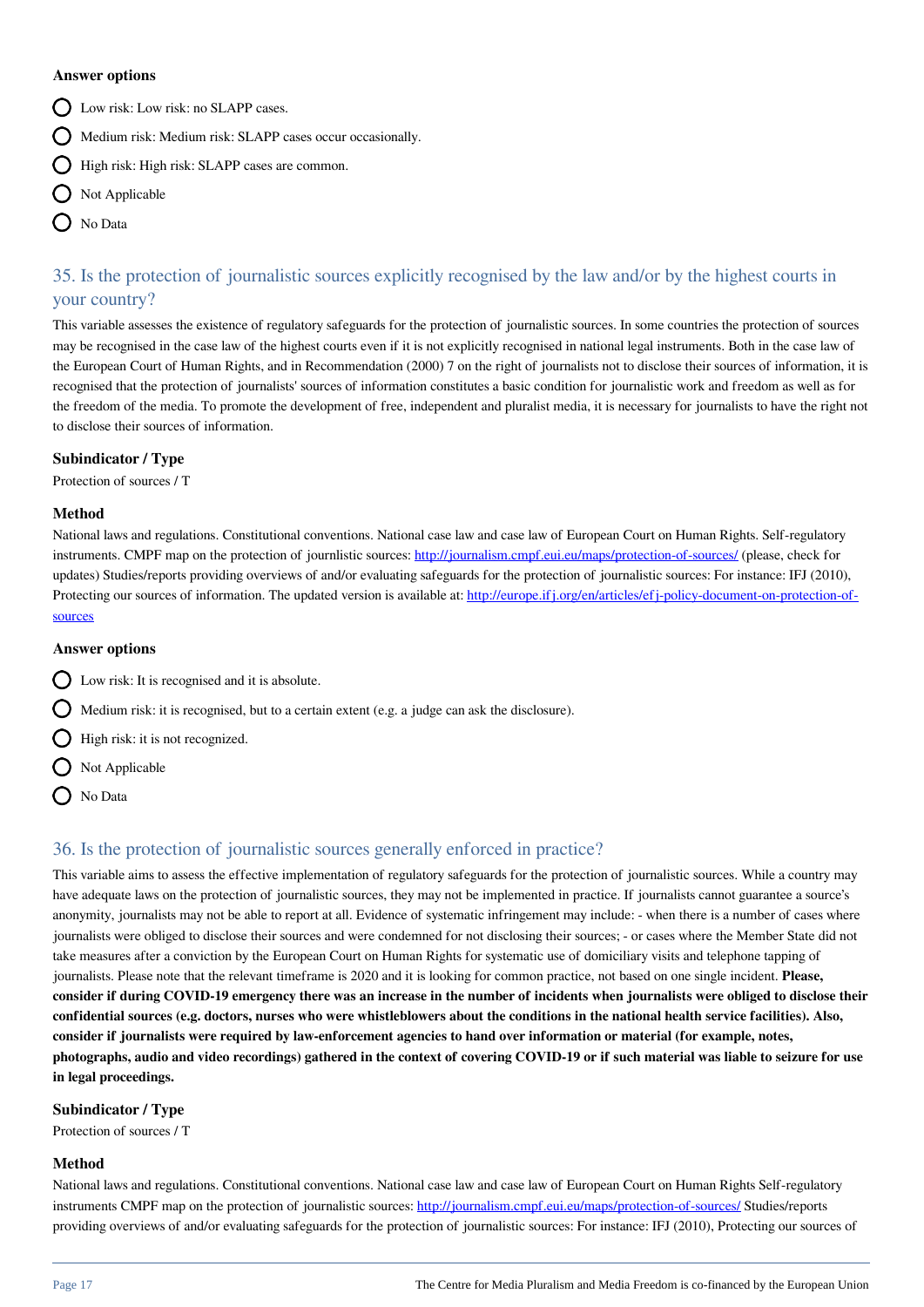information. The updated version is available at: <http://europe.ifj.org/en/articles/efj-policy-document-on-protection-of-sources>

#### **Answer options**

- $\bigcirc$  Low risk: It is enforced in practice.
- $\bigcap$  Medium risk: It is not enforced in some cases.
- $\bigcirc$  High risk: It is not enforced.
- $\bigcap$  Not Applicable
- ◯ No Data

# 37. Does your country have a law that establishes data retention obligations for Electronic Telecommunications Operators and Internet Service Providers which comply with articles 8 and 10 of the European Convention on Human Rights?

This variable aims to assess whether any data retention obligations imposed by national laws to Electronic Telecommunications Operators and Internet Service Providers do not result in an interference on the right to private and family life and on the right to freedom of expression that is not necessary in a democratic society in the interests of national security, public safety or the economic well-being of the country, for the prevention of disorder or crime, for the protection of health or morals, or for the protection of the rights and freedoms of others. **Please, consider if any extraordinary measures or amendments of data protection laws or telecommunications laws have been introduced during the COVID-19 emergency that could potentially interfere with the right to private and family life and with the right to freedom of expression.**

#### **Subindicator / Type**

Journalism and data protection / T

#### **Method**

National Laws and Regulations National case law Case law by European Court on Human Rights on your country Reports by local and international NGOs working on these issues Academic writing and reports by international bodies, organizations or experts on the issue See Privacy International. A Concerning State of Play for the Right to Privacy in Europe: National Data Retention Laws since the CJEU's Tele-2/Watson Judgment. Available at

https://privacyinternational.org/sites/default/files/2017-12/Data%20Retention\_2017.pdf. See Fundamental Rights Report 2017 - FRA Opinions. Available at<https://fra.europa.eu/en/publications-and-resources/publications/annual-reports/fundamental-rights-2017#data-protection>

#### **Answer options**

- Low risk: There are no data retention obligations in the law or the law establishes obligations which fully comply with articles 8 and 10 of the European Convention on Human Rights.
- $\Omega$  Medium risk: The law establishes data retention obligations which only partially comply with articles 8 and 10 of the European Convention on Human Rights.
- High risk: The law establishes data retention obligations which do not comply with articles 8 and 10 of the European Convention on Human Rights.
- $\bigcirc$  Not Applicable
- O No Data

# 38. Has your country transposed through national legislation Directive (EU) 2016/680 of the European Parliament and of the Council of 27 April 2016 in a way that prevents the illegal monitoring of journalists by law enforcement authorities?

This variable aims to assess whether Directive (EU) 2016/680 was transposed into national legislation in a way that prevents the illegal monitoring of journalists by law enforcement authorities. For non EU countries, please consider the existence of national legislation that establishes rules for the processing of personal data for law enforcement authorities. If such a law does not exist, please click on "not applicable".

#### **Subindicator / Type**

Journalism and data protection / T

#### **Method**

National Laws and Regulations National case law Case law by European Court on Human Rights on your country Reports by local and international NGOs working on these issues Academic writing and reports by international bodies, organizations or experts on the issue See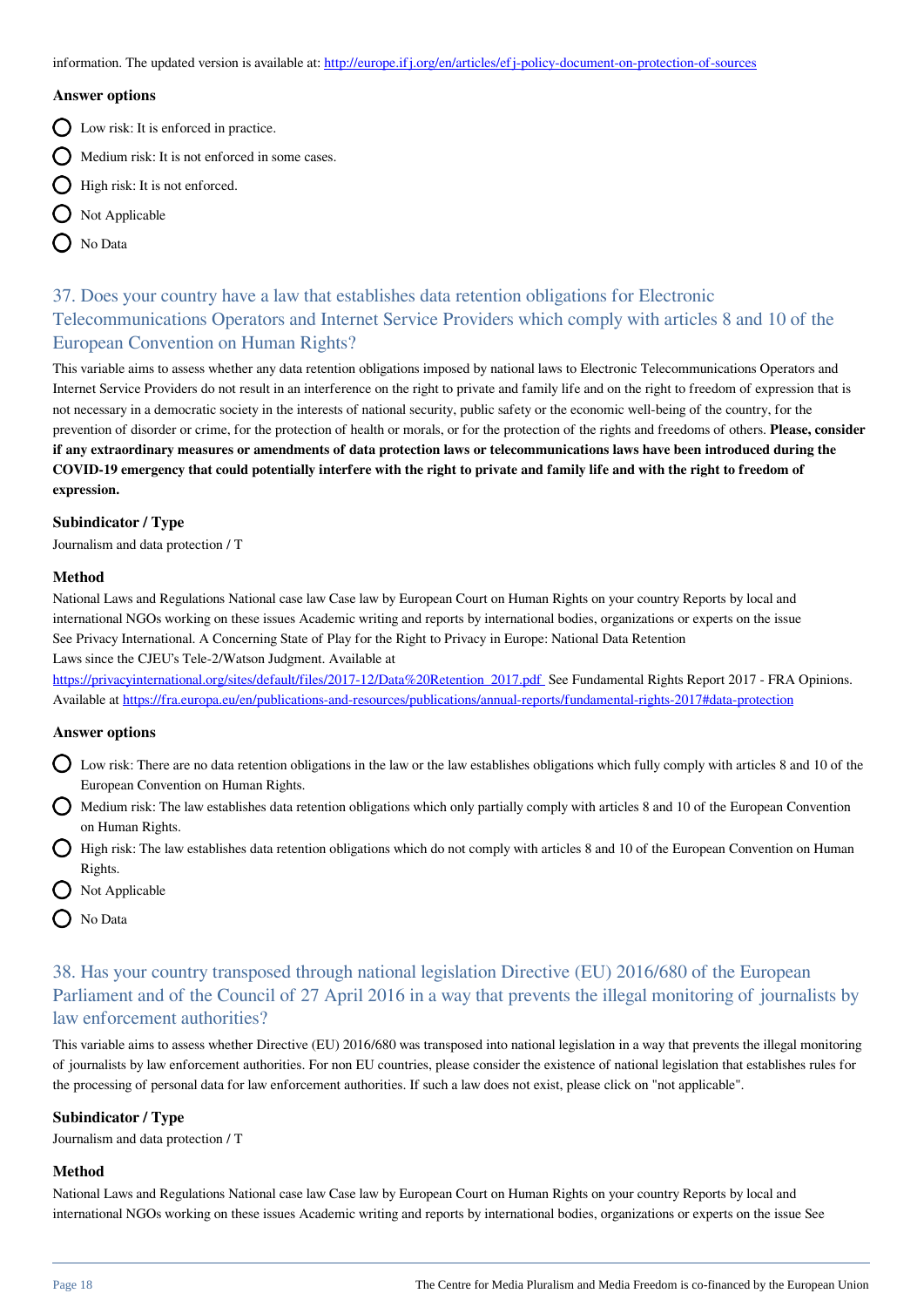the National transposition measures communicated by the Member States available at [https://eur-lex.europa.eu/legal-content/EN/NIM/?uri=uriserv:OJ.L\\_.2016.119.01.0089.01.ENG](https://eur-lex.europa.eu/legal-content/EN/NIM/?uri=uriserv:OJ.L_.2016.119.01.0089.01.ENG)

### **Answer options**

- Low risk: The directive was transposed into national legislation in a way that prevents the illegal monitoring of journalists by law enforcement authorities.
- Medium risk: The directive was transposed into national legislation in a way that just partially prevents the illegal monitoring of journalists by law enforcement authorities.
- $\bigcirc$  High risk: The directive was transposed into national legislation in a way that does not prevent the illegal monitoring of journalists by law enforcement authorities.
- Not Applicable
- O No Data

# 39. Has your country implemented through national legislation the derogation provided for the GDPR on freedom of expression and journalistic activities in a way that complies with article 10(2) of the European Convention on Human Rights?

This variable aims to assess whether the derogation provided for by the GDPR regarding freedom of expression and journalistic activities were implemented through national legislation in a way that ensures that any formalities, conditions, restrictions or penalties to these rights/activities are prescribed by law and are necessary in a democratic society, in the interests of national security, territorial integrity or public safety, for the prevention of disorder or crime, for the protection of health or morals, for the protection of the reputation or rights of others, for preventing the disclosure of information received in confidence, or for maintaining the authority and impartiality of the judiciary. For non EU countries, please consider the existence of GDPR like national. If such a law does not exist, please click on "not applicable".

#### **Subindicator / Type**

Journalism and data protection / T

#### **Method**

National Laws and Regulations National case law Case law by European Court on Human Rights on your country Reports by local and international NGOs working on these issues Academic writing and reports by international bodies, organizations or experts on the issue

#### **Answer options**

- $\bigcap$  Low risk: The derogations are implemented in a way that ensures the proper exercise of the journalistic protection.
- Medium risk: The derogations are implemented but do not properly ensure a right balance between data protection and freedom of expression with regard to journalistic acitivities.
- $\bigcirc$  High risk: The derogations were not implemented.
- $\bigcirc$  Not Applicable
- O No Data

# **4. Independence and effectiveness of the media authority**

Media authorities are increasingly becoming key actors in media regulation in Europe. The indicator analyses whether regulatory authorities for audiovisual media services are independent from their governments and and from other public or private body.

# 40. Are appointment procedures for the relevant authority transparent, democratic and objective and designed to minimize the risk of political or economic interference, for instance by including rules on incompatibility and eligibility?

This variable assesses the existence of regulatory safeguards for the independence of the media authority. In particular it aims to assess the existence of rules to guarantee that the members of the media authority are appointed in a democratic and transparent manner, may not receive any mandate or take any instructions from any person or body, do not make any statement or undertake any action which may prejudice the independence of its functions and do not take any advantage of them. The assessment should also consider if the current regulation governing the appointment procedures follow the principles laid down in the EU Audiovisual Media Services Directive 2018/1808, in particular, its Article 30, section 5.

# **Subindicator / Type**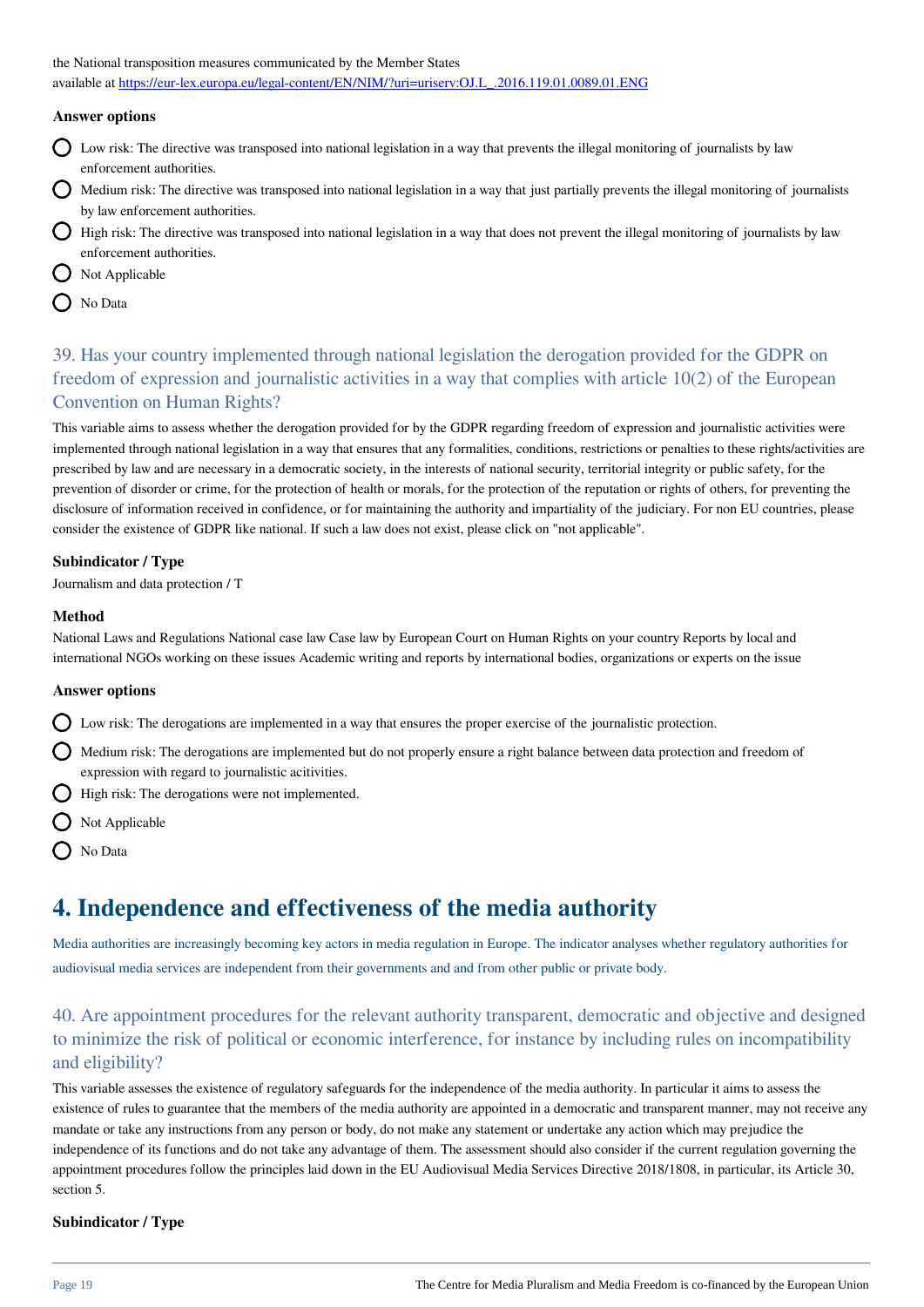#### **Method**

Please, consider the authority that has regulatory competences on the media sector, list other bodies with residual competences in the comment box). In case of concurring authorities, please, consider as relevant the authority that is part of EPRA or ERGA.<http://www.epra.org/> <https://ec.europa.eu/digital-single-market/en/audiovisual-regulators>The EU Audiovisual Media Services Directive 2018/1808: [https://eur](https://eur-lex.europa.eu/legal-content/EN/TXT/PDF/?uri=CELEX:32018L1808&from=EN)[lex.europa.eu/legal-content/EN/TXT/PDF/?uri=CELEX:32018L1808&from=EN](https://eur-lex.europa.eu/legal-content/EN/TXT/PDF/?uri=CELEX:32018L1808&from=EN) National laws and regulations. Overviews of national media legislation can be found on: EPRA website: <http://www.epra.org/articles/media-legislation>RADAR project: [https://ec.europa.eu/digital-single](https://ec.europa.eu/digital-single-market/news/study-audiovisual-media-services)[market/news/study-audiovisual-media-services](https://ec.europa.eu/digital-single-market/news/study-audiovisual-media-services) INDIREG: <http://www.indireg.eu/>Websites of national regulatory authorities Merlin database European Audiovisual Observatory:<http://merlin.obs.coe.int/>Nordicom (for Scandinavian countries): <http://www.nordicmedia.info/>

#### **Answer options**

- Low risk: Procedures are transparent, democratic and objective and designed to minimize the risk of political or economic interference.
- $\Omega$  Medium risk: Procedures are designed to minimize the risk of political or economic interference, but are not fully effective.
- High risk: Procedures are not transparent, democratic and objective and designed to minimize the risk of political or economic interference.
- Not Applicable
- No Data

# 41. Are the appointment procedures for the media authority effective in limiting the risk of political and/or economic influence?

This variable assesses whether the rules regulating the appointment procedures to the media authority are implemented in practice and whether they effectively guarantee that the members of the media authority are appointed in a democratic and transparent manner, do not receive any mandate or take any instructions from any person or body, and are effectively independent. Members of media authorities should also avoid exercising functions or holding interests in enterprises or other organisations in the media or related sectors, which might lead to a conflict of interest in connection with membership of the media authority.

#### **Subindicator / Type**

Appointment procedures / T

#### **Method**

RADAR project: <https://ec.europa.eu/digital-single-market/news/study-audiovisual-media-services> EPRA website:<http://www.epra.org/> INDIREG:<http://www.indireg.eu/> The EU Audiovisual Media Services Directive 2018/1808: [https://eur-lex.europa.eu/legal](https://eur-lex.europa.eu/legal-content/EN/TXT/PDF/?uri=CELEX:32018L1808&from=EN)[content/EN/TXT/PDF/?uri=CELEX:32018L1808&from=EN](https://eur-lex.europa.eu/legal-content/EN/TXT/PDF/?uri=CELEX:32018L1808&from=EN) Websites of national regulatory authorities NGO reports and reports by relevant national and international organizations National case law Academic writing on the issue Interviews with relevant actors

#### **Answer options**

Low risk: The appointment procedures guarantee political and/or economic independence of the members.

- $\Omega$  Medium risk: The appointment procedures are generally respected but are not always effective in safeguarding political and/or economic independence of the members.
- $\bigcirc$  High risk: The appointment procedures are not respected and/or do not safeguard political and/or economic independence of the members.
- $\bigcap$  Not Applicable
- O No Data

# 42. Are the tasks and responsibilities of the media authority defined in detail in the law?

This variable assesses the existence of laws and regulations clearly defining the tasks and responsibilities of the media authority (-ies). These may include regulatory powers and/or the power to grant licences, compliance monitoring, including sanctioning powers. Clarity may avoid circumvention of competencies. The assessment should also consider if the current regulation governing the media authority's tasks and responsibilities follow the principles laid down in the EU Audiovisual Media Services Directive 2018/1808, in particular, its Article 30, section 3.

#### **Subindicator / Type**

Competencies / T

#### **Method**

National laws and regulations. Overviews of national media legislation can be found on: EPRA website: [http://www.epra.org/articles/media-](http://www.epra.org/articles/media-legislation)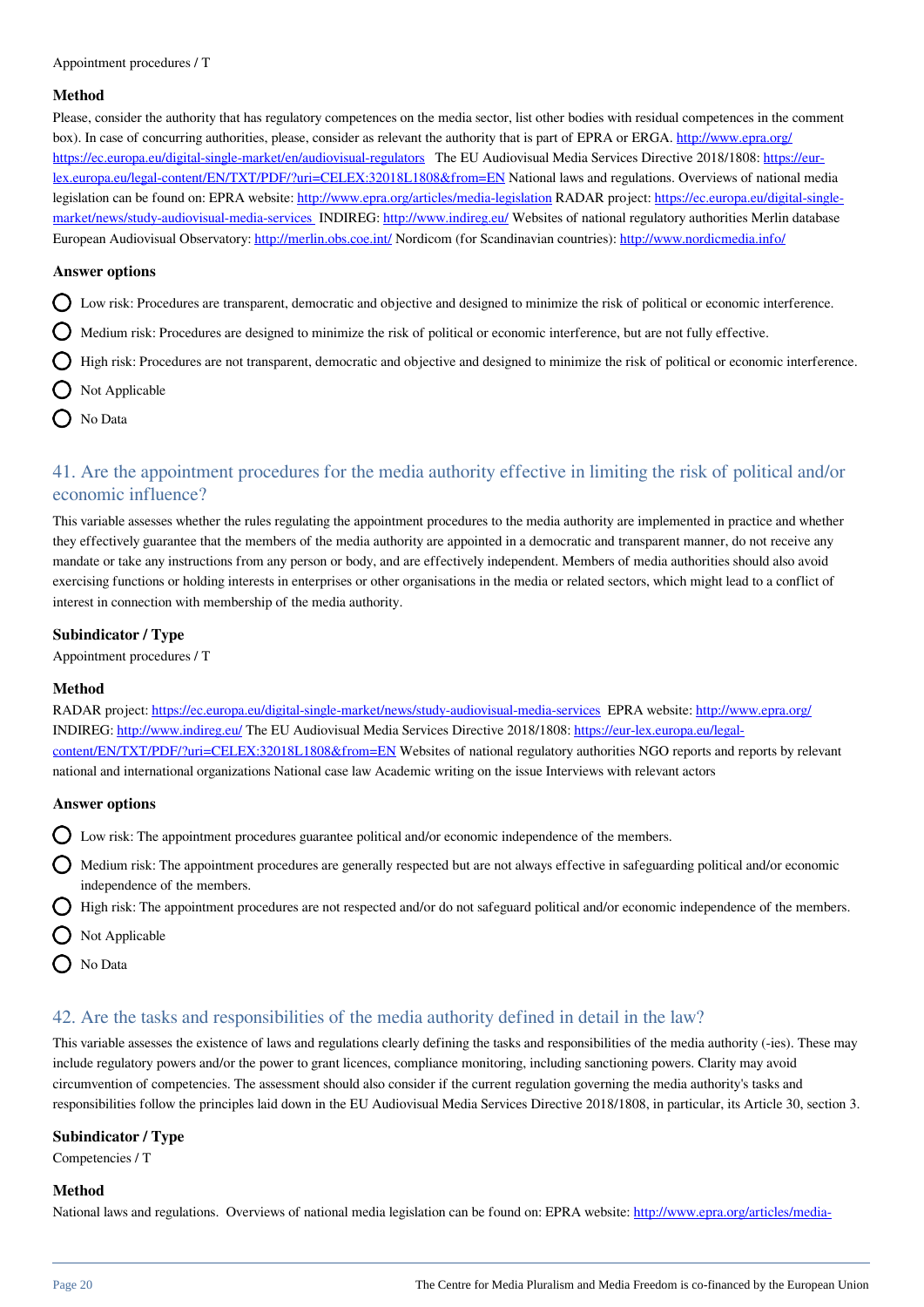[legislation](http://www.epra.org/articles/media-legislation) RADAR project: <https://ec.europa.eu/digital-single-market/news/study-audiovisual-media-services>EU Study: INDIREG:<http://www.indireg.eu/> Websites of national regulatory authorities; Merlin database European Audiovisual Observatory[:http://merlin.obs.coe.int/](http://merlin.obs.coe.int/) and Nordicom (for Scandinavian countries)[:http://www.nordicmedia.info/](http://www.nordicmedia.info/) Hans Bredow Institute et al. (2011). Indicators for independence and efficient functioning of audiovisual media services regulatory bodies. Study conducted on behalf of the European Commission, findings available at: http://www.indireg.eu/ Council of Europe (2008). Declaration of the Committee of Ministers on the independence and functions of regulatory authorities for the broadcasting sector, 26 March 2008, available at: <https://wcd.coe.int/ViewDoc.jsp?id=1266737&Site=CM> Council of Europe (2000). Council of Europe REC (2000) 23 Recommendation of the Committee of Ministers on the independence and functions of regulatory authorities for the broadcasting sector, 20 December 2000 and efficiency of the media authority (-ies), available at:<https://wcd.coe.int/ViewDoc.jsp?id=393649&>Related studies/Reports: Cullen International (2006). Study on the regulation of broadcasting issues under the new regulatory framework prepared for the European Commission Information Society and Media Directorate-General. Open Society Institute (2005) and follow-up reports. Television Across Europe: Regulation, Policy and Independence, available at: <http://www.opensocietyfoundations.org/reports/television-across-europeregulation-policy-and-independence>The EU Audiovisual Media Services Directive 2018/1808:<https://eur-lex.europa.eu/legal-content/EN/TXT/PDF/?uri=CELEX:32018L1808&from=EN>

### **Answer options**

- $\bigcap$  Low risk: They are clearly defined by the law.
- $\bigcirc$  Medium risk: They are defined by the law, but not in a clear way.
- $\bigcirc$  High risk: They are not defined by the law and/or not clear.
- $\bigcap$  Not Applicable
- No Data

# 43. Does regulation attribute sanctioning powers to the media authority and are sanctions effective?

This indicator assesses specifically whether the law attributes sanctioning powers to the authority. Sanctioning powers may include warning, fine, suspension or revocation of licence, refusal of additional licences, blocking of a merger or acquisition, obligation to allocate windows for third party programming, obligation to give up licences/activities in other media sectors, and/or divestiture.

### **Subindicator / Type**

Competencies / T

#### **Method**

National laws and regulations. Overviews of national media legislation can be found on: EPRA website: [http://www.epra.org/articles/media](http://www.epra.org/articles/media-legislation)[legislation](http://www.epra.org/articles/media-legislation) RADAR project[: https://ec.europa.eu/digital-single-market/news/study-audiovisual-media-services](http://https://ec.europa.eu/digital-single-market/news/study-audiovisual-media-services) EU Study: INDIREG: <http://www.indireg.eu/>Websites of national regulatory authorities Merlin database European Audiovisual Observatory: <http://merlin.obs.coe.int/> Nordicom (for Scandinavian countries): <http://www.nordicmedia.info/> Hans Bredow Institute et al. (2011). Indicators for independence and efficient functioning of audiovisual media services regulatory bodies. Study conducted on behalf of the European Commission, findings available at: <http://www.indireg.eu/>

#### **Answer options**

- $\bigcap$  Low risk: Yes and the sanctions are effective.
- $\bigcirc$  Medium risk: There are sanctions but they are not always effective.
- $\bigcap$  High risk: There are no sanctions or sanctions are not effective.
- $\bigcirc$  Not Applicable
- O No Data

# 44. With regard to the media authority decisions, are there appeal mechanisms in place?

This variable aims to assess the existence of mechanisms of appeal of the decisions by the media authority. The appeal mechanisms should be before a judicial body or before a body that is independent of the parties involved, held to provide written reasons for its decisions and whose decisions are subject to review by a court or tribunal within the meaning of Article 267 TFEU. The assessment should also consider if the appeal mechanisms that are in place satisfy the requirements laid down in the EU Audiovisual Media Services Directive 2018/1808, in particular its Article 30, section 6.

#### **Subindicator / Type**

Competencies / T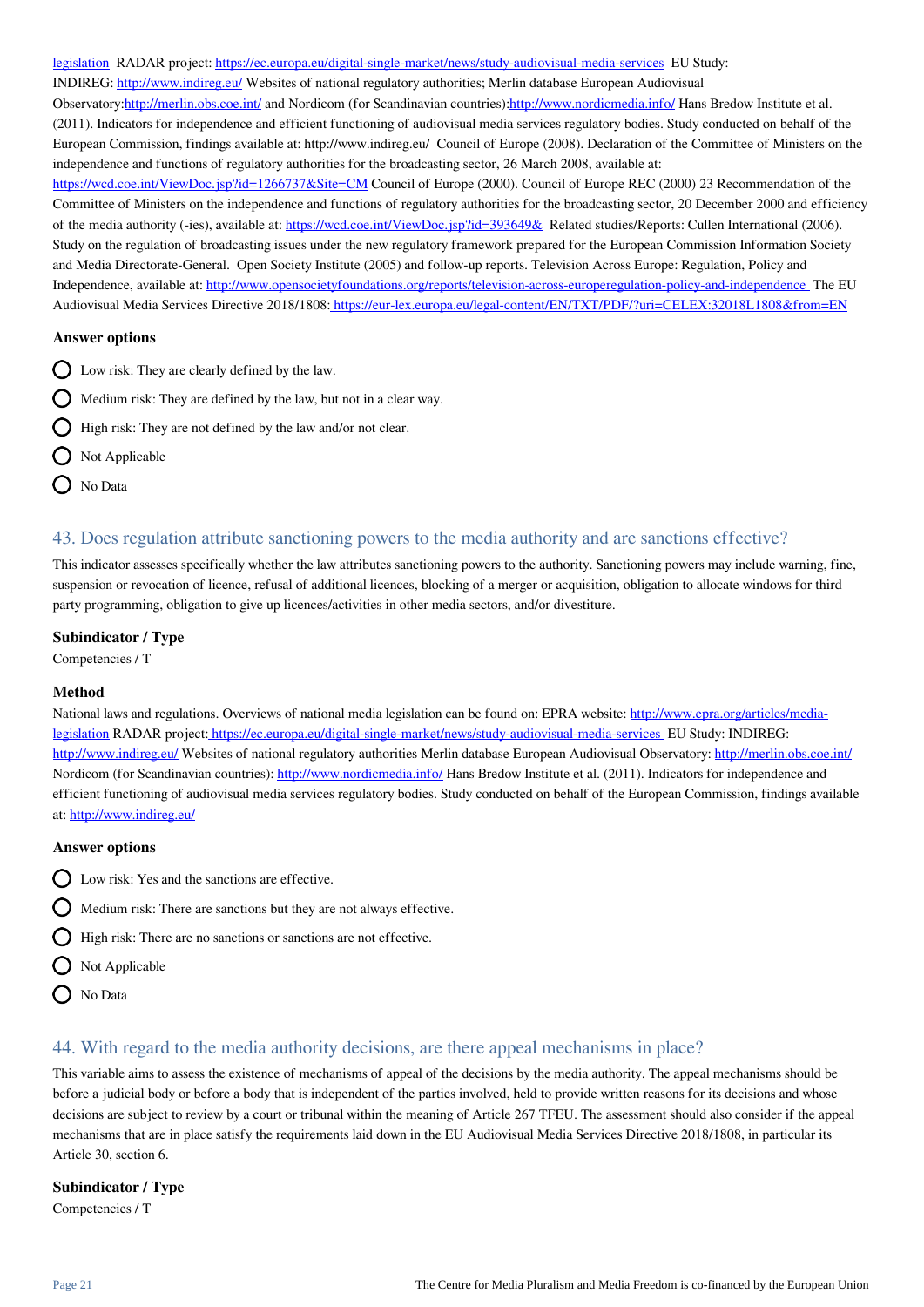### **Method**

National laws and regulations National case law Overviews of national media legislation can be found on: EPRA website[:http://www.epra.org/articles/media-legislation](http://www.epra.org/articles/media-legislation) RADAR project:

<https://ec.europa.eu/digital-single-market/news/study-audiovisual-media-services> EU Study: INDIREG:<http://www.indireg.eu/> Websites of national regulatory authorities Merlin database European Audiovisual Observatory: <http://merlin.obs.coe.int/> Nordicom (for Scandinavian countries):<http://www.nordicmedia.info/>Hans Bredow Institute et al. (2011). Indicators for independence and efficient functioning of audiovisual media services regulatory bodies. Study conducted on behalf of the European Commission, findings available at:<http://www.indireg.eu/>The EU Audiovisual Media Services Directive 2018/1808:<https://eur-lex.europa.eu/legal-content/EN/TXT/PDF/?uri=CELEX:32018L1808&from=EN>

### **Answer options**

Low risk: Appeal mechanisms exist, are effective and not misused.

 $\Omega$  Medium risk: Appeal mechanisms exist, but are partially effective and/or are occasionally delayed.

 $\Omega$  High risk: Appeal mechanisms do not exist or are not effective and/or are systematically misused to delay the enforcement of remedies.

- $\bigcap$  Not Applicable
- O No Data

# 45. Is the media authority acting independently from political and/or economic influences?

This variable assesses whether the practice of the media authority indicates that it uses its powers in an independent manner and in the interest of the public.

#### **Subindicator / Type**

Independence / T

#### **Method**

The answer should be based on a concrete assessment of its decisional practice and other elements, such as whether the media authority has ever been condemned after an investigation by anti-corruption bodies. RADAR project: [https://ec.europa.eu/digital-single-market/news/study](https://ec.europa.eu/digital-single-market/news/study-audiovisual-media-services)[audiovisual-media-services](https://ec.europa.eu/digital-single-market/news/study-audiovisual-media-services) INDIREG: <http://www.indireg.eu/> EPRA website: <http://www.epra.org/> Websites of national regulatory authorities; NGO reports and reports by relevant national and international organizations. National and European case law. Academic writing on the issue. <http://www.transparencyinternational.org/> Interviews with relevant actors.

#### **Answer options**

 $\bigcap$  Low risk: The media authority effectively uses its powers in an independent manner.

 $\Omega$  Medium risk: The authority sometimes decides in a manner that is not independent from economic and/or political influence.

High risk: The authority's powers are very often not used in an independent manner.

- $\bigcirc$  Not Applicable
- No Data

# 46. Is there evidence that the government arbitrarily overrules decisions by the media authority or weakens its role?

This variable assesses whether the government in your country arbitrarily overrules decisions by the media authority. Decisions to overrule are considered arbitrary if they are not foreseen by law, not reasonable or in bad faith. Also a legislation that weakens the role and the independence of the authority maybe considered arbitrary and aimed to overrule the competences and the independence of the authority.

#### **Subindicator / Type**

Independence / T

#### **Method**

RADAR project: <https://ec.europa.eu/digital-single-market/news/study-audiovisual-media-services> EPRA website:<http://www.epra.org/>EU Study: INDIREG:<http://www.indireg.eu/> Websites of national regulatory authorities NGO reports and reports by relevant national and international organizations National and European case law Academic writing on the issue Interviews with relevant actors

#### **Answer options**

Low risk: The government never overrules decisions by the media authority and respect its independence.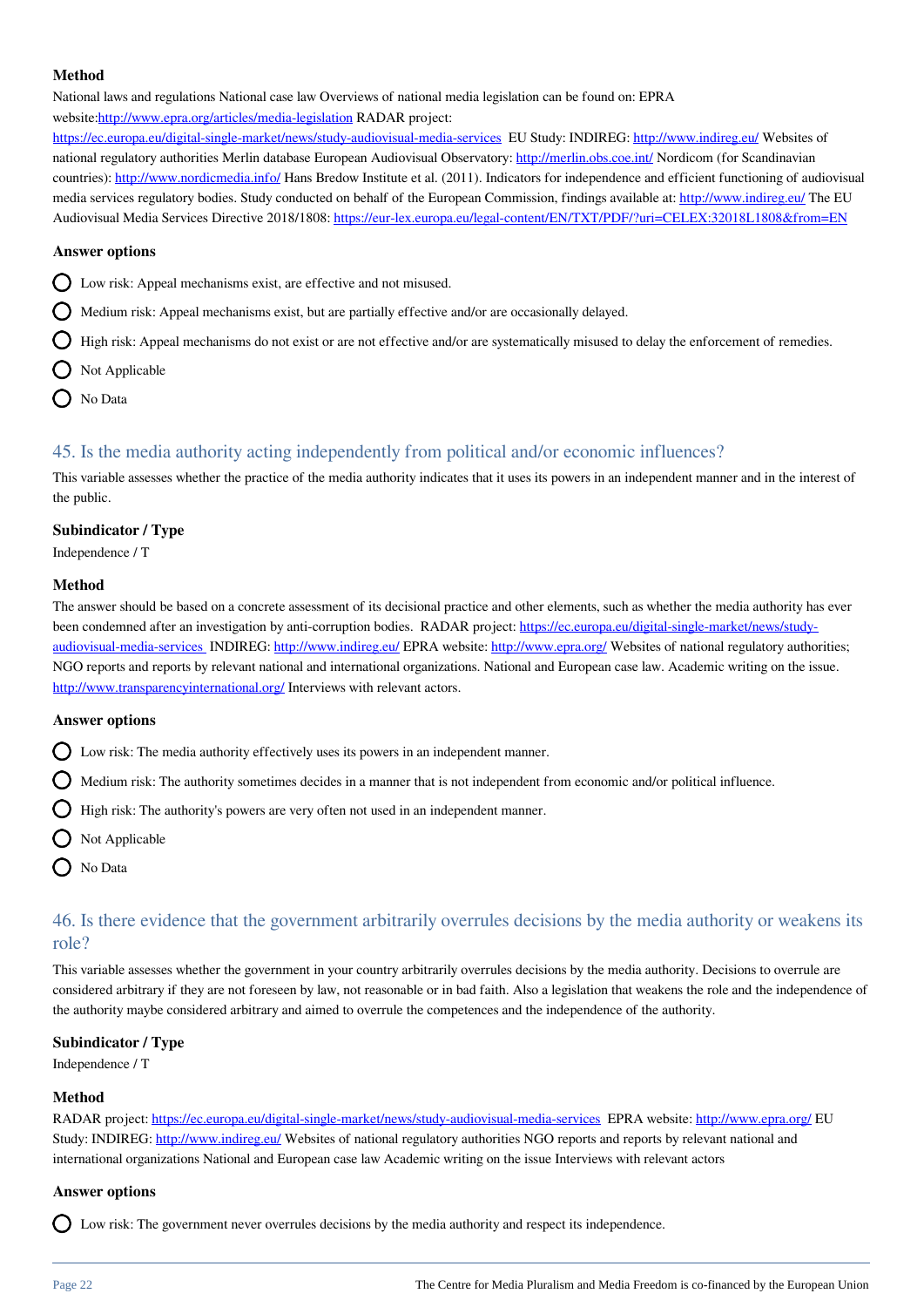$\bigcirc$  Medium risk: The government at times arbitrarily overrules decisions by the media authority and/or withdraws competences.

 $\bigcirc$  High risk: The government regularly overrules arbitrarily decisions by the media authority and/or withdraws competences.

- $\bigcirc$  Not Applicable
- O No Data

# 47. Are the procedures for allocation of budgetary resources for the media authority transparent and objective, i.e. leaving no scope for arbitrary decisions by the government?

This variable assesses the existence of regulatory safeguards concerning the procedures of budget allocation for the media authority. Arrangements for the funding of the media authority should be specified in law in accordance with a clearly defined plan (transparent), with reference to the estimated cost of its activities (objective), so as to allow the authority to carry out its functions fully and independently. Public authorities should not use their financial decision-making power to interfere with the independence of the media authority. Please, consider if the current regulation governing the media authority's budget allocation follow the principles laid down in the EU Audiovisual Media Services Directive 2018/1808, in particular its Article 30, section 4.

#### **Subindicator / Type**

Budgetary independence / T

#### **Method**

National laws and regulations Overviews of national media legislation can be found on: EPRA website: [http://www.epra.org/articles/media](http://http://www.epra.org/articles/media-legislation)[legislation](http://http://www.epra.org/articles/media-legislation) RADAR project: <https://ec.europa.eu/digital-single-market/news/study-audiovisual-media-services>INDIREG: <http://www.indireg.eu/> Websites of national regulatory authorities Merlin database European Audiovisual Observatory: <http://merlin.obs.coe.int/> Nordicom (for Scandinavian countries): <http://www.nordicmedia.info/>Hans Bredow Institute et al. (2011). Indicators for independence and efficient functioning of audiovisual media services regulatory bodies. Study conducted on behalf of the European Commission, findings available at: <http://www.indireg.eu/>Council of Europe (2008). Declaration of the Committee of Ministers on the independence and functions of regulatory authorities for the broadcasting sector, 26 March 2008, available at:<https://wcd.coe.int/ViewDoc.jsp?id=1266737&Site=CM> Council of Europe (2000). Council of Europe REC (2000) 23 Recommendation of the Committee of Ministers on the independence and functions of regulatory authorities for the broadcasting sector, 20 December 2000 and efficiency of the media authority (-ies), available at: <https://wcd.coe.int/ViewDoc.jsp?id=393649&>Related studies/Reports: Cullen International (2006). Study on the regulation of broadcasting issues under the new regulatory framework prepared for the European Commission Information Society and Media Directorate-General. Open Society Institute (2005) and follow-up reports. Television Across Europe: Regulation, Policy and Independence, available at:

<http://www.opensocietyfoundations.org/reports/television-across-europeregulation-policy-and-independence>The EU Audiovisual Media Services Directive 2018/1808: <https://eur-lex.europa.eu/legal-content/EN/TXT/PDF/?uri=CELEX:32018L1808&from=EN>

#### **Answer options**

 $\bigcirc$  Low risk: The procedures are fair and objective, leaving no room for arbitrary decisions of the government.

 $\bigcirc$  Medium risk: The procedures are not fully fair and objective, leaving some room for arbitrary decisions of the government.

 $\bigcirc$  High risk: No procedures or the procedures are not fair nor objective, leaving room for arbitrary decisions of the government.

- Not Applicable
- No Data

# 48. Is the budget adequate for the media authority to perform its functions, to safeguard its independence, and to protect it from coercive budgetary pressures?

This variable assesses whether the budget allocated for the media authority is adequate to safeguard its independence.

#### **Subindicator / Type**

Budgetary independence / T

#### **Method**

Websites of national competition authorities Reports by competition authority NGO reports and reports by relevant national and international organizations. National case and European law. Academic writing on the issue. Interviews with relevant actors.

#### **Answer options**

 $\bigcap$  Low risk: The budget is adequate.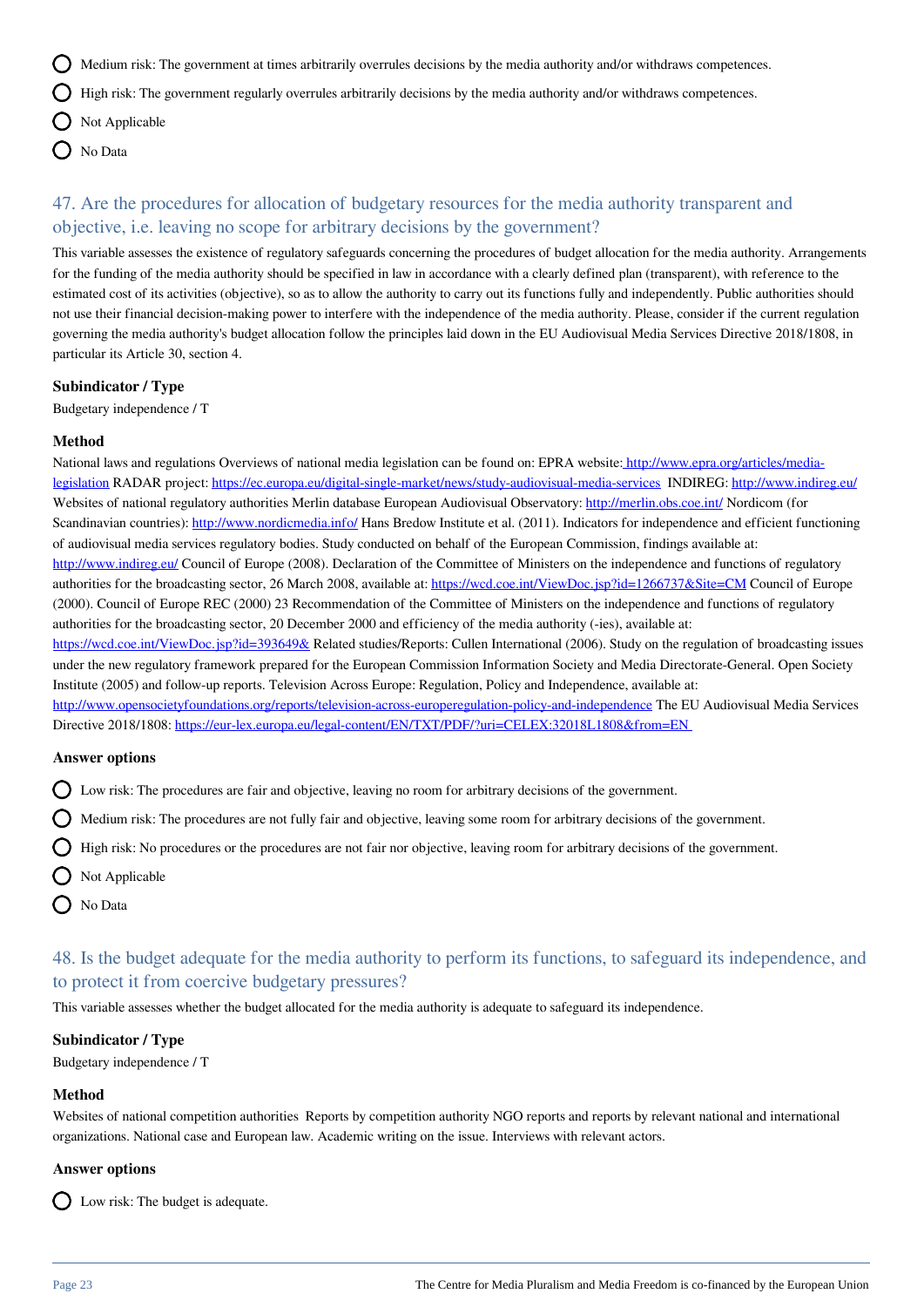$\bigcirc$  Medium risk: The budget is somewhat inadequate but still allows it to perform its function.

 $\bigcirc$  High risk: The budget is not adequate and does not safeguard its independence.

- $\bigcirc$  Not Applicable
- O No Data

### 49. Is the media authority transparent about its activities?

This variable assesses whether the media authority is transparent about its activities and therefore accountable to the public. Being transparent about its activities may include the publication of its activities, including through regular or ad hoc reports relevant to their work or the exercise of their missions.

#### **Subindicator / Type**

Accountability / T

#### **Method**

National laws and regulations Overviews of national media legislation can be found on: EPRA website: [http://www.epra.org/articles/media](http://www.epra.org/articles/media-legislation)[legislation](http://www.epra.org/articles/media-legislation) RADAR project: <https://ec.europa.eu/digital-single-market/news/study-audiovisual-media-services>EU Study: INDIREG: <http://www.indireg.eu/>Websites of national regulatory authorities NGO reports and reports by relevant national and international organizations National and European case law Academic writing on the issue

#### **Answer options**

Low risk: It is transparent and regularly publishes information about its activities.

 $\Omega$  Medium risk: It is generally transparent but does not publish information about its activities on a regular basis.

- $\bigcirc$  High risk: It is not transparent.
- $\bigcap$  Not Applicable
- O No Data

# **5. Universal reach of traditional media and access to the Internet**

The indicator on the universal reach of traditional media and access to the Internet assesses the risks to pluralism that arise from an insufficient level of access to platforms of content distribution. It assesses the risk stemming from traditional broadcasting network coverage, broadband coverage and access to the internet. The indicator also analyses the existence and effectiveness of rules on net neutrality.

# 50. Is the universal coverage of the PSM guaranteed in your country?

This variable assesses whether the universal coverage of the PSM is guaranteed by law or through a charter/agreement/convention between the PSM and public authorities.

#### **Subindicator / Type**

PSM coverage / E

#### **Method**

Analysis of laws and regulations Sources: National laws and regulations (acts, decrees, branch agreements), case law and regulatory decisions).

#### **Answer options**

- $\bigcap$  Yes
- $\bigcap$  No
- $\bigcirc$  Not Applicable
- $\bigcap$  No Data

# 51. What percentage of the population is covered by signal of all public TV and radio channels?

This variable assesses the probability of a threat arising to accessibility of PSM content and services. It shows the population coverage of public service television and radio broadcasters.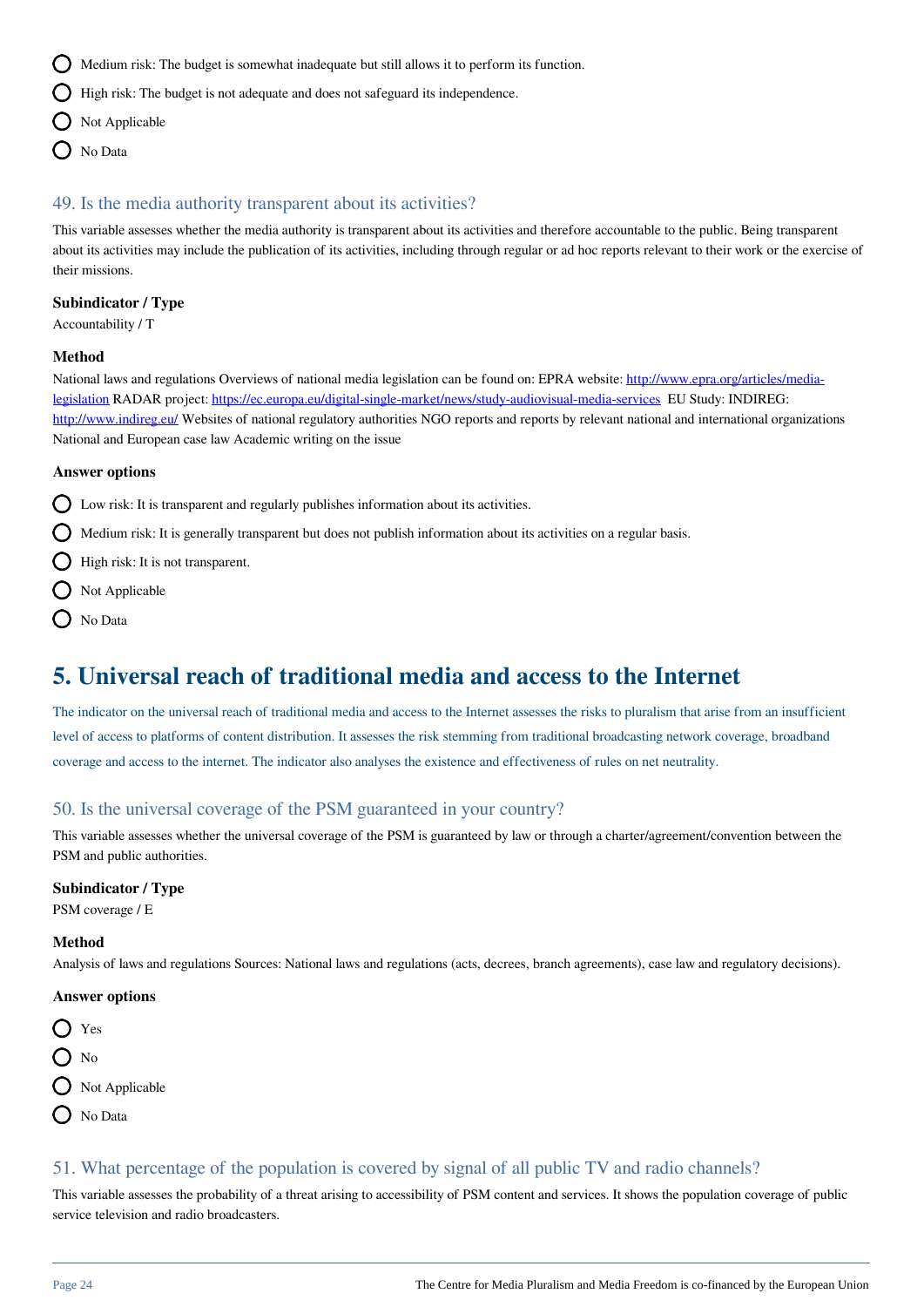# **Subindicator / Type**

PSM coverage / N

#### **Method**

Document analysis Latest data available, preferably not older data than 2015 Based on the percentage indicated by you, we are calculating the level of risk according to the following formula: Low: >99% Medium: >98% and <99% High: <98%

#### **Answer options**



# 52. What percentage of the population is covered by broadband?

This variable assesses the NGA broadband coverage/availability in the country. Next Generation Access includes the following technologies: FTTH, FTTB, Cable Docsis 3.0, VDSL and other superfast broadband (at least 30 Mbps download). **Indicator**: NGA broadband coverage/availability (as a % of households)

- **Definition:** Coverage is a supply indicator defined as the percentage of Households living in areas served by NGA. Next Generation Access includes the following technologies: FTTH, FTTB, Cable Docsis 3.0, VDSL and other superfast broadband (at least 30 Mbps download)
- **Source:** Broadband coverage in Europe, studies for the EC by Point Topic (2011-2012 figures, SMART 2011/0027 and 2012/0035) and IHS and Valdani, Vicari & Associati (2013 figures, SMART 2013/0054) [\[More information\]](http://ec.europa.eu/digital-agenda/about-fast-and-ultra-fast-internet-access)

**Breakdown**: Total

**Definition:** Scope: Total number of households

**Unit of measure**: Percentage of households Year: 2020

### **Subindicator / Type**

Broadband coverage / T

# **Method**

CMPF uses the following Digital Agenda data: Source: [https://digital-agenda-data.eu/charts/analyse-one-indicator-and-compare-countries#chart={](https://digital-agenda-data.eu/charts/analyse-one-indicator-and-compare-countries#chart={%22indicator-group%22:%22broadband%22,%22indicator%22:%22bb_ngacov%22,%22breakdown%22:%22total_pophh%22,%22unit-measure%22:%22pc_hh_all%22,%22ref-area%22:[%22AT%22,%22BE%22,%22BG%22,%22HR%22,%22CY%22,%22CZ%22,%22DK%22,%22EE%22,%22EU%22,%22FI%22,%22FR%22,%22DE%22,%22EL%22,%22HU%22,%22IE%22,%22IT%22,%22LV%22,%22LT%22,%22LU%22,%22MT%22,%22NL%22,%22PL%22,%22PT%22,%22RO%22,%22SK%22,%22SI%22,%22ES%22,%22SE%22,%22UK%22]}) [%22indicator-group%22:%22broadband%22,%22indicator%22:%22bb\\_ngacov%22,%22breakdown%22:%22total\\_pophh%22,%22unit-measure](https://digital-agenda-data.eu/charts/analyse-one-indicator-and-compare-countries#chart={%22indicator-group%22:%22broadband%22,%22indicator%22:%22bb_ngacov%22,%22breakdown%22:%22total_pophh%22,%22unit-measure%22:%22pc_hh_all%22,%22ref-area%22:[%22AT%22,%22BE%22,%22BG%22,%22HR%22,%22CY%22,%22CZ%22,%22DK%22,%22EE%22,%22EU%22,%22FI%22,%22FR%22,%22DE%22,%22EL%22,%22HU%22,%22IE%22,%22IT%22,%22LV%22,%22LT%22,%22LU%22,%22MT%22,%22NL%22,%22PL%22,%22PT%22,%22RO%22,%22SK%22,%22SI%22,%22ES%22,%22SE%22,%22UK%22]}) [%22:%22pc\\_hh\\_all%22,%22ref-area%22:\[%22AT%22,%22BE%22,%22BG%22,%22HR%22,%22CY%22,%22CZ%22,%22DK%22,%22EE%](https://digital-agenda-data.eu/charts/analyse-one-indicator-and-compare-countries#chart={%22indicator-group%22:%22broadband%22,%22indicator%22:%22bb_ngacov%22,%22breakdown%22:%22total_pophh%22,%22unit-measure%22:%22pc_hh_all%22,%22ref-area%22:[%22AT%22,%22BE%22,%22BG%22,%22HR%22,%22CY%22,%22CZ%22,%22DK%22,%22EE%22,%22EU%22,%22FI%22,%22FR%22,%22DE%22,%22EL%22,%22HU%22,%22IE%22,%22IT%22,%22LV%22,%22LT%22,%22LU%22,%22MT%22,%22NL%22,%22PL%22,%22PT%22,%22RO%22,%22SK%22,%22SI%22,%22ES%22,%22SE%22,%22UK%22]}) [22,%22EU%22,%22FI%22,%22FR%22,%22DE%22,%22EL%22,%22HU%22,%22IE%22,%22IT%22,%22LV%22,%22LT%22,%22LU%22,%](https://digital-agenda-data.eu/charts/analyse-one-indicator-and-compare-countries#chart={%22indicator-group%22:%22broadband%22,%22indicator%22:%22bb_ngacov%22,%22breakdown%22:%22total_pophh%22,%22unit-measure%22:%22pc_hh_all%22,%22ref-area%22:[%22AT%22,%22BE%22,%22BG%22,%22HR%22,%22CY%22,%22CZ%22,%22DK%22,%22EE%22,%22EU%22,%22FI%22,%22FR%22,%22DE%22,%22EL%22,%22HU%22,%22IE%22,%22IT%22,%22LV%22,%22LT%22,%22LU%22,%22MT%22,%22NL%22,%22PL%22,%22PT%22,%22RO%22,%22SK%22,%22SI%22,%22ES%22,%22SE%22,%22UK%22]}) [22MT%22,%22NL%22,%22PL%22,%22PT%22,%22RO%22,%22SK%22,%22SI%22,%22ES%22,%22SE%22,%22UK%22\]}](https://digital-agenda-data.eu/charts/analyse-one-indicator-and-compare-countries#chart={%22indicator-group%22:%22broadband%22,%22indicator%22:%22bb_ngacov%22,%22breakdown%22:%22total_pophh%22,%22unit-measure%22:%22pc_hh_all%22,%22ref-area%22:[%22AT%22,%22BE%22,%22BG%22,%22HR%22,%22CY%22,%22CZ%22,%22DK%22,%22EE%22,%22EU%22,%22FI%22,%22FR%22,%22DE%22,%22EL%22,%22HU%22,%22IE%22,%22IT%22,%22LV%22,%22LT%22,%22LU%22,%22MT%22,%22NL%22,%22PL%22,%22PT%22,%22RO%22,%22SK%22,%22SI%22,%22ES%22,%22SE%22,%22UK%22]}) Calculate percentiles based on available country scores (28 countries, no data for Albania & Italy), the following percentiles have been calculated: 25 percentiles at 76% median at 87%

75 percentiles at 93%

Thresholds: Below 25 percentiles is considered to be high risk, while above 75 percentiles is considered to be low risk: high risk: 0-75% medium risk:76-92% low risk: 93-100%

#### **Answer options**

- Low risk: more than 92% of 30MBps
- $\bigcap$  Medium risk: between 76% and 92% of 30MBps
- $\bigcirc$  High risk: less than 76% of 30MBps
- $\bigcirc$  Not Applicable
- O No Data

53. What is the percentage of broadband subscription in your country?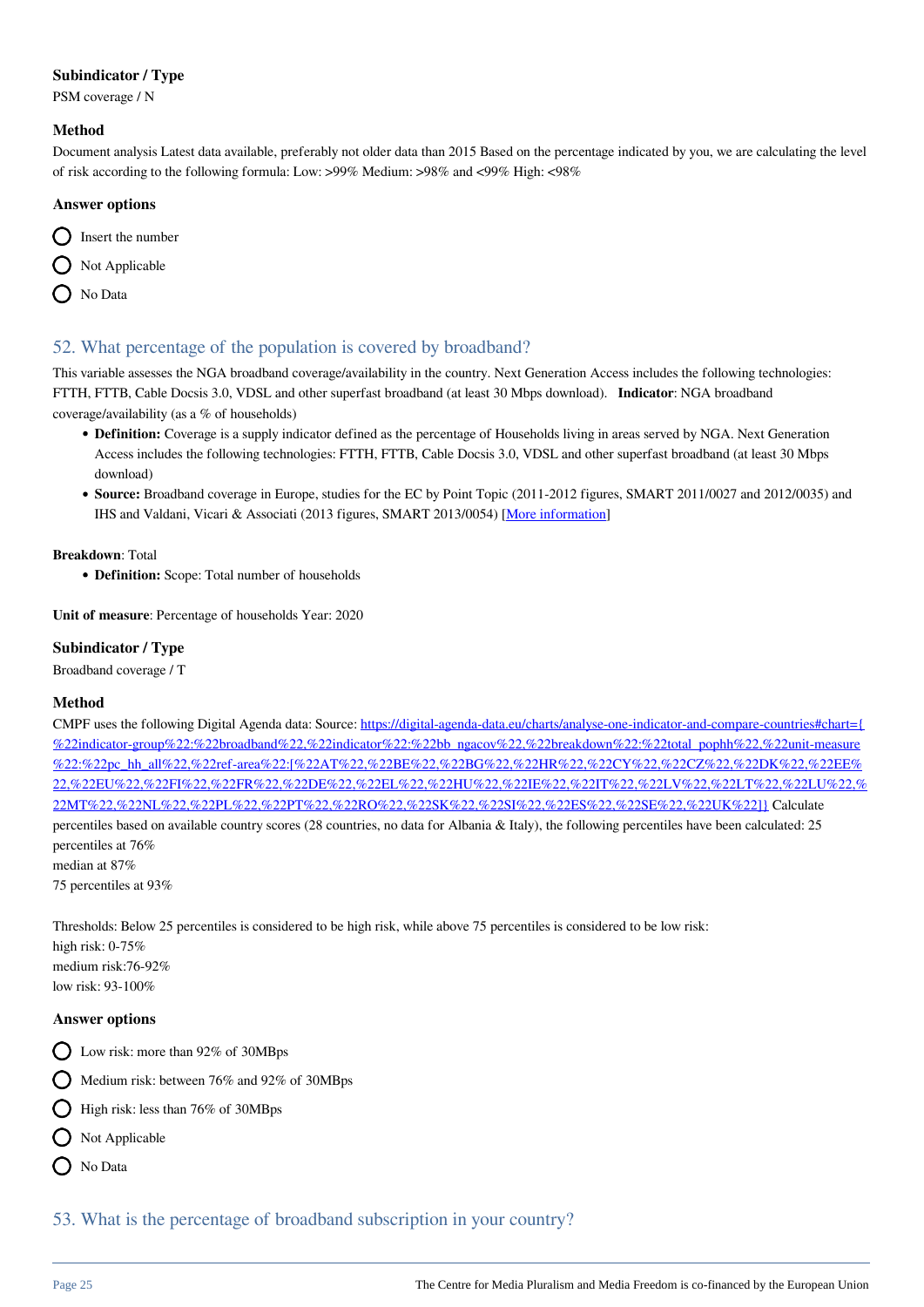This variable assesses broadband subscription rate in the country. Broadband connection used by the household includes: DSL, wired fixed (cable, fiber, Ethernet, PLC), fixed wireless (satellite, WiFi, WiMax) and mobile wireless (3G/UMTS). **Indicator**: Households having a broadband connection

- **Definition:** Broadband connection used by the household includes: DSL, wired fixed (cable, fiber, Ethernet, PLC), fixed wireless (satellite, WiFi, WiMax) and mobile wireless (3G/UMTS).
- **Notes:** Scope includes Households with at least one member aged 16-74.
- **Source:** Eurostat, Table isoc\_bde15b\_h: Broadband and connectivity households [\[More information\]](http://ec.europa.eu/eurostat/web/products-datasets/-/isoc_bde15b_h)

#### **Breakdown**: All households

**Definition:** All households with at least one individual aged 16-74.

**Unit of measure**: Percentage of households

**Definition:** Households with at least one member aged 16-74.

Year: 2020

### **Subindicator / Type**

Internet access / N

### **Method**

CMPF uses the following Digital Agenda

data: https://digital-agenda-data.eu/charts/analyse-one-indicator-and-compare-countries#chart={%22indicator-group%22:%22broadband%22.%22 [indicator%22:%22h\\_broad%22,%22breakdown%22:%22hh\\_total%22,%22unit-measure%22:%22pc\\_hh%22,%22ref-area%22:\[%22AT%22,%22](https://digital-agenda-data.eu/charts/analyse-one-indicator-and-compare-countries#chart={%22indicator-group%22:%22broadband%22,%22indicator%22:%22h_broad%22,%22breakdown%22:%22hh_total%22,%22unit-measure%22:%22pc_hh%22,%22ref-area%22:[%22AT%22,%22BE%22,%22BG%22,%22HR%22,%22CY%22,%22CZ%22,%22DK%22,%22EE%22,%22EU%22,%22FI%22,%22FR%22,%22DE%22,%22EL%22,%22HU%22,%22IE%22,%22IT%22,%22LV%22,%22LT%22,%22LU%22,%22MT%22,%22NL%22,%22PL%22,%22PT%22,%22RO%22,%22SK%22,%22SI%22,%22ES%22,%22SE%22,%22UK%22]}) [BE%22,%22BG%22,%22HR%22,%22CY%22,%22CZ%22,%22DK%22,%22EE%22,%22EU%22,%22FI%22,%22FR%22,%22DE%22,%22EL](https://digital-agenda-data.eu/charts/analyse-one-indicator-and-compare-countries#chart={%22indicator-group%22:%22broadband%22,%22indicator%22:%22h_broad%22,%22breakdown%22:%22hh_total%22,%22unit-measure%22:%22pc_hh%22,%22ref-area%22:[%22AT%22,%22BE%22,%22BG%22,%22HR%22,%22CY%22,%22CZ%22,%22DK%22,%22EE%22,%22EU%22,%22FI%22,%22FR%22,%22DE%22,%22EL%22,%22HU%22,%22IE%22,%22IT%22,%22LV%22,%22LT%22,%22LU%22,%22MT%22,%22NL%22,%22PL%22,%22PT%22,%22RO%22,%22SK%22,%22SI%22,%22ES%22,%22SE%22,%22UK%22]}) [%22,%22HU%22,%22IE%22,%22IT%22,%22LV%22,%22LT%22,%22LU%22,%22MT%22,%22NL%22,%22PL%22,%22PT%22,%22RO%2](https://digital-agenda-data.eu/charts/analyse-one-indicator-and-compare-countries#chart={%22indicator-group%22:%22broadband%22,%22indicator%22:%22h_broad%22,%22breakdown%22:%22hh_total%22,%22unit-measure%22:%22pc_hh%22,%22ref-area%22:[%22AT%22,%22BE%22,%22BG%22,%22HR%22,%22CY%22,%22CZ%22,%22DK%22,%22EE%22,%22EU%22,%22FI%22,%22FR%22,%22DE%22,%22EL%22,%22HU%22,%22IE%22,%22IT%22,%22LV%22,%22LT%22,%22LU%22,%22MT%22,%22NL%22,%22PL%22,%22PT%22,%22RO%22,%22SK%22,%22SI%22,%22ES%22,%22SE%22,%22UK%22]}) [2,%22SK%22,%22SI%22,%22ES%22,%22SE%22,%22UK%22\]}](https://digital-agenda-data.eu/charts/analyse-one-indicator-and-compare-countries#chart={%22indicator-group%22:%22broadband%22,%22indicator%22:%22h_broad%22,%22breakdown%22:%22hh_total%22,%22unit-measure%22:%22pc_hh%22,%22ref-area%22:[%22AT%22,%22BE%22,%22BG%22,%22HR%22,%22CY%22,%22CZ%22,%22DK%22,%22EE%22,%22EU%22,%22FI%22,%22FR%22,%22DE%22,%22EL%22,%22HU%22,%22IE%22,%22IT%22,%22LV%22,%22LT%22,%22LU%22,%22MT%22,%22NL%22,%22PL%22,%22PT%22,%22RO%22,%22SK%22,%22SI%22,%22ES%22,%22SE%22,%22UK%22]}) Calculate percentiles based on available country scores, the following percentiles have been calculated: 25 percentiles at 79% median at 86%

75 percentiles at 89%

Thresholds: Below 25 percentiles is considered to be high risk, while above 75 percentiles is considered to be low risk: high risk: 0-78%

medium risk: 79-88% low risk: 89-100%

#### **Answer options**

 $\bigcirc$  Insert the number

 $\bigcirc$  Not Applicable

O No Data

# 54. What is the average Internet connection speed in your country?

This variable assesses the average Internet connection speed in the country. CMPF uses speed data from the Worldwide broadband speed league 2020 (Cable.co.uk).

### **Subindicator / Type**

Internet access / N

#### **Method**

Source: Worldwide broadband speed league 2020 (Cable.co.uk). available

at <https://www.cable.co.uk/broadband/speed/worldwide-speed-league/#map> Thresholds: Calculate percentiles based on available country scores (28 countries, no data for Albania & Italy), the following percentiles have been calculated: 25 percentiles at 18% median at 25% 75 percentiles at 31%

Thresholds: Below 25 percentiles is considered to be high risk, while above 75 percentiles is considered to be low risk: high risk: 0-17% medium risk:18-30%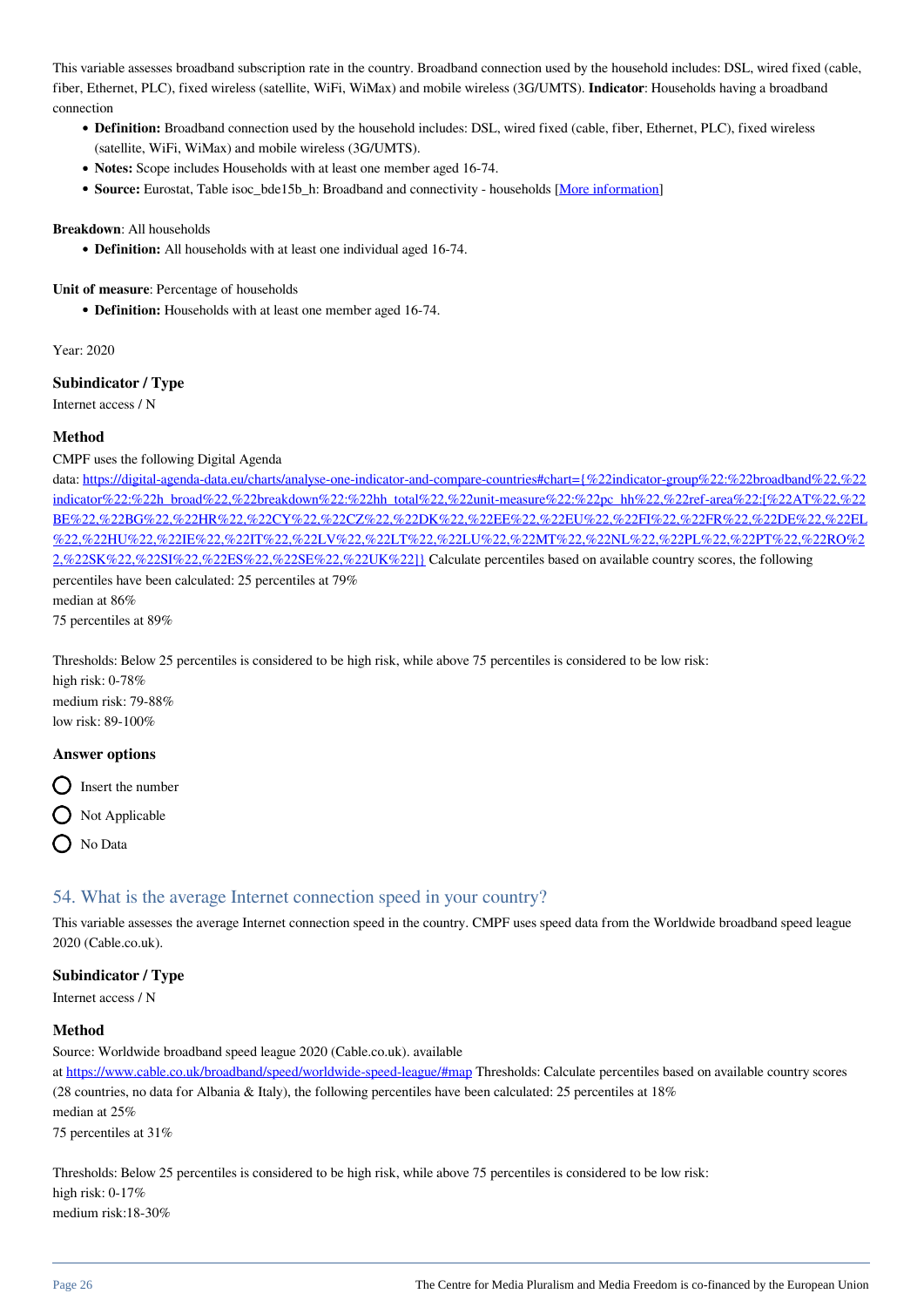#### low risk: 31-100%

#### **Answer options**

- $\bigcirc$  Insert the number
- $\bigcap$  Not Applicable
- O No Data

# 55. What is the percentage of market shares of the TOP 4 ISPs in your country?

Ownership concentration in Internet Service Providers (ISPs). This indicator aims at assessing the concentration of the ISPs in a country.

### **Subindicator / Type**

Net neutrality / N

#### **Method**

Calculation of percentage of market shares of the TOP 4 ISPs within each country.

#### **Answer options**

- $\bigcap$  Insert the number
- $\bigcirc$  Not Applicable
- O No Data

# 56. Are there regulatory safeguards regarding net neutrality in your country and are they implemented in practice?

From: All you need to know about Net Neutrality rules in the EU <https://berec.europa.eu/eng/netneutrality/> "Net neutrality refers to a debate about the way that Internet Service Providers (ISPs) manage the data or 'traffic' carried on their networks when data is requested by broadband subscribers (known as *"end-users"* under EU law) from providers of content, applications or services (CAPs) such as YouTube or Spotify, as well as when traffic is exchanged between end-users. The best effort internet is about the equal treatment of data traffic being transmitted over the internet, i.e. that the 'best efforts' are made to carry data, no matter what it contains, which application transmits the data ("applicationagnosticism"), where it comes from or where it goes. The benefits of the best effort internet notably include the separation between application and network layers of the internet. This separation enables innovation of applications independent of the ISP, thereby enhancing end-user choice."

# **Subindicator / Type**

Net neutrality / T

#### **Method**

In the EU: Regulation (EU) 2015/2120 of the European Parliament and of the Council of 25 November 2015 laying down measures concerning open internet access and amending Directive 2002/22/EC on universal service and users' rights relating to electronic communications networks and services and Regulation (EU) No 531/2012 on roaming on public mobile communications networks within the Union (Text with EEA relevance) [https://eur-lex.europa.eu/legal-content/EN/TXT/?uri=uriserv:OJ.L\\_.2015.310.01.0001.01.ENG&toc=OJ:L:2015:310:TOC](https://eur-lex.europa.eu/legal-content/EN/TXT/?uri=uriserv:OJ.L_.2015.310.01.0001.01.ENG&toc=OJ:L:2015:310:TOC) For non-EU countries: Existence of regulatory safeguards for the impartial transmission of information, without regard to content, destination or source, that aims to safeguard the neutrality of the internet infrastructure. Regulatory safeguards: broad sense as laws, regulations or case law, decisions of the authorities. Examples: -regulatory safeguards regarding net neutrality; -policy measures to avoid blocking of certain internet content and/ or application providers -policies to avoid quality discrimination between content and service providers; -regulation on the information of the quality of the services offered by the ISPs;obligation of transparency concerning discriminatory practices in ISP services.

# **Answer options**

- Low risk: There are and they are implemented.
- $\bigcirc$  Medium risk: There are but not fully implemented.
- $\bigcirc$  High risk: There are not or they are not implemneted at all.
- $\bigcap$  Not Applicable
- $\bigcap$  No Data

57. Do ISPs manage network traffic in a way that is transparent, impartial and neutral, without discriminating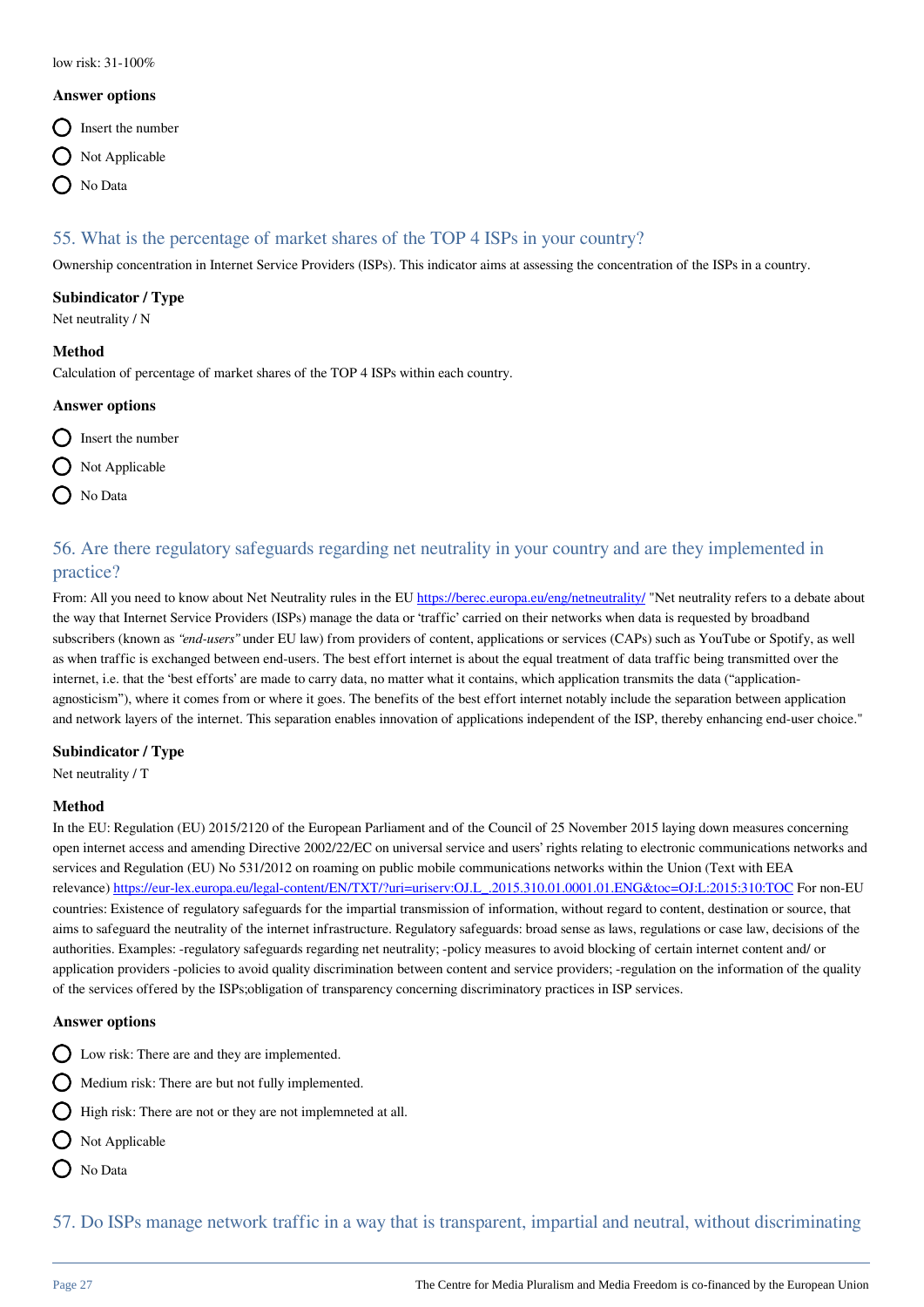# against particular types of content or content from particular sources?

This variable aims to assess whether net neutrality is an effective practice amongst ISPs.

### **Subindicator / Type**

Net neutrality / T

#### **Method**

Case-law; decisions of the communication authority (or the competent authority). Reports Academic papers Statistics.

### **Answer options**

- D Low risk: Yes.  $\bigcap$  Medium risk: Most of them.
- $\bigcap$  High risk: No.
- $\bigcap$  Not Applicable
- O No Data

# **6. Transparency of media ownership**

This indicator aims to assess the existence and implementation of regulatory safeguards regarding transparency of news media ownership. It also aims to assess the effectiveness of the transparency rules on ownership disclosure, with regard to the ultimate and beneficial owner of news media businesses.

# 58. Does the national law contain specific provisions requiring the disclosure of ownership details in the news media sector?

This variable assesses if there are media/specific provisions requiring the disclosure of ownership details. Definition: 'news media' indicate the production of original journalistic content by news organizations. These are the media organisations whose core business is to deliver news (and/or opinions and analysis) to the general public or a target public, and include print media (newspapers, newsmagazines), broadcast media (radio and television), and the digital editions of established print and broadcast media. **Please do not consider digital native media, as they are covered in a different question.** Please note that this variable, like in MPM2020, is asking for media-specific provisions. This means that e.g. a national law requiring companies in general to provide information about ownership in the Commercial Register would not be sufficient for a YES-answer to this question. 'Disclosure' can be to public bodies (and therefore to the public, according to CoE Convention on Access to Public Documents) (1) or directly to the public (you should detail and qualify these informations, e.g. in the case in which access to public documents is not effective, answering variable 60, on effectiveness). In the comment box please specify if the provisions regard broadcasting or print sectors, or all of them. The digital native media sector (media that only publish online) is covered by a separate question. You can consult the following source for background about this variable: Access-!nfo Transparency of Media Ownership <https://www.access-info.org/media-ownership-transparency/> (1) [https://www.coe.int/en/web/conventions/full-](https://www.coe.int/en/web/conventions/full-list/-/conventions/treaty/205?fbclid=IwAR1ywGune6ooFjN1HU4O7fC_BHPiHAN8YNBokNcXJB69PvMceOC5bzMkXk8)

[list/-/conventions/treaty/205?fbclid=IwAR1ywGune6ooFjN1HU4O7fC\\_BHPiHAN8YNBokNcXJB69PvMceOC5bzMkXk8](https://www.coe.int/en/web/conventions/full-list/-/conventions/treaty/205?fbclid=IwAR1ywGune6ooFjN1HU4O7fC_BHPiHAN8YNBokNcXJB69PvMceOC5bzMkXk8)

# **Subindicator / Type**

Disclosure of media ownership / T

# **Method**

Consult the relevant laws or legal experts

#### **Answer options**

- Q Low risk: Yes for all media
- $\bigcap$  Medium risk: Only for some media
- High risk: No
- $\bigcirc$  Not Applicable
- No Data

59. Does the law stipulate sanctions in case of violations of transparency requirements for news media, and are they applied in practice?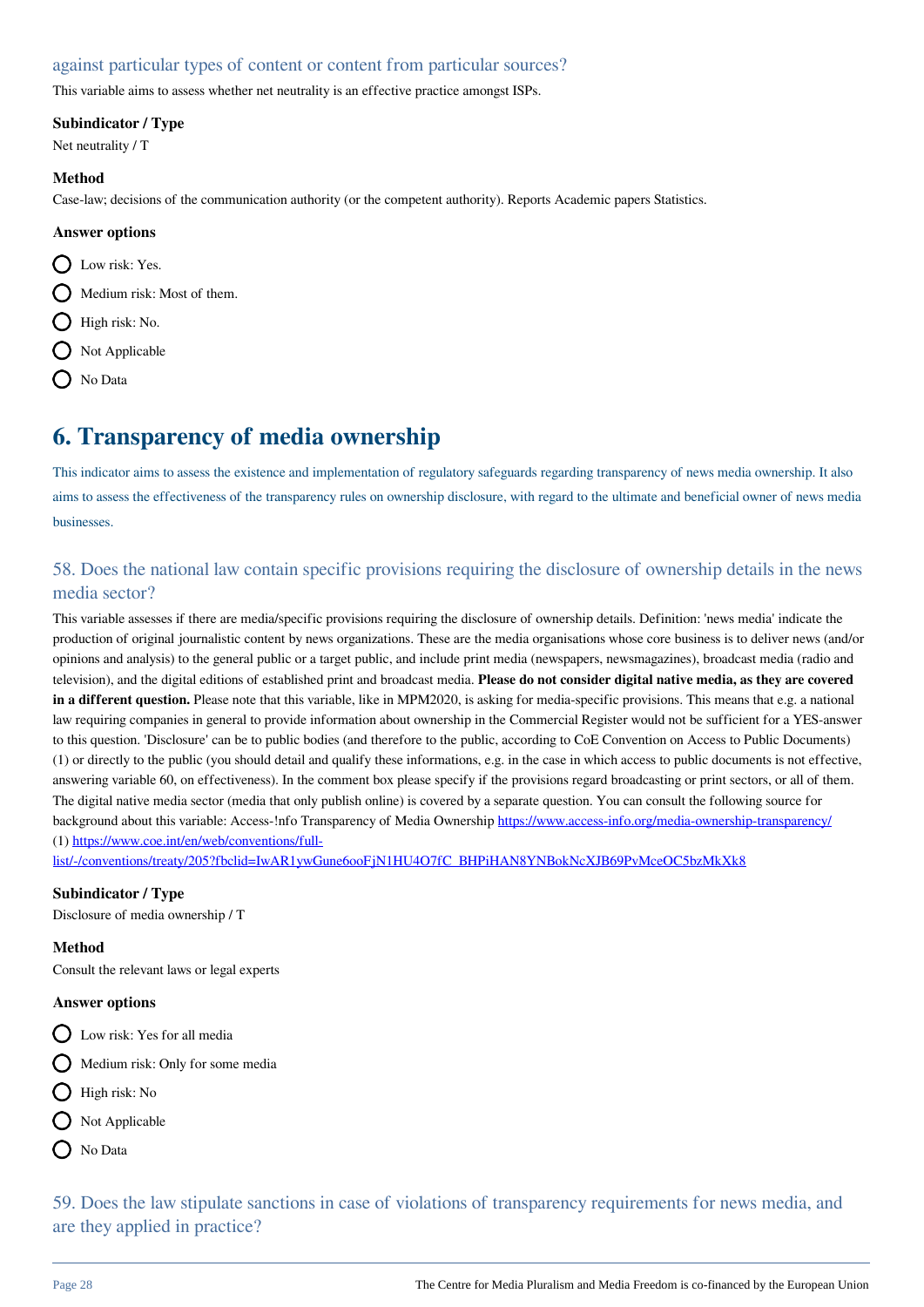This variable contains a follow-up question to variable 58. Hence, if there is no law with media-specific provisions requiring the disclosure of ownership, the answer should be "Not Applicable" to this variable. **This variable assesses if there are sanctions for violations of the national** law on transparency, e.g for non-reporting or reporting incorrect information. Please specify in the comment which violations are sanctioned. In good practice cases, "(...) The media authority (or other relevant public body) should be tasked with overseeing the reporting to obligation. They should be able to demand that media that fail to comply with the law— either by failing to report or by reporting false information—should do so within specified timeframe. Failure to comply with the demand should lead to proportionate fines (perhaps calculated by GDP—it is essential that the fines are suffi cient to ensure accurate and timely reporting)." Please note that "in a number of countries, there are possible sanctions for non-reporting of information to media regulators and company registers but not sanctions for reporting inaccurate information; media regulators are often not empowered or sufficiently resourced to verify what is reported." (1) 1) Open Society Foundations and Access Info (2012).Transparency of Media Ownership in Europe: A Report for the High-Level Group on Media Freedom and Pluralism. [https://www.opensocietyfoundations.org/sites/default/files/Transparency\\_Media\\_Ownership\\_Europe\\_20121217\\_0.pdf;](https://www.opensocietyfoundations.org/sites/default/files/Transparency_Media_Ownership_Europe_20121217_0.pdf) <https://www.opensocietyfoundations.org/reports/pluralism-and-freedom-media-europe>

#### **Subindicator / Type**

Disclosure of media ownership / T

#### **Method**

Consult the relevant laws or legal experts. Case law, regulatory decisions. Official statements and websites of national regulatory authorities. Reports by credible institutions (national and international bodies, NGOs/CSOs, trade unions, etc).

#### **Answer options**

- D Low risk: Yes
- $\bigcirc$  Medium risk: Yes, but not applied
- $\bigcap$  High risk: No
- $\bigcap$  Not Applicable
- O No Data

# 60. Is disclosure of news media ownership effectively provided to public bodies and to the public?

Please, note that this variable is NOT a follow-up of the previous variables. You should assess effectiveness of media ownership transparency, both if it is requested by the law or if it is not. If sufficient information is provided both to public bodies and to the public  $(e.g., if the law requires$ disclosure of media ownership to public bodies - usually regulatory authorities focusing on media - and the public can access this informations), you should answer "yes, for public bodies and the public"; if public bodies collect informations, but access is not effectively granted to the public, you should answer "yes, partially"; if disclosure is not effective nor for public bodies nor for the public, you should answer "no". You can consult the following sources for background about this variable: Access-!nfo Transparency of Media Ownership - report and full dat[a https://www.access](http://https://www.access-info.org/tmo/12264)[info.org/tmo/12264](http://https://www.access-info.org/tmo/12264)

#### **Subindicator / Type**

Disclosure of media ownership / T

#### **Method**

Consult the relevant laws or legal experts

#### **Answer options**

- $\bigcirc$  Low risk: Yes, to public bodies and to the public
- $\bigcirc$  Medium risk: Yes, partially
- $\bigcap$  High risk: No, neither to public bodies nor to the public
- $\bigcirc$  Not Applicable
- O No Data

# 61. Does the national law contain specific provisions requiring the disclosure of ownership details in the digital news media sector?

This variable assesses if there are media-specific provisions requiring the disclosure of ownership details for the digital news media sector. **For the sake of this indicator 'digital news media' are digital native media**, that publish overwhelmingly online, and provide original journalistic content to a general or a selected public. Hence, if there is no law with media-specific provisions on ownership transparency, or if there is a law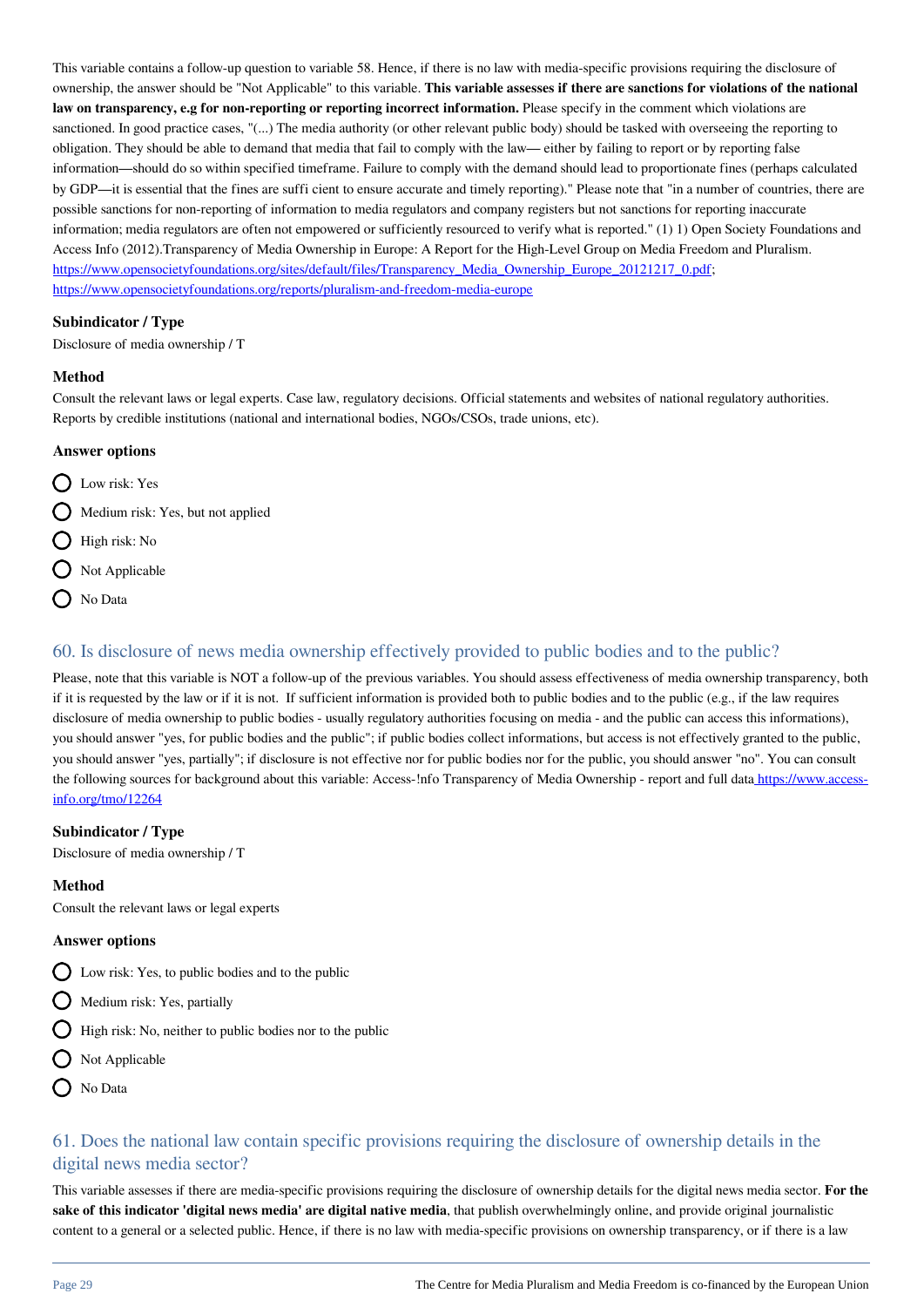but it does not cover the digital native media, you should answer "no" to this variable. If there is a law, and it covers digital native news media as well as legacy media, your answer should be "yes". If your answer is 'Only some digital media', please specify in the comment which digital news media are not included in the provision (e.g. cross border media). You can consult the following sources for background about this variable: Access-!nfo Transparency of Media Ownership - <https://www.access-info.org/media-ownership-transparency/>

#### **Subindicator / Type**

Disclosure of media ownership online / T

### **Method**

Consult the relevant laws or legal experts

### **Answer options**

O Low risk: Yes for all digital media

- $\bigcirc$  Medium risk: Only for some digital media
- $\bigcirc$  High risk: No
- $\bigcap$  Not Applicable
- ◯ No Data

# 62. Does the law stipulate sanctions in case of violations of transparency requirements for digital news media, and are they applied in practice?

This variable contains a follow-up question to variable 61. Hence, if there is no law with media-specific provisions requiring the disclosure of ownership, the answer should be 'Not Applicable' to this variable. This variable assesses if there are sanctions for violations of the national law on transparency, e.g for non-reporting or reporting incorrect information. Please note that this variable is interested in digital native online media (NOT the online editions of print or broadcast media). Please specify in the comment which violations are sanctioned. In good practice cases, '(...) The media authority (or other relevant public body) should be tasked with overseeing the reporting to obligation. They should be able to demand that media that fail to comply with the law -- either by failing to report or by reporting false information -- should do so within specified timeframe. Failure to comply with the demand should lead to proportionate fines (perhaps calculated by GDP --it is essential that the fines are sufficient to ensure accurate and timely reporting).' Please note that 'in a number of countries, there are possible sanctions for non-reporting of information to media regulators and company registers but not sanctions for reporting inaccurate information; media regulators are often not empowered or sufficiently resourced to verify what is reported.' (1) 1) Open Society Foundations and Access Info (2012).Transparency of Media Ownership in Europe: A Report for the High-Level Group on Media Freedom and Pluralism.

[https://www.opensocietyfoundations.org/sites/default/files/Transparency\\_Media\\_Ownership\\_Europe\\_20121217\\_0.pdf;](https://www.opensocietyfoundations.org/sites/default/files/Transparency_Media_Ownership_Europe_20121217_0.pdf) <https://www.opensocietyfoundations.org/reports/pluralism-and-freedom-media-europe>

#### **Subindicator / Type**

Disclosure of media ownership online / T

# **Method**

Consult the relevant laws or legal experts. Case law, regulatory decisions. Official statements and websites of national regulatory authorities. Reports by credible institutions (national and international bodies, NGOs/CSOs, trade unions, etc).

#### **Answer options**

- D Low risk: Yes
- $\bigcap$  Medium risk: Yes, but not applied
- $\bigcirc$  High risk: No
- $\bigcirc$  Not Applicable
- $\bigcap$  No Data

# 63. Is disclosure of digital news media ownership effectively provided to public bodies and to the public?

This variable assesses if digital news media ownership information is transparent in practice, which means that the public has access to the actual ownership structures of media companies up until their final layer. If sufficient information is provided both to public bodies and to the public (e.g., if the law requires disclosure of media ownership to public bodies - usually regulatory authorities focusing on media - and the public can access this information), you should answer 'yes, for public bodies and the public'; if public bodies collect information, but access is not effectively granted to the public, you should answer 'yes, partially'; if disclosure is not effective nor for public bodies nor for the public, you should answer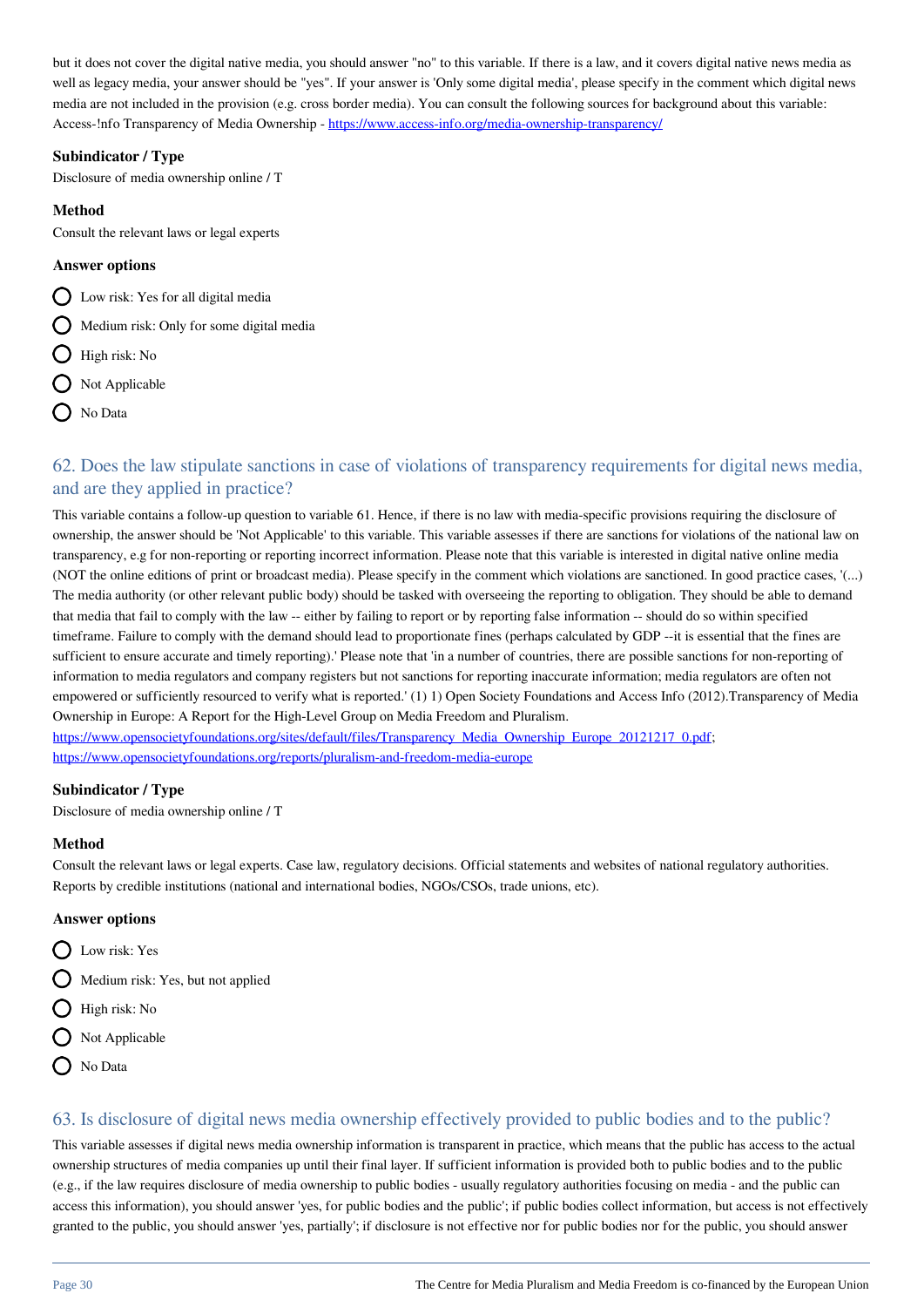'no'. You can consult the following sources for background about this variable: Access-!nfo Transparency of Media Ownership - report and full data<a href="http://https://www.access-info.org/tmo/12264"> https://www.access-info.org/tmo/12264</a>

### **Subindicator / Type**

Disclosure of media ownership online / T

### **Method**

Consult the relevant laws or legal experts

### **Answer options**

- $\bigcirc$  Low risk: Yes, for public bodies and the public
- $\bigcap$  Medium risk: Yes, partially
- $\bigcirc$  High risk: No, neither to public bodies nor to the public
- $\bigcap$  Not Applicable
- O No Data

# 64. Does the law require disclosure of information about the ultimate owners of news media?

**This variable assesses if the law requires disclosure of information about the ultimate owners of news media outlets to the public (1).** For example it is good practice to require disclosure if shares are held on behalf of another e.g. through brokerage, the name of the beneficial owner. It is also good practice to require disclosure details of companies or individuals with an indirect controlling or significant interest in the media outlet. In the comment box, please specify if your country has a register of beneficial owners (1) "A beneficial owner is the real person who ultimately owns, controls or benefits from a company or trust fund and the income it generates. The term is used to contrast with the legal or nominee company owners and with trustees, all of whom might be registered the legal owners of an asset without actually possessing the right to enjoy its benefits. Complex and opaque corporate structures set up across different jurisdictions, make it easy to hide the beneficial owner, especially when nominees are used in their place and when part of the structure is incorporated in a secrecy jurisdiction" (see Transparency International, [https://www.transparency.org/glossary/term/beneficial\\_ownership](https://www.transparency.org/glossary/term/beneficial_ownership)) Source For general views and country reports: https://www.openownership.org/

### **Subindicator / Type**

Transparency of ultimate ownership / T

#### **Method**

Consult the relevant laws or legal experts

### **Answer options**

- Low risk: Yes, for all media
- $\bigcap$  Medium risk: Only for some media
- $\bigcap$  High risk: No
- $\bigcirc$  Not Applicable
- O No Data

# 65. Is sufficient and updated information to identify the beneficial and ultimate owners of media outlets publicly accessible?

**This variable assesses if media ownership information is transparent in practice, which means that the public has access to the actual ownership structures of media companies up until their final layer.** If your answer is "yes, for some media", please specify in the comment which media are included. **Publicly accessible** means that all information should be available in open electronic format at no cost to the public. "Access to ownership information in electronic format should be free of charge. The charge for accessing hard copies of the information should cover only actual delivery costs (e.g. copying costs and postage) and should never be so high as to deter those wishing to obtain the information" (1). This definition was embraced by the Parliamentary Assembly of the Council of Europe (2) and by CoE Recommendation CM/Rec(2018)1 of the Committee of Ministers to member States on media pluralism and transparency of media ownership (see Transparency databases and reports, point 4.8 "Such legislation should also provide for the independent national media regulatory authority or other designated body to ensure that the public has easy, swift and effective access to data about media ownership and control arrangements in the State, including disaggregated data about different types of media (markets/sectors) and regional and/or local levels, as relevant. These data should be kept up to date and made available to the public free of charge and without delay, and their availability should be made public. Ideally, they should be accessible and searchable, for example in the form of online databases; their contents should be made available in open formats and there should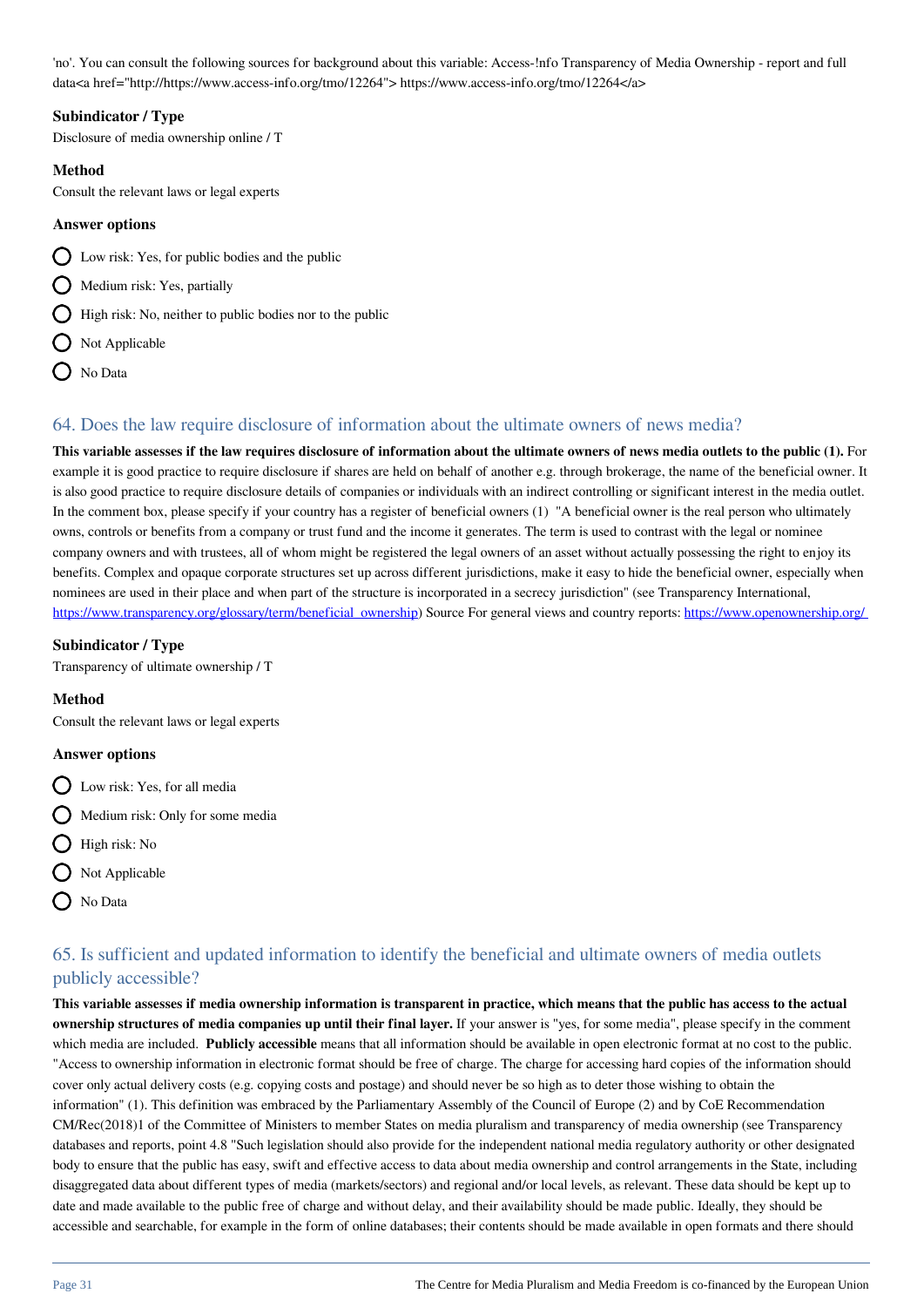be no restrictions on their reuse. (...) 4.10. The publication of the reports on media ownership should be accompanied by appropriate explanations of the data and the methodologies used to collect and organise them in order to help members of the public interpret the data and understand their significance" (3). Sources: (1) Recommendations on Transparency of Media Ownership (2013), prepared by Access Info Europe and the Open Society Program on Independent Journalism. (2) Report of the CoE Parliamentary Assembly (2015). Increasing transparency of media ownership. Assembly debate on 24 June 2015 (24th Sitting) (see Doc. 13747, report of the Committee on Culture, Science, Education and Media, rapporteur: Ms Gülsün Bilgehan). Text adopted by the Assembly on 24 June 2015 (24th Sitting).See also Recommendation 2074 (2015). Summary at: <http://assembly.coe.int/nw/xml/XRef/Xref-XML2HTML-en.asp?fileid=21958&lang=en>3) [CoE 2018](http://CoE 2018 https://search.coe.int/cm/Pages/result_details.aspx?ObjectId=0900001680790e13) [https://search.coe.int/cm/Pages/result\\_details.aspx?ObjectId=0900001680790e13](http://CoE 2018 https://search.coe.int/cm/Pages/result_details.aspx?ObjectId=0900001680790e13) For general views and country reports: <https://www.openownership.org/>

**Subindicator / Type**

Transparency of ultimate ownership / T

#### **Method**

Consult the relevant laws or legal experts

#### **Answer options**

- Low risk: Yes, for all media
- $\bigcirc$  Medium risk: Only for some media
- $\bigcirc$  High risk: No
- $\bigcirc$  Not Applicable
- $\bigcap$  No Data

# 66. Does the national law contain specific provisions requiring the disclosure of information about the ultimate owners of digital native news media?

This variable assesses if there are media-specific provisions requiring the disclosure of ultimate ownership **for the digital native news media sector**. For the definition of ultimate ownerhip, see description in variable XX. For the sake of this indicator 'digital news media' are digital native media, that publish overwhelmingly online, and provide original journalistic content to a general or a selected public (NOT the online editions of print and broadcast media). Hence, if there is no law with media-specific provisions on ultimate ownership transparency, or if there is a law but it does not cover the digital native media, you should answer "no" to this variable. If there is a law, and it covers digital native news media as well as legacy media, your answer should be "yes". If your answer is 'Only some digital media', please specify in the comment which digital news media are not included in the provision (e.g. cross border media). Source For general views and country reports: https://www.openownership.org/

#### **Subindicator / Type**

Transparency of ultimate ownership online / T

#### **Method**

Consult the relevant laws or legal experts

#### **Answer options**

- $\bigcirc$  Low risk: Yes, for all digital media
- $\bigcirc$  Medium risk: Only for some digital media
- $\bigcirc$  High risk: No
- $\bigcap$  Not Applicable
- O No Data

# 67. Is sufficient and updated information to identify the beneficial and ultimate owners of digital native news media outlets publicly accessible?

This variable assesses if the ultimate media ownership information on digital native news media is transparent in practice, which means that the public has access to the actual ownership structures of media companies up until their final layer. If your answer is 'yes, for some media', please specify in the comment which media are included.

#### **Subindicator / Type**

Transparency of ultimate ownership online / T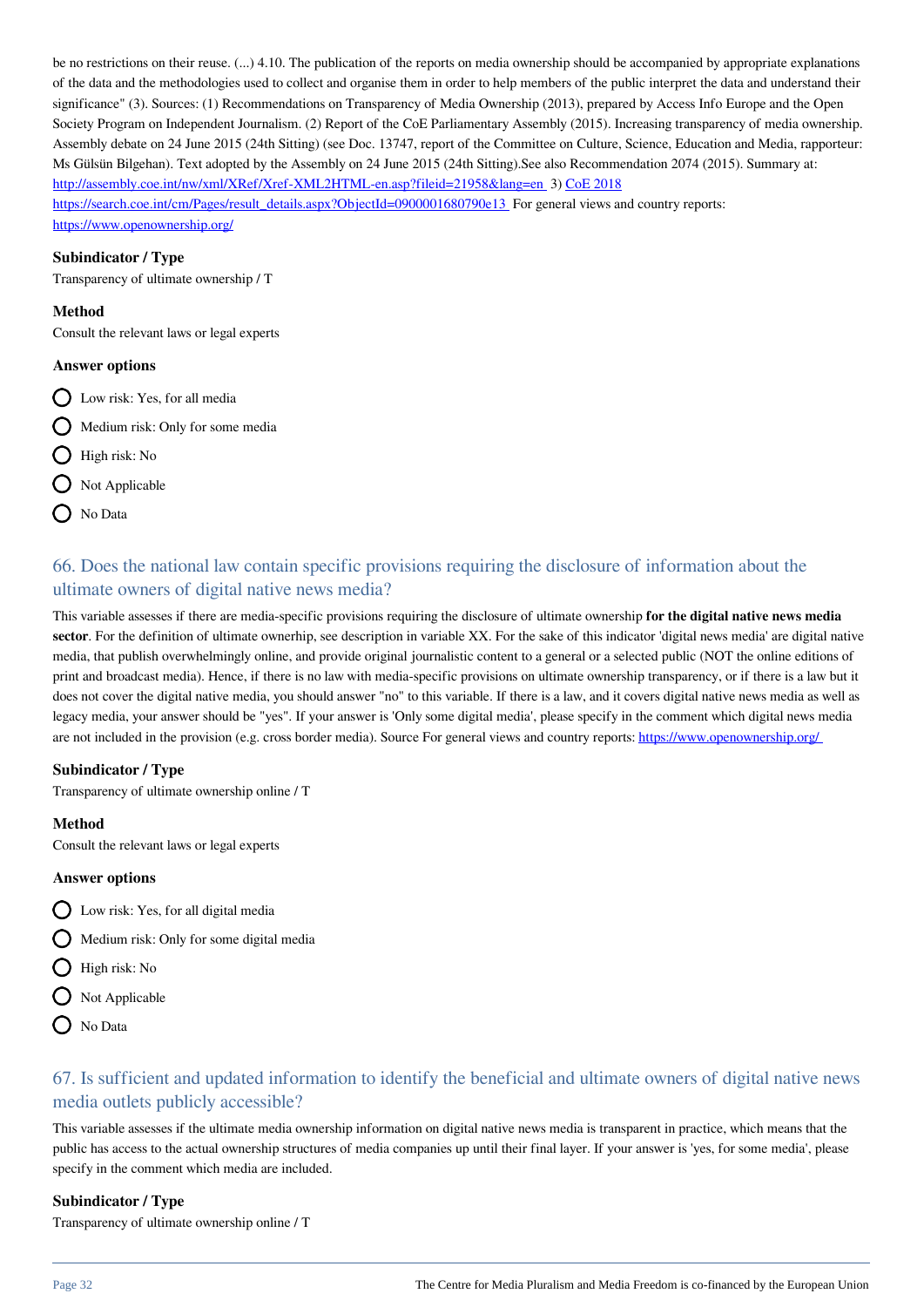### **Method**

Consult the relevant laws or legal experts

#### **Answer options**

- Low risk: yes, for all digital media
- $\bigcap$  Medium risk: Only for some digital media
- $\bigcirc$  High risk: No
- $\bigcap$  Not Applicable
- No Data

# **7. News media concentration**

This indicator aims to assess concentration in the production of media content, measured via market share and audience share. Risks to market plurality can arise from concentration of ownership in a single news media sector (AVMS, radio, newspapers, digital native), as well as from concentration of ownership across different sectors. Therefore horizontal and cross media concentration are assessed in Indicator 7. In both cases, digital media business is considered at the extent in which it produces original media content - digital outlet of legacy media as well as digital native media.

68. Does media legislation contain specific thresholds and/or other limitations that are based on objective criteria (e.g. number of licences, audience share, circulation, distribution of share capital or voting rights, turnover/revenue, etc.) in order to prevent a high degree of horizontal concentration of ownership in the news media sector (AVMS, radio, newspapers, digital native)?

This variable assesses the existence of (sector-specific) regulatory safeguards against a high degree of horizontal concentration of ownership in the news media sector (= the supply of original information, both from legacy media, digital outlets of legacy media and digital native media. Aggregators and digital platforms that do not produce original information must not be included). If the answer is "yes, but not all media", please specify in the comment which media are not included

#### **Subindicator / Type**

Horizontal concentration - Regulatory safeguards / T

#### **Method**

Analysis of law and regulation. Given the diversity of thresholds or limits that exist in EU Member States with regard to ownership, "high" should be assessed according to the standards of your country and in the light of the thresholds or limits imposed by domestic laws.

#### **Answer options**

- Low risk: Yes, for all media
- $\bigcap$  Medium risk: Only for some media
- $\bigcirc$  High risk: No
- $\bigcirc$  Not Applicable
- $\bigcap$  No Data

# 69. Does the regulation about concentration in the media sector apply to the digital news media?

This variable contains a follow-up to variable 68. So, if the answer to variable 68 is "no", the answer should be "not applicable" to this variable.

### **Subindicator / Type**

Horizontal concentration - Regulatory safeguards / T

#### **Method**

Analysis of law and regulation.

#### **Answer options**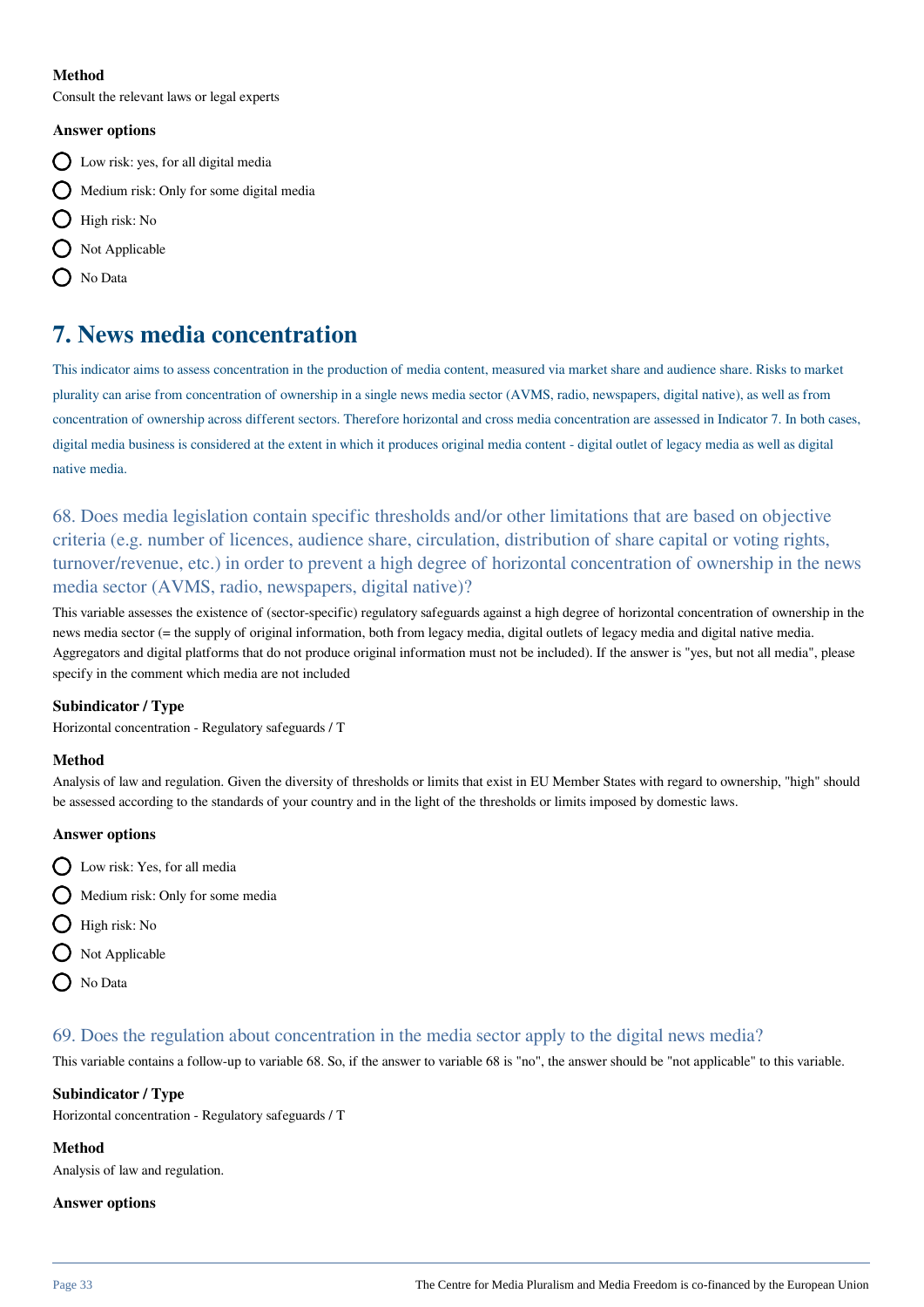- $\bigcap$  Low risk: Yes, for all digital news media
- $\bigcirc$  Medium risk: Only for some digital news media
- $\bigcirc$  High risk: No
- Not Applicable
- $\bigcap$  No Data

70. Is there an administrative authority or judicial body (e.g. media and/or competition authority) overseeing compliance with ownership limitations in the news media sector and/or hearing relevant complaints?

This variable assesses if the law establishes a monitoring system for the regulation of horizontal concentration in the news media sector

### **Subindicator / Type**

Horizontal concentration - Regulatory safeguards / T

#### **Method**

Analysis of laws and regulation

### **Answer options**

- $\bigcap$  Low risk: Yes, for all news media
- $\bigcirc$  Medium risk: Only for some news media
- $\bigcirc$  High risk: No
- $\bigcirc$  Not Applicable
- O No Data

# 71. Does the law grant this body sanctioning/enforcement powers in order to impose proportionate remedies (behavioral and/or structural) where the applicable thresholds and/or other ownership limitations are not respected and are they effective?

This variable assesses whether the law establishes a sanctions system to address horizontal concentration of ownership in news media sector, and the effective implementation of sector-specific remedies. Examples of sanctions include: Refusal to grant additional licenses; Blocking of a merger or acquisition; Obligation to allocate windows for third party programming;Obligation to give up licenses/media-related economic activities; and divestiture.

# **Subindicator / Type**

Horizontal concentration - Regulatory safeguards / T

# **Method**

Analysis of laws and regulation. Case law regulatory decisions. Official statements and websites of national regulatory authorities. Reports by credible institutions (national and international bodies NGOs/CSOs trade unions etc.) on the enforcement of measures to prevent concentration of ownership. Studies/Reports evaluating the effectiveness of the laws in question and/or evaluating their implementation. Academic reports.

# **Answer options**

 $\bigcirc$  Low risk: Yes, and they are effective

 $\bigcap$  Medium risk: Yes but not effective

- $\bigcirc$  High risk: No
- $\bigcirc$  Not Applicable
- $\bigcap$  No Data

# 72. What is the market share of the Top4 audiovisual media owners in your country?

This variable assesses concentration of ownership in the audiovisual media sector. Please note that the measurement must include all revenues, from legacy as well from online activities (advertising, public funding, subscriptions, etc)

#### **Subindicator / Type**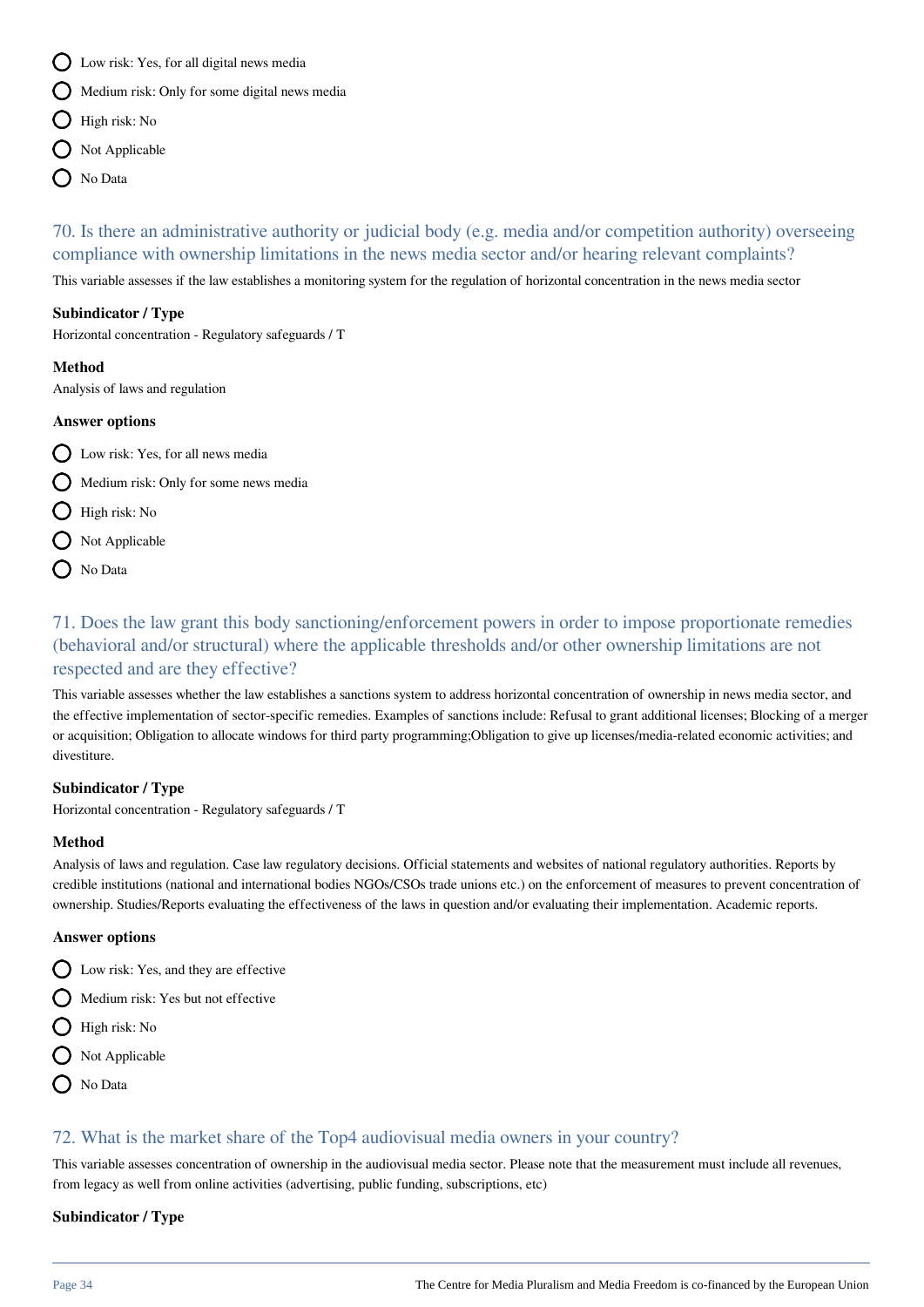#### **Method**

Please enter a percentage. Concentration is measured by using the Top4 (or C4 or four-firm) concentration ratio. The four-firm concentration ratio is an indicator of the size of the four largest firms within an industry compared to the output of the entire industry. Data: The share held by each of the Top 4 audiovisual media owners. The term market share refers to the share of total revenues generated in the audiovisual market. Measurement: The Top4 ratio is determined as follows: You sum the market shares of theTop4 owners within the market. Please also report the share of each of the Top4 owners in the "comment" field. Data sources: See annual reports by national (media communications or broadcasting) regulatory authorities through the EPRA website[: https://www.epra.org/articles/media-legislation](http://https://www.epra.org/articles/media-legislation)

#### **Answer options**

 $\bigcap$  Insert the number

 $\bigcap$  Not Applicable

 $\bigcap$  No Data

### 73. What is the audience concentration of the Top4 audiovisual media owners in your country?

This variable assesses audience concentration in the audiovisual media sector.

#### **Subindicator / Type**

Horizontal concentration - AVMS / N

#### **Method**

Please enter a percentage. Concentration is measured by using the Top4 concentration measure. Data: The audience share of each of theTop4 owners competing in the audiovisual media market. Share is based on the standard or most widely accepted audience/readership/subscription measurement system available in the country. Please specify in the comment if the system available in your country measures linear audience or total audience (reached via digital devices: mobile, smart tv, PC-laptop). Measurement: The Top4 is obtained by summing the audience shares of the Top4 audiovisual media owners. Data sources: See annual reports by national (media communications or broadcasting) regulatory authorities through the EPRA website:<https://www.epra.org/articles/media-legislation>

#### **Answer options**

 $\bigcirc$  Insert the number

 $\bigcap$  Not Applicable

O No Data

# 74. What is the market share of the Top4 radio owners?

This variable assesses horizontal concentration of ownership in the radio sector Please note that the measurement must include all revenues, from legacy as well from online activities (advertising, public funding, subscription, etc)

#### **Subindicator / Type**

Horizontal concentration - radio / N

#### **Method**

Please enter a percentage. Concentration is measured by using the Top4 concentration ratio (a description of Top4 ratio is available in the method of measurement of variable 69). Data: The share held by each of the Top4 radio owners. The term market share refers to the share of total revenues generated in the radio market. Measurement: The Top4 is determined as follows: You sum by the market shares of theTop 4 owners within the radio market. Please also report the share for each of the top 4 operators in the "comment" field. Data sources: See annual reports by national (media communications or broadcasting) regulatory authorities through the EPRA website: <https://www.epra.org/articles/media-legislation>

#### **Answer options**

- $\bigcirc$  Insert the number
- $\bigcirc$  Not Applicable
- $\bigcap$  No Data
- 75. What is the audience concentration of the Top 4 radio owners in your country?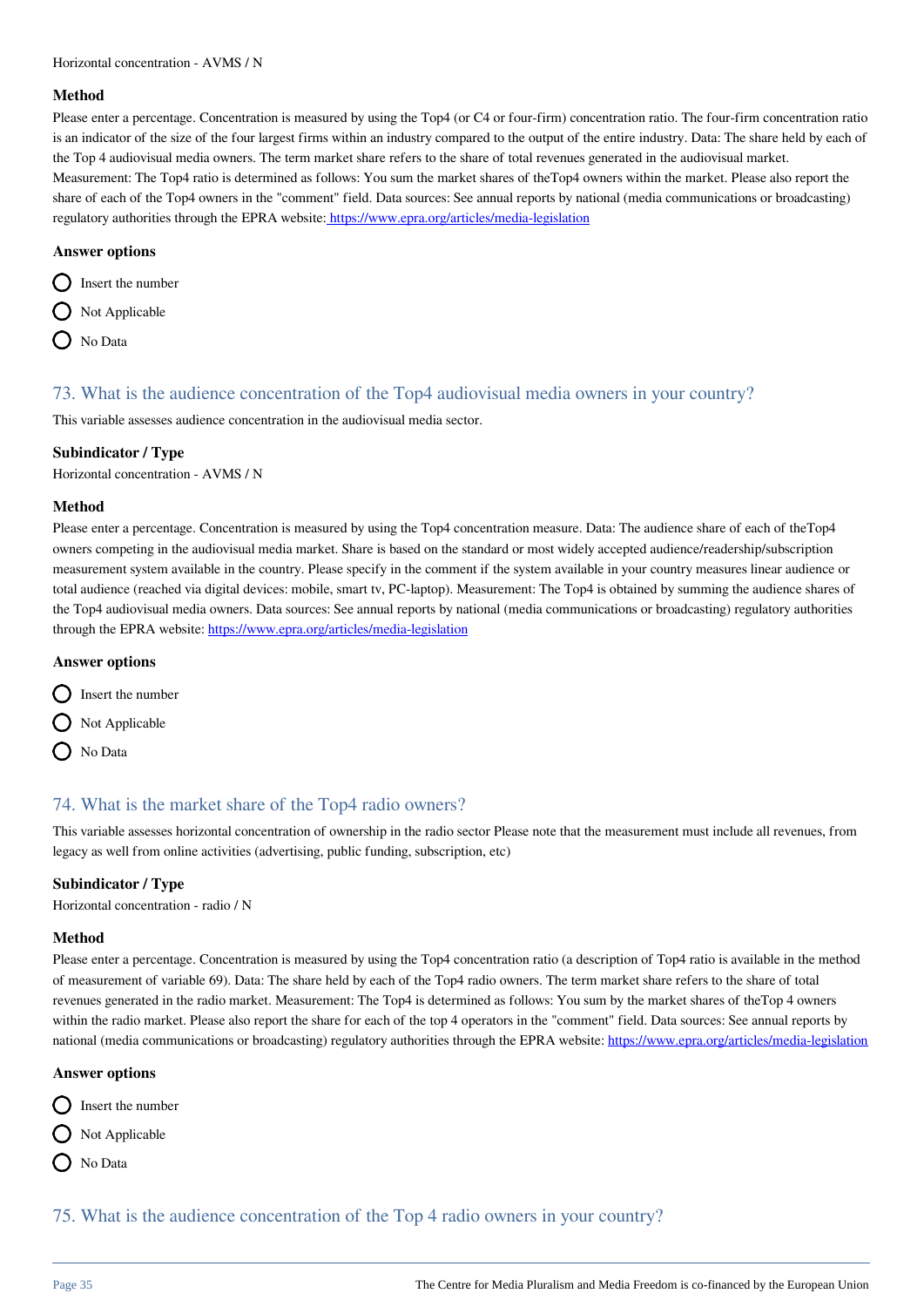This variable assesses audience concentration in the radio sector.

#### **Subindicator / Type**

Horizontal concentration - radio / N

#### **Method**

Please enter a percentage. Concentration is measured by using the Top4 concentration measure. Data: The audience share of each of the Top4 owners competing in the radio sector. Share is based on the standard or most widely accepted audience/readership/subscription measurement system available in the country. Please specify in the comment if the system available in your country measures linear audience or total audience (reached via digital devices: mobile, PC-laptop, etc). Measurement: The Top4 is obtained by summing the audience shares of the 4 major radio owners within the radio market. Data sources: See annual reports by national (media communications or broadcasting) regulatory authorities through the EPRA website:<https://www.epra.org/articles/media-legislation>

#### **Answer options**

- $\bigcirc$  Insert the number
- $\bigcap$  Not Applicable
- O No Data

# 76. What is the market share of the Top4 newspapers owners?

This variable assesses concentration of ownership in newspaper publishing. Please note that the measurement must include all revenues (circulation, subscriptions, advertising, public funding, in the print as well as in the digital outlets of legacy press - electronic versions of printed newspapers and websites)

#### **Subindicator / Type**

Horizontal concentration - newspapers / N

#### **Method**

Please enter a percentage. Concentration is measured by using the Top4 concentration ratio (a description of Top4 ratio is available in the method of measurement of variable 69) Data: The share held by each of the Top4 newspaper owners. The term market share refers to the share of total revenues generated in the newspaper market (print and digital) Measurement: The Top4 is determined as follows: You sum the market shares of the Top4 owners within the newspaper market. Please also report the share for each of the top 4 operators in the comment field. Data sources: See annual reports by national (media communications or broadcasting) regulatory authorities through the EPRA website:

[https://www.epra.org/articles/media-legislation.](https://www.epra.org/articles/media-legislation) Consult local association of publishers, independent research, financial reports

#### **Answer options**

- $\bigcap$  Insert the number
- $\bigcirc$  Not Applicable
- $\bigcap$  No Data

# 77. What is the audience concentration of the Top 4 newspapers in your country?

This variable assesses concentration of audience in newspaper publishing, measured by readership data. Please note that this should include readership reached via digital devices (electronic version of newspapers)

#### **Subindicator / Type**

Horizontal concentration - newspapers / N

#### **Method**

Please enter a percentage. Concentration is measured by using the Top4 concentration measure. Please consider the newspapers owners (not the single headers). Data: The readership share of each of the Top4 owners competing in newspaper publishing, in the paper as well as in the electronic version (digital version of printed newspapers). Share is based on the standard or most widely accepted readership measurement system available in the country (if data about digital are not available, consider the circulation of printed copies). Measurement: The Top4 is obtained by summing the readership shares of the Top4 newspapers owners within the newspaper market. Data sources: See annual reports by national (media communications or broadcasting) regulatory authorities through the EPRA website: [https://www.epra.org/articles/media-legislation](http://https://www.epra.org/articles/media-legislation). Consult local association of publishers'industry, independent research, financial reports

#### **Answer options**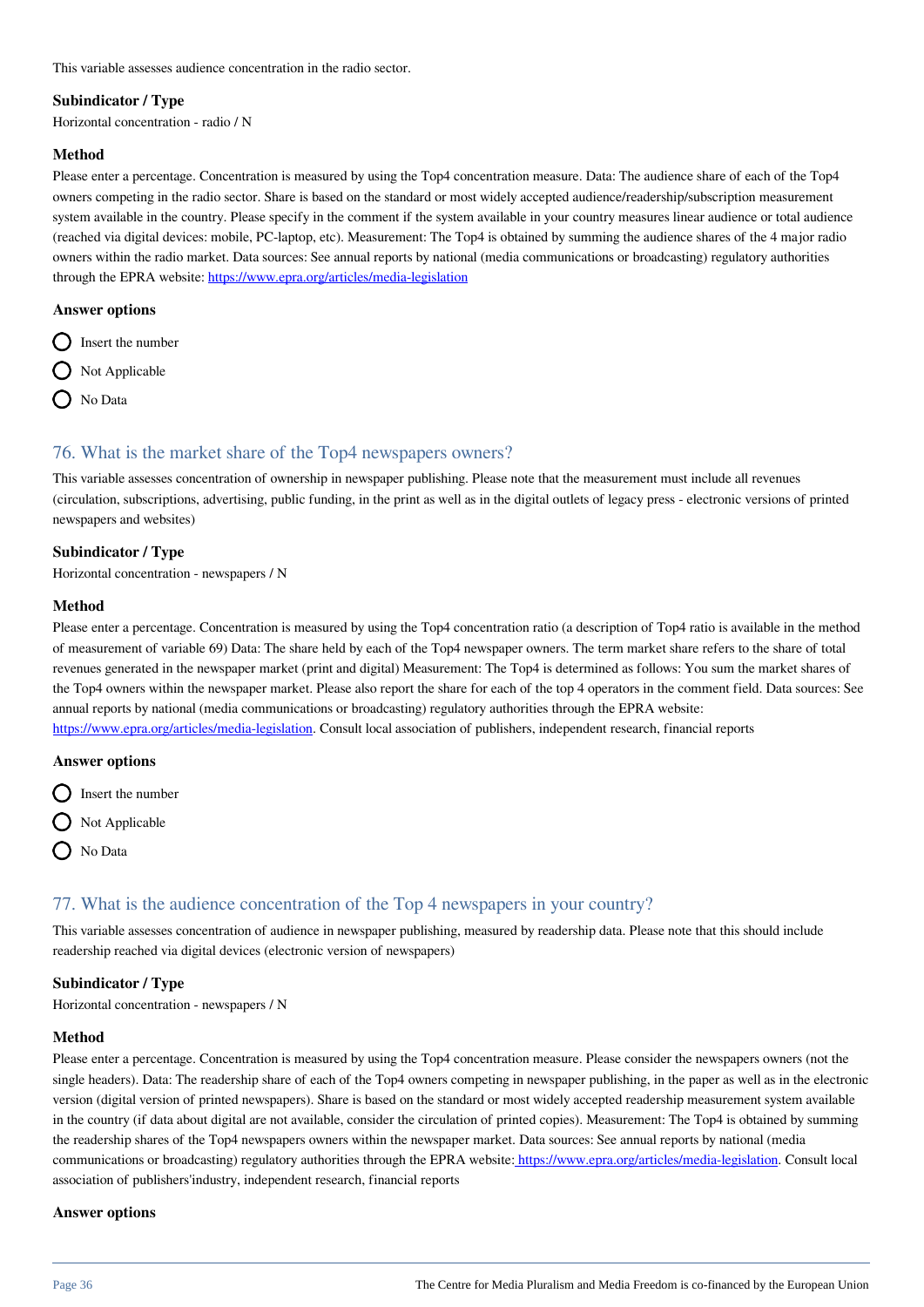

# 78. What is the market share of the Top4 online news media in your country?

This variable assesses concentration of ownership in online news media (online outlets of legacy media as well as digital native). Please note that, in comparison with MPM2020, all the online sector is considered (as it proved to be difficult to measure separately the digital native sector). Therefore, you should consider the online market shares of online news media, defined as publishers of original content about news, including original reporting as well as commentary/analysis (i.e. websites and blogs should be included, social media platforms and aggregators should not be included). Please note that the measurement should include all revenues (subscriptions, membership, donations, advertising, public funding)

### **Subindicator / Type**

Horizontal concentration - digital / N

### **Method**

Please enter a percentage. Concentration is measured by using the Top4 concentration measure. Data: The share held by each of the Top4 owners competing in the online news media. The term market share refers to the share of total revenues generated in the market of online news media. Measurement: the Top4 is determined as follows: You sum the market shares of the Top4 owners whitin the onine market. Please also report the share for each of the Top4 operators in the 'comment' field. Data sources: See annual reports by national (media communications or broadcasting) regulatory authorities through the EPRA website: <https://www.epra.org/articles/media-legislation>. Consult local association of publishers'industry, independent research, financial reports Add commercial/specific sources

### **Answer options**

- $\bigcirc$  Insert the number
- $\bigcirc$  Not Applicable
- $\bigcap$  No Data

# 79. What is the audience share of the Top 4 online news media in your country?

This variable is aimed to assess concentration of total online audience of news media, considering all the media (online audience of legacy media - AVMS, radio, newspapers - as well as digital native). (see description above)

### **Subindicator / Type**

Horizontal concentration - digital / N

### **Method**

Please enter a percentage. Concentration is measured by using the Top4 concentration measure. Data: The audience/reach share of each of the Top4 owners competing in digital market. Audience measurement is based on Unique user/browsre access. Measurement: the Top4 is obtained by summing the audience share of the Top4 owners within the digital native media market. Data sources: See annual reports by national (media communications or broadcasting) regulatory authorities through the EPRA website: <https://www.epra.org/articles/media-legislation>. Consult local association of publishers'industry, independent research, financial reports Add commercial/specific sources

### **Answer options**

- $\bigcirc$  Insert the number
- $\bigcirc$  Not Applicable
- O No Data

80. Does media legislation establish specific thresholds and/or other limitations that are based on objective criteria (e.g. number of licences, audience share, circulation, distribution of share capital or voting rights, turnover/revenue, etc.) in order to prevent a high degree of cross-media concentration of ownership?

This variable assesses the existence of regulatory safeguards aimed at preventing a high degree of cross-media concentration of ownership. Please note that this variable is aimed to assess if a sector-specific regulation does exist for the media industry (here defined, as in the previous questions, as supply of original content: AVMS, radio, newspapers and digital content providers are included; aggregators, social networks and intermediaries not included)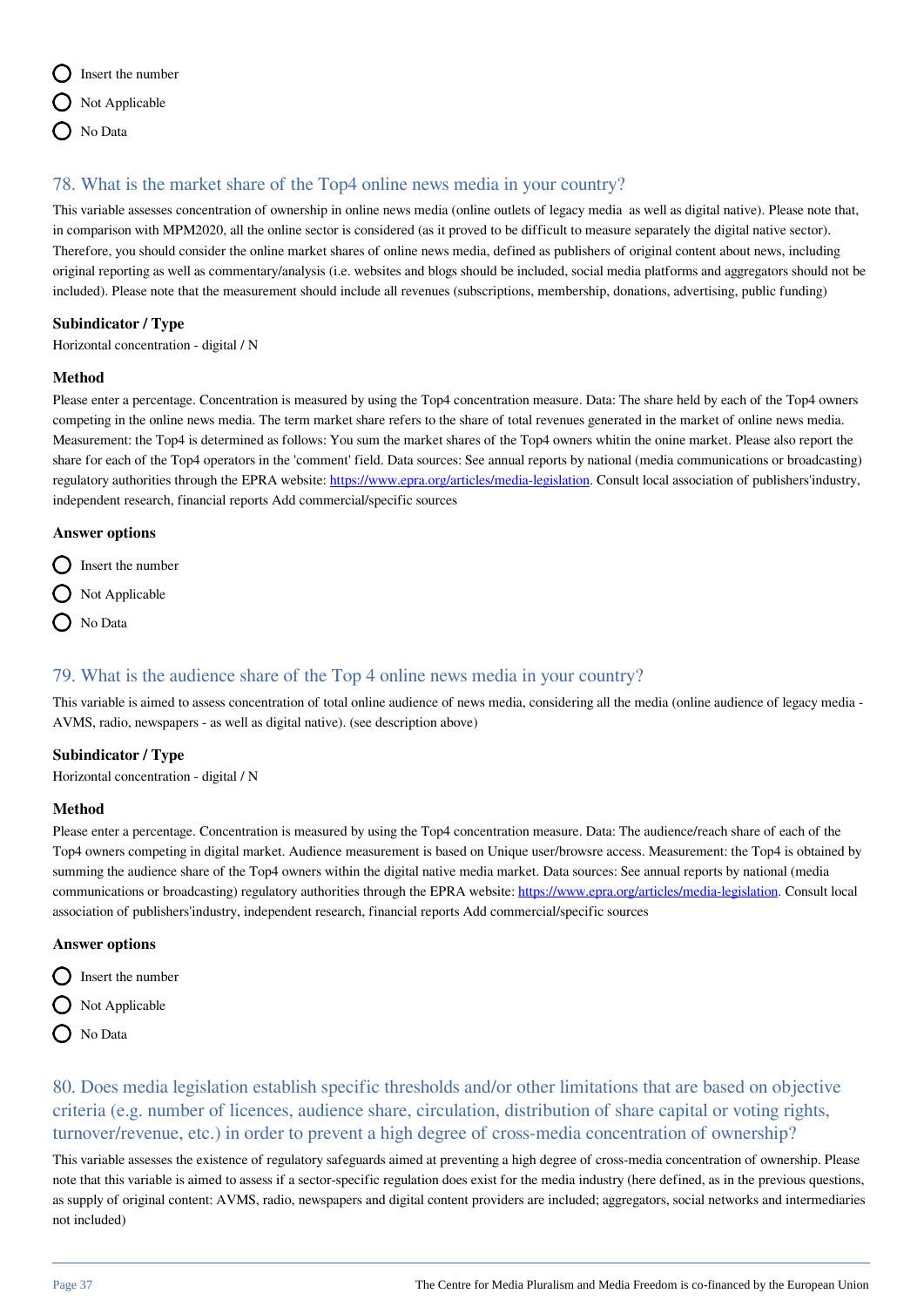### **Subindicator / Type**

Cross-media concentration / T

### **Method**

Analysis of laws and regulation. Given the diversity of thresholds or limits that exists in Eu Member States with regard to ownership and/or control, "high" should be assessed according to the standards of your country and in the light of the thresholds or limits imposed by domestic laws.

### **Answer options**

- Low risk: Yes, for all media
- $\bigcap$  Medium risk: Yes, but not for all media
- High risk: No
- $\bigcirc$  Not Applicable
- O No Data

# 81. Is there an administrative authority or judicial body (e.g. media authority) overseeing compliance with these ownership limitations and/or hearing relevant complaints?

This variable assesses if the law establishes a monitoring system for the regulation of cross-media concentration of ownership. Being a follow-up to variable 80, if the answer to variable 80 is "no" you should answer "not applicable" to 81.

### **Subindicator / Type**

Cross-media concentration / T

### **Method**

Analysis of laws and regulation

### **Answer options**

- Low risk: Yes, for all media
- Medium risk: Yes, but not for all media
- **C** High risk: No
- $\bigcirc$  Not Applicable
- $\bigcap$  No Data

# 82. Does the law grant body sanctioning/enforcement powers in order to impose proportionate remedies (behavioral and/or structural) where the applicable thresholds and/or limitations are not respected? And are they effective?

This variable assesses if the law establishes a sanctions system to address cross-media concentration of ownership. Examples include: refusal to grant additional licences; blocking of a merger or acquisition; obligation to allocate windows/space for third party programming; must-carry obligations; obligation to give up licences in other media sectors; divestiture. Please note that this variable asks if the sanction system exists, and the effectiveness of the remedies that are available under the appliclable laws in case rules to prevent cross-media concentration are not respected. Therefore, if your answer to variable 80 and 81 is "no"", you should answer "Not applicable" to variable 82

### **Subindicator / Type**

Cross-media concentration / T

### **Method**

Case law and regulatory decisions. Official statements and websites of national regulatory authorities, competition authorities. Reports by credible agencies (national and international bodies, NGOs/CSOs, trade unions) on the enforcement of measures aimed at preventing excessive concentration of ownership. Studies/reports providing overviews of the applicable and/or evaluating their implementation. Academic reports.

### **Answer options**

D Low risk: Yes, effective

Medium risk: Yes, but not effective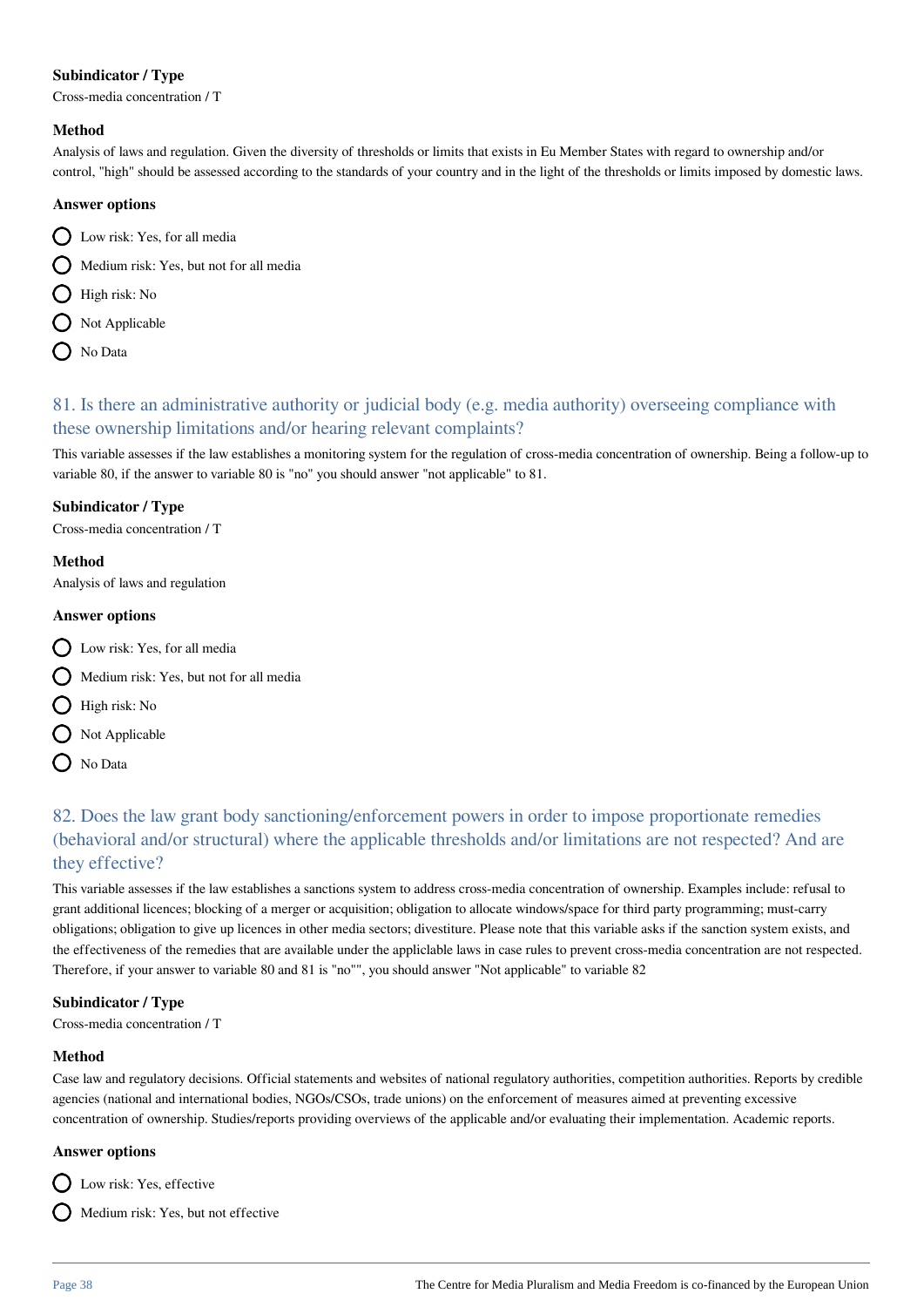

# 83. What is the market share of the Top4 news media owners across different media markets?

This variable assesses cross-media concentration of ownership in the national market under examination, definied as the sum of the four sectors separately considered in "horizontal concentration". Therefore, AVMS, radio, newspapers and digital native are included, aggregators, social networks and intermediaries are not included (Please note that , as in MPM2020, digital aggregators and platforms are considered in indicator number 8, Online platform concentration). Please note that this index of cross-media concentration efers to total revenues. Given the difficulty to compare different metrics of audience (tv e radio audience, readership/circulation, reach of digital media), for cross media concentration there is not a specific variable on audience concentration. But if data are available in your country, you can insert here Top4 audience share, instead of Top 4 market share, reporting in the comment your choice.

#### **Subindicator / Type**

Cross-media concentration / N

#### **Method**

Please enter a percentage. Concentration is measured by using the Top4 concentration ratio Data: The share held by each of the Top4 owners. The term market share refers to the share of total revenues generated in the markets concerned. Measurement: The Top4 measure is determined as follows: You sum the market shares of the Top4 owners within the different sectors of the media market. Identify which are the Top4 firms with the highest revenue across all media sectors (audiovisual, radio, newspaper publishing, and digital native) and sum their total revenues (e.g. Firm1 revenue across all media sectors + Firm 2 revenue across all media sectors + Firm 3 revenue across all media sectors… up to Firm 4). Data sources: Relevant data is often made available by European Audiovisual Observatory, Eurostat, and the national statistical authorities. See annual reports by national (media communications or broadcasting) regulatory authorities through the EPRA website: [https://www.epra.org/articles/media](https://www.epra.org/articles/media-legislation)[legislation](https://www.epra.org/articles/media-legislation). Consult local association of publishers'industry, independent research, financial reports Add commercial/specific sources

#### **Answer options**

- $\bigcirc$  Insert the number
- $\bigcap$  Not Applicable
- $\bigcap$  No Data

# **8. Online platforms concentration and competition enforcement**

This indicator aims to assess risks to market plurality in the new ecosystem of news characterized by the role of digital platforms in access to and consumption of information. It measures concentration in distribution of news, including variables about the way in which consumers access news (gateways to news and exposure to algorithms-driven information), concentration in online advertising and effectiveness of competition provisions in the new media environment.

# 84. Which is the main way in which people access news online in your country? (direct/side-door/equivalent)

This and the following variables are aimed to assess market plurality in the digital ecosystem of media, considering the growing role of intermediaries in the distribution of news. A high share of non direct access - whose criteria are not directly controlled or known by the users - is a proxy of higher risk. This variable aims to assess the main way in which people access news online: going directly to the website of the news media publisher; or passing through a side-door, i.d. news aggregator, search engine, social media, or others (messaging, email, etc) . Please enter data, if available, in the comment field

#### **Subindicator / Type**

Gateways to news / T

### **Method**

Official reports of national regulatory authorities, competition authorities. Studies/reports by credible agencies based on liable surveys. Academic reports. Business/financial sources Sources: Eurobarometer EB92

[\(https://op.europa.eu/en/publication-detail/-/publication/c2fb9fad-db78-11ea-adf7-01aa75ed71a1/language-en/format-PDF/source-search\)](https://op.europa.eu/en/publication-detail/-/publication/c2fb9fad-db78-11ea-adf7-01aa75ed71a1/language-en/format-PDF/source-search); Reuters Institute, Digital News Report 2020 ([https://reutersinstitute.politics.ox.ac.uk/sites/default/files/2020-06/DNR\\_2020\\_FINAL.pdf](https://reutersinstitute.politics.ox.ac.uk/sites/default/files/2020-06/DNR_2020_FINAL.pdf); country data: [https://www.digitalnewsreport.org/survey/2020/country-and-market-data-2020/\)](https://www.digitalnewsreport.org/survey/2020/country-and-market-data-2020/). Statista database, section Media (with specific studies on some european countries) (<https://www-statista-com.eui.idm.oclc.org/markets/417/media/>). National surveys by independent institutes;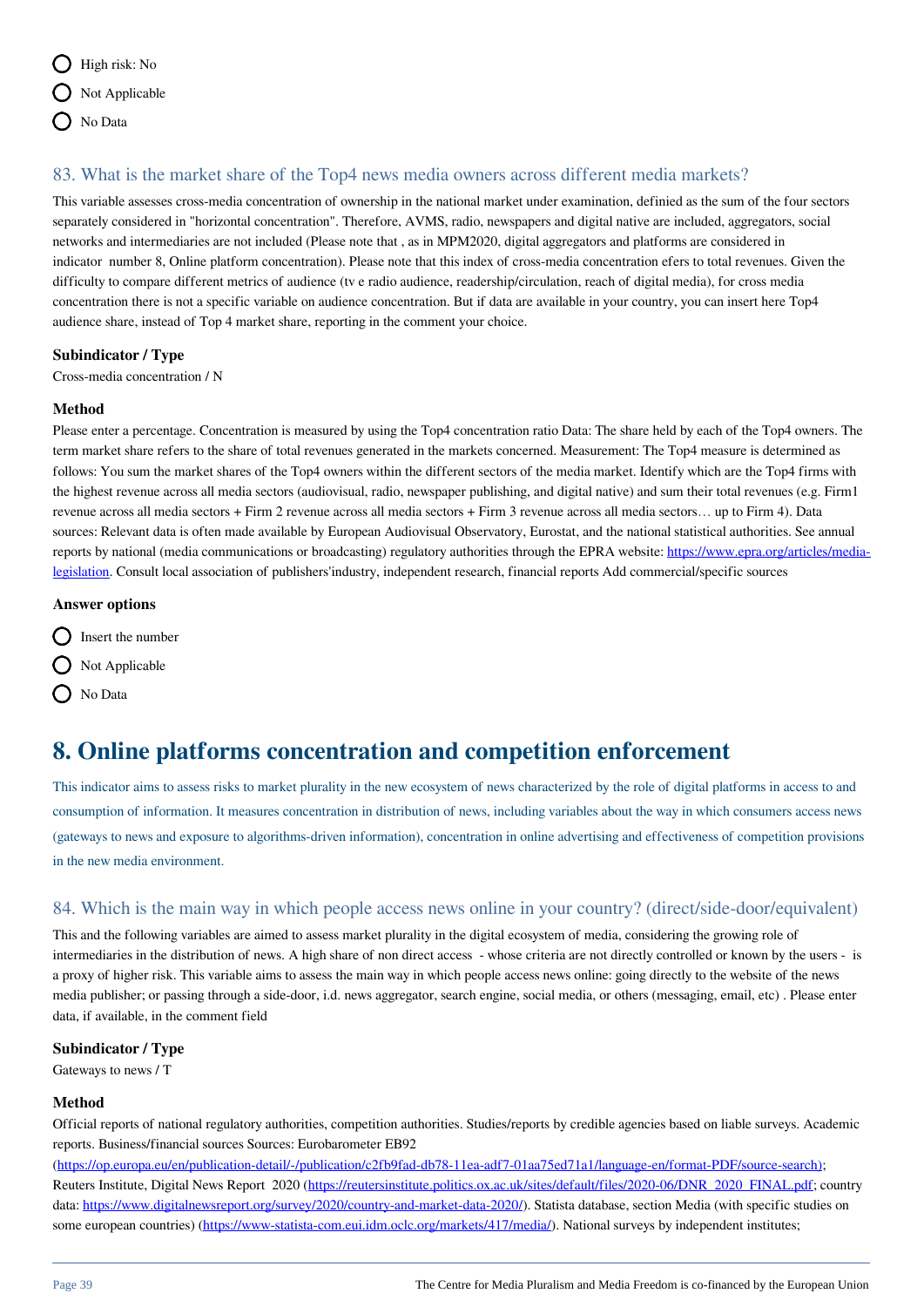#### **Answer options**

- Q Low risk: Mainly direct
- $\bigcirc$  Medium risk: Equivalent
- High risk: Mainly side-door
- $\bigcap$  Not Applicable
- No Data

# 85. What is the online advertising market share of the Top4 online players in your country?

This variable assesses concentration of ownership in the new ecosystem of media measuring the distribution of expenditures in the market of online advertising. Therefore, all competitors for online advertising expenditure should be considered: online platforms, media, others.

### **Subindicator / Type**

Gateways to news / N

### **Method**

Please enter a percentage. Concentration is measured by using the Top4 concentration ratio. Data: The share held by each of the Top4 competitors (online platforms and news media). The term market share refers to the share held in the market for online advertising. Method of measurement: To calculate the Top4 concentration measure, take the top 10 operators in the online advertising market and then calculate the share of the top 4 operators. Please report the share for each of the top 4 operators in the "comment" field. Example of how to proceed:- Find the top 10 operators in the online advertising market (total share equal to 100)- Calculate the share of each of the top 4 operators out of 100 (e.g. Google 30%, Facebook 15% and so on)- Sum up the share of the top 4 and insert the final value Competitors should include online platforms and news media, i.e.: - Traditional news media with a presence online (e.g. BBC, the Guardian) - Native digital news media (e.g. Huffington Post) - News aggregators, i.e. websites that provide packages of news content, originated by others news media and selected via algorithmic methods (e.g. Google News, Yahoo) or with editorial choice - Digital intermediaries, including search engines (e.g. Google) and social media (e.g. Facebook, Whatsapp, Twitter). Sources: See annual reports by national (media communications or broadcasting) regulatory authorities through the EPRA website: [https://www.epra.org/articles/media-legislation.](https://www.epra.org/articles/media-legislation) Consult local association of publishers'industry, independent research, financial reports Add commercial/specific sources. e.g. Statista (<https://www-statista-com.eui.idm.oclc.org/markets/417/media/>)

### **Answer options**

 $\bigcap$  Insert the number

- $\bigcap$  Not Applicable
- O No Data

### 86. What is the audience concentration of the Top 4 online players in your country?

This variable is aimed to measure concentration in the attention market, assessing audience concentration online, considering both news media and online platforms.

### **Subindicator / Type**

Gateways to news / N

#### **Method**

Concentration is measured by using the Top4 audience concentration measure. Audience share is calculated by using "Unique audience" as the main metric. In the absence of data for unique audience, please use data for "Time spent" (first option) or "Active reach" (second option). To calculate the Top4 audience concentration measure, take the top 10 players in online market (online platforms and news media) according to the Unique audience metric (or the other metrics in case Unique audience is missing) and then calculate the share of the top 4 operators. Please report the share for each of the top 4 operators in the "comment" field. Example of how to proceed: (see variable above) . Please note that this variable is slightly different from variable 84 of MPM2017. For the audience concentration measure, you should consider all the players that are included for the measurement of market share, i. e. - Traditional news media with a presence online (e.g. BBC, the Guardian) - Native digital news media (e.g. Huffington Post) - News aggregators, i.e. websites that provide packages of news content, originated by others news media and selected via algorithmic methods (e.g. Google News, Yahoo) or with editorial choice - Digital intermediaries, including search engines (e.g. Google) and social media (e.g. Facebook, Whatsapp, Twitter Description of the metrics:1) Unique audience: the total number of unique persons who visited a specific website or used a specific application at least once in a given month. Persons visiting the same website more than once in the month are counted only once. 2) Time spent: the average time spent browsing a website per unique visitor per month (excludes time spent watching online video and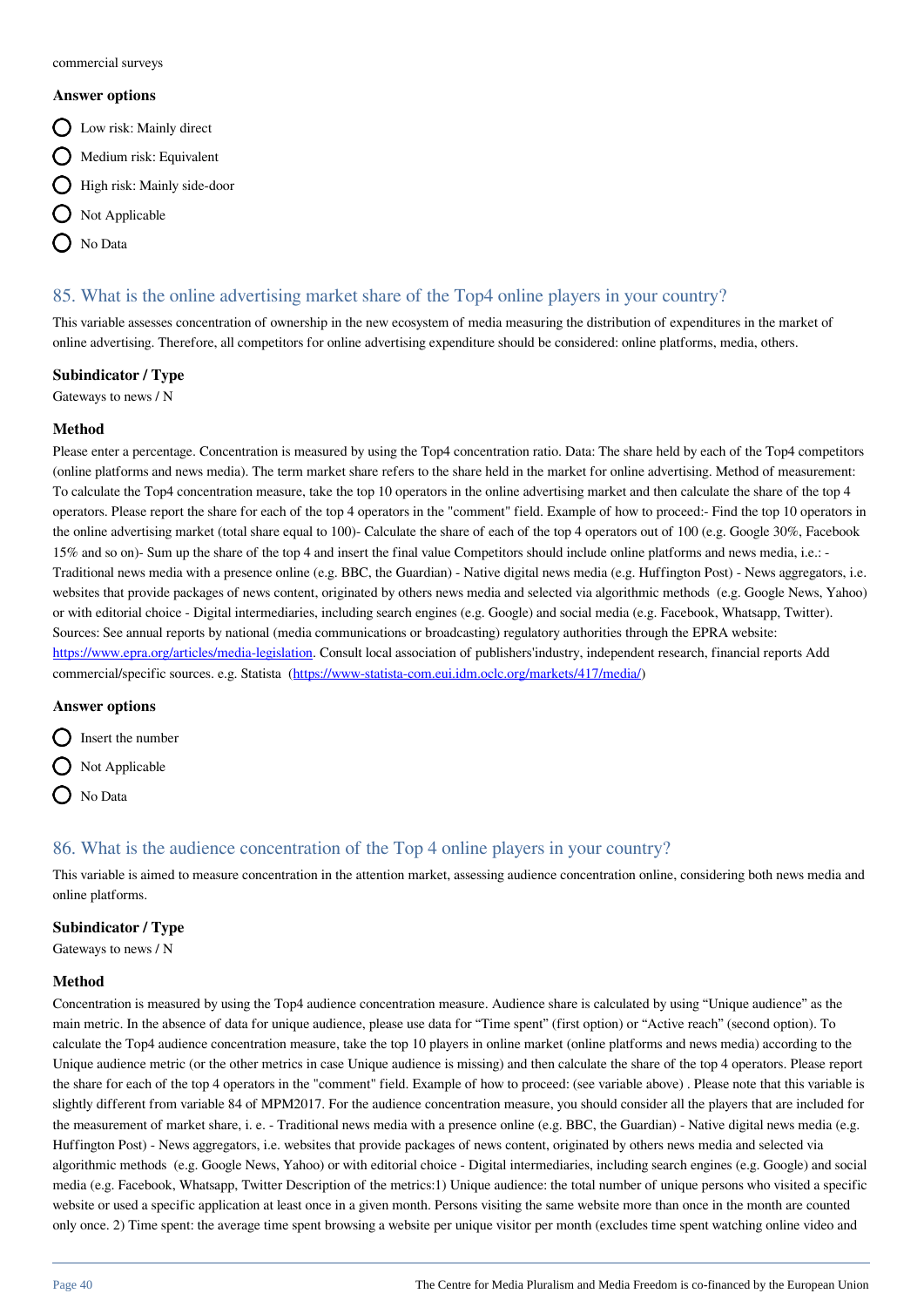listening to streamed audio).3) Active reach (%): the unique audience of a website as a proportion of the total number of people who visited any website, or used any internet-connected application, at least once in a given month (the active audience). Sources:

#### **Answer options**

- $\bigcirc$  Insert the number
- $\bigcap$  Not Applicable
- No Data

# 87. Can a high degree of ownership concentration be prevented through the enforcement of competition rules, that take into account the specificities and the evolution of the media sector?

This variable assesses the contribution of competition enforcement to addressing concerns over excessive (horizontal, vertical and cross-media) concentration of ownership, including rules on merger control and new or updated tools to deal with the digital markets. Examples include: The mandatory intervention of a media authority in M&A cases (e.g. the obligation for the competition authority to ask the advice of the media authority in M&As affecting the media markets); the possibility to overrule the approval of a concentration by the competition authority on media pluralism grounds (or, more generally, on public interest grounds); recent cases and investigations on market abuses by the digital platforms; recent cases and investigations on the digital markets that affect the news media enviroment (such as personal data, online advertising market). The state of the implementation of the [European Directive on Copyright and Related Rights,](https://eur-lex.europa.eu/eli/dir/2019/790/oj) as a potential mean to rebalance market power between platforms and publishers, should be taken into account in answering this question. If the answer is 'Yes, but non for all media' please specify in the comment which media are not included, and if competition enforcement does apply to online platform.

### **Subindicator / Type**

Competition enforcement / T

#### **Method**

Analysis of laws and regulations. Analysis of relevant cases IRIS special report: Media pluralism and competition issues (Includes a report on 6 different EU countries - Belgium, Germany, Italy, Latvia, Poland, Slovenia, Sweden - and the UK).<https://rm.coe.int/iris-special-1-2020en-media-pluralism-and-competition-issues/1680a08455>

# **Answer options**

- Low risk: Yes, for all media
- Medium risk: Yes, but not for all media
- $\bigcap$  High risk: No
- $\bigcirc$  Not Applicable
- No Data

# 88. Is there an administrative authority or judicial body (e.g. media and/or competition and/or data protection authority) overseeing compliance with these rules, with effective sanctioning/enforcing powers?

This variable assesses the effectiveness of the remedies available under the applicable media-specific competition rules in the changing ecosystem of media (see description above). Please take into account the evolution of antitrust policies and the relevant cases regarding platforms as well as legacy media; and if some form of cooperation between competition and regulation authorities has been developed to deal with the digital markets.

#### **Subindicator / Type**

Competition enforcement / T

#### **Method**

Case law and regulatory decisions. Official statements and websites of national communications regulatory authorities, competition authorities. Reports by credible agencies (national and international bodies, NGOs/CSOs, trade unions) on the enforcement of measures aimed at preventing excessive concentration of ownership. Studies/reports providing overviews of the applicable rules and/or evaluating the contribution of competition enforcement to media pluralism. Academic reports.

#### **Answer options**

 $\bigcap$  Low risk: Yes, effective

 $\bigcirc$  Medium risk: Yes, but not effective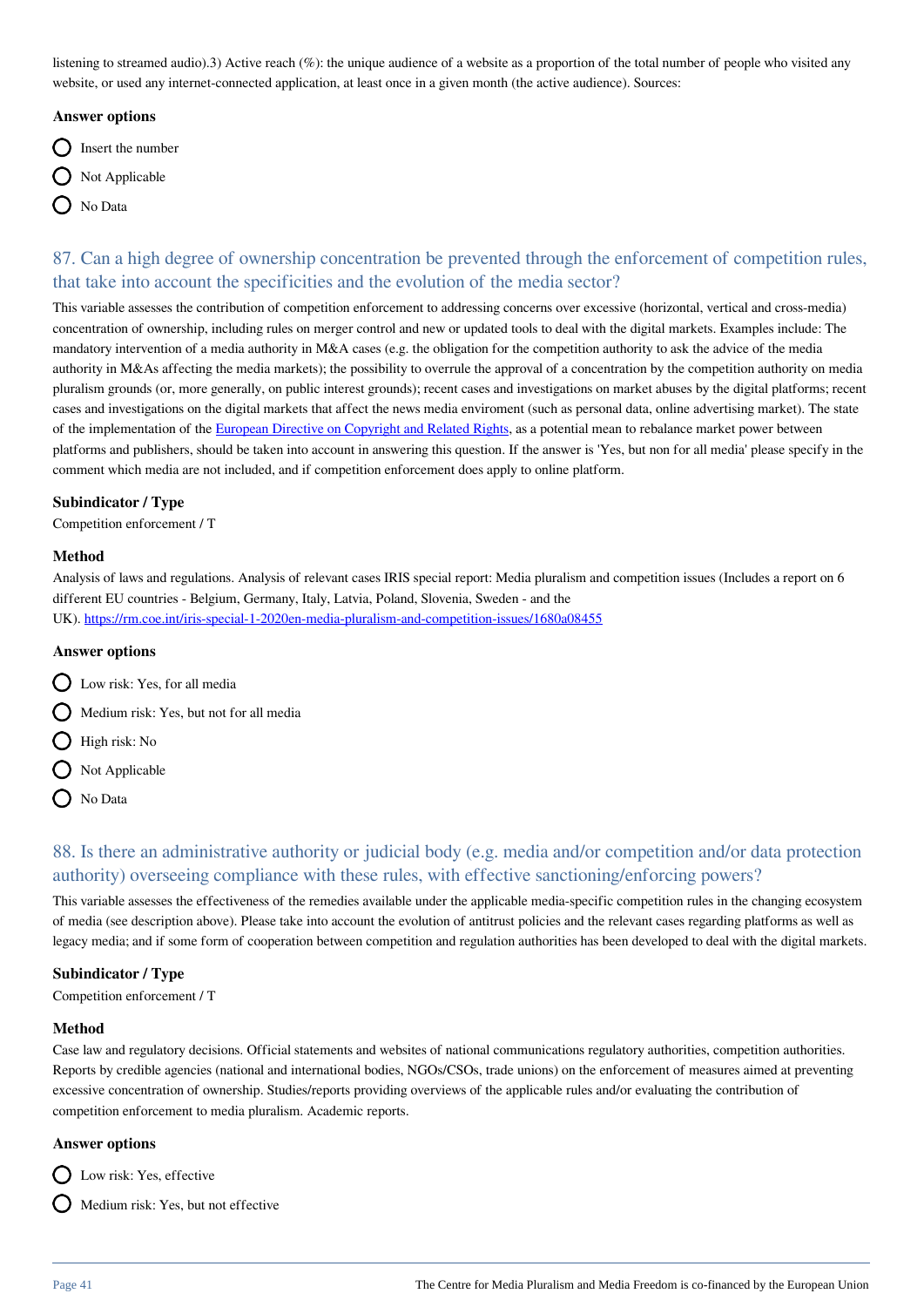

# 89. Can a high degree of concentration in advertising market be prevented through the enforcement of competition rules, that take into account the specificities of the media sector?

This variable focuses on the existence and effectiveness of competition enforcement in advertising market, including decisions related to the market of personal data (considering their impact on targeted advertising market). Please take into account the evolution of antitrust policies and the relevant cases regarding platforms as well as legacy media. If the answer is "Yes, but not for all media" specify if competition enforcement does apply to digital platforms

### **Subindicator / Type**

Competition enforcement / T

### **Method**

Case law and regulatory decisions. Official statements and websites of national communications regulatory authorities, competition authorities. Reports by credible agencies (national and international bodies, NGOs/CSOs, trade unions) on the enforcement of measures aimed at preventing excessive concentration of ownership. Studies/reports providing overviews of the applicable rules and/or evaluating the contribution of competition enforcement to media pluralism. Academic reports.

### **Answer options**

- Low risk: Yes, for all media
- $\bigcirc$  Medium risk: Yes, but not for all media
- $\bigcap$  High risk: No
- $\bigcirc$  Not Applicable
- O No Data

# 90. Is there an administrative authority or judicial body (e.g. media and/or competition authority) overseeing compliance with competition rules in advertising market, with effective sanctioning/enforcing powers?

This variable assesses the effectiveness of the remedies available under the competition rules in advertising market. Please take into account the evolution of antitrust policies and the relevant cases regarding platforms as well as legacy media.

### **Subindicator / Type**

Competition enforcement / T

### **Method**

Case law and regulatory decisions. Official statements and websites of national communications regulatory authorities, competition authorities. Reports by credible agencies (national and international bodies, NGOs/CSOs, trade unions) on the enforcement of measures aimed at preventing excessive concentration of ownership. Studies/reports providing overviews of the applicable rules and/or evaluating the contribution of competition enforcement to media pluralism. Academic reports.

### **Answer options**

- **Q** Low risk: Yes, effective
- Medium risk: Yes, but not effective
- $\bigcirc$  High risk: No
- O Not Applicable
- O No Data

91. Are there any regulatory safeguards ensuring that State funds granted to PSM do not exceed what is necessary to provide the public service (i.e. safeguards which ensure that State funding of PSM does not cause disproportionate effects on competition)? and are these safeguards effective?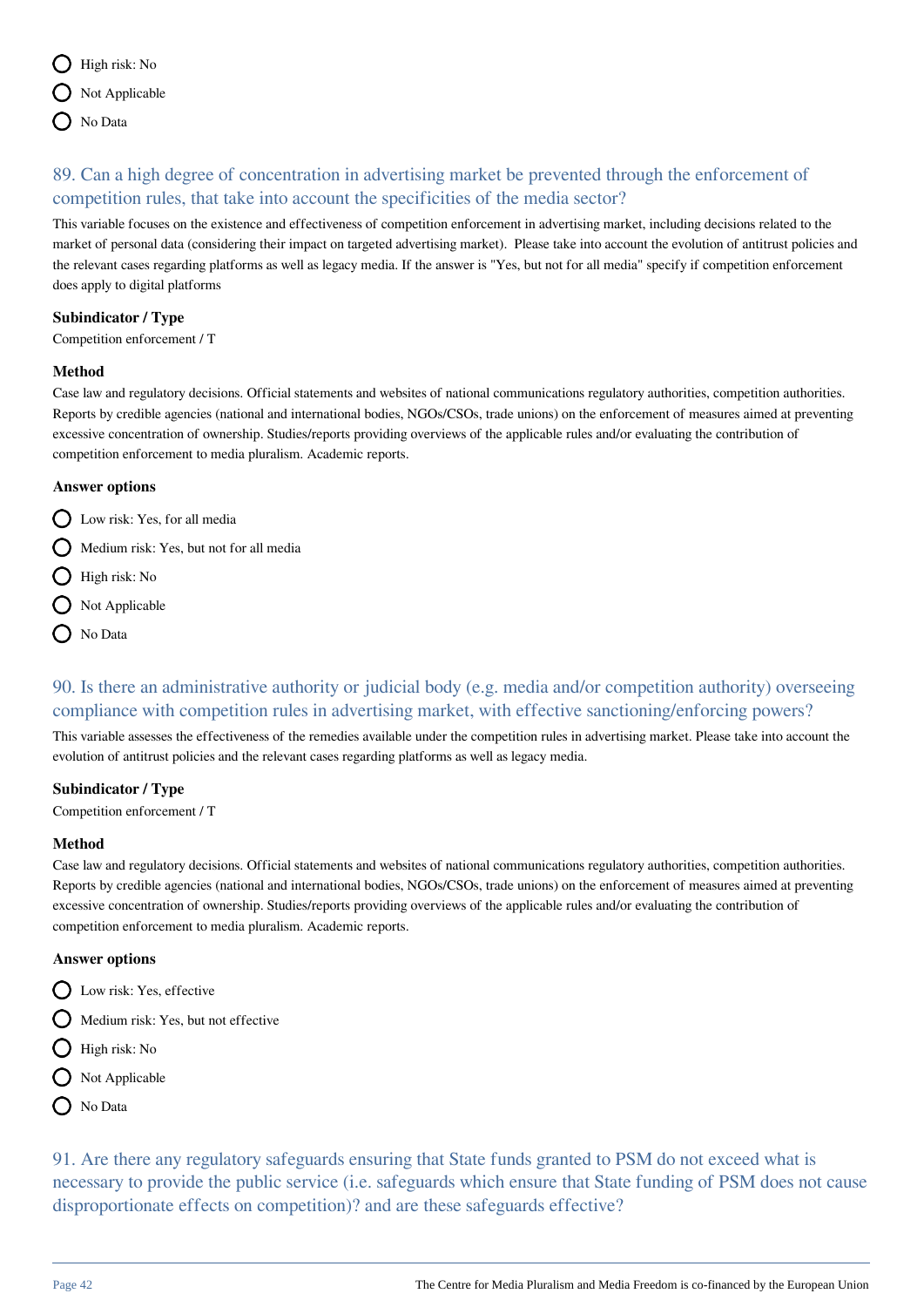This variable assesses if the law establishes a monitoring system for illegal State aids, and if these provisions are effective. Please note that this variable is the same of MPM2017, but in the answer you should consider also evolution related to PSM role in digital environment

### **Subindicator / Type**

Competition enforcement / T

### **Method**

Analysis of laws, regulations, Charters and service contracts regulating the provision of public service media organizations.

### **Answer options**

- D Low risk: Yes
- $\bigcap$  Medium risk: Yes, but not effective
- $\bigcirc$  High risk: No
- $\bigcap$  Not Applicable
- O No Data

# 92. Has your country introduced or scheduled some form of taxation of digital services, and is it effective?

This variables aims to assess if tax rules have been reviewed in light of the impact of digitalization, to guarantee tax compliance and therefore avoid unfair competition between different players in the new digital ecosystem of media. In the wait of the international reforming process of tax system in digital economy, some countries decided to anticipate reforms and to introduce forms of Digital Service Tax (DST). The issue of platforms' taxation is also one of pillars in the ongoing process of the EU Digital Sericve Act. Variable 109 aims to track this process. Please specify in the comment if a part of the tax revenue is earmarked to support new media industry and media pluralism.

### **Subindicator / Type**

Competition enforcement / T

### **Method**

National law and regulations. Reports by media regulators, NGOs and other relevant stakeholders. Sources EC, Fair Taxation of the Digital Economy (Source: [ec.europa.eu/taxation\\_customs/business/company-tax/fair-taxation-digital-economy\\_en\)](http://ec.europa.eu/taxation_customs/business/company-tax/fair-taxation-digital-economy_en) EU, The Digital Service Act Package (Source: ec.europa.eu/digital-single-market/en/digital-services-act-package) Statement by the OECD/G20 Inclusive Framework on BEPS on the Two-Pillar Approach to Address the Tax Challenges Arising from the Digitalisation of the Economy (Source: [www.oecd.org/tax/beps/statement-by-the-oecd-g20-inclusive-framework-on-beps-january-2020.pdf](http://www.oecd.org/tax/beps/statement-by-the-oecd-g20-inclusive-framework-on-beps-january-2020.pdf) )

### **Answer options**

- Low risk: Yes, and it is effective (or the general fiscal system already provides taxation of digital services)
- $\bigcap$  Medium risk: Yes, but not effective
- $\bigcirc$  High risk: No
- $\bigcirc$  Not Applicable
- ◯ No Data

# **9. Media viability**

This indicator aims to assess the sustainability of the news media production, as a pre-requisite for media diversity and media pluralism. The indicator measures the risks related to the lack of sufficient economic resources to finance journalism, assessing the market trends of legacy, digital and convergent media and the potential role of the public support. Whereas the digital transformation impacts all the sectors, a specific assessment is done for the digital native news media viability. News media sectors are examined separately (with a new focus on local media) and as a system, with variables aimed to measure the total amount of advertisement resources that go to media production, to assess the resilience of the sector (alternative business models to finance news production), and the impact of public financing and fiscal incentives. The market trends are evaluated in relation with the GDP trends.

### 93. Have revenues of the audiovisual sector increased or decreased over the past year?

This variable assesses whether the audiovisual sector is viable, thereby encouraging market entry. The term 'revenues' here refers to all revenues,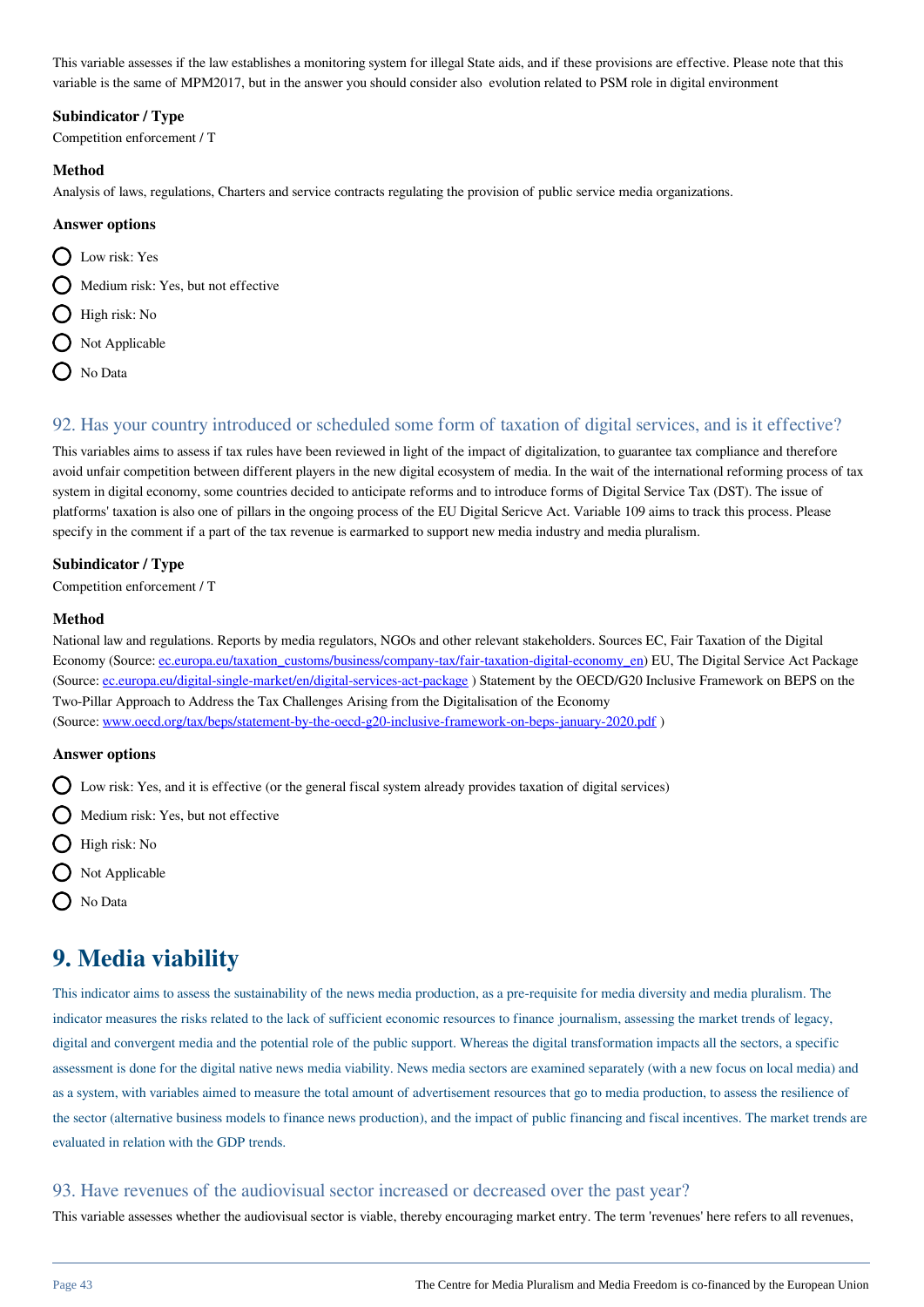from legacy as well as from digital (e.g. advertising revenues, revenues from the sale of licensing rights, State funding, pay-per-view, subscriptions, donations, etc.). Please, consider the results of the industry also in relation to the GDP trends in the same period. **Note: due to the extraordinary economic shock caused by COVID-19, the relation with the GDP trend has to be assessed with the following guidelines: low risk ("increased") = positive variation or no variation of revenues compared to the previuos year (in a general widespread economic downturn, keeping the same revenues level can be interpreted as a signal of viability of the market); medium risk ("decreased at the same rate as the GDP"): a negative variation, even of a considerable extent, but comparable to the overall economy's trend, has to be interpreted as a risk, but without a specific alarm for the viability and potential resilience of the news media industry; high risk ("decreased more than the GDP"): a negative variation above GDP's decrease signals a high risk, as the sector could find more obstacles and take more time to recover from the shock**. Please, specify data in the comment.

### **Subindicator / Type**

Revenue trends / T

#### **Method**

Reports/Data published by national authorities, including statistical authorities and media regulators. If not available: financial reports of the main two groups. Estimates and forecasts by industrial associations, independent think-tanks and researchers. Sources. For some EU countries, see: Statista (https://www-statista-com.eui.idm.oclc.org/markets/417/media-advertising/);

#### **Answer options**

- D Low risk: Increased or stationary
- Medium risk: Decreased at the same rate of the GDP

High risk: Decreased more than the GDP

- $\bigcap$  Not Applicable
- $\bigcap$  No Data

## 94. Have revenues of the radio sector increased or decreased over the past year?

This variable assesses whether the radio sector is viable, thereby encouraging market entry. The term 'revenues' here refers to all revenues, from legacy as well as from digital (e.g. advertising revenues, revenues from the sale of licensing rights, State funding, subscriptions, donations, etc.). Please, consider the results of the industry also in relation to the GDP trends in the same period. **Note: due to the extraordinary economic shock caused by COVID-19, the relation with the GDP trend has to be assessed with the following guidelines: low risk ("increased") = positive variation or no variation of revenues compared to the previuos year (in a general widespread economic downturn, keeping the same revenues level can be interpreted as a signal of viability of the market); medium risk ("decreased at the same rate as the GDP"): a negative variation, even of a considerable extent, but comparable to the overall economy's trend, has to be interpreted as a risk, but without a specific alarm for the viability and potential resilience of the news media industry; high risk ("decreased more than the GDP"): a negative variation above GDP's decrease signals a high risk, as the sector could find more obstacles and take more time to recover from the shock.** Please, specify data in the comment.

### **Subindicator / Type**

Revenue trends / T

### **Method**

Reports/Data published by national authorities, including statistical authorities and media regulators. If not available: financial reports of the main two groups. Estimates and forecasts by industrial associations, independent think-tanks and researchers. Sources. For some EU countries, see: Statista (https://www-statista-com.eui.idm.oclc.org/markets/417/media-advertising/);

#### **Answer options**

- $\bigcap$  Low risk: Increased or stationary
- Medium risk: Decreased at the same rate as the GDP
- High risk: Decreased more than the GDP
- $\bigcap$  Not Applicable
- O No Data

95. Have revenues of the newspaper publishing and press agencies sector increased or decreased over the past year?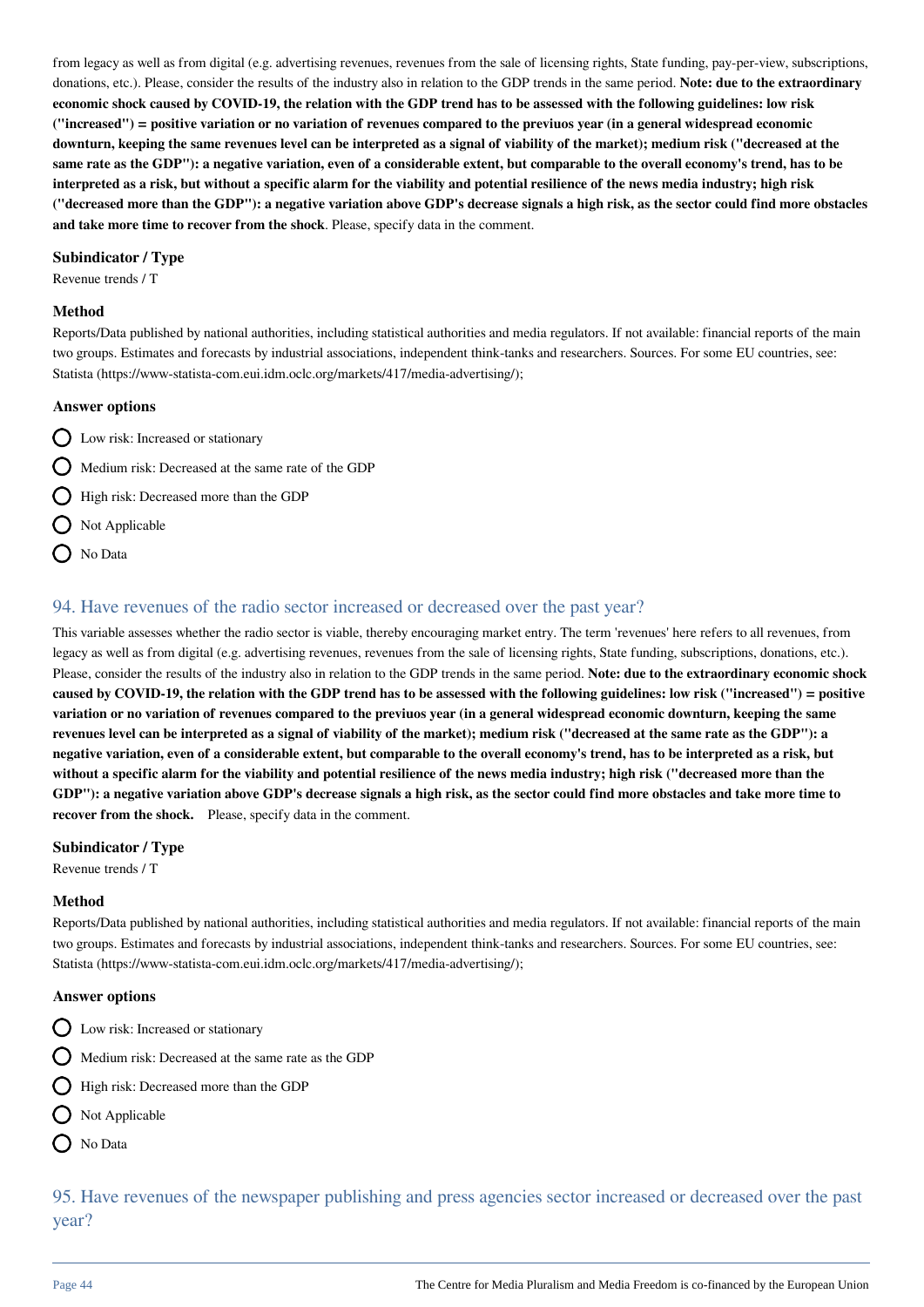This variable assesses whether the newspapers and press agencies sector is viable, thereby encouraging market entry. The term "revenues" here refers to overall revenues, from legacy as well as from digital outlets of legacy media (e.g. advertising, sales, State funding, subscriptions, donations, etc.). Please, consider the results of the industry also in relation to the GDP trends in the same period. **Note: due to the extraordinary economic shock caused by the COVID-19 pandemic, the relation with the GDP's trend has to be assessed with the following guidelines: low risk ("increased") = positive variation or no variation of revenues compared to the previuos year (in a general widespread economic downturn, keeping the same revenues level can be interpreted as a signal of viability of the market); medium risk ("decreased at the same rate as the GDP"): a negative variation, even of a considerable extent, but comparable to the overall economy's trend, has to be interpreted as a risk, but without a specific alarm for the viability and potential resilience of the news media industry; high risk ("decreased more than the GDP"): a negative variation above GDP's decrease signals a high risk, as the sector could find more obstacles and take more time to recover from the shock.** Please, specify data in the comment.

#### **Subindicator / Type**

Revenue trends / T

#### **Method**

Reports/Data published by national authorities, including statistical authorities and media regulators. If not available: financial reports of the main two groups. Estimates and forecasts by industrial associations, independent think-tanks and researchers. Sources. For some EU countries, see: Statista (https://www-statista-com.eui.idm.oclc.org/markets/417/media-advertising/);

### **Answer options**

 $\bigcirc$  Low risk: Increased or stationary

 $\bigcap$  Medium risk: Decreased at the same rate as the GDP

High risk: Decreased more than the GDP

- $\bigcirc$  Not Applicable
- O No Data

## 96. Have revenues of digital native news media increased or decreased over the past year?

This variable assesses wheter the digital native news sector is viable, thereby encouraging market entry. The term 'revenues' refers to overall revenues (e.g. advertising, subscriptions, paywalls, donations, membership, State funding, etc.). Please note that digital outlets of legacy media are not included here (see prevoius variables); and that 'digital native media' are online media who produce original information content (news, analysis, editorials) in every format (video, podcast, radio, articles, posts, blogs), and that don't have a history of print publishing or broadcasting. Social networks, aggregators and search engines are not included. Please, consider the results of the industry also in relation to the GDP trends in the same period. **Note: Due to the extraordinary economic shock caused by COVID-19, the relation with the GDP trend has to be assessed with the following guidelines: low risk ("increased") = positive variation or no variation of revenues compared to the previuos year (in a general widespread economic downturn, keeping the same revenues level can be interpreted as a signal of viability of the market); medium risk ("decreased at the same rate as the GDP"): a negative variation, even of a considerable extent, but comparable to the trends in the overall economy, have to be interpreted as a risk, but without a specific alarm for the viability and potential resilience of the news media industry; high risk ("decreased more than the GDP"): a negative variation above GDP's decrease signals a high risk, as the sector could find more obstacles and take more time to recover from the shock.** Please, specify data in the comment.

#### **Subindicator / Type**

Revenue trends / T

#### **Method**

Reports/Data published by national authorities, including statistical authorities and media regulators. If not available: financial reports of the main two groups. Estimates and forecasts by digital publishers associations, indipendent think-tanks and researchers Sources. For some EU countries, see: Statista (https://www-statista-com.eui.idm.oclc.org/markets/417/media-advertising/);

#### **Answer options**

Q Low risk: Increased or stationary

 $\bigcap$  Medium risk: Decreased at the same rate as the GDP

 $\bigcirc$  High risk: Decreased more than the GDP

- $\bigcirc$  Not Applicable
- No Data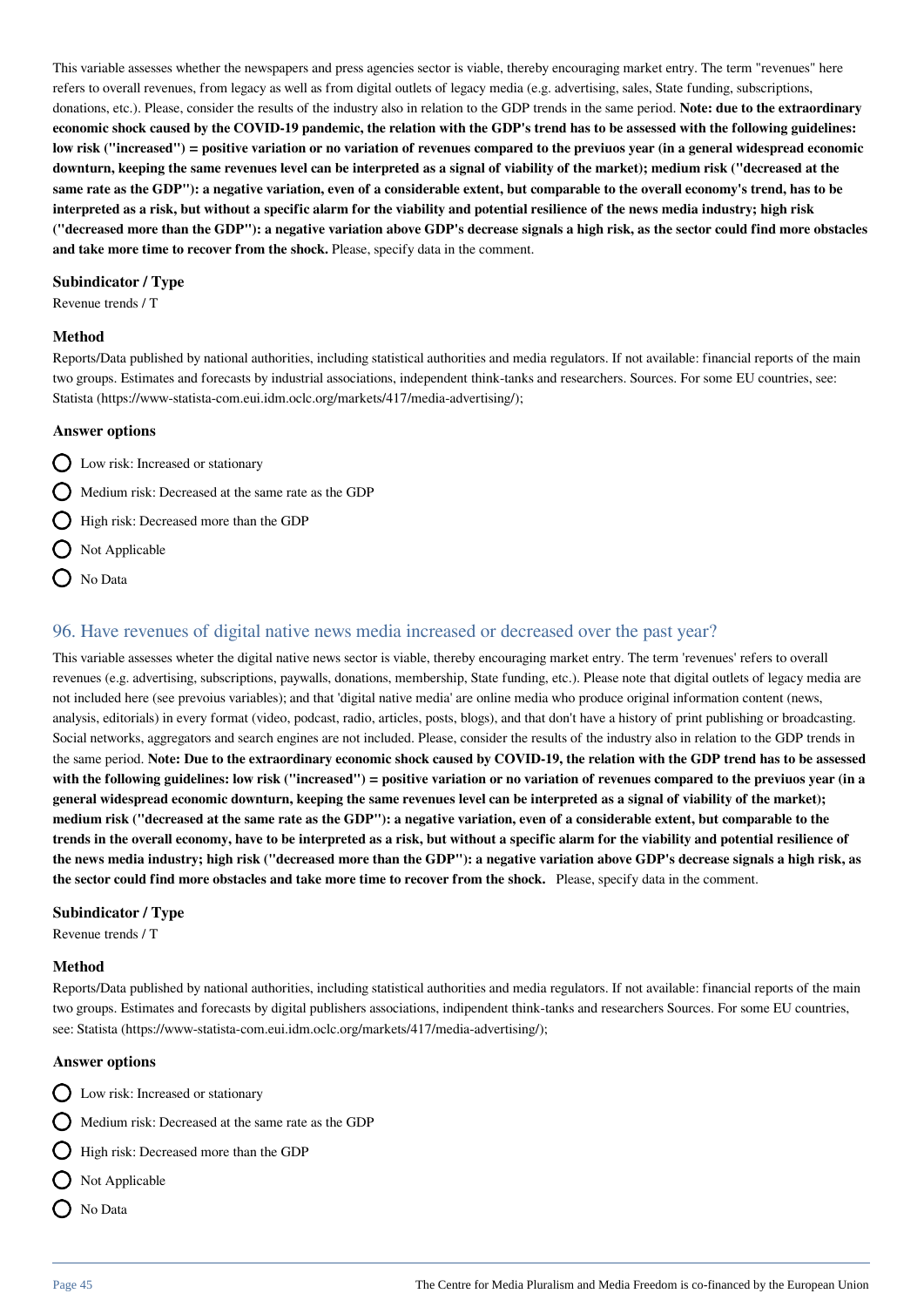# 97. Have revenues of the local media increased or decreased over the past year?

This variable assesses whether the local media industry sector is viable, thereby encouraging market entry. For ''local media' you should consider all news providers with a local reach (audiovisual, radio, newspapers, digital native). Given the difference across the different EU countries, 'local' must refer to the most widely accepted definition in your country.The term 'revenues' refers to all revenues, from legacy as well as from digital outlets of legacy media (e.g. advertising, sales, subscriptions, State funding, donations, etc.). Please, consider the results of the industry also in relation to the GDP trends in the same period. **Note: due to the extraordinary economic shock caused by COVID-19, the relation with the GDP's trend has to be assessed with the following guidelines: low risk ("increased") = positive variation or no variation of revenues compared to the previuos year (in a general widespread economic downturn, keeping the same revenue level can be interpreted as a signal of viability of the market); medium risk ("decreased at the same rate as the GDP"): a negative variation, even of a considerable extent, but comparable to the trend of the overall economy, has to be interpreted as a risk, but without a specific alarm for the viability and potential resilience of the news media industry; high risk ("decreased more than the GDP"): a negative variation above the decrase of the GDP signals a high risk, as the sector could find more obstacles and take more time to recover from the shock.** Please, specify data in the comment.

### **Subindicator / Type**

Revenue trends / T

#### **Method**

Reports/Data published by national authorities, including statistical authorities and media regulators. If not available: financial reports of the main two groups. Estimates and forecasts by industrial associations, independent think-tanks and researchers.

#### **Answer options**

- Low risk: Increased or stationary
- $\bigcirc$  Medium risk: Decreased at the same rate as the GDP
- $\bigcap$  High risk: Decreased more than the GDP
- $\bigcirc$  Not Applicable
- $\bigcap$  No Data

### 98. Have total revenues of the news media sector increased or decreased over the past year?

Note: please answer this question only if you marked 1 or more of the questions 93-97 with "no data". If you have data for each media sector, and therefore answered all the previous questions, please mark question 98 as "not applicable". If you have data just for some of the news media sectors (e.g., only AVMS and newspapers) AND an estimate of the total revenues, please answer question 98. (NB In this case the variables on single sectors will be sterilized in the final score of the risk, to avoid counting them twice. The partial data collection may be used in the country and final reports) For the description, see variables 93-97.

#### **Subindicator / Type**

Revenue trends / T

#### **Method**

Reports/Data published by national authorities, including statistical authorities and media regulators. If not available: financial reports of the two main groups. Estimates and forecasts by industrial associations, independent think-tanks and researchers. Sources. For some EU countries, see: Statista (https://www-statista-com.eui.idm.oclc.org/markets/417/media-advertising/);

#### **Answer options**

- Q Low risk: Increased or stationary
- Medium risk: Decreased at the same rate as the GDP
- High risk: Decreased more than the GDP
- $\bigcirc$  Not Applicable
- O No Data

# 99. Has the number of journalists employed in your country increased or decreased over the past year?

This variable measures trends of journalistic employment, as a proxy for quantity and quality of information supply. The term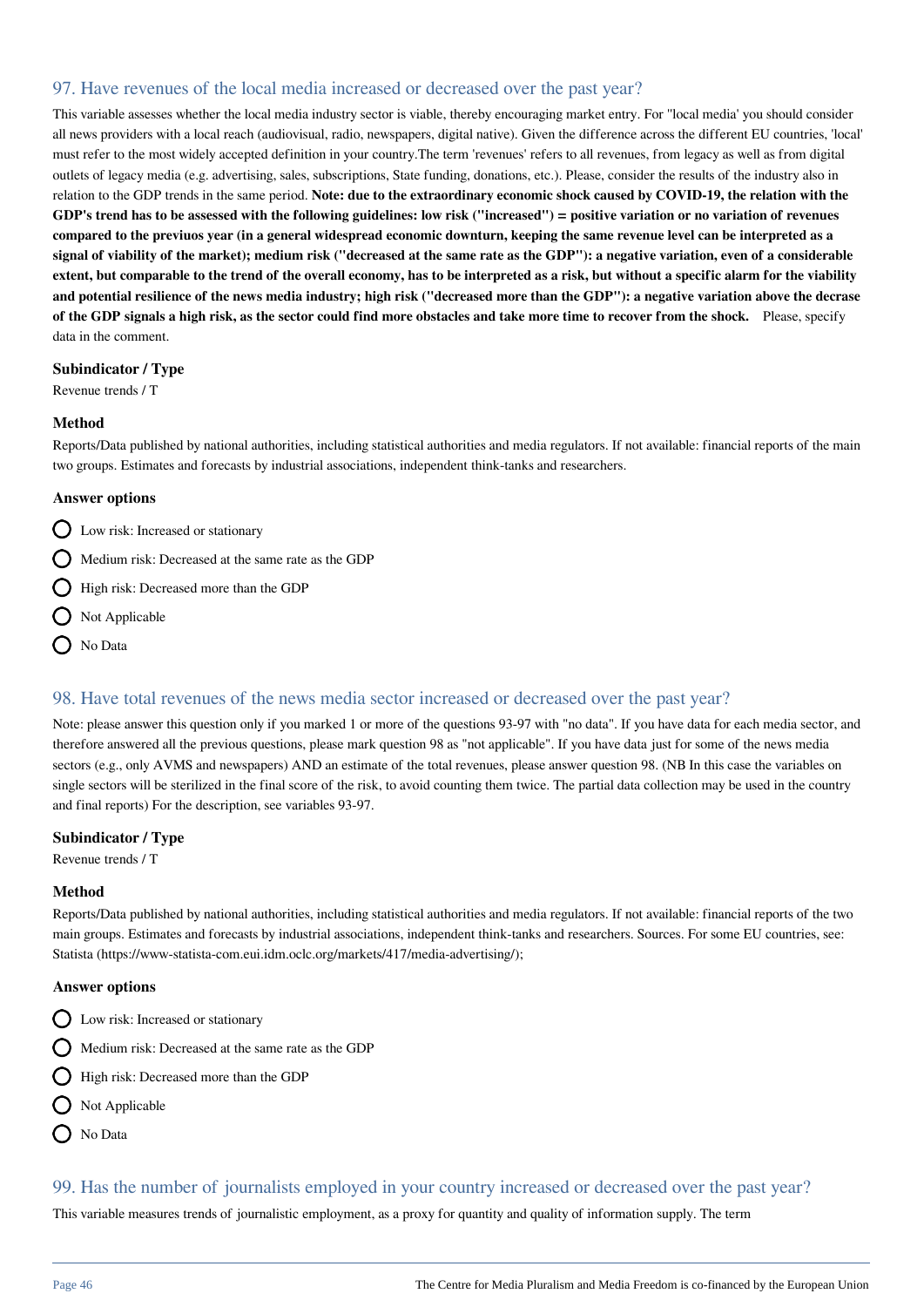"employment" refers to journalists stably engaged in newsrooms (given the diversity of regulations and job laws in EU member states, "stably" should be assessed according to the standards of your country, and "journalist" refers to workers performing journalistic activity). Please specify in the comment if the trends of journalistic employment have been better or worse then overall employment trends. Please note that, in comparison with MPM2020, employment trends of all media sectors are now assessed in the same variable (audiovisual, radio, newspapers, news agencies, local media, digital native). If you have disaggregated data for each sector, please insert them in the comment. **Note: Please, consider the impact of the Covid 19 emergency on newsrooms's staff.** 

### **Subindicator / Type**

Employment and salaries trends / T

### **Method**

Reports/Data published by national authorities, including statistical authorities and media regulators. Data and forecasts provided by industrial associations, Trade unions, independent researchers. If these data are not available, interview two representatives of the sector (1 from audiovisual, 1 from newspapers).

### **Answer options**

- **Q** Low risk: Increased
- $\bigcap$  Medium risk: Stationary
- **C** High risk: Decreased
- Not Applicable
- ◯ No Data

## 100. Have news media organizations in your country carried out layoffs and/or salary cuts in the past year?

**Note: This variable has been added to assess the first impact of the COVID-19 emergency on main news media organizations**, asking if they have carried out measures (even temporarily) to face the emergency, with a reduction of the employed staff and/or a reduction in its working hours and/or remuneration. Please specify in the comment if the measures were caused or accelerated by COVID-19, or if they existed prior to the crisis.

### **Subindicator / Type**

Employment and salaries trends / T

### **Method**

Reports/Data published by national authorities, including statistical authorities and media regulators, industrial associations, trade unions. If the data are not availabe, country teams should conduct 2 interviews with representatives of trade unions, enterprise associations or independent researchers.

### **Answer options**

- $\bigcirc$  Low risk: No, or to a very limited extent
- $\bigcap$  Medium risk: Yes, there have been salary cuts
- **High risk: Yes, there have been salary cuts and layoffs**
- $\bigcirc$  Not Applicable
- O No Data

# 101. Did the number of news media outlets in your country increase or decrease over the past year?

This variable measures market exit and entrance as a proxy of the viability of the news media ecosystem. A reduction in the number and plurality of news media outlets may affect media diversity and pluralism. In answering, you should consider the quantitative and qualitative relevance of the phenomenon (i.e. territorial level, size, tradition, thematic coverage, role in the political/civil society debate). Please specify in the comment if the shutdowns were caused or accelerated by COVID-19, or if they pre-existed the crisis

### **Subindicator / Type**

Employment and salaries trends / T

### **Method**

Reports/Data published by national authorities, including statistical authorities and media regulators, industrial associations, trade unions. If the data are not available, country teams should conduct 2 interviews with representatives of trade unions, enterprise associations or independent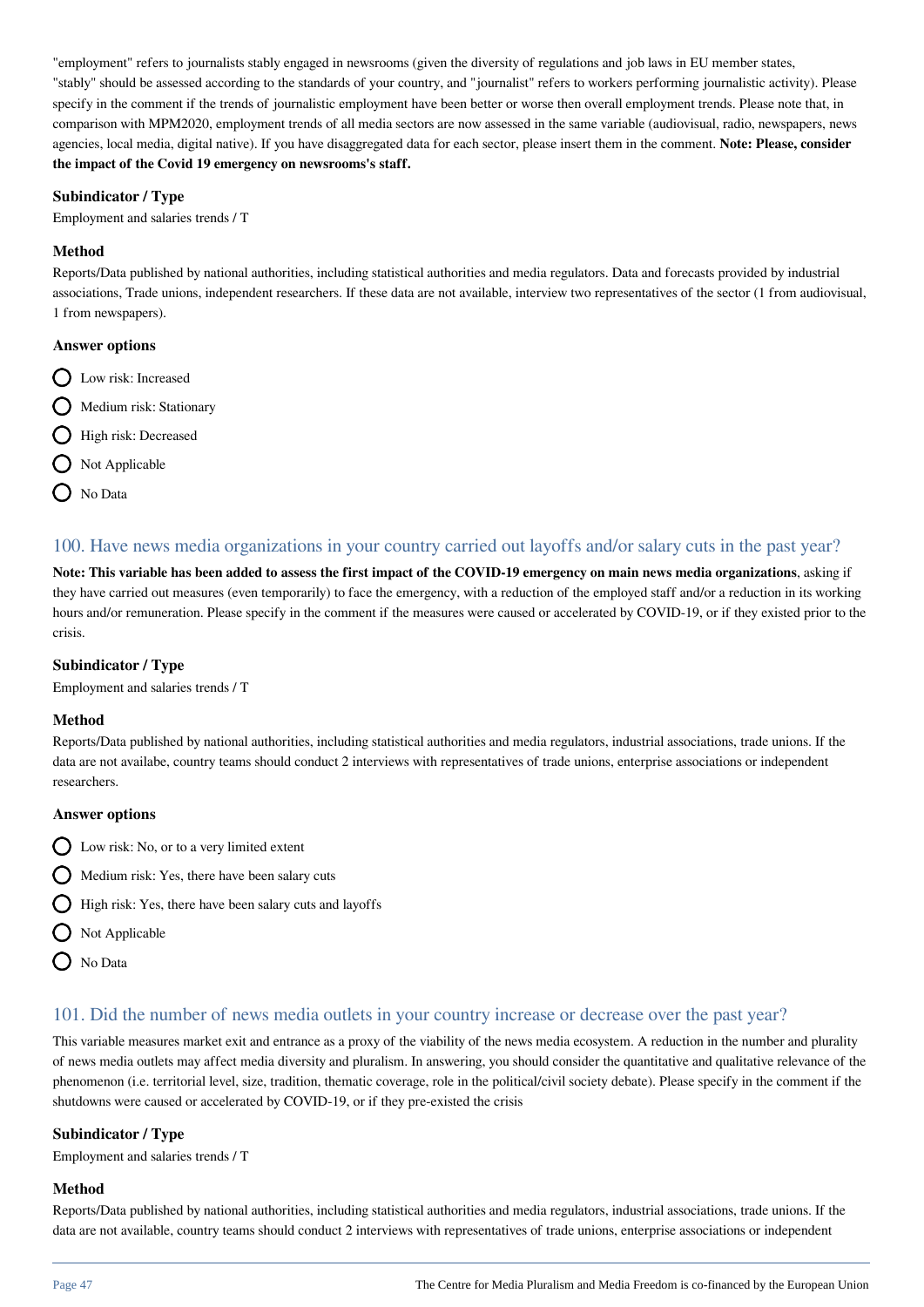researchers.

#### **Answer options**

- Q Low risk: Increased
- Medium risk: Stationary (no change, or marginal closures)
- High risk: Decreased
- $\bigcirc$  Not Applicable
- > No Data

# 102. Has the demand for freelancers' contribution decreased or increased over the past year?

This variable has been introduced to assess specifically the working conditions of freelance journalists and other journalists not having stable employment. By 'contributions' we mean journalistic products delivered by freelancers. Consider also the change in number of freelancers, if there is data available. Please specify data in comment. **Note: Please, consider the impact of COVID-19 emergency on freelancers and nonstandard journalistic employment.**

### **Subindicator / Type**

Employment and salaries trends / T

### **Method**

Reports/Data published by national authorities, including industrial associations, trade unions. If data are not available, country teams should conduct 2-3 interviews with representatives from freelancers' associations, trade unions, journalists, editors, publishers.

### **Answer options**

- Low risk: Increased
- $\bigcirc$  Medium risk: Stationary (no change, or marginal changes)
- **O** High risk: Decreased
- $\bigcirc$  Not Applicable
- O No Data

# 103. Have the economic conditions of freelance journalists improved or worsened over the past year?

This variable measures the economic wellbeing of freelancers and other journalists with non-standard employment forms in different country settings. By 'economic conditions' we mean whether, on the one hand, newsrooms' budgets available for freelancers have increased or decreased, and on the other hand, whether the remuneration received by freelancers has changed in the time period in question. Please specify data in comment. Note: Please, consider the impact of the COVID-19 emergency on freelancers and non-standard journalistic employment.

### **Subindicator / Type**

Employment and salaries trends / T

### **Method**

Reports/Data published by national authorities, including industrial associations, trade unions. If data are not available, country teams should conduct 2-3 interviews with representatives from freelancers' associations, or trade unions, journalists, editors, publishers.

### **Answer options**

- Q Low risk: Increased
- $\bigcirc$  Medium risk: Stationary
- High risk: Decreased
- $\bigcirc$  Not Applicable
- ( No Data

104. Has expenditure for total advertising (online and offline) on news media increased or decreased over the past year?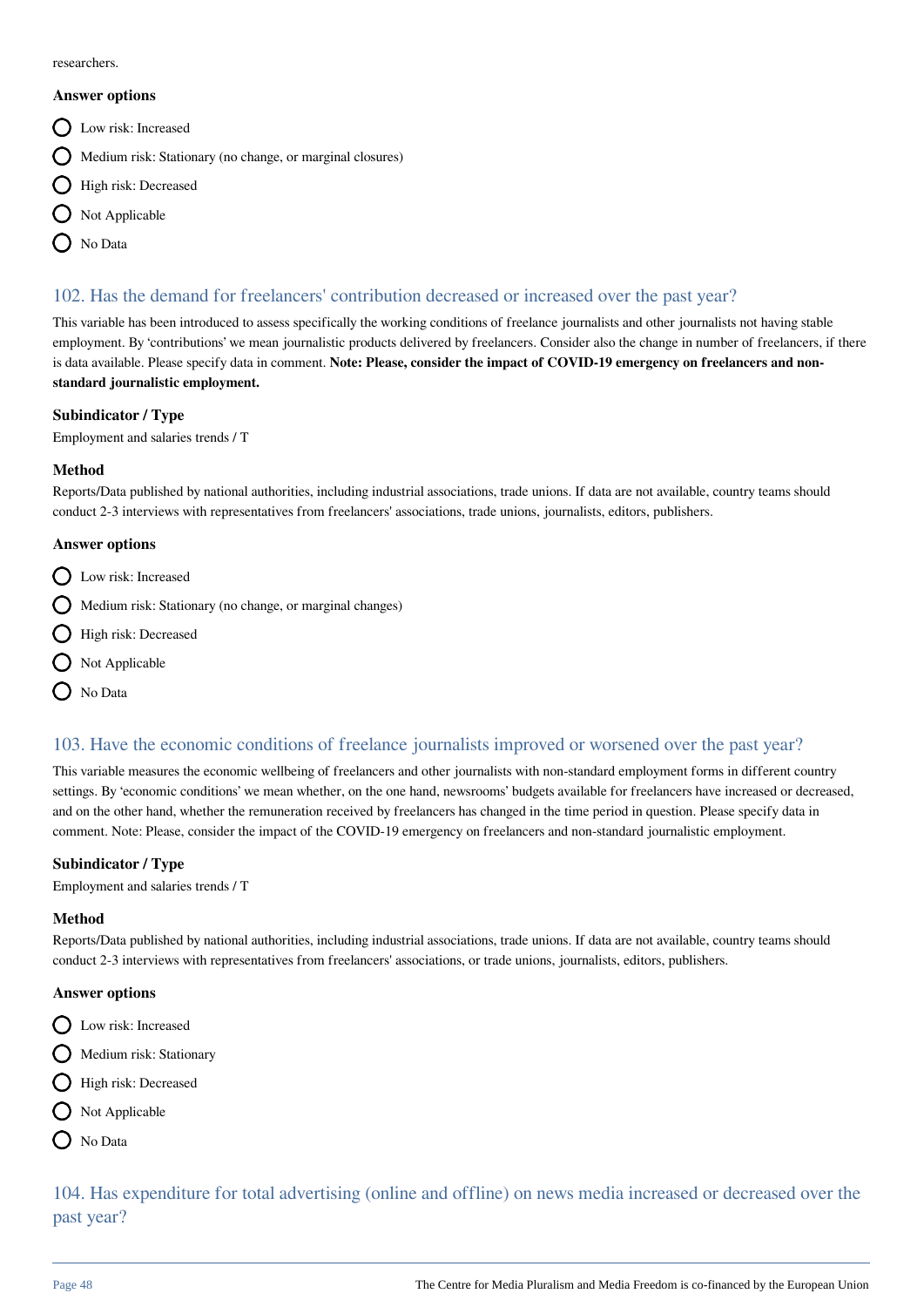This variable assesses whether the total advertising market is viable, thereby encouraging market entry. To answer this question, please consider both the traditional advertising market (offline) and the online advertising expenditure that goes to news media. Please, consider the results of the industry also in relation to the GDP trends in the same period. **Note: due to the extraordinary economic shock caused by COVID-19, the relation with the GDP trends has to be assessed with the following guidelines: low risk ("increased") = positive variation or no variation of the advertising expenditure compared to the previuos year; medium risk ("decreased at the same rate of the GDP"): a negative variation, even of a considerable extent, but comparable to the overall economy's trend, has to be interpreted as a risk, but without a specific alarm for the viability and potential resilience of the advertising market; high risk ("decreased more than the GDP"): a negative variation above the decrease of GDP signals a high risk, as the advertising market could find more obstacles and take more time to recover from the shock.** Please, specify the data in the comment (overall; offline; online).

### **Subindicator / Type**

Revenue trends / T

#### **Method**

Reports/Data published by national authorities, including statistical authorities and media regulators. Market reports. Sources. For some EU countries, see: Statista (https://www-statista-com.eui.idm.oclc.org/markets/417/media-advertising/);

#### **Answer options**

- Low risk: Increased or stationary
- Medium risk: Decreased at the same rate as the GDP
- High risk: Decreased more than the GDP
- $\bigcap$  Not Applicable
- O No Data

# 105. Are news media organizations in your country developing sources of revenue other than traditional revenue streams?

This variable assesses whether news media organizations in your country are addressing challenges posed by the new digital environment through the development of initiatives that would ensure access to alternative sources of revenue. If so, this is an indication that the media organisations are trying to find viable business models. **Please consider the economic effects of the COVID-19 pandemic for the year of assessment, evaluating the resilience of the alternative business models, when existent.** The development of alternative sources of revenue is an indication that the media organisations are trying to find viable business models. An increase in alternative revenues at times of an outside economic shock that affects the industry as a whole, would highlight that these alternative revenues have proven sustainable and can contribute to the resilience of news media. Please note that you should consider legacy and digital native news media; for-profit organizations as well as non-profits. New business models could be: - crowdfunding and crowdsourcing initiatives; - soft/hard paywalls; - membership; - charity - other sources. I.e. a newspaper may have decided to act as online marketer for local businesses by providing search engine optimization services, organising events or building websites or managing social media platforms for third parties. Please describe briefly and provide links to the initiatives that represent the most innovative or viable models for raising alternative sources of revenue for media in your country. Insert data in the comment, if available.

#### **Subindicator / Type**

Revenue trends / T

#### **Method**

Reports. Websites of media organizations (Sections 'Our Services', 'What we do', etc.). Interviews with journalists and editors/publishers.

#### **Answer options**

- $\bigcap$  Low risk: There are many initiatives aiming at developing alternative sources of revenue
- $\bigcirc$  Medium risk: There is a limited number of initiatives aiming at developing alternative sources of revenue
- $\bigcirc$  High risk: There is a very limited number of initiatives or no initiatives at all aiming at developing alternative sources of revenue
- $\bigcap$  Not Applicable
- O No Data

106. Are there any laws in your country that establish favorable public support schemes for the news media sector? And are they effective?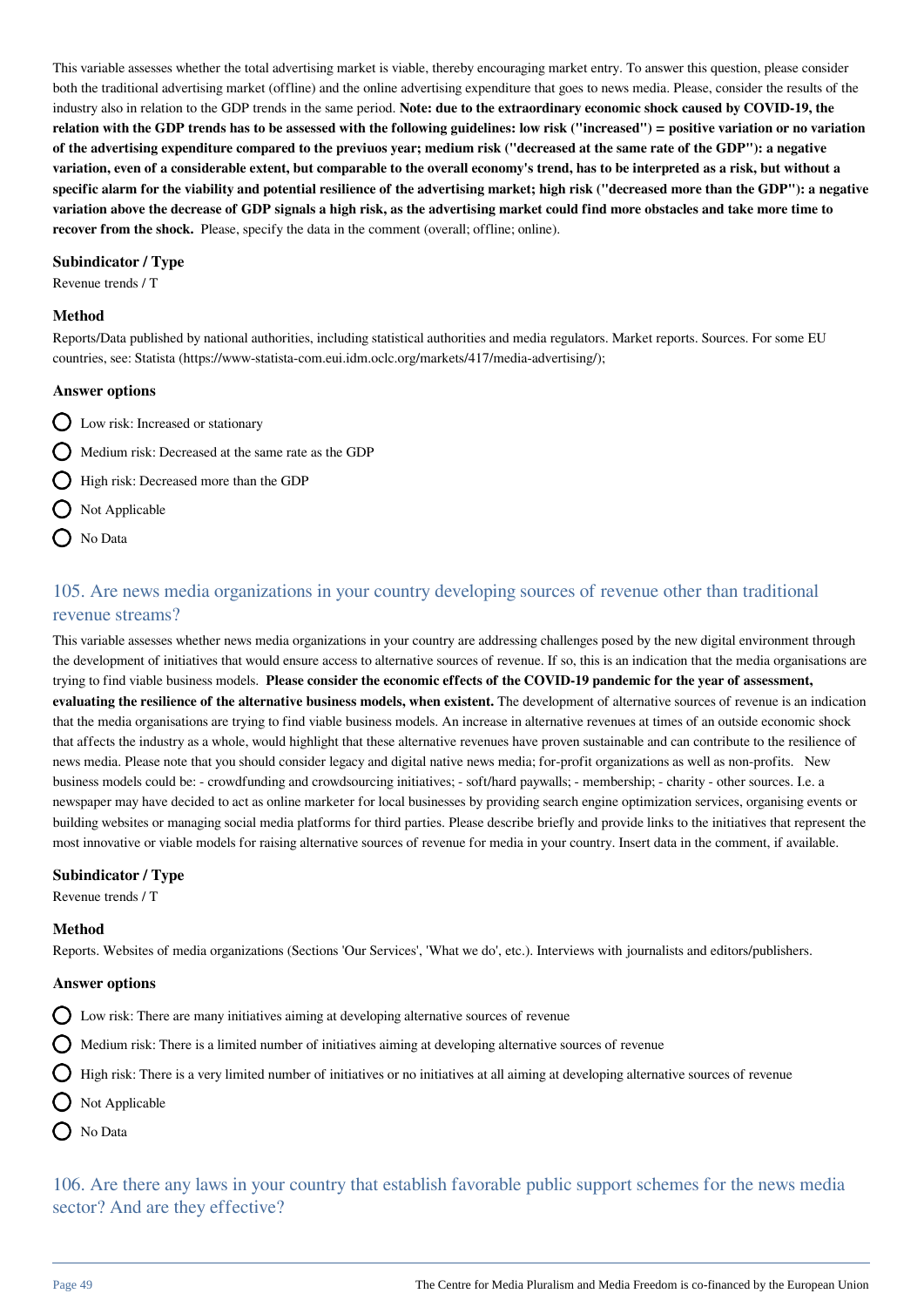This variable assesses whether the State offers subsidies to news media organizations other than PSM, thereby encouraging market entry, or preventing market exit due to extraordinary shocks; and if these schemes are effective. To assess effectiveness, you should consider if the ordinary schemes have been implemented and if they have produced positive effects for all sectors of news media (e.g whether the digital media are covered as well as the legacy media; if the organizations that receive public money have managed to establish or mantain a presence in the market) **Please consider if during the COVID-19 crisis your country introduced stimulus and financial support packages, and if these packages provided specific support schemes for publishers and journalistic start-ups**. (If news media industry benefits from some general state aid, like other industries, you should not consider this in this variable. if there have been in your country media-specific public subsidies - be it increasing the budget of the ordinary provisions, or introducing new provision -, you should evaluate their effectiveness, if they are proportionated to the revenues decrease if they have been implemented until the end of 2020. You should consider public subsidies to news media organizations other than PSM).

### **Subindicator / Type**

Public incentives to media pluralism / T

### **Method**

Reports by media regulators. Reports by NGOs or other relevant organizations. Interviews with journalists and editors/publishers. For the audiovisual sector measures, see the Erga data tracker: <https://www.obs.coe.int/en/web/observatoire/covid-19-audiovisual-sector-measures>

### **Answer options**

- **Q** Low risk: Yes, effective
- $\bigcirc$  Medium risk: Yes, but not effective
- $\bigcirc$  High risk: No
- Not Applicable
- $\bigcap$  No Data

# 107. If existent, does the public support schemes for media sector cover online media?

This variable is a follow up to variable 106. Therefore, if support schemes do not exist, you should answer "not applicable". To assess effectiveness, you should consider if the schemes have been implemented and if they have produced positive effects (e.g wheter the organizations that receive public money have managed to establish or mantain a presence in the market) .

### **Subindicator / Type**

Public incentives to media pluralism / T

### **Method**

Reports by media regulators. Reports by NGOs or other relevant organizations. Interviews with journalists and editors/publishers.

### **Answer options**

- Q Low risk: Yes, effective
- $\bigcap$  Medium risk: Yes, but not effective
- $\bigcap$  High risk: No
- $\bigcirc$  Not Applicable
- O No Data

# **10. Commercial & owner influence over editorial content**

This indicator aims to assess risks to market plurality posed by business interests on production of editorial content, both from commercial and owners influence. To assess this risk, it considers the existence of rules and regulatory safeguards about professional journalism as well as effective independence and autonomy of editorial decision/making

# 108. Are there any mechanisms granting social protection to journalists in case of changes of ownership or editorial line and are they effectively implemented?

This variable assesses whether there are any laws or self-regulatory instruments granting social protection to journalists in cases of changes in ownership or editorial line, including editors-in/chief, and the effectiveness of such measures. If journalists risk losing their employment in such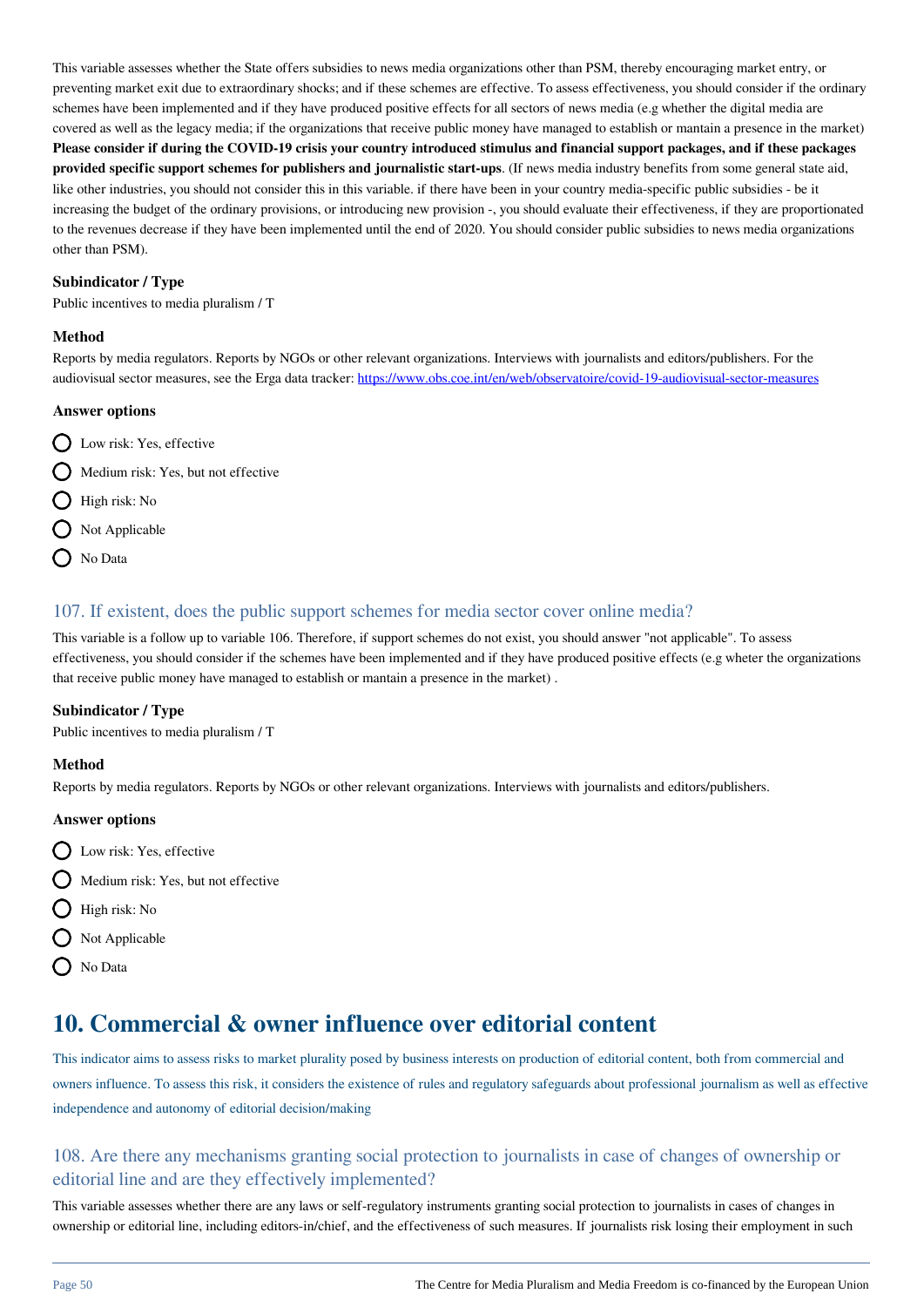events, there is a risk that commercial interests undermine journalistic independence. (Please note that should evaluate not only the existence of the law but also its effectiveness).

### **Subindicator / Type**

Appointments and dismissals / T

### **Method**

National laws and regulations. Contracts. Case law. Self-regulatory instruments. Decisions of self-regulatory bodies. Reports by NGOs or other relevant organizations

### **Answer options**

- **Q** Low risk: Yes, effective
- $\bigcirc$  Medium risk: Yes, but not effective
- $\bigcap$  High risk: No
- $\bigcirc$  Not Applicable
- $\bigcap$  No Data

109. Are there any regulatory safeguards, including self-regulatory instruments, which seek to ensure that decisions regarding appointments and dismissals of editors-in-chief are not influenced by commercial interests and are they effectively implemented?

This variable assesses whether there are any regulatory safeguards ensuring that decisions regarding appointments and dismissals of editors-inchief are not dependent on the commercial interests of media organizations, and if these safeguards are effectively implemented. (Like in variable above, you should evaluate not only the existence of the law/regulation but also its effectiveness)

### **Subindicator / Type**

Appointments and dismissals / T

### **Method**

National laws and regulations. Contracts. Case law. Self-regulatory instruments. Decisions of self-regulatory bodies. Reports by NGOs or other relevant organizations

### **Answer options**

D Low risk: Yes, effective

 $\bigcap$  Medium risk: Yes, but not effective

- $\bigcap$  High risk: No
- $\bigcirc$  Not Applicable
- No Data

# 110. Are there any laws and/or self-regulatory measures stipulating the obligation of journalists and/or media outlets not to be influenced by commercial interests, and are they effectively implemented?

This variable assesses whether editorial decisions are made by media organisations on the basis of professional criteria and the public's right to information without commercial interference. The term "commercial interference" is broadly defined to cover interference from a media owner, advertisers, and other entities that seek to influence editorial decisions in order to protect their respective commercial interests. For example, there may be laws and/or self-regulatory measures that address situations where journalists are offered gifts in order to refrain from covering a story that can be harmful to a commercial entity. Please do not include in your answer the prohibition of advertorials; this issue is addressed by another variable below.

### **Subindicator / Type**

Editorial decision-making / T

### **Method**

National laws and regulations. XContracts. Case law. Self-regulatory instruments. Reports by NGOs or other relevant organizations

#### **Answer options**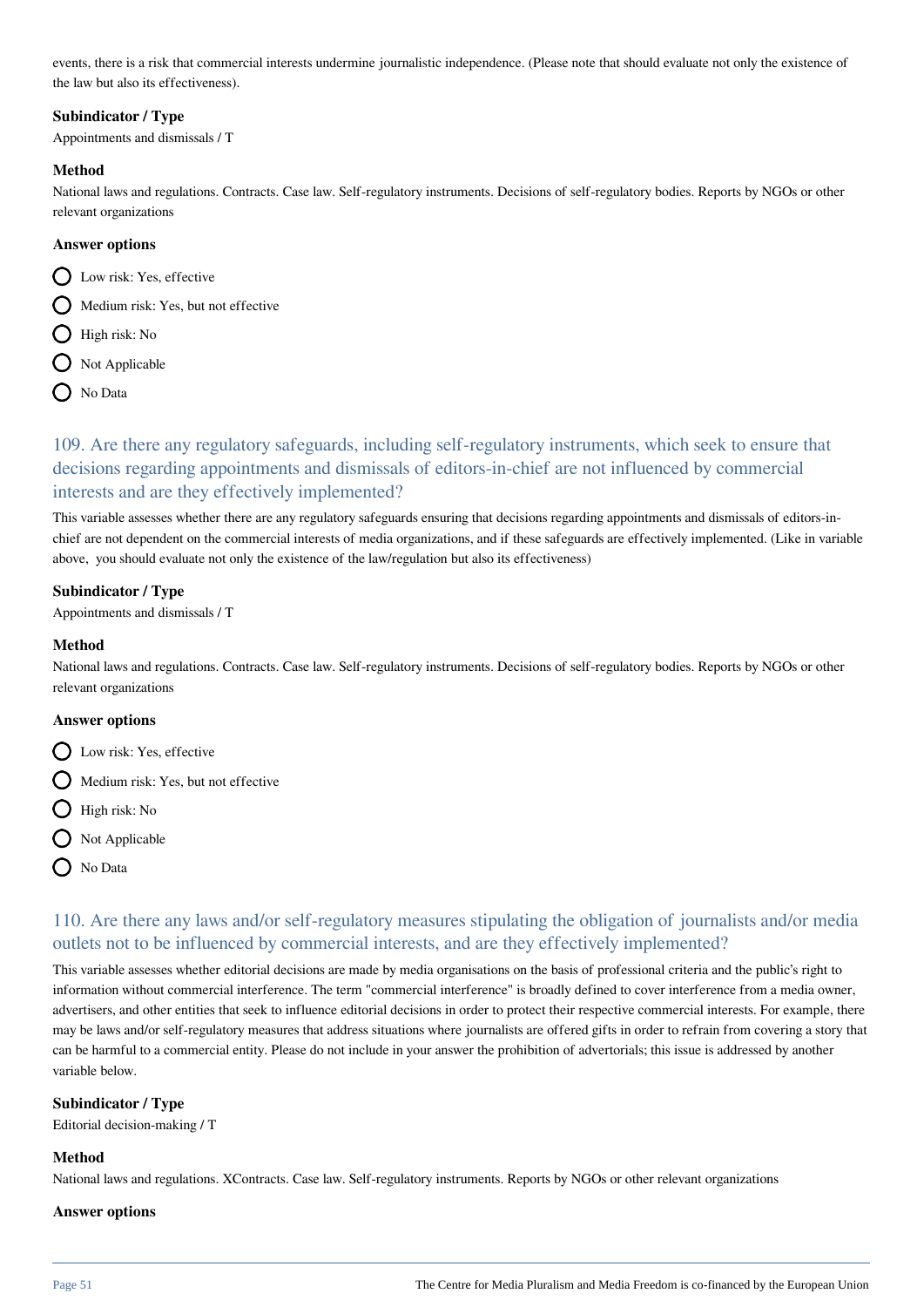- D Low risk: Yes, effective
- $\bigcirc$  Medium risk: Yes, but not effective
- $\bigcap$  High risk: No
- $\bigcirc$  Not Applicable
- **O** No Data

# 111. Are there any laws and/or self-regulatory measures stipulating that the exercise of the journalistic profession is incompatible with activities in the field of advertising and are they effectively implemented?

This variable assesses whether there are measures that prevent journalists from having the ability and/or incentive to base editorial decisions on commercial interests. If so, the applicable measures are deemed to introduce safeguards in order to ensure that journalists make editorial decisions that respect the standards of the profession and the public's right to information.

### **Subindicator / Type**

Editorial decision-making / T

### **Method**

National laws and regulations. Contracts. Case law. Self-regulatory instruments. Decisions of self-regulatory bodies. Reports by NGOs or other relevant organizations

### **Answer options**

- O Low risk: Yes, effective
- $\bigcap$  Medium risk: Yes, but not effective
- $\bigcirc$  High risk: No
- O Not Applicable
- $\bigcap$  No Data

# 112. Do the same laws, and/or self-regulatory measures and safeguards apply to journalistic work in online news media?

These variable assesses if the rules and measures aimed to protect editorial decision-making from commercial and owner influece do apply to digital news media. If the rules and safeguards set for legacy media do not apply in the digital environment you should answer "no". If some form of safeguard (in law, contracts or use) has been introduced, you should answer "in a limited extent". If rules and contracts are the same, in digital as in legacy media, you sholud answer ÿes". If your answers to the previous two variables are "no", you should answer "not applicable" to this variable

### **Subindicator / Type**

Editorial decision-making / T

### **Method**

National laws and regulations. Contracts. Case law. Self-regulatory instruments. Decisions of self-regulatory bodies. Reports by NGOs or other relevant organizations

### **Answer options**

- **Q** Low risk: Yes
- $\bigcap$  Medium risk: Yes, but in a limited extent
- High risk: No
- $\bigcirc$  Not Applicable
- O No Data

113. Are there any laws or self-regulation prohibiting advertorials or other forms of disguised advertisement, and are they effectively implemented?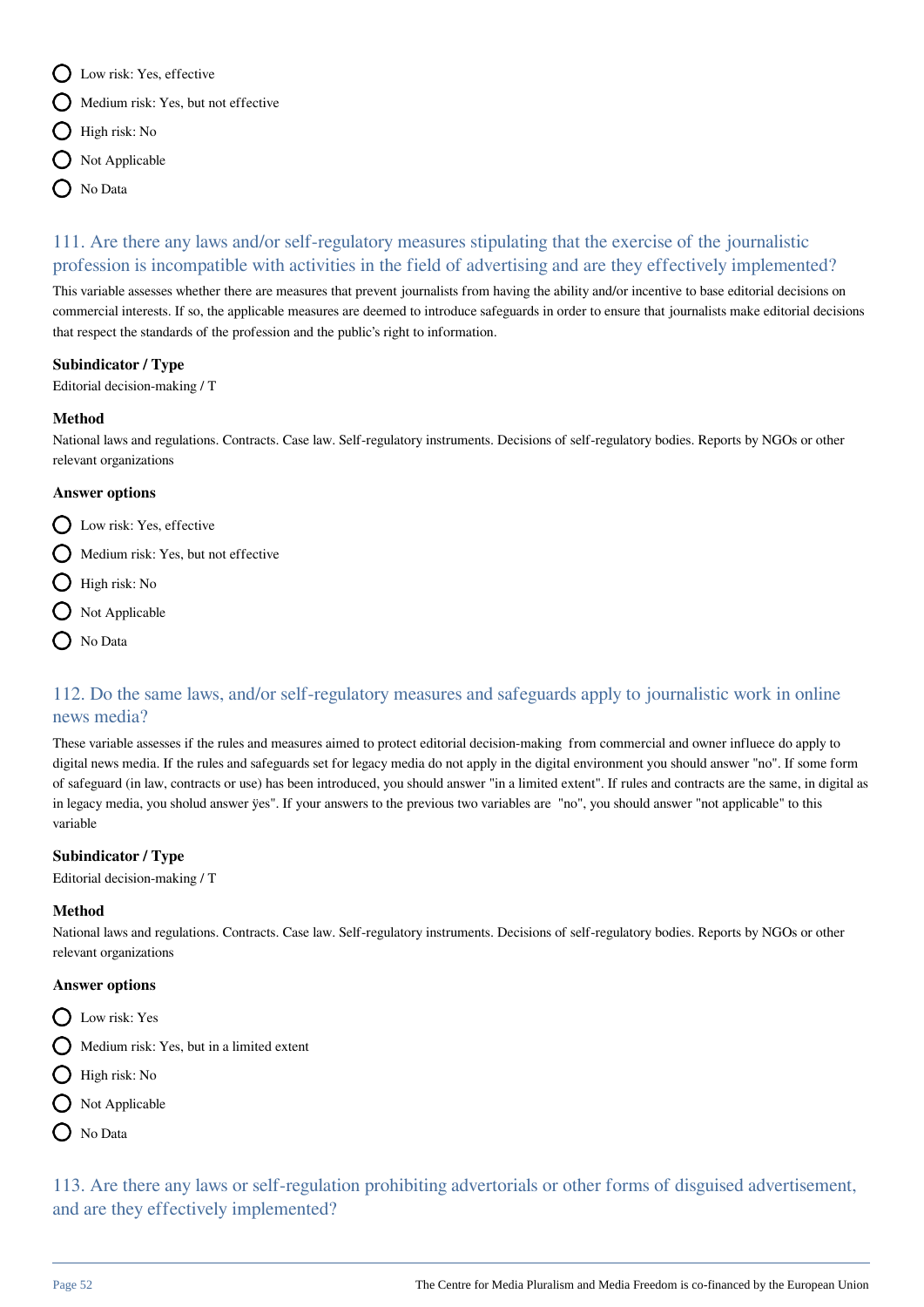This variable assesses whether there are measures that prevent the use of advertorials and other forms of hidden/disguised advertisement and if they are effective. Note: this variables looks at all forms of news media except online. The term advertorials refers to the "use of 'testimony style' advertising in the media to promote a product but where a trader has paid for the promotion and this is not made clear". (Unfair Commercial Practices Directive<https://eur-lex.europa.eu/legal-content/EN/TXT/?uri=celex%3A32005L0029>)

#### **Subindicator / Type**

Editorial decision-making / T

#### **Method**

National laws and regulations. Contracts. Case law. Self-regulatory instruments. Decisions of self-regulatory bodies. Reports by NGOs or other relevant organizations

#### **Answer options**

- D Low risk: Yes, effective
- $\bigcap$  Medium risk: Yes, but not effective
- High risk: No
- $\bigcap$  Not Applicable
- $\bigcap$  No Data

# 114. Are there any laws or self-regulation prohibiting disguised advertisement online, and are they effectively implemented?

This variable assesses whether there are measures that prevent the use of native advertising, influencer marketing and other forms of disguised advertisement online without full disclosure to the public.

#### **Subindicator / Type**

Editorial decision-making / T

#### **Method**

Consult national laws and regulations. Contracts. Case law. Self-regulatory instruments. Decisions of self-regulatory bodies. Reports by NGOs or other relevant organizations For a general frame, see EC,Behavioural study on advertising and marketing practices in online social media, Annex 1.[5 https://ec.europa.eu/info/sites/info/files/annex-1-5-legal-assessment-of-problematic-practices\\_en.pdf.](http://https://ec.europa.eu/info/sites/info/files/annex-1-5-legal-assessment-of-problematic-practices_en.pdf.) 

#### **Answer options**

- D Low risk: Yes, effective
- $\bigcirc$  Medium risk: Yes, but not effective
- $\bigcap$  High risk: No
- $\bigcap$  Not Applicable
- O No Data

### 115. Is editorial content independent from commercial influence in practice?

This variable assesses whether commercial entities and/or the owners of media companies generally abstain from influencing editorial content. It is not concerned with influence by political parties/politicians. Please note that the relevant timeframe is two years and it is looking for common practice, not one single incident. "Common practice" refers to systematic influence or systematic attempts to influence. In the digital environment, you should consider " commercial influence" a sistematic and planned link between editorial decision making and reach of the content (clickbait) The term "commercial influence" includes situations where media groups promote their own products.

#### **Subindicator / Type**

Editorial decision-making / T

#### **Method**

Reports by NGOs or other relevant organizations. Interviews with journalists and editors/publishers.

#### **Answer options**

Low risk: Media owners and other commercial entities generally abstain from influencing editorial content.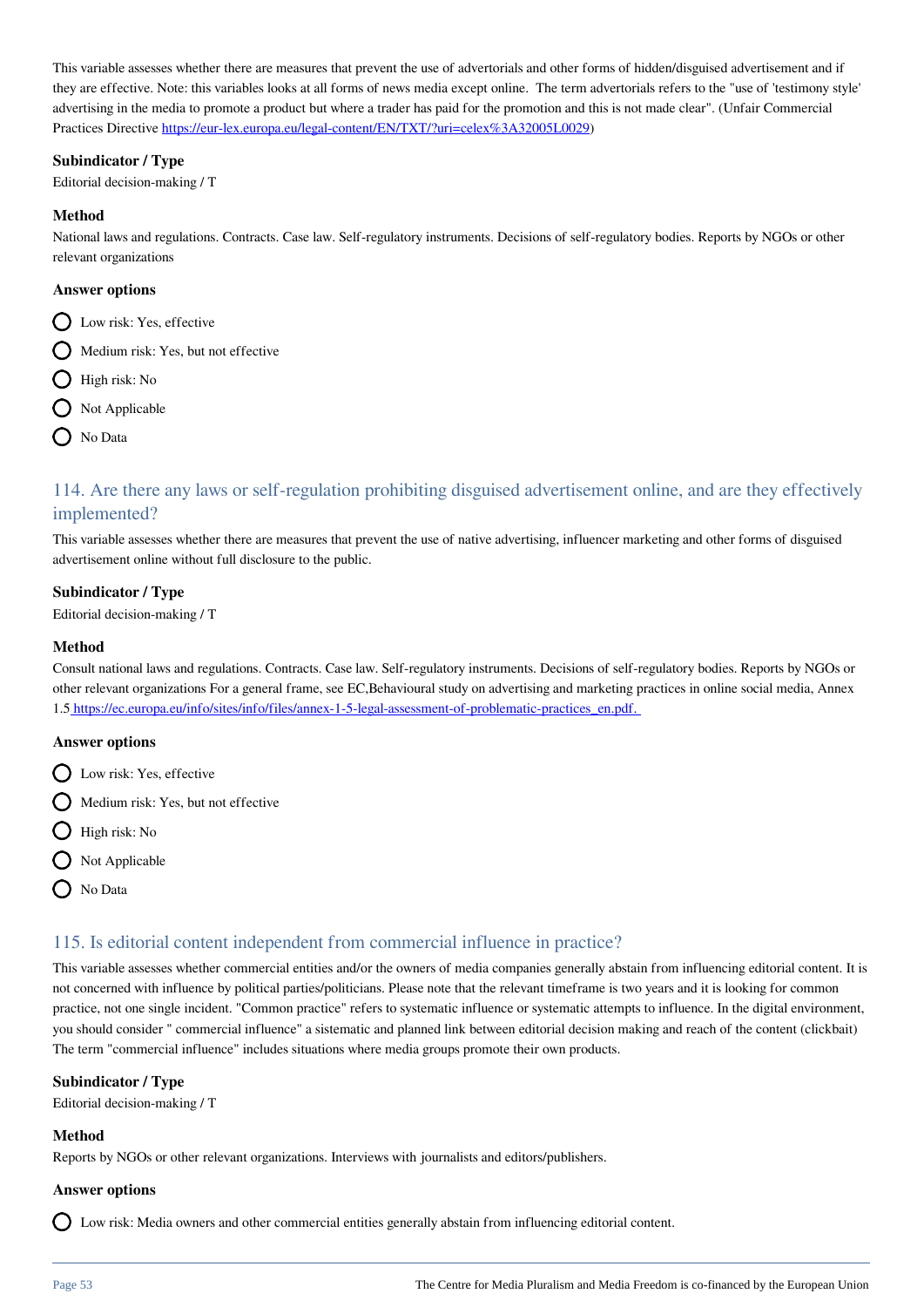Medium risk: Media owners and other commercial entities sometimes attempt to influence editorial content.

 $\bigcap$  High risk: Media owners and other commercial entities systematically influence editorial content.

- $\bigcirc$  Not Applicable
- O No Data

# **11. Political independence of media**

This indicator assesses the existence and effective implementation of regulatory safeguards against control of media by government and politicians.

# 116. Is the conflict of interests between owners of media and the ruling parties, partisan groups or politicians effectively regulated?

This variable assesses the **existence of regulatory safeguards** that make government office incompatible with media ownership or prohibit media proprietors from holding government office. Please consider general conflict of interest law if it applies for media companies. A law is **effectively implemented** if there is:

- a designated body monitoring compliance with the law/ functional equivalent to the law.
- this body having sanctioning/enforcement powers in order to impose proportionate remedies (behavioural and/or structural) in case of nonrespect of the law/functional equivalent to the law
- sanctioning/enforcement powers are effectivelly used
- appeal mechanisms with regard to the decisions of the designated body is available and effective In your reply:
- summarize/copy paste the relevant legal provisions, as they are written in the law
- mention the Law and the article(s) of the law that you refer to, and add it as a source
- list the elements that confirm effectiveness of implementation from the above list

### **Subindicator / Type**

Conflict of interest / T

#### **Method**

National laws and regulations Overviews of national media legislation can be found on: EPRA website:http://www.epra.org/articles/medialegislation Websites of national regulatory and competition authorities Merlin database European Audiovisual Observatory:http://merlin.obs.coe.int/

### **Answer options**

 $\bigcirc$  Low risk: Yes, there are adequate and effectively implemented regulatory safeguards to prevent from conflict of interest in the media sector

 $\bigcirc$  Medium risk: There are some regulatory safeguards but these are not adequate for media sector or are not implemented effectively

- High risk: There are no regulatory safeguards to prevent from conflict of interest in the media sector
- $\bigcirc$  Not Applicable
- O No Data

### 117. Is the conflict of interests prevented in practice?

This variable assesses the risk of conflict of interests in practice. The aim here is to address whether there are some cases of conflict between media ownership and holding government office, encompassing all levels - from local to national. In your reply, in the comment box, please indicate which media are most at risk: audiovisual, radio, newspapers or online; and on what level: local or national.

#### **Subindicator / Type**

Conflict of interest / T

#### **Method**

Case law, decision practice, press reports, reports of independent bodies or NGOs.

#### **Answer options**

 $\sum$  Low risk: The conflict of interests is prevented in practice

Medium risk: There are some sporadic cases of conflict of interests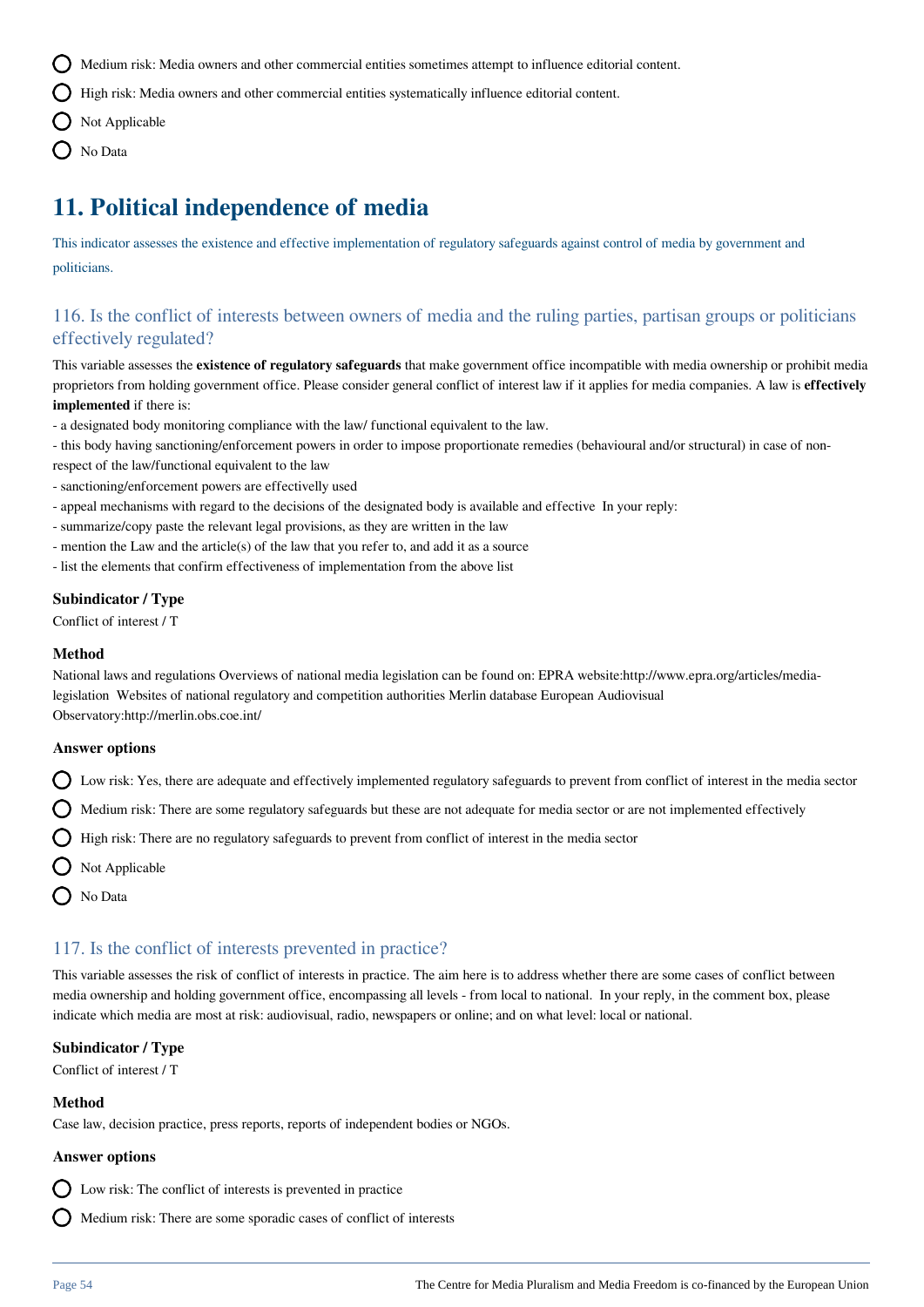$\bigcirc$  High risk: There are systematic cases of conflict of interests

- $\bigcap$  Not Applicable
- O No Data

# 118. Is the law containing limitations to direct and indirect control of media by party, partisan group or politicians implemented effectively?

This variable assesses if the law (e.g. media law, competition law, or company law) contains safeguards against excessive control of media by politicians. In this context, control is to be understood as broader than ownership and it includes both direct ownership and indirect control. Indirect control implies that party, partisan group or politicians are not directly involved in the ownership structure but they use intermediaries (e.g. family members). Only code 'yes' if there are specific provisions in law(s) related to control/ownership by political and politically affiliated persons and organisations, and specify to what kind of media law refers to. Do not consider e.g. competition laws in general. If there are no specific provisions in the law related to politicians, code 'no'. A law is **effectively implemented** if there is:

- a designated body monitoring compliance with the law/ functional equivalent to the law.

- this body having sanctioning/enforcement powers in order to impose proportionate remedies (behavioural and/or structural) in case of nonrespect of the law/functional equivalent to the law

- sanctioning/enforcement powers are effectivelly used
- appeal mechanisms with regard to the decisions of the designated body is available and effective In your reply:
- summarize/copy paste the relevant legal provisions, as they are written in the law
- mention the Law and the article(s) of the law that you refer to, and add it as a source

- list the elements that confirm effectiveness of implementation from the above list

### **Subindicator / Type**

Political control over media outlets / T

### **Method**

Analysis of laws and regulations

### **Answer options**

- $\bigcirc$  Low risk: Yes, there is an adequate law which is implemented effectively
- $\bigcap$  Medium risk: There is a law but it is not comprehensive or is not implemented effectively
- $\bigcirc$  High risk: There is no law to regulate such matter
- $\bigcirc$  Not Applicable
- $\bigcap$  No Data

# 119. How would you evaluate the presence of political control over the audiovisual media?

For the purpose of this evaluation leading media is not strictly defined but it refers to 2-4 market leaders in terms of revenue or audience share, and on different levels, from national to local. This is particularly relevant for the application of medium and high risk. Even if there are few cases of political control, if they involve leading media, they present more risk than political control over the minor market players. Therefore, please, consider all levels, from national to local, when providing this evaluation.

In this context control is to be understood as broader than ownership and it includes both direct ownership and indirect control. Indirect control implies that party, partisan group or politicians are not directly involved in the ownership structure but they use intermediaries (e.g. family members).

### **Subindicator / Type**

Political control over media outlets / T

### **Method**

Company registers

Media registers

Existing media ownership studies and reports, including: Transparency International data bases: http://www.transparency.org/

Article 19 databases: http://www.article19.org/ European Audiovisual Observatory, http://www.obs.coe.int/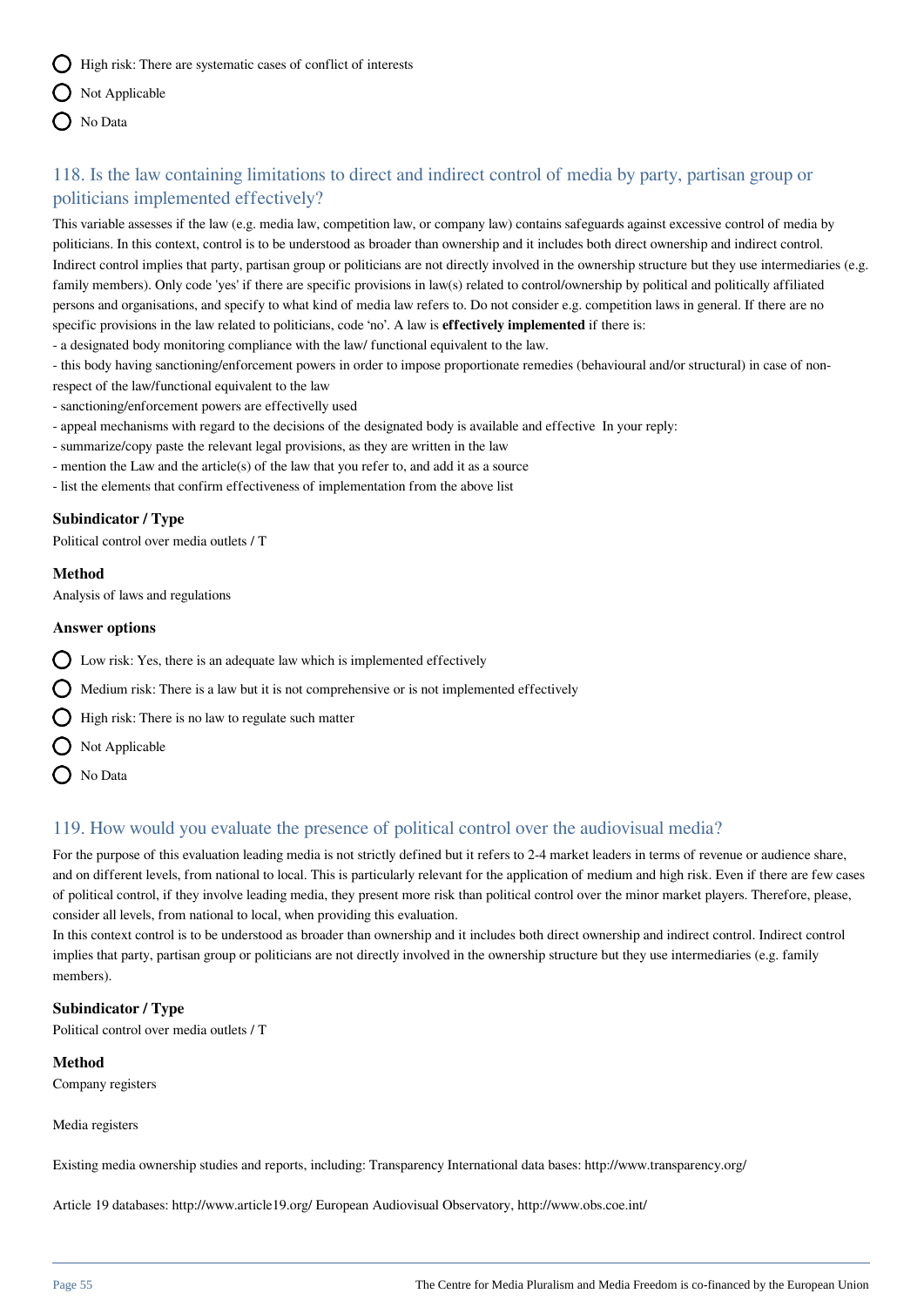#### **Answer options**

- Low risk: Audiovisual media in general are not politically controlled
- $\bigcirc$  Medium risk: There are some occasional cases of political control over the audiovisual media
- $\bigcap$  High risk: At least one of the leading audiovisual media is politically controlled and/or there is a record of repeated discriminatory actions of any audiovisual media
- $\bigcup$  Not Applicable
- $\bigcap$  No Data

# 120. How would you evaluate the presence of political control over the radio?

For the purpose of this evaluation leading media is not strictly defined but it refers to 2-4 market leaders in terms of revenue or audience share, and on different levels, from national to local. This is particularly relevant for the application of medium and high risk. Even if there are few cases of political control, if they involve leading media, they present more risk than political control over the minor market players. Therefore, please, consider all levels, from national to local, when providing this evaluation.

In this context control is to be understood as broader than ownership and it includes both direct ownership and indirect control. Indirect control implies that party, partisan group or politicians are not directly involved in the ownership structure but they use intermediaries (e.g. family members).

### **Subindicator / Type**

Political control over media outlets / T

**Method**

Company registers

Media registers

Existing media ownership studies and reports, including: Transparency International data bases: http://www.transparency.org/

Article 19 databases: http://www.article19.org/ European Audiovisual Observatory, http://www.obs.coe.int/

### **Answer options**

- Low risk: Radio stations are not politically controlled
- $\bigcap$  Medium risk: There are some occasional cases of political control over the radio

 $\bigcirc$  High risk: At least one of the leading radio stations is politically controlled and/or there is a record of repeated discriminatory actions of any radio

- $\bigcap$  Not Applicable
- $\bigcap$  No Data

# 121. How would you evaluate the presence of political control over the newspapers?

For the purpose of this evaluation leading media is not strictly defined but it refers to 2-4 market leaders in terms of revenue, circulation or readership, and on different levels, from national to local. This is particularly relevant for the application of medium and high risk. Even rare cases of political control, if they involve leading media, present more risk than political control over the minor market players. Therefore, please, consider all levels, from national to local, when providing this evaluation.

In this context control is to be understood as broader than ownership and it includes both direct ownership and indirect control. Indirect control implies that party, partisan group or politicians are not directly involved in the ownership structure but they use intermediaries (e.g. family members).

### **Subindicator / Type**

Political control over media outlets / T

**Method**

Company registers

Media registers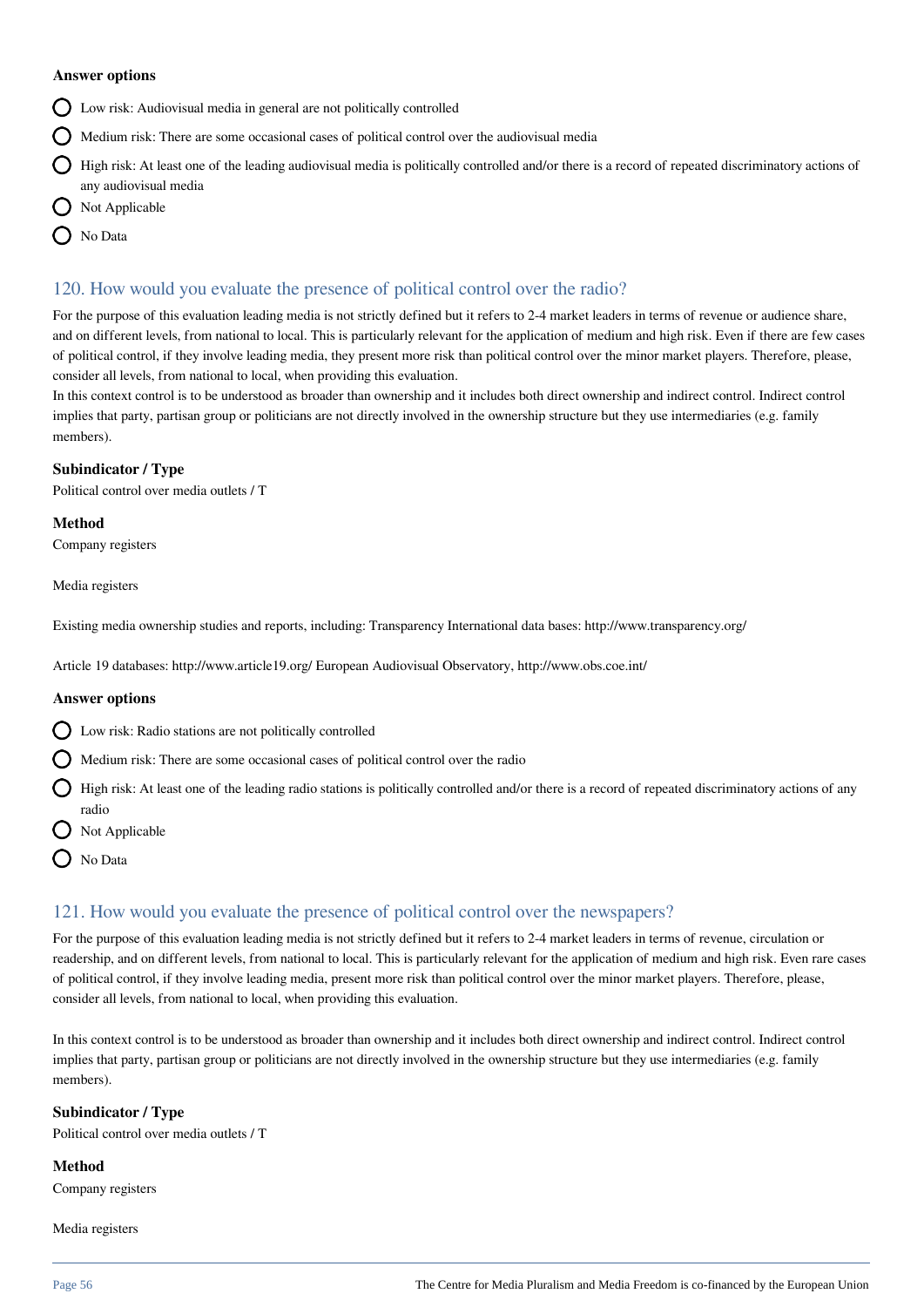Existing media ownership studies and reports, including: Transparency International data bases: http://www.transparency.org/

Article 19 databases: http://www.article19.org/ European Audiovisual Observatory, http://www.obs.coe.int/

#### **Answer options**

- $\bigcirc$  Low risk: Newspapers in general are not politically controlled
- $\bigcap$  Medium risk: There are some occasional cases of political control over the newspapers
- $\bigcirc$  High risk: At least one of the leading newspapers is politically controlled and/or there is a record of repeated discriminatory actions of any newspaper
- Not Applicable
- ◯ No Data

# 122. How would you evaluate the presence of political control over the digital native media?

NOTE: Please, consider only digital native media with no presence in the traditional media markets. For more detailed definition of digital native media consult the Glossary or get in touch with the CMPF team. For the purpose of this evaluation leading media is not strictly defined but it refers to 2-4 market leaders in terms of revenue or audience share, and on different levels, from national to local. This is particularly relevant for the application of medium and high risk. Even if there are few cases of political control, if they involve leading media, they present more risk than political control over the minor market players. Therefore, please, consider all levels, from national to local, when providing this evaluation. In this context control is to be understood as broader than ownership and it includes both direct ownership and indirect control. Indirect control implies that party, partisan group or politicians are not directly involved in the ownership structure but they use intermediaries (e.g. family members).

### **Subindicator / Type**

Political control over media outlets / T

#### **Method**

Existing media ownership studies and reports

#### **Answer options**

 $\bigcap$  Low risk: Digital native media in general are not politically controlled

 $\bigcap$  Medium risk: There are some occasional cases of political control over the digital native media

 $\bigcirc$  High risk: At least one of the leading digital native media is politically controlled

- $\bigcap$  Not Applicable
- $\bigcap$  No Data

# 123. Is the independence of news agencies from political influence regulated effectively?

This variable assesses if the law (e.g. media law, competition law, or company law) contains safeguards against excessive control of news agencies by politicians. In case of public/state owned agencies independence should be understood in terms of management appointments and financing. A law is **effectively implemented** if there is:

- a designated body monitoring compliance with the law/ functional equivalent to the law.
- this body having sanctioning/enforcement powers in order to impose proportionate remedies (behavioural and/or structural) in case of non-

respect of the law/functional equivalent to the law

- sanctioning/enforcement powers are effectivelly used
- appeal mechanisms with regard to the decisions of the designated body is available and effective In your reply:
- summarize/copy paste the relevant legal provisions, as they are written in the law
- mention the Law and the article(s) of the law that you refer to, and add it as a source
- list the elements that confirm effectiveness of implementation from the above list

### **Subindicator / Type**

Political control over news agencies / T

### **Method**

Analysis of laws and regulations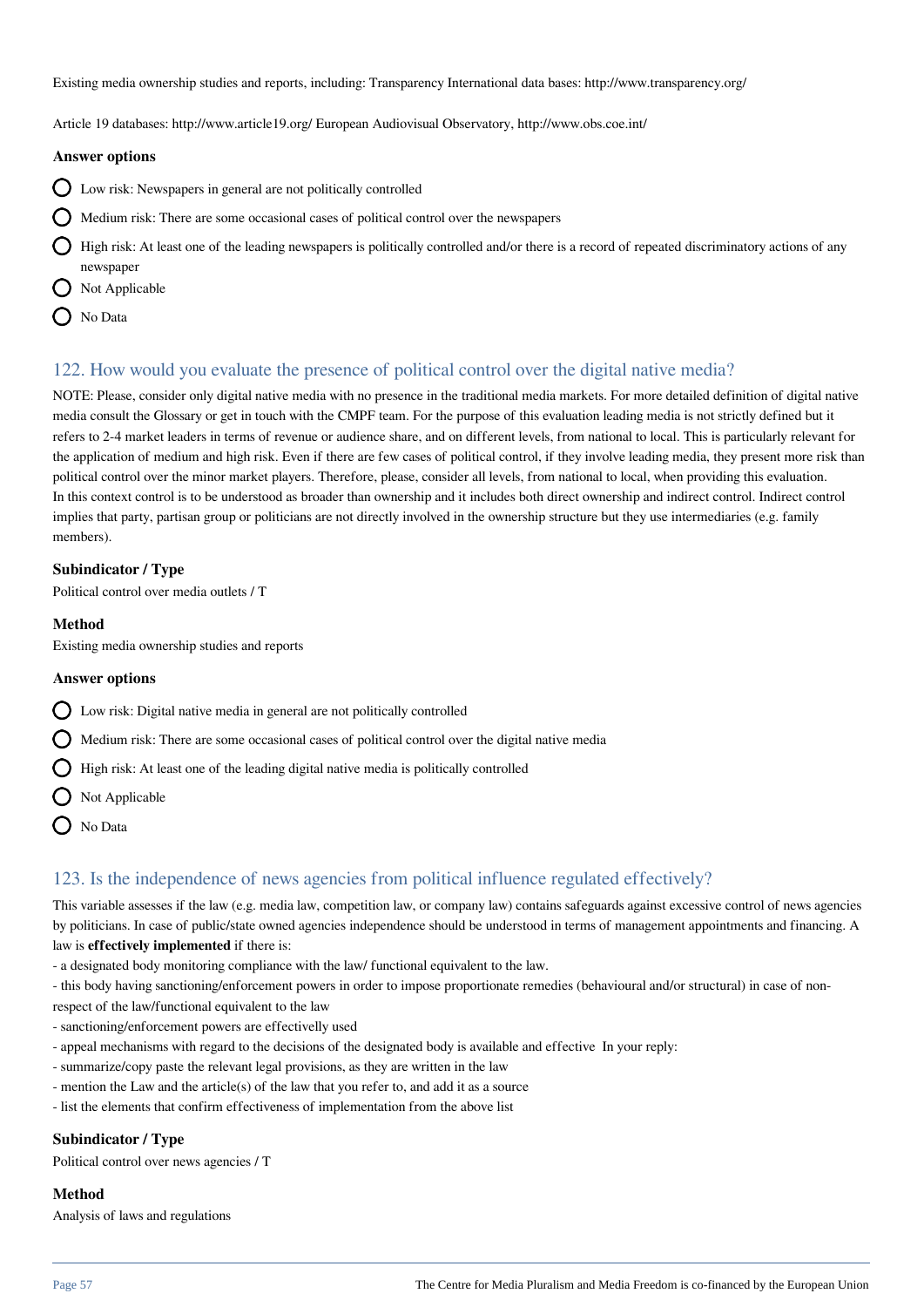#### **Answer options**

- Low risk: Yes, the mechanisms are granted in the law and effectively implemented
- $\bigcirc$  Medium risk: The independence is not fully ensured by the law or the law is not effectively implemented
- $\bigcap$  High risk: There is no such regulation
- $\bigcirc$  Not Applicable
- $\bigcap$  No Data

# 124. How would you evaluate the relationship between the leading news agencies and political groupings?

This variable assesses the political independence of the largest news agencies in the country.

#### **Subindicator / Type**

Political control over news agencies / T

#### **Method**

Sample: All news agencies with at least 15% audience market share at the national level.

#### **Answer options**

- Low risk: None of the largest news agencies is dependent on political groupings in terms of ownership, affiliation of key personnel or editorial policy.
- Medium risk: At least one of the largest news agencies is dependent on political groupings in terms of ownership, affiliation of key personnel or editorial policy.
- High risk: Most or all of the largest news agencies are dependent on political groupings in terms of ownership, affiliation of key personnel or editorial policy.
- $\bigcirc$  Not Applicable
- O No Data

# **12. Editorial autonomy**

This indicator assesses the existence of regulatory and self-regulatory measures that guarantee freedom from interference in editorial decisions and content.

# 125. Are there common regulatory safeguards to guarantee autonomy when appointing and dismissing editorsin-chief?

This variable assesses the existence of regulatory safeguards (e.g. law, statute) that prevent political influence over the appointments and dismissals of editors-in-chief that could harm editorial autonomy. In your reply:

- summarize/copy paste the relevant legal provisions, as they are written in the law
- mention the Law and the article(s) of the law that you refer to, and add it as a source

### **Subindicator / Type**

Appointment of editor-in-chief / E

#### **Method**

National laws and regulations analysis

### **Answer options**

- O Yes
- $\bigcirc$  No
- $\bigcap$  Not Applicable
- $\bigcap$  No Data

126. Are the appointments and dismissals of editors-in-chief independent from political influence in practice?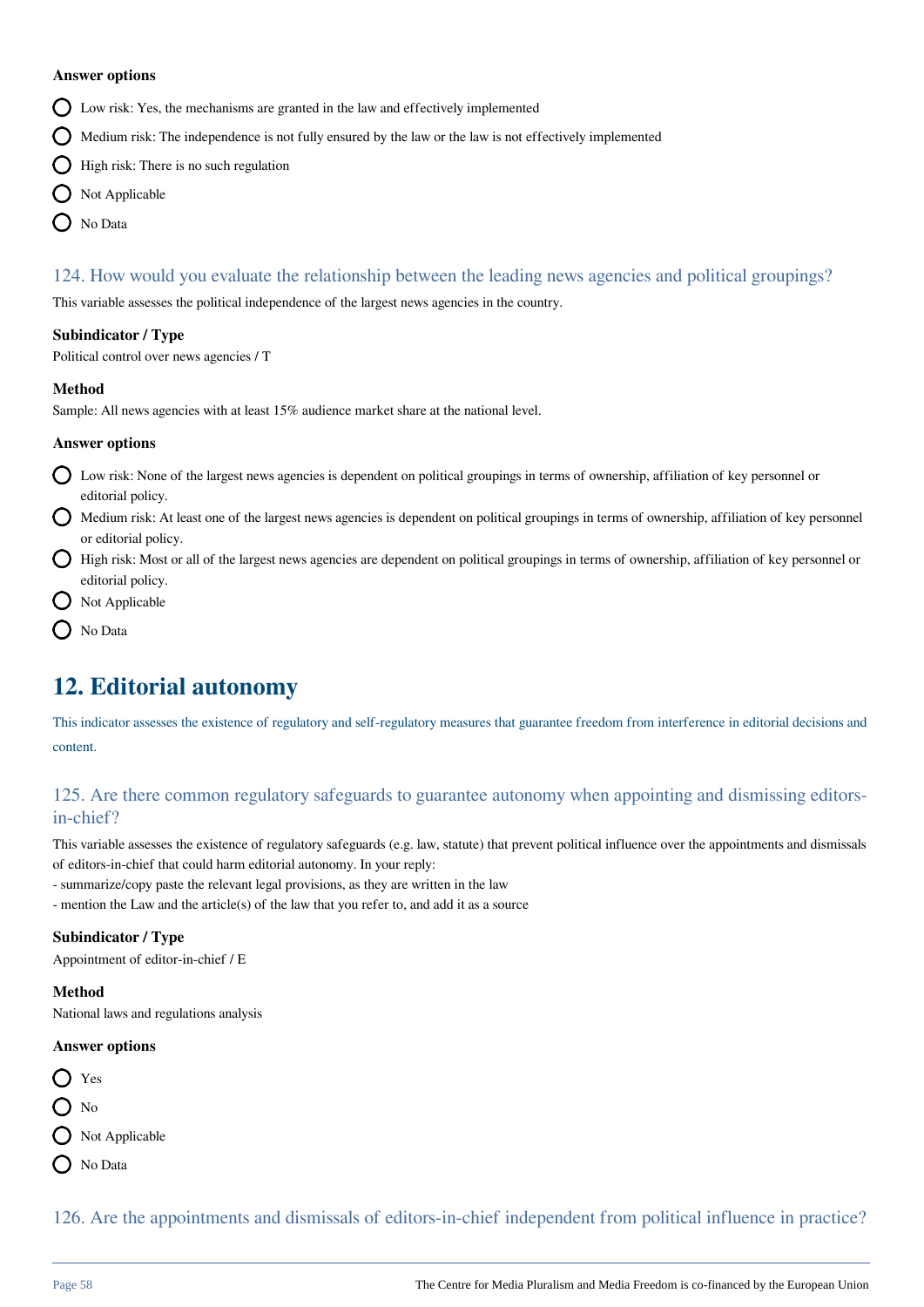This variable assesses whether the autonomy of appointment and dismissal procedures for editors-in-chief is implemented in practice, or whether there is evidence of systematic political interference concerning appointments and dismissals of editors-in-chief. Please state which platforms (TV, radio, print, online) and what type of media organizations (public or private) are most at risk in this regard.

### **Subindicator / Type**

Appointment of editor-in-chief / T

### **Method**

Press reports, reports of independent bodies or NGOs

### **Answer options**

 $\bigcap$  Low risk: No political interference in appointments and dismissals of editors-in-chief

- $\bigcap$  Medium risk: Occasional interference concerning appointments and dismissals of editors-in-chief
- $\bigcap$  High risk: Systematic political interference in appointments and dismissals of editors-in-chief
- $\bigcap$  Not Applicable
- ◯ No Data

# 127. Are self-regulatory measures that stipulate editorial independence from political interference in the news media effectively implemented?

Consider "yes" only if the two largest media outlets in each category (TV, radio, newspapers), as in the indicated sample, have a self-regulatory measure in place. 'Self-regulatory measures' are defined as e.g. journalistic codes, codes of ethics. If there is both a regulatory and a selfregulatory framework, code 'yes', and make a note in the comment box of the type of formal regulation that exists. In your reply: - summarize/copy paste the relevant legal provisions, as they are written in the law

- mention the Law and the article(s) of the law that you refer to, and add it as a source

### **Subindicator / Type**

Effectiveness of self-regulation / T

### **Method**

Examination of the largest media owners in terms of audience/readership shares. Sample: 2 (where available) largest news outlets (newspaper, radio, TV, online)

### **Answer options**

Low risk: Yes, there are well elaborated and effective self-regulatory measures

- $\bigcirc$  Medium risk: There are self-regulatory measures but they are sometimes not implemented effectively
- $\bigcirc$  High risk: There are no self-regulatory measures or if there are, they are in general not implemented effectivelly
- $\bigcap$  Not Applicable
- $\bigcap$  No Data

# 128. Are there specific codes of conduct or guidelines for the use of social media by journalists?

An increasing number of journalists and news organisations make use of social media platforms such as Facebook and Twitter to research, break, distribute and discuss the news, and to (self)promote. Social media guidelines are being issued with increasing frequency by news organizations that want to indicate to journalists what is and is not permitted on these platforms. The aim of this new variable is to assess whether there are any risks associated with these guidelines.

### **Subindicator / Type**

Effectiveness of self-regulation / T

### **Method**

Examination of the largest news organisations in terms of audience/readership shares or general relevance.

### **Answer options**

Low risk: At least several prominent news media in the country have well elaborated social media guidelines for journalists, developed in cooperation with journalists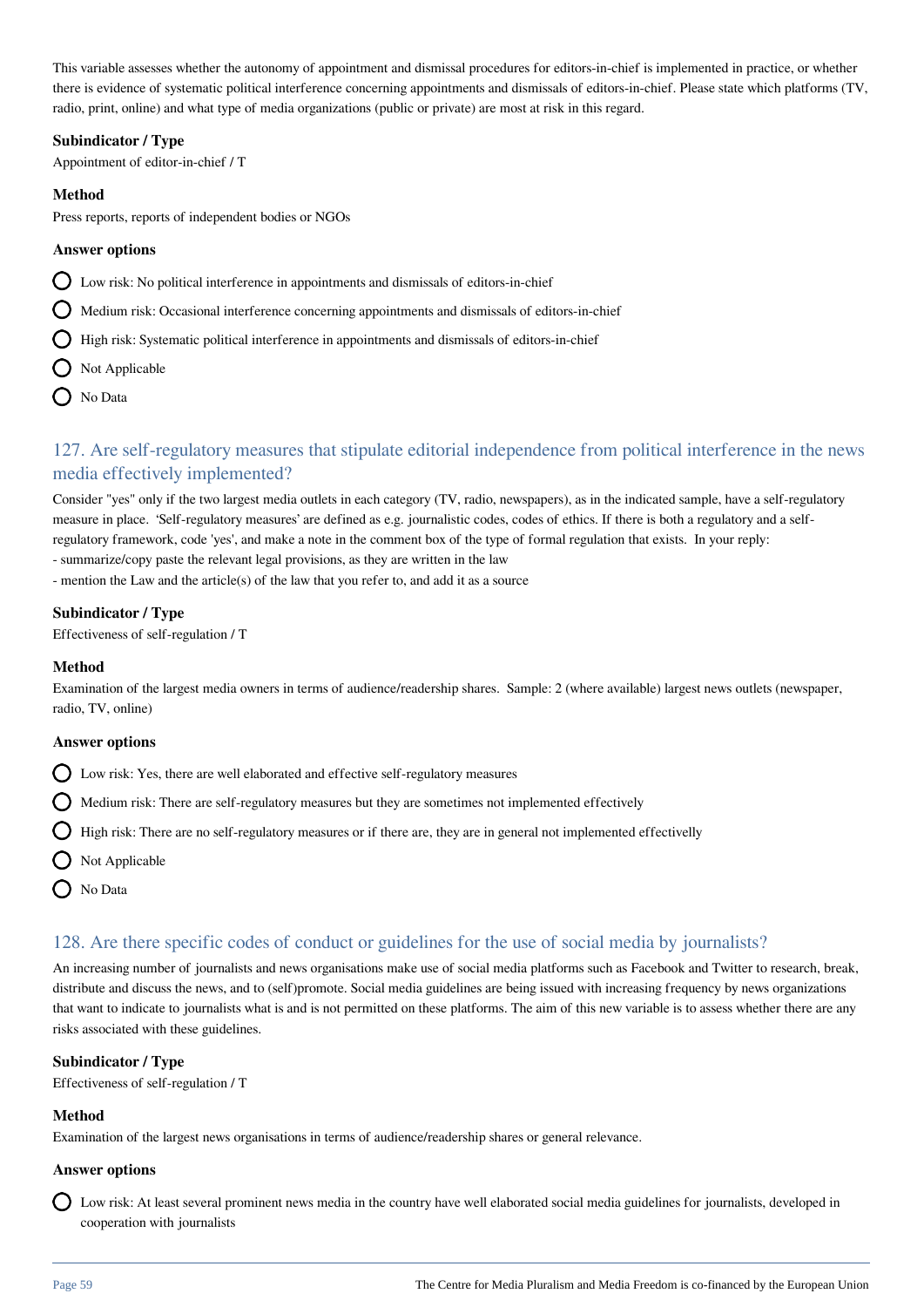- Medium risk: Only few media organisations have social media guidelines for journalists and/or these guidelines are in some parts problematic
- $\bigcirc$  High risk: There are no social media guidelines for journalists or the existing ones are restrictive and/or incomprehensive
- $\bigcap$  Not Applicable
- O No Data

# 129. Is editorial content in the news media independent from political influences in practice?

This variable assesses whether the self-regulatory instruments that guarantee editorial independence are effectively implemented in practice. Please consider both traditional and online media. The answer should be based on the average state of affairs.

### **Subindicator / Type**

Effectiveness of self-regulation / T

#### **Method**

Press reports, reports of independent bodies or NGOs

#### **Answer options**

 $\Omega$  Low risk: There is no evidence on the influence of party, partisan group or politicians over the editorial contents in the news media

- $\bigcirc$  Medium risk: There are some cases
- $\bigcirc$  High risk: There are systematic cases of influence
- $\bigcap$  Not Applicable
- O No Data

# **13. Audio visual media, online platforms and elections**

The indicator assesses the existence and implementation of a regulatory and self-regulatory framework for the fair representation of different political actors and viewpoints in audiovisual media and on online platforms, especially during electoral campaigns. The indicator also takes into consideration the regulation of political advertising, and its implementation in practice.

# 130. Is there a media law (including conventions between PSM and the government) that imposes rules aiming at impartiality in news and informative programmes on PSM channels and services, and is the law implemented effectively?

This variable assesses the existence of regulatory safeguards that guarantee that in news and informative programmes on PSM channels and services all political viewpoints existing in society are represented in a fair manner. Fair encompasses proportional and unbiased. A law is **effectively implemented** if there is:

- a designated body monitoring compliance with the law/ functional equivalent to the law.
- this body having sanctioning/enforcement powers in order to impose proportionate remedies (behavioural and/or structural) in case of nonrespect of the law/functional equivalent to the law
- sanctioning/enforcement powers are effectivelly used
- appeal mechanisms with regard to the decisions of the designated body is available and effective In your reply:
- summarize/copy paste the relevant legal provisions, as they are written in the law
- mention the Law and the article(s) of the law that you refer to, and add it as a source
- list the elements that confirm effectiveness of implementation from the above list

#### **Subindicator / Type**

PSM bias / T

#### **Method**

National laws and regulations Overviews of national media legislation can be found on: EPRA website: http://www.epra.org/articles/medialegislation Websites of national regulatory and competition authorities Merlin database European Audiovisual Observatory: http://merlin.obs.coe.int/

#### **Answer options**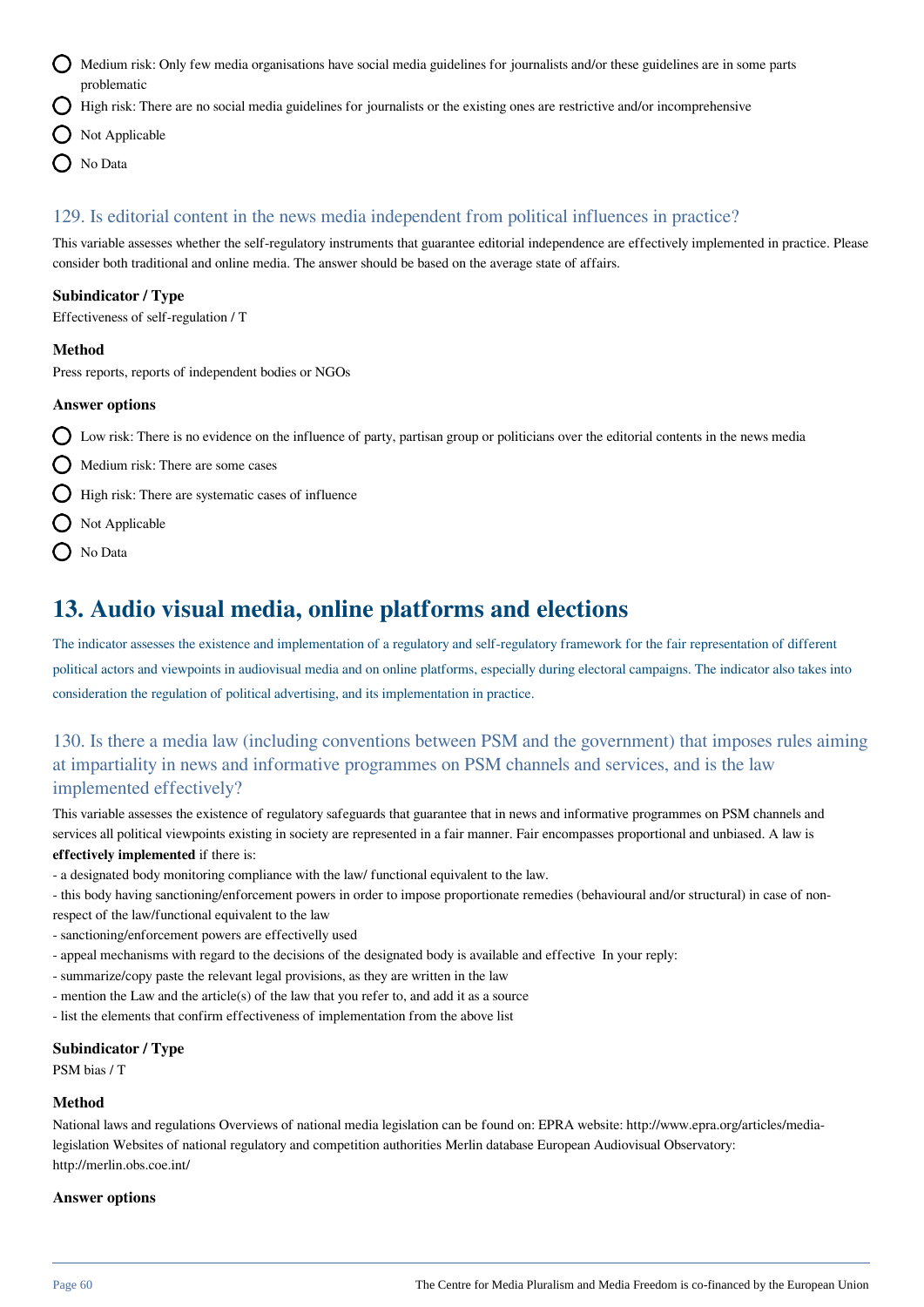- $\bigcap$  Low risk: Yes, there is a well elaborated law which is implemented effectively
- $\bigcirc$  Medium risk: There is a law but it is not comprehensive or is not implemented effectively
- $\bigcirc$  High risk: There is no law to regulate such matter
- Not Applicable
- $\bigcap$  No Data

# 131. Is there a media law (including conventions between PSM and the government) that guarantees access to airtime on PSM channels and services for political actors during election campaigns, and is the law implemented effectively?

This variable assesses the existence of regulatory safeguards for fair access to airtime on PSM channels **during electoral campaigns**. It does **NOT aim to capture the political advertising** rules and practices. A law is **effectively implemented** if there is:

- a designated body monitoring compliance with the law/ functional equivalent to the law.
- this body having sanctioning/enforcement powers in order to impose proportionate remedies (behavioural and/or structural) in case of nonrespect of the law/functional equivalent to the law
- sanctioning/enforcement powers are effectivelly used
- appeal mechanisms with regard to the decisions of the designated body is available and effective In your reply:
- summarize/copy paste the relevant legal provisions, as they are written in the law
- mention the Law and the article(s) of the law that you refer to, and add it as a source
- list the elements that confirm effectiveness of implementation from the above list

### **Subindicator / Type**

PSM bias / T

### **Method**

National laws and regulations Overviews of national media legislation can be found on: EPRA website: http://www.epra.org/articles/medialegislation Websites of national media authority Merlin database European Audiovisual Observatory: http://merlin.obs.coe.int/ See also: Council of Europe (2007) Recommendation CM/Rec(2007)15 of the Committee of Ministers to Member States on Measures concerning Media Coverage of Election Campaigns (+ Explanatory Memorandum CM(2007)155 add)

### **Answer options**

 $\bigcirc$  Low risk: Yes, there is a well elaborated regulation which is implemented effectively

 $\bigcirc$  Medium risk: There is a regulation but it is not comprehensive or is not implemented effectively

- $\bigcirc$  High risk: There is no regulation on this matter
- $\bigcirc$  Not Applicable
- No Data

# 132. Is there an internal charter of PSM or other self-regulatory instrument that guarantees impartiality and access to PSM channels for political actors?

In some countries the rules aiming at the fair representation of political viewpoints in news and informative programmes on PSM channels and services may be governed by self-regulatory instruments. This variable assesses the existence of and internal charter of PSM or other selfregulatory instruments guaranteeing proportional representation on PSM channels to political actors. In your reply:

- summarize/copy paste the relevant provisions, as they are written in the (self)regulation

- mention the (self)regulation and the article(s) of that you refer to, and add it as a source

### **Subindicator / Type**

PSM bias / E

### **Method**

Co- and self-regulation (acts, decrees, branch agreements, codes of conduct…)

### **Answer options**



 $\sum$  No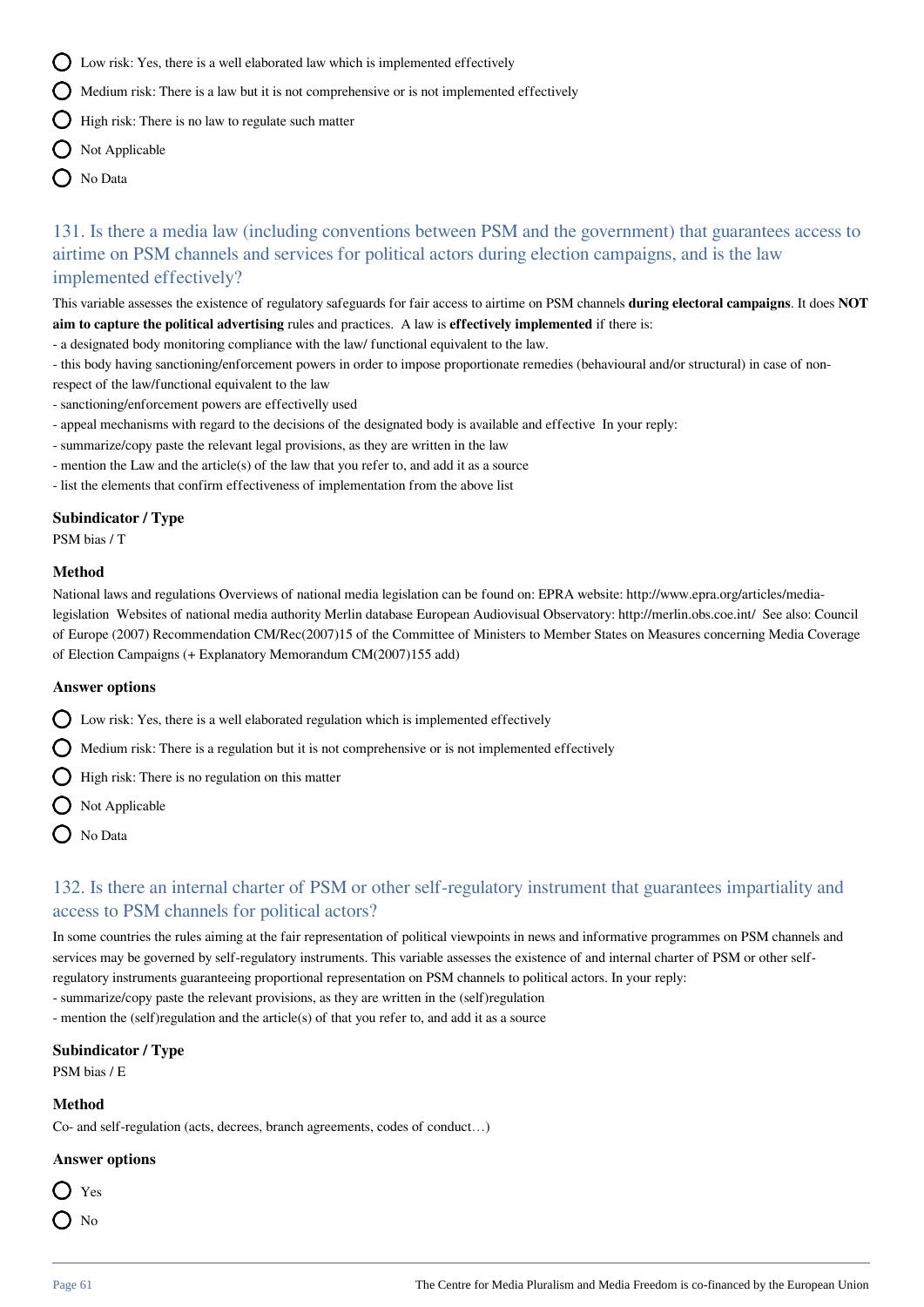# 133. Do PSM channels and services provide fair representation of political actors and political viewpoints in news and informative programmes in practice?

Fair encompasses proportional and unbiased.

### **Subindicator / Type**

PSM bias / T

#### **Method**

Practice assessment.

### **Answer options**

- Low risk: PSM channels and services provide fair representation of political actors and political viewpoints
- Medium risk: The representation of political actors and political viewpoints on PSM is not always fair
- High risk: Different groups of political actors and/or political viewpoints are represented in a biased way, clearly favoring some political actors and/or viewpoints over others
- $\bigcap$  Not Applicable
- O No Data

# 134. Does audiovisual coverage of the electoral campaign on PSM offer fair representation of the different groups of political actors?

This variable assesses the proportions of representation of various political and ideological viewpoints and interests in the audiovisual media, as well as the existence of dominant one-sided (negative or positive) media portrayal of specific political actors during the election campaigns. Fair encompasses proportional and unbiased.

### **Subindicator / Type**

PSM bias / T

### **Method**

National Regulatory Agencies monitoring and various monitoring reports by NGOs and/or scholars (e.g. academic research on political bias) See also: Council of Europe (2007) Recommendation CM/Rec(2007)15 of the Committee of Ministers to Member States on Measures concerning Media Coverage of Election Campaigns (+ Explanatory Memorandum CM(2007)155 add). Studies/reports: Open Society Institute (2005) and follow-up reports. Television Across Europe: Regulation, Policy and Independence, available at:

http://www.opensocietyfoundations.org/reports/television-across-europeregulation-policy-and-independence Election monitoring reports by OSCE Election Monitoring Mission, available through: http://www.osce.org/

### **Answer options**

Low risk: Different groups of political actors are represented in a fair way on PSM

 $\bigcirc$  Medium risk: The representation of different political actors on PSM is not always fair

High risk: Different groups of political actors are represented in a biased and non-proportional way, clearly favoring some political actors over others

- Not Applicable
- No Data

# 135. Are there any laws and/or self-regulatory measures that guarantee access to airtime on private channels and services for political actors during election campaigns?

This variable assesses the existence of regulatory (e.g. law obliging private media to be fair and objective) and/or self-regulatory (e.g. codes of ethics) safeguards for fair access to airtime on private channels and services for political actors during election campaigns. It does NOT aim to capture the political advertising rules and practices. In your reply:

- summarize/copy paste the relevant legal provisions, as they are written in the law
- mention the Law and the article(s) of the law that you refer to, and add it as a source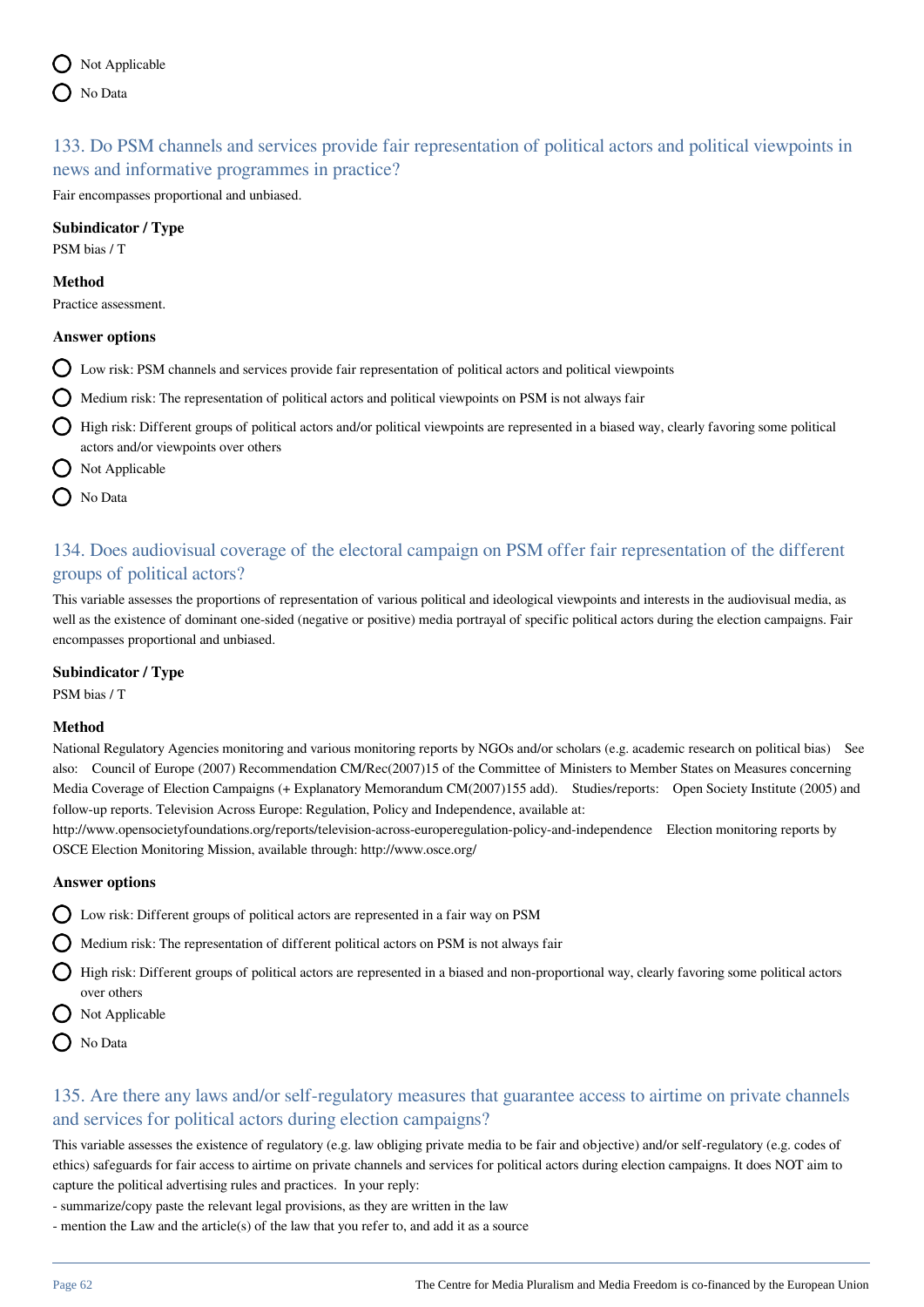### **Subindicator / Type**

Commercial audiovisual media bias / E

### **Method**

National laws and regulations, including co- and self-regulation (acts, decrees, branch agreements, codes of conduct…), case law, regulatory decisions etc. Overviews of national media legislation can be found on: EPRA website: http://www.epra.org/articles/media-legislation Websites of national regulatory and competition authorities Merlin database European Audiovisual Observatory: http://merlin.obs.coe.int/ See also: Council of Europe (2007) Recommendation CM/Rec(2007)15 of the Committee of Ministers to Member States on Measures concerning Media Coverage of Election Campaigns (+ Explanatory Memorandum CM(2007)155 add)

### **Answer options**

- O Yes  $\bigcap$  No O Not Applicable
- O No Data

# 136. Does audiovisual coverage of the electoral campaign on private channels and services offer fair representation of the different groups of political actors?

This variable assesses the ways in which various political and ideological viewpoints and interests are represented in the commercial, privately owned audiovisual media, as well as the existence of dominant one-sided (negative or positive) media portrayal of specific political actors. Private radio and television channels are sometimes not captured by formal regulation, and are therefore allowed to follow an editorial line which might show specific political preferences. Fairness and accuracy, however, are mentioned in codes of ethics worldwide as basic journalistic principles which should be respected when covering any (also opposing) political viewpoints. Please elaborate in the comment box why political coverage is judged as at 'low', 'medium', or 'high' risk. The relevant timeframe for the assessment should be four years.

### **Subindicator / Type**

Commercial audiovisual media bias / T

### **Method**

Academic research on political bias in media, monitoring reports, and similar sources

### **Answer options**

- $\bigcirc$  Low risk: Different groups of political actors are represented in a fair way on private channels
- $\bigcirc$  Medium risk: The representation of different political actors on private channels is not always fair
- $\bigcirc$  High risk: Different groups of political actors are represented in a biased and non-proportional way, clearly favoring some political actors over others
- $\bigcirc$  Not Applicable
- O No Data

# 137. Is there a media law or other statutory measure that prohibits or imposes restrictions to political advertising on PSM during election campaigns to allow equal opportunities for all political parties, and is it implemented effectively?

This variable assesses the existence of regulatory safeguards (e.g conventions between PSM and the government and legislation on the financing of political parties or on elections) that prevent financially stronger political actors from obtaining a large amount of airtime for political advertising while other political actors, who do not have similar financial resources, are relatively suppressed from those channels. The relevance and impact of political advertising increases significantly during election periods. This question refers to PSM. A law is **effectively implemented** if there is: - a designated body monitoring compliance with the law/ functional equivalent to the law.

- this body having sanctioning/enforcement powers in order to impose proportionate remedies (behavioural and/or structural) in case of non-

respect of the law/functional equivalent to the law

- sanctioning/enforcement powers are effectivelly used
- appeal mechanisms with regard to the decisions of the designated body is available and effective In your reply:
- summarize/copy paste the relevant legal provisions, as they are written in the law
- mention the Law and the article(s) of the law that you refer to, and add it as a source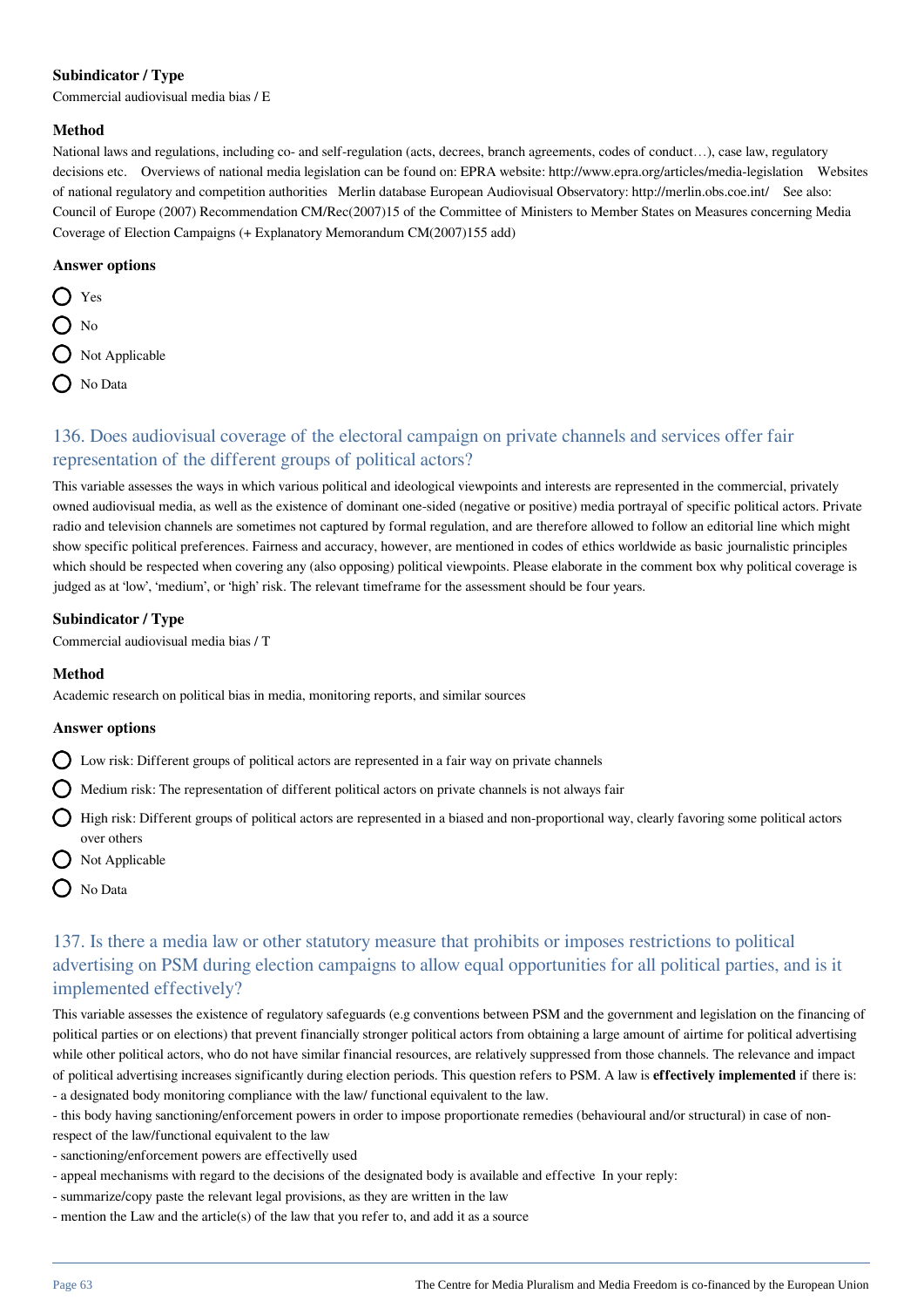- list the elements that confirm effectiveness of implementation from the above list

## **Subindicator / Type**

Rules on political advertising in audiovisual media / T

#### **Answer options**

- $\bigcap$  Low risk: The law allows for equal opportunities and is implemented effectively
- $\bigcirc$  Medium risk: There is a law but the law is not implemented effectively
- $\bigcirc$  High risk: There is no law or the existing provisions do not allow for equal opportunities
- $\bigcap$  Not Applicable
- O No Data

# 138. Is the possibility of buying advertising space on commercial audiovisual media available to all contending parties, on equal conditions and rates of payment in practice?

This variable assesses the general practices of leading commercial audiovisual media as regards the sale of advertising spaces to political actors during electoral campaigns and referenda.

#### **Subindicator / Type**

Rules on political advertising in audiovisual media / T

#### **Answer options**

- D Low risk: Yes
- $\bigcirc$  Medium risk: Not always
- $\bigcirc$  High risk: No
- $\bigcirc$  Not Applicable
- O No Data

# 139. Does the regulatory framework ensure that the public is aware that the message is a paid political advertisement?

This variable assesses the existence of regulatory safeguards to ensure that the public is aware of paid political advertisements on both PSM and private channels and services. It can be achieved through proper identification, e.g. a complete sponsorship identification that fully and fairly discloses the true identity of the person, corporation, committee, association, or other group that paid for the advertisement. In your reply: summarize/copy paste the relevant legal provisions, just as they are written in the law - mention the Law and the article(s) of the law that you refer to.

#### **Subindicator / Type**

Rules on political advertising in audiovisual media / E

#### **Method**

National laws and regulations, including conventions between PSM and the government and legislation on the financing of political parties or on elections, co- and self-regulation (acts, decrees, branch agreements, codes of conduct…), case law, regulatory decisions etc.

Overviews of national media legislation can be found on: EPRA website: http://www.epra.org/articles/media-legislation

Websites of national regulatory and competition authorities

Merlin database European Audiovisual Observatory: http://merlin.obs.coe.int/

Nordicom (for Scandinavian countries):http://www.nordicmedia.info/

#### **Answer options**

∩ Yes

 $\bigcap$  No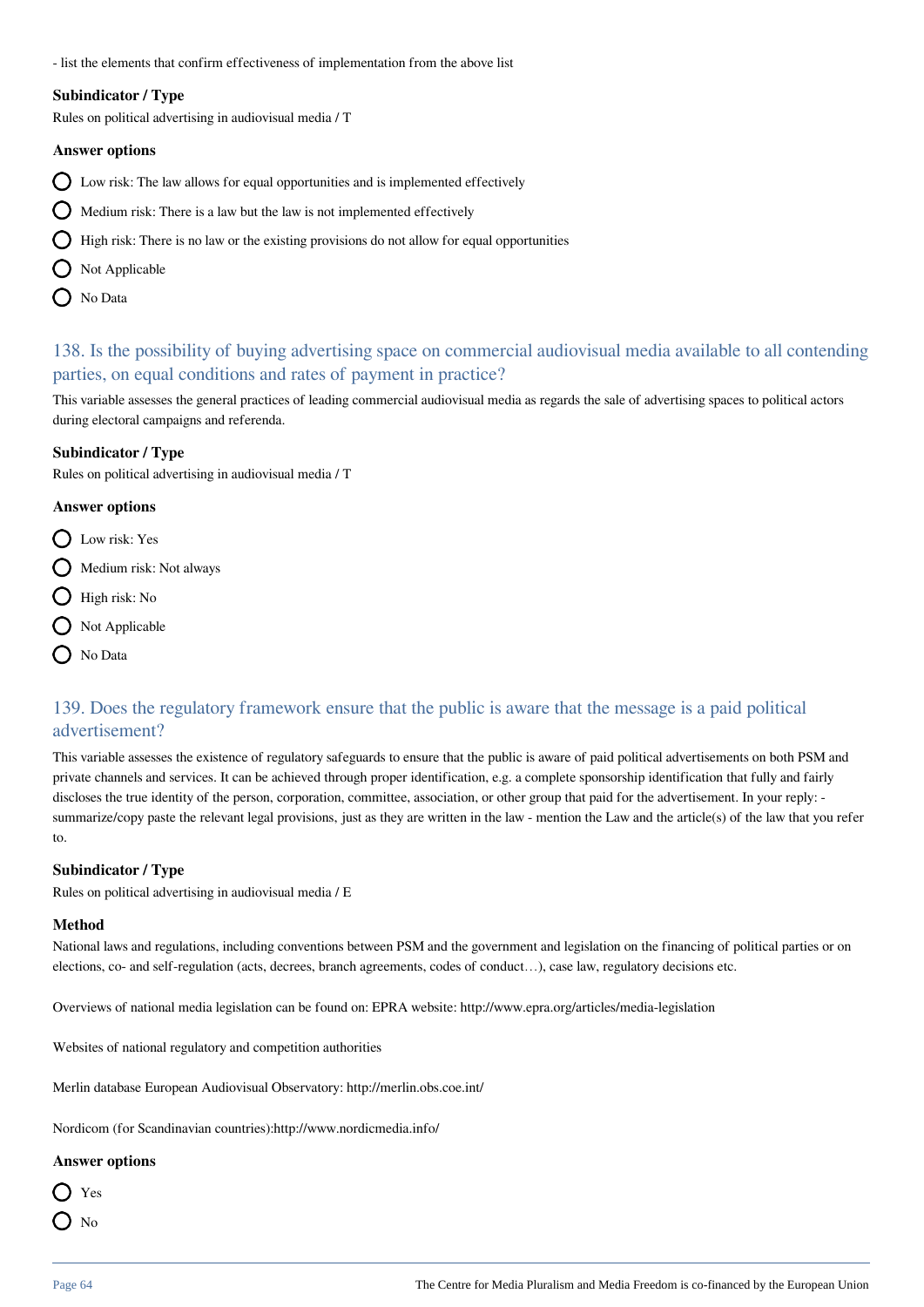# 140. Is there a regulation that aims to ensure equal opportunities and transparency of political advertising in online media during electoral campaign?

This variable assesses the existence of legislation that seeks to guard democracy and prevent certain political actors from dominating the online media sphere by buying and targeting political adveritsing in a non transparent manner. In your reply: - summarize/copy paste the relevant legal provisions, just as they are written in the law - mention the Law and the article(s) of the law that you refer to

### **Subindicator / Type**

Rules on political advertising online / E

### **Answer options**

- Yes
- $\Omega$ <sub>No</sub>
- $\bigcirc$  Not Applicable
- O No Data

# 141. Is there a regulation that aims to ensure transparency of political advertising on online platforms during electoral campaign?

 This variable assesses the existence of legislation that seeks to guard democracy and prevent certain political actors from capturing online political communication by buying and targeting online political adveritsing in a non transparent manner. Please consider that digital advertising is cheaper than in traditional media and that platforms and political actors may be not fully transparent on revenues of political ads. Furthermore, the lower costs and broader possibilities have enabled other actors (with political agenda), in addition to registered political parties and candidates, to act in support of a candidate or a party or a specific policy by placing ads on online platforms, including on social media. We are interested in regulation that acknowledges and tackles these issues related primarily with the environment of online platforms (search engines, social media, video sharing platforms etc.). In your reply: - summarize/copy paste the relevant legal provisions, just as they are written in the law - mention the Law and the article(s) of the law that you refer to

### **Subindicator / Type**

Rules on political advertising online / E

### **Answer options**

- O Yes  $\bigcirc$  No
- $\bigcap$  Not Applicable
- O No Data

# 142. Are the rules for political parties, candidates and lists competing in elections to report on campaign spending on online platforms in a transparent manner implemented effectively?

This variable aims to assess whethere there are **any rules** on the national level for political parties to disclose campaign spending on online platforms (e.g. Facebook and Google) in a transparent way, and whether the rules are implemented effectively. European Commission Recommendation of 9 September 2018 (Recommendation on election cooperation networks, online transparency, protection against cybersecurity incidents and fighting disinformation campaigns in the context of elections to the European Parliament) "encourages" and asks Member States to "encourage" further transparency commitments by European and national political parties and foundations, in particular by making *"available on their websites information on their expenditure for online activities, including paid online political advertisements and communications"; "as well as information on any targeting criteria used in the dissemination of such advertisements and communications"*. [1]

### **Subindicator / Type**

Rules on political advertising online / T

#### **Answer options**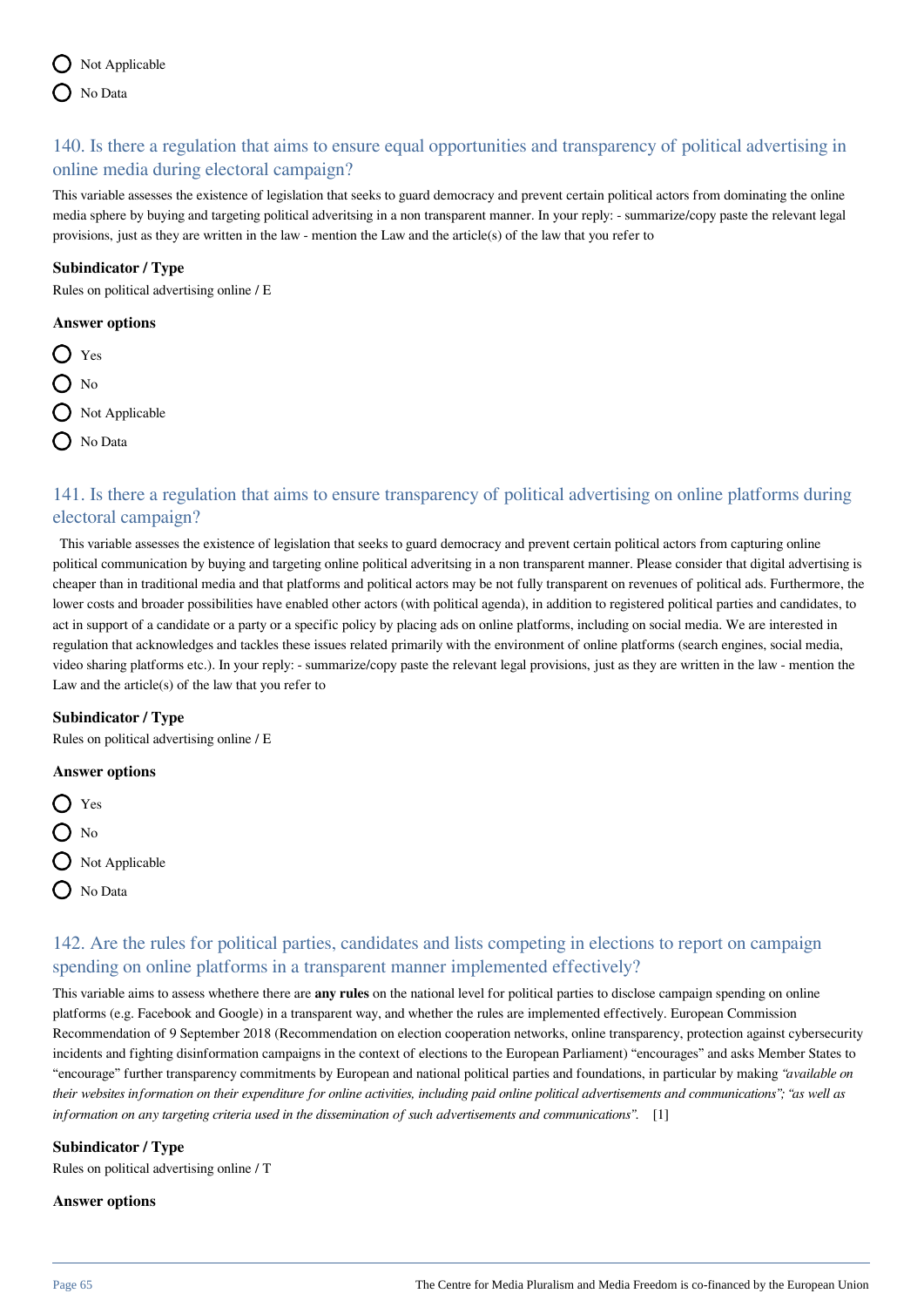- Low risk: Yes, the rules are well elaborated and implemented effectively. Contenders are reporting on their campaign spendings on online platforms in a transparent way.
- Medium risk: The rules are in place but are not effectively implemented. Or there are no rules but some contenders are reporting on their spendings on online platforms at their own initiative.
- $\bigcirc$  High risk: There are no such rules and overall there is no transparency on campaign spendings on online platforms.
- $\bigcirc$  Not Applicable
- ◯ No Data

# 143. Are political parties and candidates in your country transparent about the spendings and techniques used in social media political campaigns?

This variable aims to assess the practice. In addition to the commitments laid down in the Code of Practice on Online Disinformation and relying on social media platforms to increase transparency of political advertising online, the EC Recommendation of 9 September 201811, "encourages" and asks Member States to "encourage" further transparency commitments by European and national political parties and foundations, in particular to "make available on their websites information on their expenditure for online activities, including paid online political advertisements and communications"; "as well as information on any targeting criteria used in the dissemination of such advertisements and communications".

### **Subindicator / Type**

Rules on political advertising online / T

### **Answer options**

 $\Omega$  Low risk: Yes, they make all the materials used in the campaign available on their websites or by other means.

 $\bigcirc$  Medium risk: They are transparent only to some extent or only some parties are transparent.

 $\bigcirc$  High risk: There is a lack of transparency on spending and on techniques used in political campaigning.

- $\bigcap$  Not Applicable
- O No Data

# 144. By signing the Code of Practice on Disinformation several online platforms have committed to clearly label political and issue-based advertising as such and to indicate who paid for it. Is this effectively implemented in your country?

This variable aims to assess the effectiveness of the the [Code of Practice on Disinformation](https://ec.europa.eu/digital-single-market/en/news/code-practice-disinformation) in a specific national context. Please elaborate in the coment box if there were any issues with labeling political advertising and indicating who paid for it, and whether the Ad Library (publicly accessible libraries of political advertising provided by online platforms) works properls and timely, and allows and independent investigation into political ads content, sponsors and spending. Your assessment should also take into account the assessment of the implementation of CoP by your national media authority (see ERGA report: https://erga-online.eu/wp-content/uploads/2020/05/ERGA-2019-report-published-2020-LQ.pdf). If such assessmend was not conducted, please provide other sources to support your answer to this question.

### **Subindicator / Type**

Rules on political advertising online / T

### **Answer options**

- Low risk: Yes, political advertising placed on platforms is clearly labeled as such, it is indicate who paid for it, and Facebook's Ad Library is fully operational.
- Medium risk: There were some issues with the implementation of platforms' transparency policies on political advertising.
- $\bigcap$  High risk: Labeling political advertising on platforms as such and clearly indicating who paid for it is not implemented effectively and/or the Ad Libraries are not fully operational.
- Not Applicable
- No Data

# 145. Does the data protection authority in your country take a sufficient account and monitor the use of personal data on individuals by political parties for electoral campaigning purposes?

The Commission guidance on the application of GDPR in the electoral context (EC, 2018d) underlines that it "applies to all actors active in the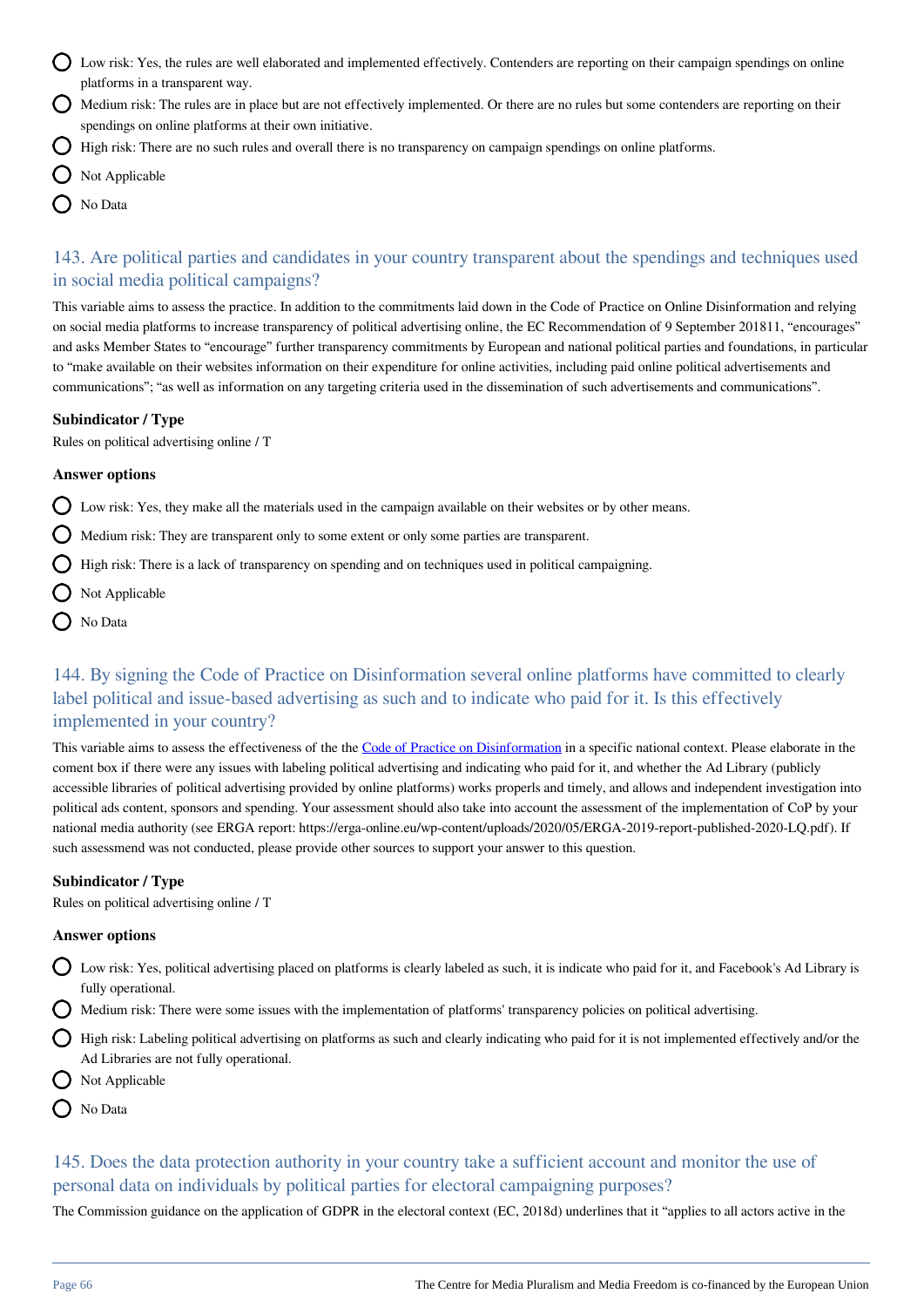electoral context", including European and national political parties, European and national political foundations, platforms, data analytics companies and public authorities responsible for the electoral process. Any data processing should comply with the GDPR principles such as fairness and transparency, and for specified purposes only. The principles of fairness and transparency require that individuals (data subjects) are informed of the existence of the processing operation and its purposes (GDPR, Art. 5). The Commission's guidance clearly states that data controllers (those who make the decision on and the purpose of processing, like political parties or foundations) have to inform individuals about key aspects related to the processing of their personal data, including why they receive personalised messages from different organisations; which is the source of the data when not collected directly from the person; how are data from different sources combined and used; and whether the automated decision-making has been applied in processing. In its communication, the EC particularly emphasizes the strengthened powers of authorities and calls them to use these sanctioning powers especially in cases of infringement in the electoral context (think of Cambridge Analytica case here). However, European DPAs have historically been very reluctant to regulate political parties. We want to see whether this has been changed due to the strengthen powers and an explicit call to act more in the political realm.

### **Subindicator / Type**

Rules on political advertising online / E

### **Answer options**

O Yes  $\bigcap$  No  $\bigcap$  Not Applicable  $\bigcap$  No Data

# **14. State regulation of resources and support to media sector**

This indicator assesses the existence and implementation of regulations that ensure fair and transparent distribution of state advertisements and subsidies, as well as spectrum allocation. Lack of clear and transparent rules might serve favouritism and channeling money to specific media outlets.

# 146. Does the legislation provide fair and transparent rules on spectrum allocation?

This variable assesses the existence of the legal framework that respects general regulatory principles and policy objectives of the Radio Spectrum Policy Programme (RSPP 2012). In your reply:

- summarize/copy paste the relevant legal provisions, as they are written in the law

- mention the Law and the article(s) of the law that you refer to, and add it as a source

### **Subindicator / Type**

Spectrum allocation / E

### **Method**

National laws and regulations Decision No 243/2012/EU of the European Parliament and of the Council of 14 March 2012 establishing a multiannual radio spectrum policy programme - Text with EEA relevance

### **Answer options**

- ◯ Yes
- $O$  No
- O Not Applicable
- O No Data

# 147. Is the legislation on spectrum allocation implemented effectively?

The effective implementation usually involves several or all of the following aspects: Availability of a designated body monitoring compliance with the law/ functional equivalent to the law. This body having sanctioning/enforcement powers in order to impose proportionate remedies (behavioural and/or structural) in case of non-respect of the law/functional equivalent to the law. Effective use of these sanctioning/enforcement powers. Availability of appeal mechanisms with regard to the decisions of the designated body. The effectiveness of these appeal mechanisms, including the fact that they are NOT systematically misused to delay the enforcement of remedies. **To motivate your reply, please add in the comment box which of the aspects listed above are in place, if any and assess the overall practice.**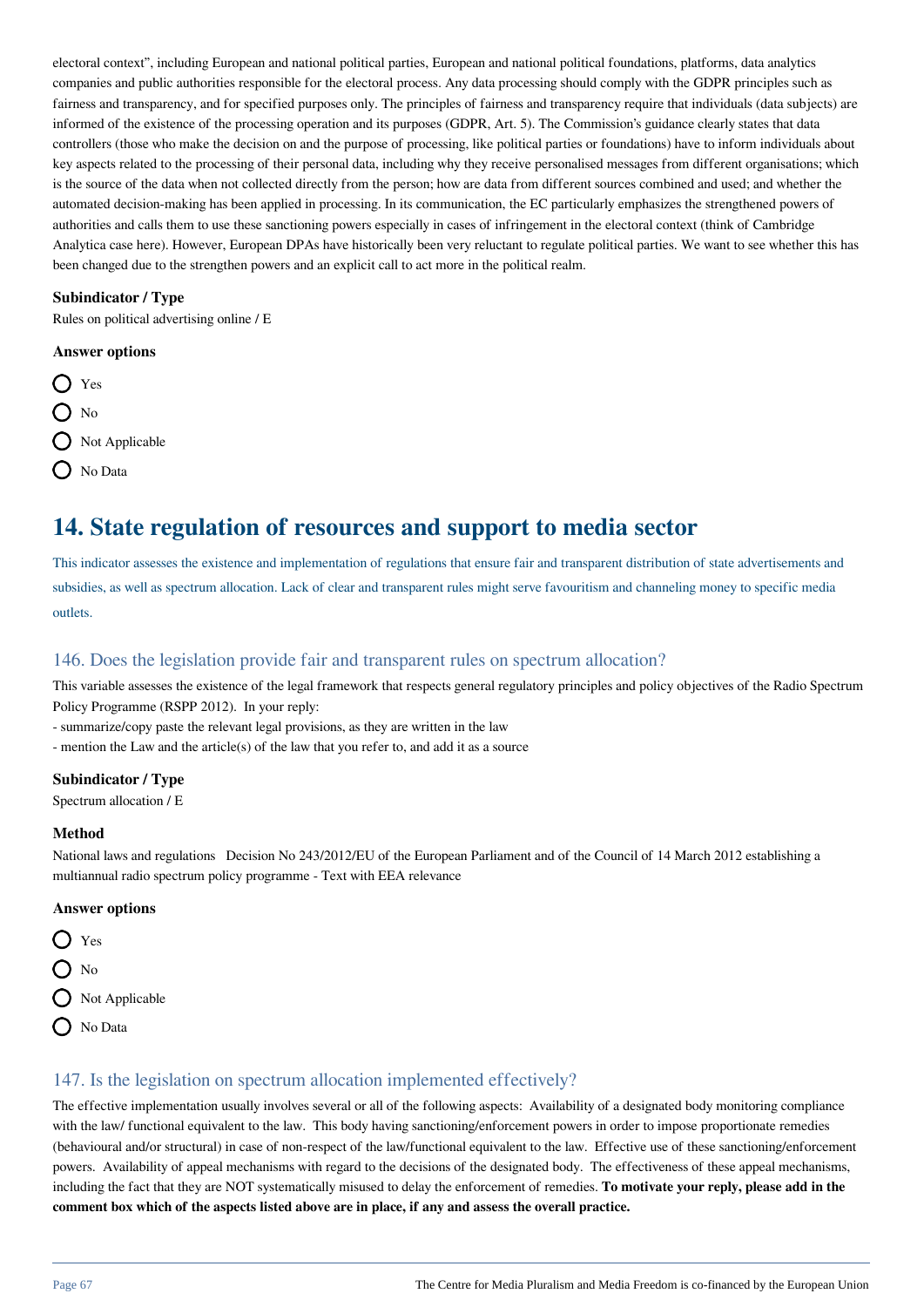## **Subindicator / Type**

Spectrum allocation / T

### **Method**

National laws and regulations Directive 2002/21/EC of the European Parliament and of the Council of 7 March 2002 on a common regulatory framework for electronic communications networks and services (Framework Directive) Decision No 243/2012/EU of the European Parliament and of the Council of 14 March 2012 establishing a multiannual radio spectrum policy programme Text with EEA relevance.

### **Answer options**

- $\bigcirc$  Low risk: The legislation on spectrum allocation is implemented effectively
- $\bigcap$  Medium risk: There were some cases for concern
- $\bigcirc$  High risk: The legislation on spectrum allocation is not implemented effectively
- $\bigcap$  Not Applicable
- O No Data

# 148. Does the legislation provide fair and transparent rules for the distribution of direct subsidies to media outlets?

This variable assesses the existence of regulatory safeguards for fair and transparent distribution of direct state subsidies (e.g. cash grants, interestfree loans) to media outlets, other than PSM. In your reply:

- summarize/copy paste the relevant legal provisions, as they are written in the law

- mention the Law and the article(s) of the law that you refer to, and add it as a source **NOTE: Please, consider specifically subsidies provided to media and journalists because of the COVID-19 crisis. Provide a specific comment on this (whether there were such subsidies or not).**

### **Subindicator / Type**

Distribution of government subsidies / E

### **Method**

National laws and regulations.

### **Answer options**

- $\bigcap$  Yes  $\Omega$  No  $\bigcirc$  Not Applicable
- $\bigcap$  No Data

# 149. Are the direct state subsidies distributed to media outlets in a fair and transparent manner?

This variable assesses the general practice of direct state subsidies distribution to media outlets, other than PSM (exact practice assessment). Direct state subsidies are e.g. cash grants, interest-free loans. Please note that this variable focuses on subsidies to media outlets that operate on **a national level.** The MPM contains another variable focusing on direct and indirect subsidies to the local/regional media in the Social Inclusiveness area. **NOTE: Please, consider specifically subsidies provided to media and journalists because of the COVID-19 crisis. Provide a specific comment on this (whether there were such subsidies or not and assess their distribution).**

### **Subindicator / Type**

Distribution of government subsidies / T

### **Method**

Official sources (e.g. Ministry of culture & media), academic reports, press reports, reports of independent bodies or NGOs.

### **Answer options**

 $\bigcirc$  Low risk: The direct state subsidies are distributed to media in a fair and transparent manner.

Medium risk: The direct state subsidies are distributed to media based on a set of criteria but it is unclear whether they are fair, or the distribution is not always transparent.

 $\bigcap$  High risk: There is no transparency on the criteria, amounts and beneficiaries of direct state subsidies to the media.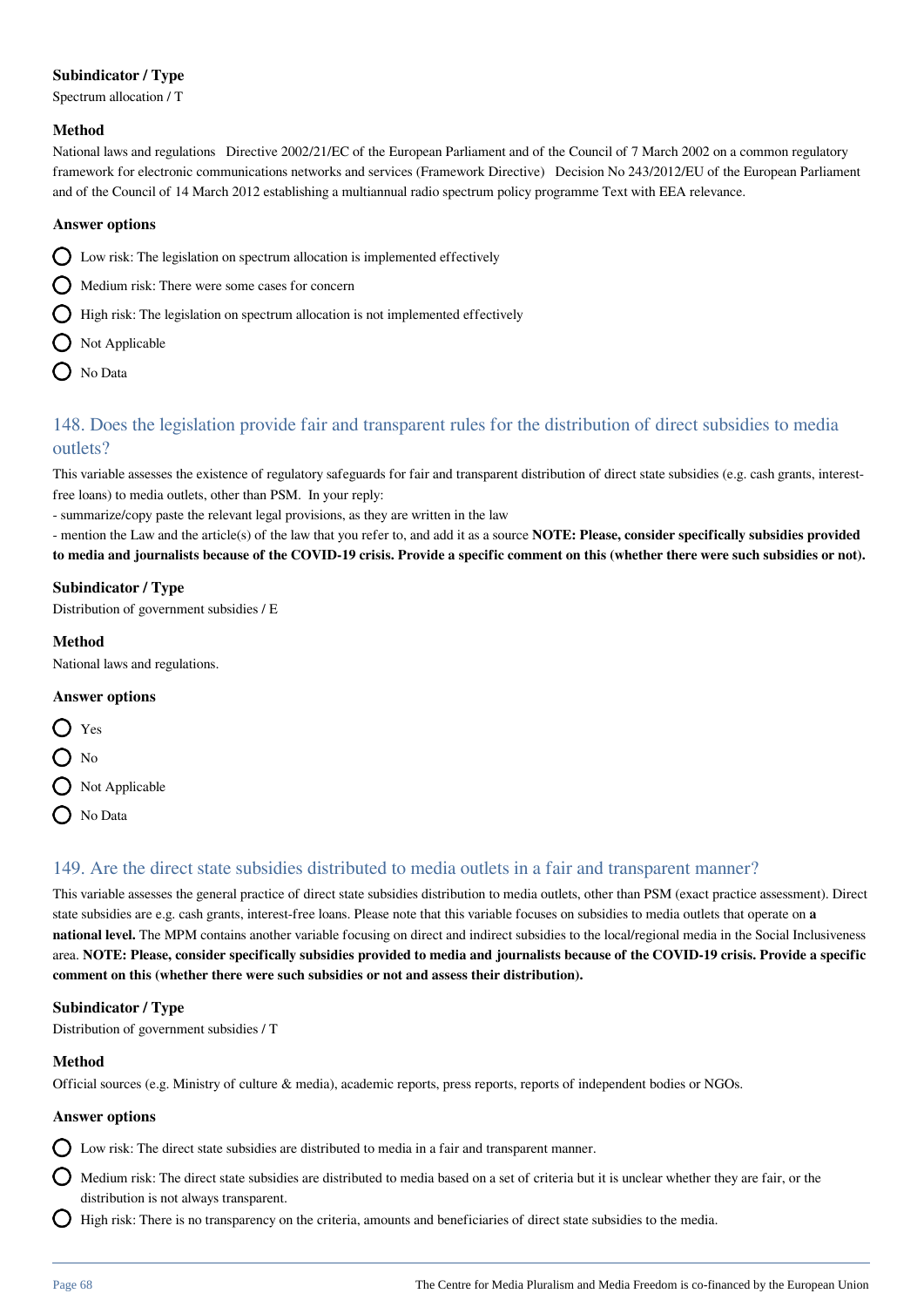

# 150. Does the legislation provide fair and transparent rules for the distribution of indirect subsidies to media outlets?

This variable assesses the existence of regulatory safeguards for fair and transparent distribution of indirect state subsidies (e.g. tax exemptions, reduced postal service and telephone rates) to media outlets, other than PSM. In your reply:

- summarize/copy paste the relevant legal provisions, as they are written in the law

- mention the Law and the article(s) of the law that you refer to, and add it as a source **NOTE: Please, consider specifically subsidies provided to media and journalists because of the COVID-19 crisis. Provide a specific comment on this (whether there were such subsidies or not).**

### **Subindicator / Type**

Distribution of government subsidies / E

#### **Method**

National laws and regulations.

#### **Answer options**



# 151. Are the indirect state subsidies distributed to media outlets in a fair and transparent manner?

This variable assesses the general practice of indirect state subsidies distribution to media outlets, other than PSM. Indirect state subsidies are e.g. tax exemptions, reduced postal service and telephone rates. Please note that this variable focuses on subsidies to media outlets that operate on **a national level.** The MPM2017 also contains another variable focusing on direct and indirect subsidies to the local/regional media (117) "Are the state subsidies distributed to local and regional media outlets in a fair and transparent manner?". **NOTE: Please, consider specifically subsidies provided to media and journalists because of the COVID-19 crisis. Provide a specific comment on this (whether there were such subsidies or not).**

### **Subindicator / Type**

Distribution of government subsidies / T

### **Method**

National laws and regulations analysis, academic reports, press reports, reports of independent bodies or NGOs.

### **Answer options**

 $\bigcirc$  Low risk: The indirect state subsidies are distributed to media in a fair and transparent manner.

- Medium risk: The indirect state subsidies are distributed to media based on a set of criteria but it is unclear whether they are fair, or the distribution is not always transparent.
- $\bigcirc$  High risk: The distribution of indirect state subsidies to the media is not transparent in terms of criteria or beneficiaries.
- $\bigcirc$  Not Applicable
- O No Data

# 152. Does the legislation provide fair and transparent rules on the distribution of state advertising to media outlets?

This variable assesses the existence of regulatory safeguards for fair and transparent distribution of state advertising that prevent preferential treatment and/or misconduct. State advertising should be understood as any advertising paid by governments (national, regional, local) and stateowned institutions and companies. The content of this advertising does not need to be political. In your reply:

- summarize/copy paste the relevant legal provisions, as they are written in the law
- mention the Law and the article(s) of the law that you refer to, and add it as a source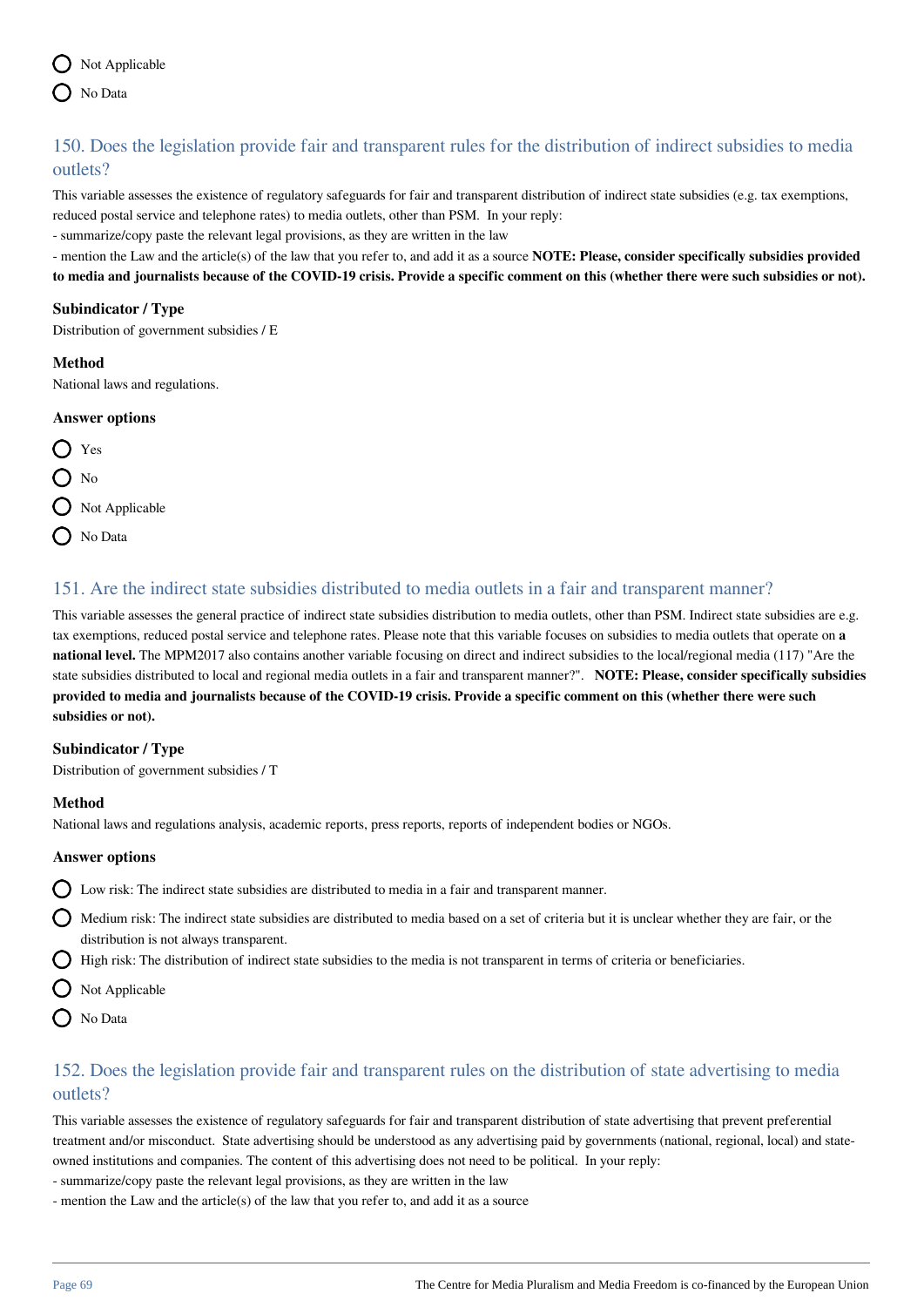### **Subindicator / Type**

Distribution of state advertising / E

#### **Method**

National laws and regulations.

### **Answer options**

- $\bigcap$  Yes
- $\bigcap$  No
- O Not Applicable
- $\bigcap$  No Data

## 153. Is state advertising distributed to media outlets in a fair and transparent manner?

This variable assesses the fairness and transparency of state advertising distribution. State advertising should be understood as any advertising paid by governments (national, regional, local) and state-owned institutions and companies. While addressing this question, please also consider the possible use of state advertising to channel money to media (directly or indirectly via intermediaries). **NOTE: Please, consider specifically if any information campaign was run by the government or public bodies related to COVID-19 pandemic. Provide a specific comment on the transparency of spending for such a campaign and if the media used were selected based on the clear and transparent grounds.** 

### **Subindicator / Type**

Distribution of state advertising / T

### **Method**

Please consider all: TV, radio, newspapers and online media.

### **Answer options**

- $\bigcirc$  Low risk: State advertising is distributed to media outlets in a fair and transparent manner.
- $\bigcirc$  Medium risk: State advertising is distributed to media outlets based on a set of criteria but it is unclear whether they are fair, or the distribution is not always transparent.
- $\bigcap$  High risk: There is no transparency in the distribution of state advertising to the media.
- $\Omega$  Not Applicable
- O No Data

# **15. Independence of PSM governance and funding**

The indicator is designed to measure the risks which stem from appointments procedures for top management positions in the public service media, and the risks arising from the PSM funding mechanisms and procedures.

# 154. Does the law provide fair and transparent appointment procedures for management and board functions in PSM, which guarantee independence from government or other political influence?

This variable assesses the existence of both fair and transparent appointment procedures for management and board functions in PSM (stipulated in the e.g.media law, administrative law, company law, labour law, conventions between PSM and the government) that guarantee independence from political interference. These requirements could be met for example by applying merits-based appointment procedures. In your reply: - summarize/copy paste the relevant legal provisions, as they are written in the law

- mention the Law and the article(s) of the law that you refer to, and add it as a source

### **Subindicator / Type**

PSM management board / E

### **Method**

Analysis of national laws and regulations, including media law, administrative law, company law, labour law, conventions between PSM and the government. Overviews of national media legislation can be found on: EPRA website: http://www.epra.org/articles/media-legislation; Websites of national regulatory and competition authorities Merlin database European Audiovisual Observatory: http://merlin.obs.coe.int/ See also: Council of Europe (2012). Recommendation CM/Rec(2012)1 of the Committee of Ministers to member States on 15 February 2012 EBU –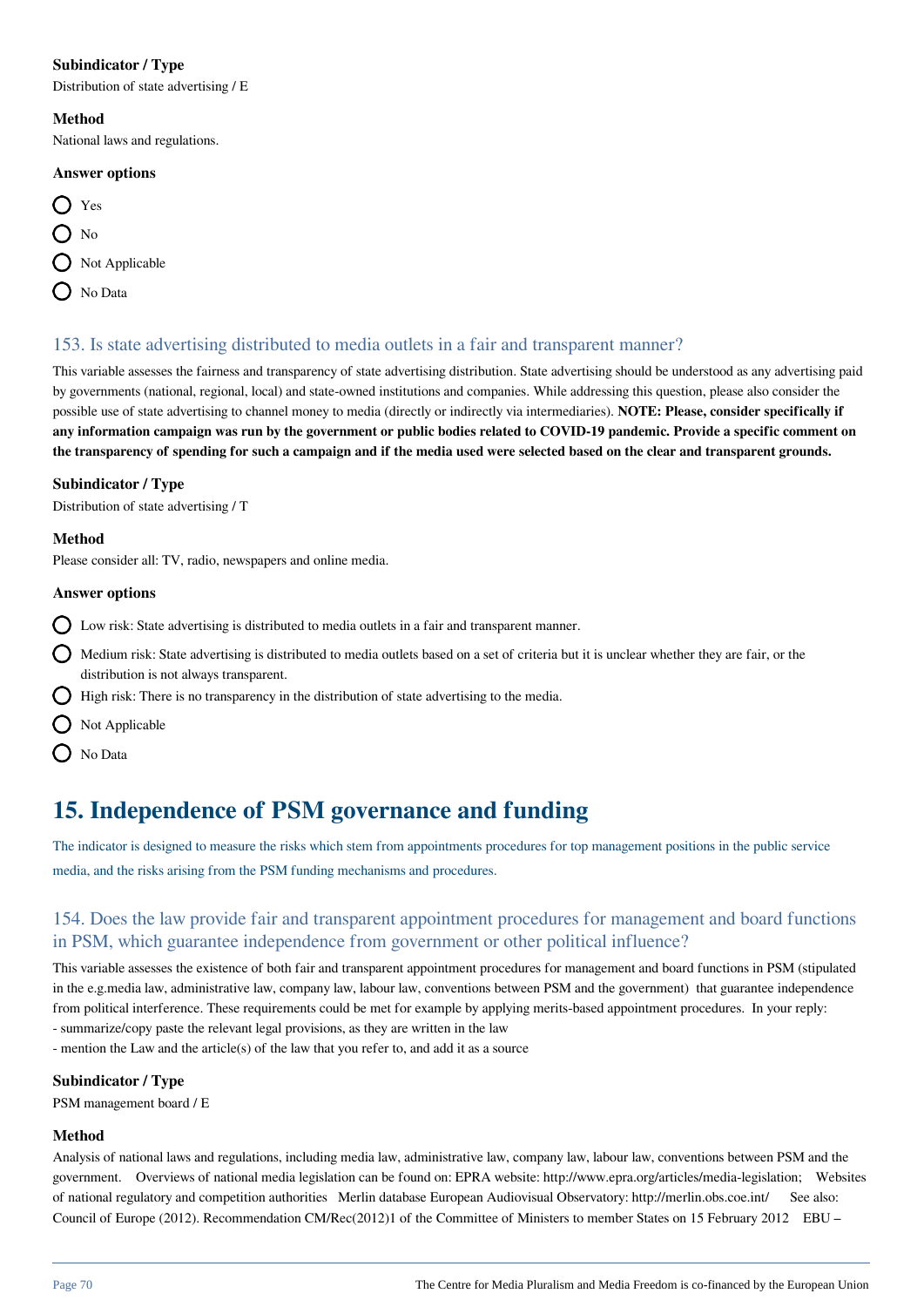European Broadcasting Union: http://www.ebu.ch/en/ European Audiovisual Observatory: http://www.obs.coe.int/ National media regulation databases (available on web sites of relevant state bodies) Open Society Institute (2005) and follow-up reports. Television Across Europe: Regulation, Policy and Independence, available at: http://www.opensocietyfoundations.org/reports/television-across-europeregulation-policy-andindependence

#### **Answer options**

| $\bigcup$ Yes |                           |
|---------------|---------------------------|
| $()$ No       |                           |
|               | $\bigcirc$ Not Applicable |
|               | $\bigcirc$ No Data        |

# 155. Are the appointments and dismissals of PSM management and board functions independent from political influence in practice?

This variable assesses whether the legal safeguards for appointment and dismissal procedures for management and board functions in PSM are implemented in practice, or whether there is evidence of systematic conflicts concerning appointments and dismissals of managers and board members of the PSM.

### **Subindicator / Type**

PSM management board / T

### **Method**

Academic reports, press reports, reports of independent bodies or NGOs

#### **Answer options**

 $\bigcap$  Low risk: No political interference in the appointments and dismissals of managers and board members of PSM

 $\bigcap$  Medium risk: Occassional political interference in the appointments and dismissals of managers and board members of PSM

 $\bigcap$  High risk: Systematic political interference in the appointments and dismissals of managers and board members of PSM

- $\bigcap$  Not Applicable
- $\bigcap$  No Data

# 156. Does the law provide fair and transparent appointment procedures for Director General of the PSM, which guarantee independence from government or other political influence?

This variable assesses the existence of both fair and transparent appointment procedures for Director General of PSM (stipulated in the e.g. media law, administrative law, company law, labour law, conventions between PSM and the government) that guarantee independence from political interference. These requirements could be met for example by applying merits-based appointment procedures. In your reply: - summarize/copy paste the relevant legal provisions, as they are written in the law

- mention the Law and the article(s) of the law that you refer to, and add it as a source

# **Subindicator / Type**

PSM Director General / T

### **Method**

Analysis of national laws and regulations, including media law, administrative law, company law, labour law, conventions between PSM and the government. Overviews of national media legislation can be found on: EPRA website: http://www.epra.org/articles/media-legislation; Websites of national regulatory and competition authorities Merlin database European Audiovisual Observatory: http://merlin.obs.coe.int/ See also: Council of Europe (2012). Recommendation CM/Rec(2012)1 of the Committee of Ministers to member States on 15 February 2012 EBU – European Broadcasting Union: http://www.ebu.ch/en/ European Audiovisual Observatory: http://www.obs.coe.int/ National media regulation databases (available on web sites of relevant state bodies) Open Society Institute (2005) and follow-up reports. Television Across Europe: Regulation, Policy and Independence, available at: http://www.opensocietyfoundations.org/reports/television-across-europeregulation-policy-andindependence

### **Answer options**

Low risk: Yes, the law provides for fair and transparent appointment procedures, which guarantee independence from government or other political influence, and is implemented effectively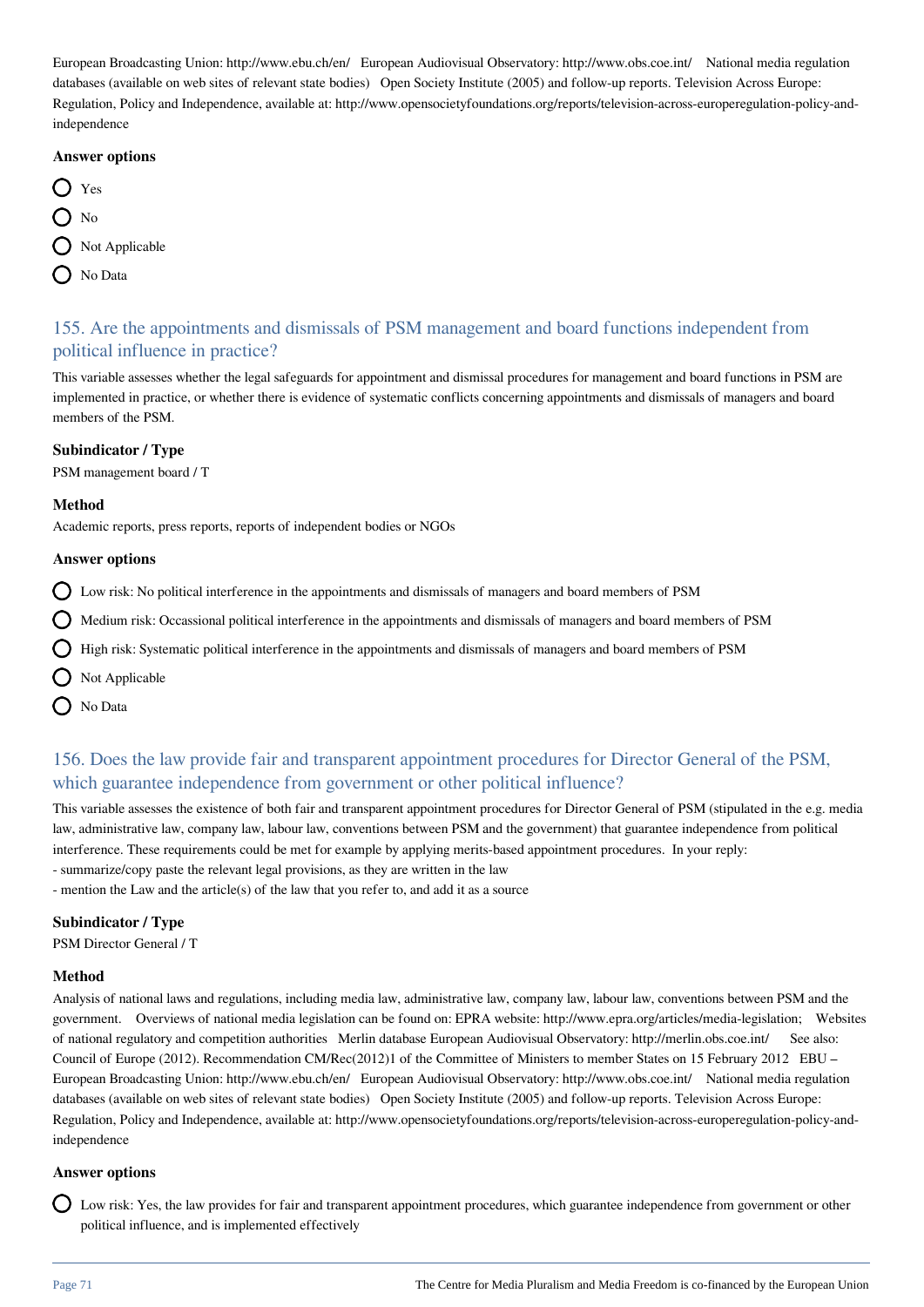- Medium risk: There is a law but its provisions do not guarantee fully independence from government or other political influence, or there are some deficiencies in the implementation
- High risk: There is no specific law on appointment procedures for Director General of PSM or the existing law does not guarantee independence from government or other political influence
- Not Applicable
- No Data

# 157. Are the appointments and dismissals of PSM Director General independent from political influence in practice?

This variable assesses whether the legal safeguards for appointment and dismissal procedures for PSM Director General are implemented in practice, or whether there is evidence of systematic conflicts concerning appointments and dismissals of PSM Director General.

### **Subindicator / Type**

PSM Director General / T

### **Method**

Academic reports, press reports, reports of independent bodies or NGOs

#### **Answer options**

Low risk: No political interference in the appointments and dismissals of PSM Director General

- $\bigcap$  Medium risk: Occasional political interference in the appointments and dismissals of PSM Director General
- High risk: Systematic political interference in the appointments and dismissals of PSM Director General
- $\bigcirc$  Not Applicable
- O No Data

# 158. Does media law prescribe transparent and fair procedures in order to ensure that the funding of PSM is adequate?

This variable assesses the existence of regulatory safeguards for fair and transparent procedures of funding and against the under-funding of PSM. **Adequate entails (a) adequate to cover all aspects of the public service remit, and (b) stable on a pluri-annual basis.** In your reply: - summarize/copy paste the relevant legal provisions, as they are written in the law

- mention the Law and the article(s) of the law that you refer to, and add it as a source

### **Subindicator / Type**

PSM funding / E

#### **Method**

Analysis of national laws and regulations, including media law, administrative law, company law, labour law, conventions between PSM and the government Case law Overviews of national media legislation can be found on: EPRA website: http://www.epra.org/articles/media-legislation Websites of national regulatory and competition authorities Merlin database European Audiovisual Observatory: http://merlin.obs.coe.int/

### **Answer options**

- **O** Yes
- $\bigcirc$  No
- $\bigcirc$  Not Applicable
- ( No Data

# 159. Does the law provide that funding adequately covers the online public service missions of the PSM without distorting competition with private media actors?

The financing of PSM is strictly connected to the definition of their remit according to EU state aid rules and to the interpretative indications given by the European Commission as to their application. Yet, if it is to remain relevant in the online sphere and contribute the democratic sphere, "every PSM needs some kind of mechanism allowing it to launch innovative new media services outside the scope of its formal remit in a timely manner, whilst at the same time ensuring that the market is informed and not disproportionately distorted as a result" (AMO, 2015: 87). For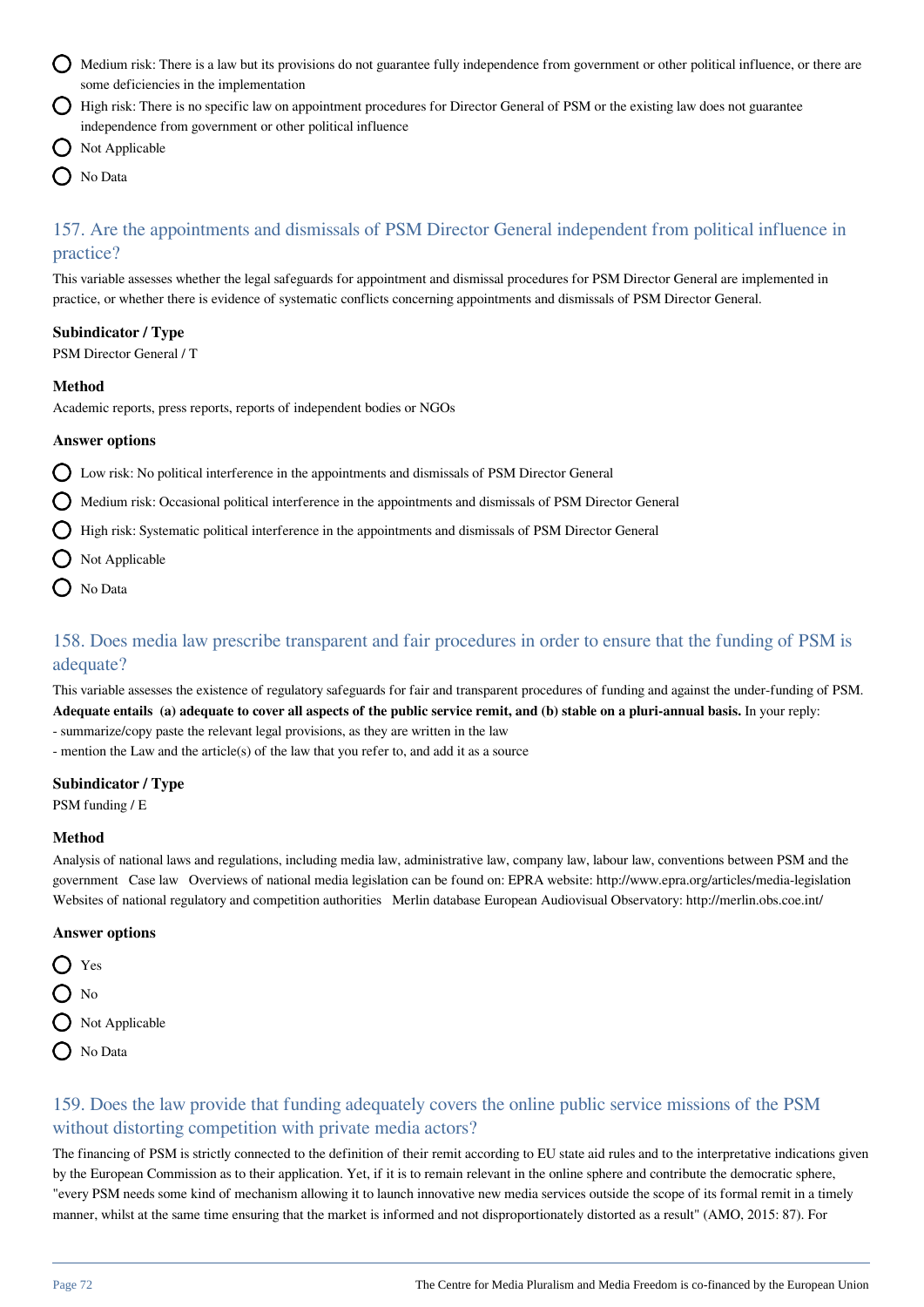additional explanations please consult the [Audiovisual Media Obervatory report \(2015\),](https://rm.coe.int/iris-special-online-activities-of-public-service-media-remit-and-finan/1680945613) in particular pages 86-87. In your reply:

- summarize/copy paste the relevant legal provisions, as they are written in the law

- mention the Law and the article(s) of the law that you refer to, and add it as a source

#### **Subindicator / Type**

PSM funding / E

#### **Method**

National laws and regulations analysis.

#### **Answer options**

O Yes  $\bigcap$  No  $\bigcap$  Not Applicable  $\bigcirc$  No Data

## 160. How would you evaluate the mechanism of providing financing to the PSM by the government?

This variable assesses the effective implementation of regulatory safeguards that ensure that the funding of PSM is adequate.

#### **Subindicator / Type**

PSM funding / T

#### **Method**

Case law, decision practice, press reports, reports of independent bodies or NGOs EBU – European Broadcasting Union: http://www.ebu.ch/en/ See in particular documents available at: http://www3.ebu.ch/policies/initiatives/sustainable-psm European Audiovisual Observatory: http://www.obs.coe.int/ National media regulation databases (available on web sites of relevant state bodies). Open Society Institute (2005) and follow-up reports. Television Across Europe: Regulation, Policy and Independence, available at: http://www.opensocietyfoundations.org/reports/television-across-europeregulation-policy-and-independence

#### **Answer options**

 $\bigcap$  Low risk: Level of financing (licence fee or other) depends on the economic indicator set in the law

 $\bigcirc$  Medium risk: Government decides on the level of financing based on thorough analysis with public discussion and taking into account others' views

 $\bigcirc$  High risk: Government decides on the level of financing without public discussion

- $\bigcap$  Not Applicable
- $\bigcap$  No Data

## **16. Access to media for minorities**

The indicator assesses whether the minorities (both legally recognised and those that are not) have access to airtime on PSM, private TV and radio. Variables have been elaborated on the basis of CoE and OSCE documents. The OSCE's Oslo Recommendations (1998), p. 6) states: "Persons belonging to national minorities should have access to broadcast time in their own language on publicly funded media. At national, regional and local levels the amount and quality of time allocated to broadcasting in the language of a given minority should be commensurate with the numerical size and concentration of the national minority and appropriate to its situation and needs." The Council of Europe's European Charter for Regional or Minority Languages (Council of Europe 1992, Article 11) and its Framework Convention for the Protection of National Minorities, which emphasises that the Convention Parties shall ensure, within the framework of their legal systems, that persons belonging to a national minority are not discriminated against but are facilitated in their access to the media (Council of Europe, 1995, Article 9).

## 161. Does the law guarantee access to airtime on PSM to legally recognized minorities?

This variable assesses the legal safegaurds for access to airtime on PSM channels of **legally recognised** minorities. The definition of minorities is here restricted to national minorities recognised by the law. Minority definition: For the purpose of the MPM "minority" is defined as a cultural or social group: • numerically inferior to the rest of the population of a state, • minority groups should be smaller than the majority group in the respective country; • in a non-dominant position, • whose members possess ethnic, religious or linguistic characteristics differing from those of the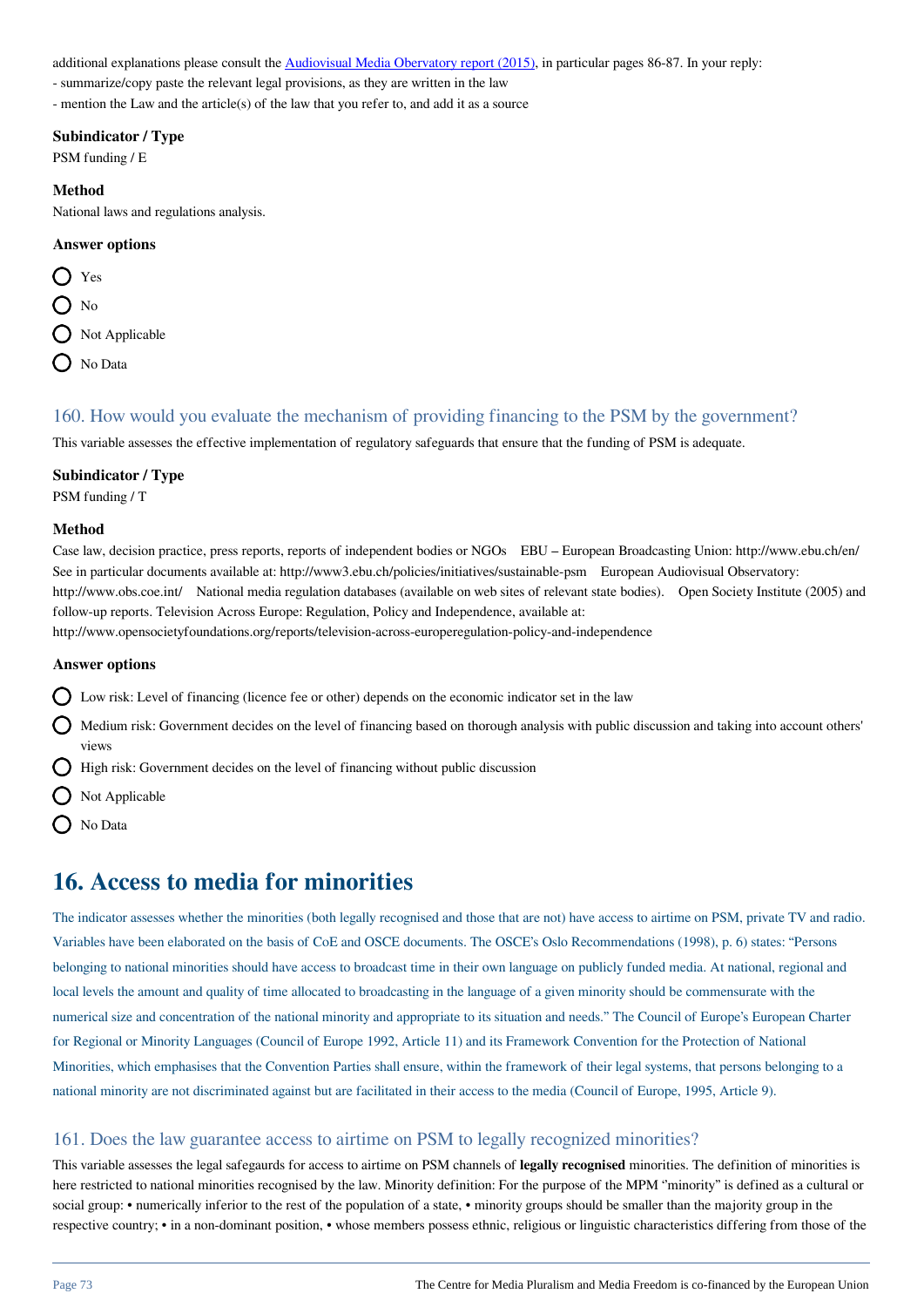rest of the population. This variable has been elaborated on the basis for of CoE and OSCE documents. In particular, on the basis of OSCE's Oslo Recommendations (p. 6): "Persons belonging to national minorities should have access to broadcast time in their own language on publicly funded media. At national, regional and local levels the amount and quality of time allocated to broadcasting in the language of a given minority should be commensurate with the numerical size and concentration of the national minority and appropriate to its situation and needs." Source: OSCE (1998). The Oslo Recommendations Regarding the Linguistic Rights of National Minorities & Explanatory Note. http://www.osce.org/hcnm/67531?download=true PLEASE ALSO CONSULT THE GLOSSARY FOR FURTHER DETAILS.

#### **Subindicator / Type**

Access to PSM / E

#### **Method**

Recommended sources: "Filling the Frame: Five Years of Monitoring the Framework Convention for the Protection of National Minorities". In particular, consult (i) State Periodical Report (ii) Committee of Experts' evaluation report and (iii) Committee of Ministers' Recommendation reports, especially sections discussing Article 11 on Media: http://www.coe.int/t/dg4/education/minlang/Report/default\_en.asp World Directory of Minorities and Indigenous Peoples: http://minorityrights.org Please choose not applicable if the country does not have any legally recognised minorities

#### **Answer options**



## 162. Do legally recognised minorities have access to airtime on PSM channels in practice?

This variable assesses access to airtime of **legally recognised minorities** in practice. The definition of minorities is also here restricted to national minorities recognised by the law.

Minority definition: For the purpose of the MPM "minority" is defined as a cultural or social group:

• numerically inferior to the rest of the population of a state,

- minority groups should be smaller than the majority group in the respective country;
- in a non-dominant position,

• whose members possess ethnic, religious or linguistic characteristics differing from those of the rest of the population.

#### **Subindicator / Type**

Access to PSM / T

#### **Method**

For this variable, the country team also has to conduct a brief interview with at least one expert on minorities in the country. The interview has to be referenced. Please attach a note listing the name, title, and organisation of the expert interviewed and the date and channel (inperson/telephone) for the interview. You might want to consult the list of experts of the CMFE Experts Group: http://cmfe.eu/?cat=10 Other sources: Case law, decision practice, press reports, reports of independent bodies or NGOs. Please choose not applicable if the country does not have any legally recognised minorities and you have selected not applicable for the previous question

#### **Answer options**

- $\Omega$  Low risk: Minorities have access to airtime and the access is proportional to the size of their populations in the country, without any significant exception.
	- Medium risk: Most of the minorities have adequate access to airtime but there are some significant exceptions.

 $\bigcirc$  High risk: Most minorities do not have access to airtime or it is not proportional to the size of their populations in the country.

- Not Applicable
- O No Data

## 163. Do minorities, which are not recognised by law, have access to airtime on PSM channels in practice?

This variable assesses access to airtime of minorities in practice. **Here, the definition of minorities is expanded to include also minorities not recognized by the law.** Do not assess the situation of legally recognised minorities when you score this variable but focus only on the other minorities present in the country.

Minority definition: For the purpose of the MPM ''minority'' is defined as a cultural or social group: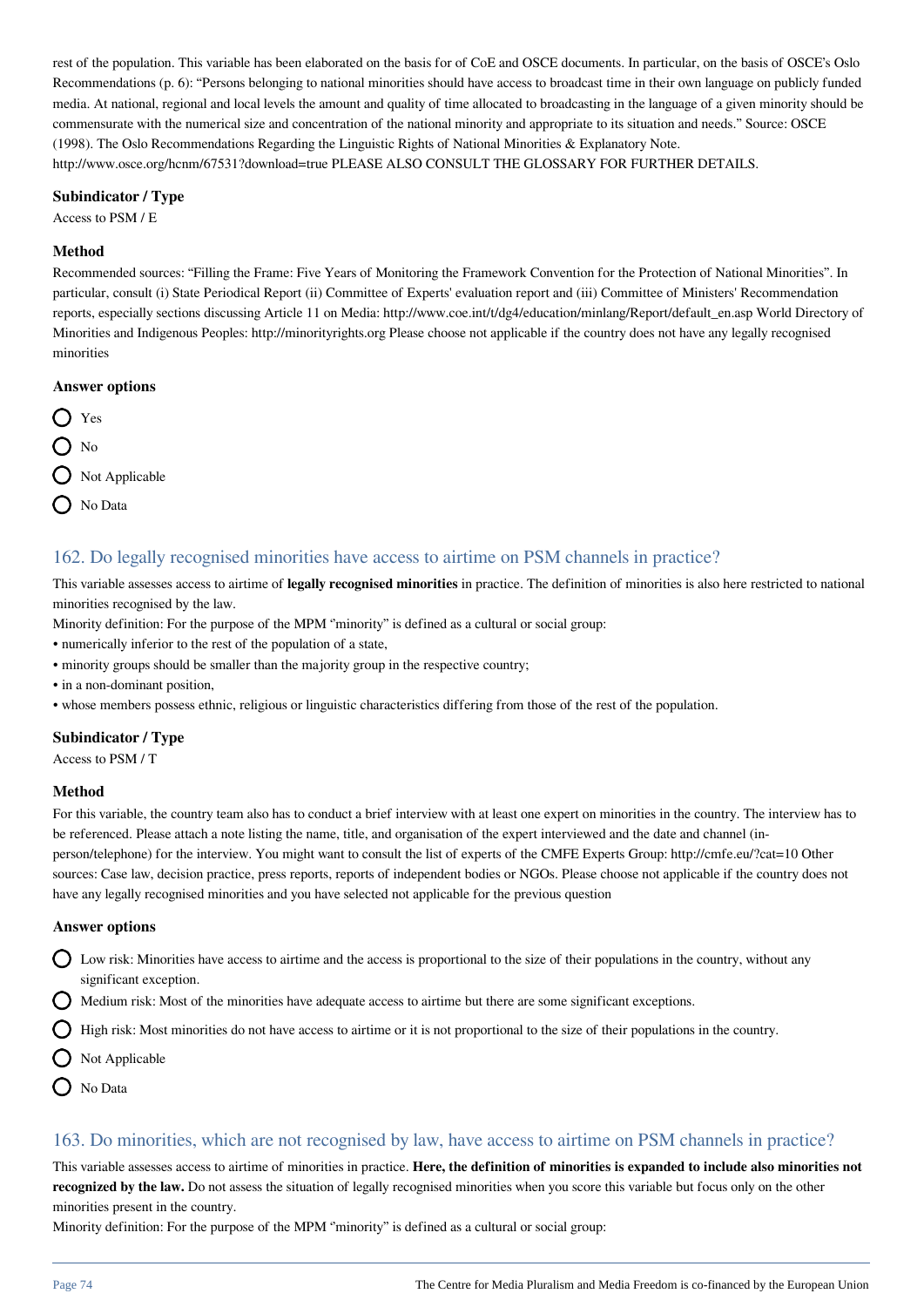- numerically inferior to the rest of the population of a state,
- minority groups should be smaller than the majority group in the respective country;
- in a non-dominant position,

• whose members possess ethnic, religious or linguistic characteristics differing from those of the rest of the population. Please note that PSM stands for Public Service Media.

#### **Subindicator / Type**

Access to PSM / T

### **Method**

For this variable, the country team also has to conduct a brief interview with at least one expert on minorities in the country. The interview has to be referenced. Please attach a note listing the name, title, and organisation of the expert interviewed and the date and channel (inperson/telephone) for the interview.

Other sources: Case law, decision practice, press reports, reports of independent bodies or NGOs.

#### **Answer options**

- Low risk: Minorities have access to airtime and the access is proportional to the size of their populations in the country, without any significant exception.
- $\bigcirc$  Medium risk: Most of the minorities have adequate access to airtime but there are some significant exceptions.
- $\bigcirc$  High risk: Most minorities do not have access to airtime or it is not proportional to the size of their populations in the country.
- $\bigcap$  Not Applicable
- No Data

## 164. Do the PSM have national news available in minority languages?

This variable assesses whether the PSM broadcasts national news in minority languages. This variable concerns languages of both **minorities that are legally recognised and those who are not**.

"Regional or minority languages" are defined in accordance with the "European Charter for Regional or Minority Languages" as: traditionally used within a given territory of a State by nationals of that State who form a group numerically smaller than the rest of the State's population; and different from the official language(s) of that State.

#### **Subindicator / Type**

Access to PSM / T

#### **Method**

Sources: Please check the programming schedule of all PSMs in the country.

#### **Answer options**

- Low risk: National news in most minority languages are available on a regular basis (at least once a week)
- Medium risk: National news in some of the minority languages are available on a regular basis OR national news in most minority languages are available but only sporadically.
- $\bigcirc$  High risk: National news are not available in any of the minority languages.
- O Not Applicable
- O No Data

## 165. Do legally recognised minorities have access to airtime on private TV and radio?

This variable assesses access to airtime of **legally recognised minorities** in practice. The definition of minorities is here restricted to national minorities recognised by the law.

#### **Subindicator / Type**

Access to commercial audiovisual media / T

#### **Method**

**Media sample**: Two private TV channels and two private radio channels with the largest audience shares in the country. For this variable, the country team also has to conduct a brief **interview with at least one expert on minorities in the country**. The interview has to be referenced.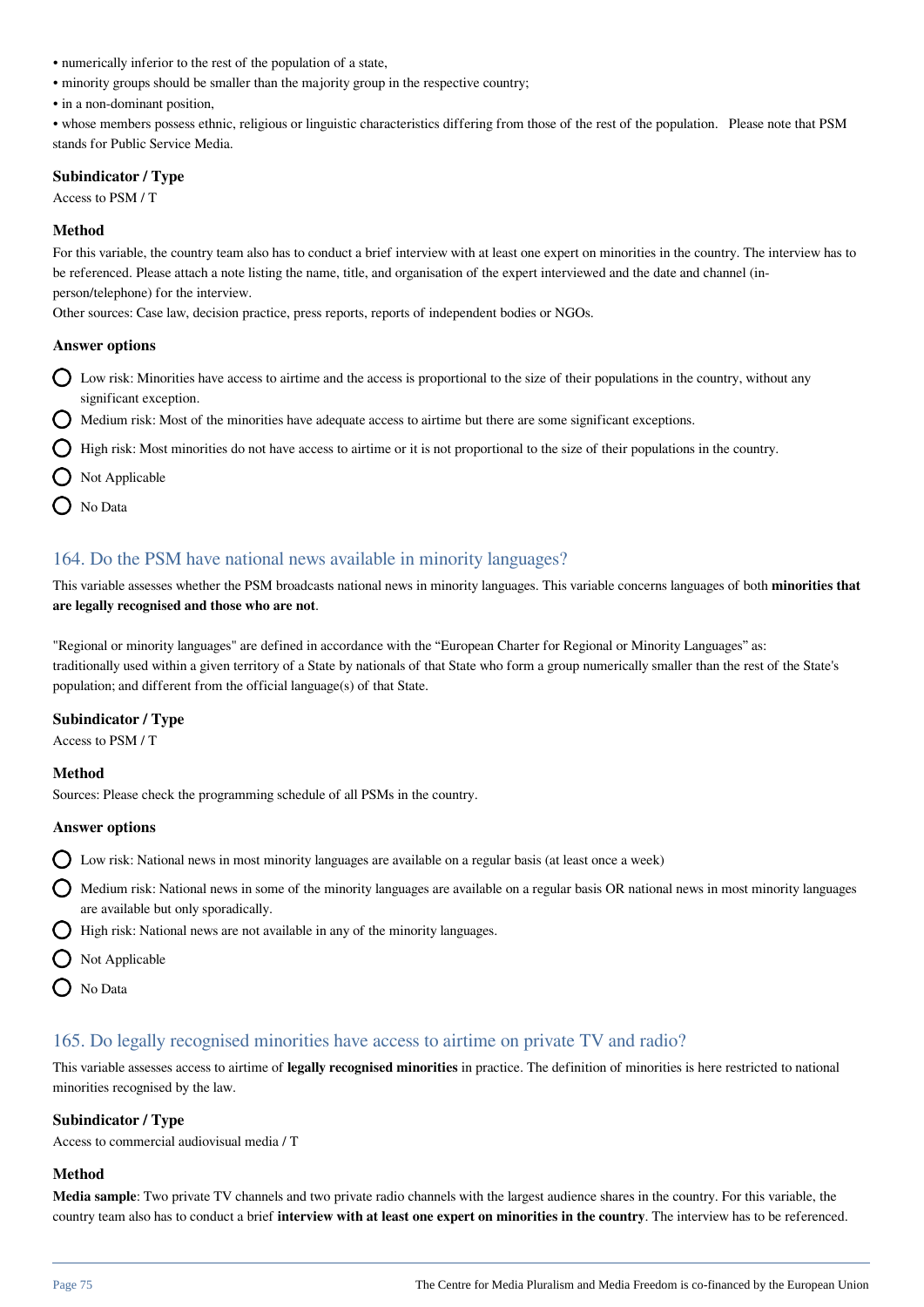Please attach a note listing the name, title, and organisation of the expert interviewed and the date and channel (in-person/telephone) for the interview.

Other sources:

European Audiovisual Observatory (EAO), National Regulatory Authorities. Please choose not applicable if the country does not have any legally recognised minorities and you have selected not applicable for the previous questions related to legally recognised minorities.

#### **Answer options**

- Low risk: Minorities have access to airtime and the access is proportional to the size of their populations in the country, without any significant exception.
- Medium risk: Most of the minorities have adequate access to airtime but there are some significant exceptions.
- High risk: Most minorities do not have access to airtime or it is not proportional to the size of their populations in the country.
- $\bigcap$  Not Applicable
- O No Data

## 166. Do minorities, which are not recognised by law, have access to airtime on private TV and radio?

This variable assesses access to airtime of minorities in practice. Here, **the definition of minorities is expanded to include also minorities not recognized by the law.** Do not assess the situation of legally recognised minorities when you score this variable but focus only on the other minorities present in the country.

#### **Subindicator / Type**

Access to commercial audiovisual media / T

#### **Method**

**Media sample**: Two private TV channels and two private radio channels with the largest audience shares in the country. For this variable, the country team also has to conduct a brief interview with at least one expert on minorities in the country. The interview has to be referenced. Please attach a note listing the name, title, and organisation of the expert interviewed and the date and channel (in-person/telephone) for the interview. Other sources:

European Audiovisual Observatory (EAO), National Regulatory Authorities.

#### **Answer options**

- Low risk: Minorities have access to airtime and the access is proportional to the size of their populations in the country, without any significant exception.
- Medium risk: Most of the minorities have adequate access to airtime but there are some significant exceptions.

High risk: Most minorities do not have access to airtime or it is not proportional to the size of their populations in the country.

- Not Applicable
- No Data

## 167. Is there any legislation in place in your country that requires access services for people with disabilities and is the law implemented effectively?

This variable assesses the existence of legal requirements for access services, including signing and audio description, for people with disabilities and the effective implementation of those legal requirements . The effective implementation usually involves several or all of the following aspects: Availability of a designated body monitoring compliance with the law/ functional equivalent to the law. This body having sanctioning/enforcement powers in order to impose proportionate remedies (behavioural and/or structural) in case of non-respect of the law/functional equivalent to the law. Effective use of these sanctioning/enforcement powers. Availability of appeal mechanisms with regard to the decisions of the designated body. The effectiveness of these appeal mechanisms, including the fact that they are NOT systematically misused to delay the enforcement of remedies. People with disabilities are defined here as blind, partially sighted, deaf and hard of hearing people.

#### **Subindicator / Type**

Access to media for people with disabilities / T

## **Method**

For this variable, the country team has to conduct a brief interview with at least one expert on minorities in the country. The interview has to be referenced. Please attach a note listing the name, title, and organisation of the expert interviewed and the date and channel (in-person/telephone) for the interview. Sources: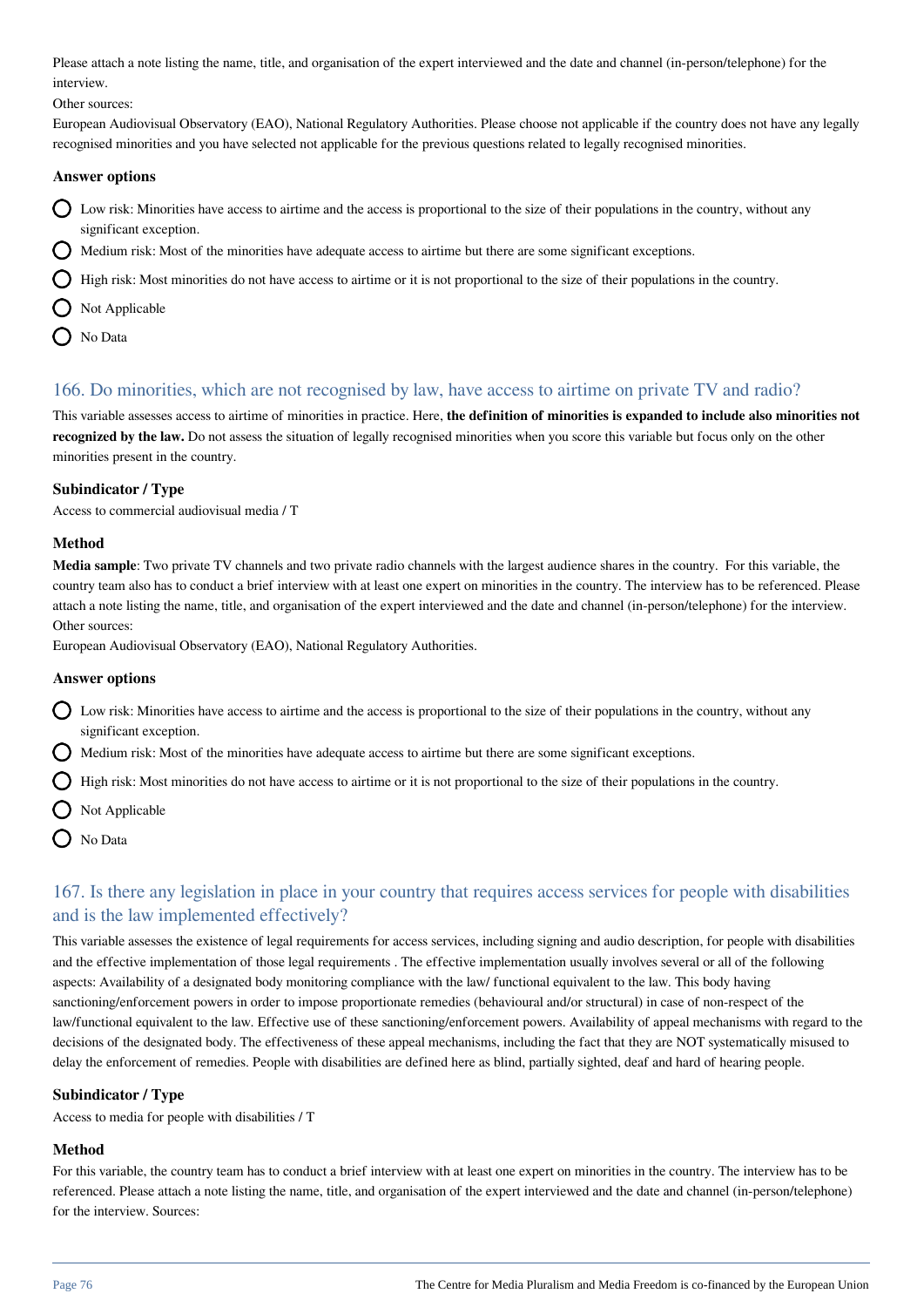National laws and regulations (e.g. acts, decrees, branch agreements), case law and regulatory decisions

#### **Answer options**

- $\bigcap$  Low risk: There is a well-developed and implemented legal framework. The existing measures are coherent and up-to-date with the latest societal changes.
- Medium risk: Underdeveloped policy. The existing policies are only nascent and the policy measures taken are fragmented and/or not effectively implemented.
- $\bigcirc$  High risk: There is no legal framework.
- $\bigcirc$  Not Applicable
- O No Data

## 168. How would you evaluate the policy on access to media content by people with disabilities in your country?

This variable assesses the existence and coherence of policies for the promotion of access to media content and services by persons with disabilities. People with disabilities are defined here as blind, partially sighted, deaf and hard of hearing people. The term "policy" includes regulation, self-regulation and (a set of) laws that govern a certain issue.

#### **Subindicator / Type**

Access to media for people with disabilities / T

#### **Method**

Analysis of policies and support measures. For this variable, the country team also has to conduct a brief **interview with at least one representative of an academic institution specialising in media accessibility or a non-governmental organisation (NGO) representing the interests of people with disabilities**. You can consult the list of media accessibility experts, mostly academics, provided by the CMPF or check out the website of the Academic Network of European Disability experts at: http://www.disability-europe.net/about-us However, note that you are also free to find experts of your choice. The interview has to be referenced. Please attach a note listing the name, title, and organisation of the expert interviewed and the date and channel (in-person/telephone) for the interview. **Other suggested source:** Acccessibility Map (in Beta): http://www.mapaccess.org/index.php/accessometer

#### **Answer options**

- $\bigcirc$  Low risk: Well-developed and implemented policy. There is already a strong tradition of policy making in this area. The existing measures are coherent and up-to-date with the latest societal changes.
- Medium risk: Underdeveloped policy. The existing policies are only nascent and the policy measures taken are fragmented. And/or not effectively implemented
- $\bigcap$  High risk: No policy.
- $\bigcap$  Not Applicable
- O No Data

## 169. How would you evaluate the support available for people with hearing impairments in audiovisual media?

This variable assesses the support for people with hearing impairments to access TV, in particular in terms of subtitles, signing and sound descriptions available.

#### **Subindicator / Type**

Access to media for people with disabilities / T

#### **Method**

#### **Media sample:**

Two private TV channels with the largest audience share in the country, and all TV channels of the PSM. As a starting point, you could consult this website of the **Zero project**, which provides a map of accessible broadcasting services (TV and radio programs) readily available to persons with disabilities. The map is not very complete and the information has to be cross checked but can work as a starting point.

https://zeroproject.org/indicator/4-broadcasting-systems You can also check the **G3ict – the Global Initiative for Inclusive Information and Communication Technologies** that provides country fiches with relevant information. Again, the information should be cross checked for reliability and recent developments: http://g3ict.org/resource\_center/country\_profiles/country\_profile\_austria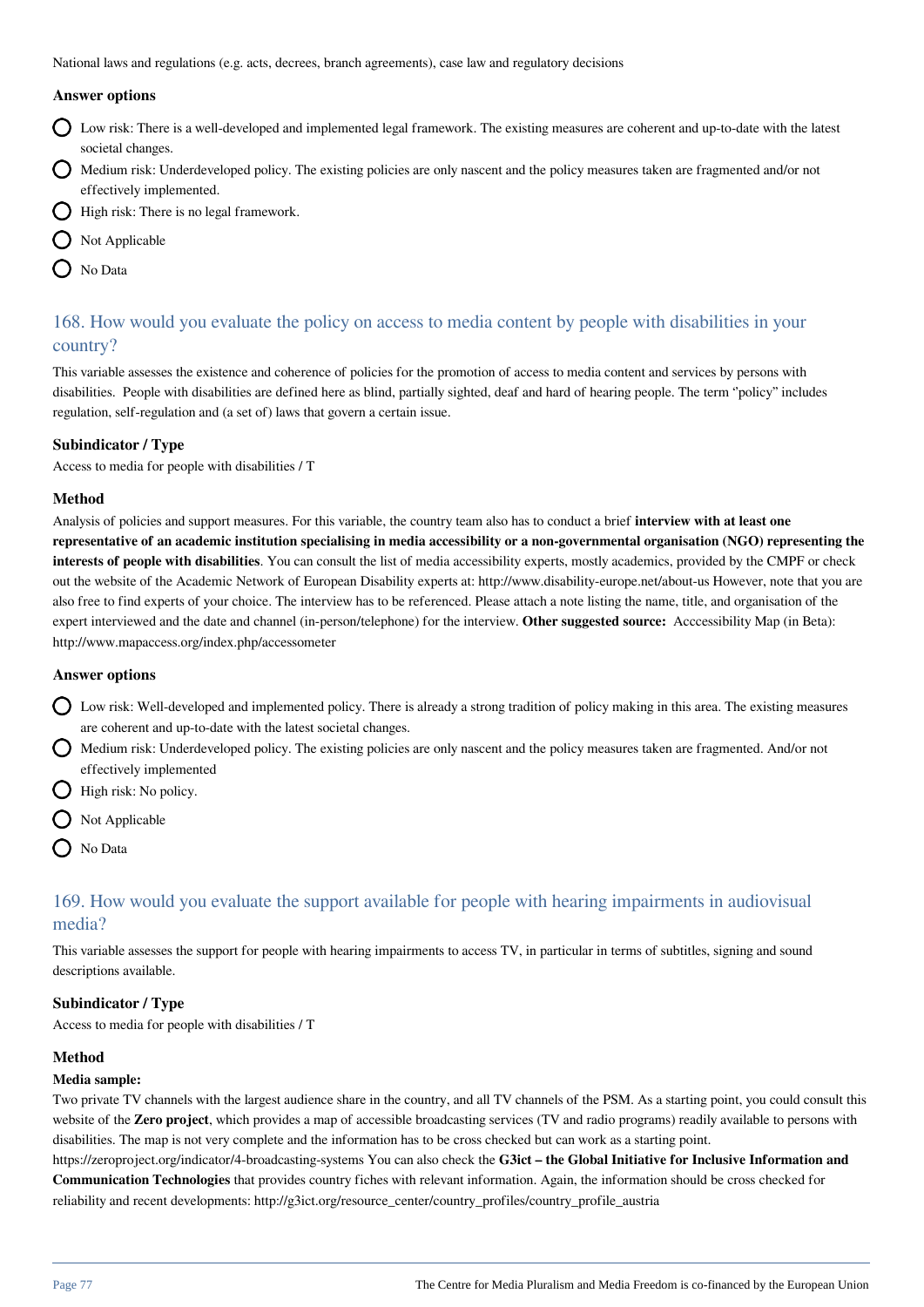#### **Answer options**

- Low risk: Subtitles, signing and sound descriptions are available on a regular basis in different scheduling windows.
- $\bigcap$  Medium risk: Subtitles, signing and sound descriptions are available only on irregular basis or in the least popular scheduling windows (e.g. before 14.00).
- $\bigcap$  High risk: No subtitles, signing and sound descriptions are available.
- $\bigcap$  Not Applicable
- O No Data

## 170. How would you evaluate the levels of audio description available for blind people?

This variable assesses to what extent audio description are available for blind people on TV.

#### **Subindicator / Type**

Access to media for people with disabilities / T

#### **Method**

#### **Media sample:**

Two private TV channels with the largest audience share in the country, and all TV channels of the PSM. As a starting point, you could consult this website of the **Zero project**, which provides a map of accessible broadcasting services (TV and radio programs) readily available to persons with disabilities. The map is not very complete and the information has to be cross checked but can work as a starting point. https://zeroproject.org/indicator/4-broadcasting-systems You can also check the **G3ict – the Global Initiative for Inclusive Information and**

**Communication Technologies** that provides country fiches with relevant information. Again, the information should be cross checked for reliability and recent developments: http://g3ict.org/resource\_center/country\_profiles/country\_profile\_austria

#### **Answer options**

- Low risk: Audio descriptions are available on a regular basis in different scheduling windows
- $\bigcirc$  Medium risk: Audio descriptions are available only on irregular basis or in the least popular scheduling windows (e.g. before 14.00).
- $\bigcirc$  High risk: No audio descriptions are available.
- $\bigcirc$  Not Applicable
- O No Data

## **17. Access to media for local/regional communities and for community media**

Media at the regional and local level are particularly important for democracy, since their relationship with local audiences tends to be closer if compared to national media. That proximity is confirmed by both the user statistics and by the level of the participation of users in the media. Regional and local media can also serve as alternative spaces for discussion for those identities and languages that are marginalised by the national media. A solid regulatory framework and support measures can help regional media in their democratic mission (Cappello et al., 2016). This is becoming increasingly important now, when more and more local and regional newspapers and broadcasters are struggling to survive.

## 171. Does the law grant regional or local media access to media platforms and is the law implemented effectively?

This variable assesses whether the law contains specific provisions granting access to media platforms to regional or local media. Relevant provisions concern reservation of TV or radio frequencies; or guarantees for access to radio and TV networks via must-carry rules.

#### **Subindicator / Type**

Access to regional/local media / T

## **Method**

National laws and regulations (e.g. acts, decrees, branch agreements), case law and regulatory decisions. Overviews of national media legislation can be found at: EPRA's list of Media Legislation in Europe:http://www.epra.org/news\_items/updated-epra-list-on-media-legislation-in-europe Websites of national regulatory and competition authorities: Merlin database European Audiovisual Observatory: http://merlin.obs.coe.int/ Nordicom (for Scandinavian countries)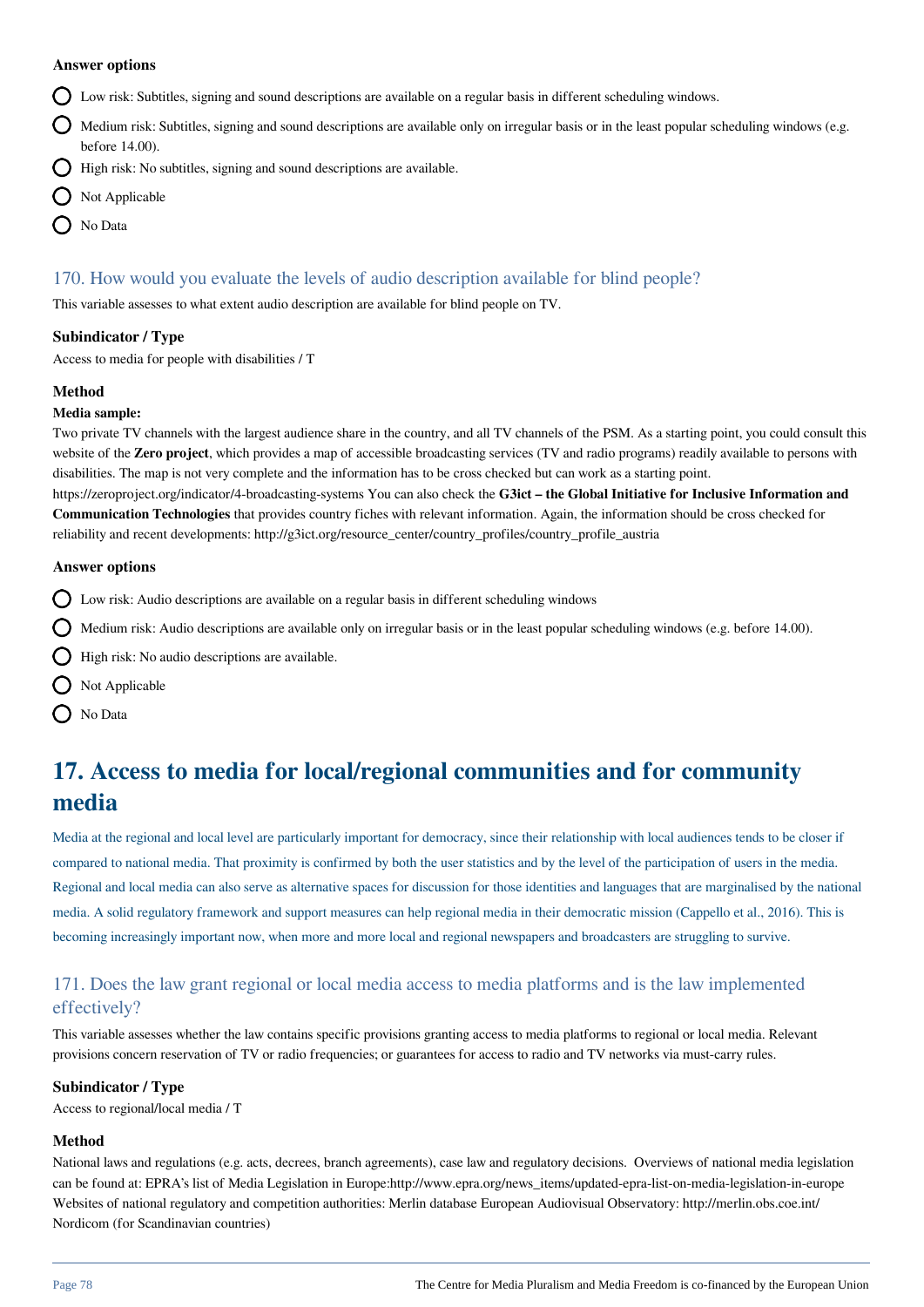#### **Answer options**

- Low risk: Yes, the law grants regional or local media access to media platforms and is implemented effectively
- $\bigcirc$  Medium risk: There is a law but it is not implemented effectively
- $\bigcap$  High risk: There is no law or the law does not grant this access to regional or local media
- $\bigcirc$  Not Applicable
- ◯ No Data

## 172. Does the state support local/regional media through subsidies ?

This variable assesses whether the state (national/regional/local levels) distributes direct or indirect subsidies to local/regional media outlets . Direct subsidies are, among others cash grants and interest-free loans. Indirect subsidies are, among others, tax exemptions, and reduced postal service or telephone rates.

#### **Subindicator / Type**

Access to regional/local media / T

#### **Method**

Sources: Public documents, press reports, reports of independent bodies or NGOs.

#### **Answer options**

 $\bigcirc$  Low risk: The state supports regional/local media with an adequate level of subsidies.

 $\bigcirc$  Medium risk: The state supports regional/local media with a limited number of subsidies.

- **High risk:** The state does not support regional/local media with subsidies.
- Not Applicable
- ◯ No Data

## 173. Are the state subsidies distributed to local and regional media outlets in a fair and transparent manner?

This variable assesses whether the state distributes direct or indirect subsidies to local/regional media outlets in a fair and transparent manner. Direct subsidies are e.g. cash grants and interest-free loans. Indirect subsidies are e.g. tax exemptions, and reduced postal service or telephone rates.

#### **Subindicator / Type**

Access to regional/local media / T

#### **Method**

National laws and regulations analysis, academic reports, press reports, reports of independent bodies or NGOs.

#### **Answer options**

 $\bigcirc$  Low risk: The state subsidies are distributed to media in a fair and transparent manner.

- $\Omega$  Medium risk: The state subsidies are distributed to media based on a set of criteria but it is unclear whether they are fair.
- $\bigcirc$  High risk: There are no clear criteria regarding the distribution of state subsidies to media outlets or these criteria are unfair.
- $\bigcirc$  Not Applicable
- No Data

## 174. Is the PSM obliged to keep its own local/regional correspondents or branches?

This variable assesses whether the PSM is obliged (either via legislation or a functional equivalent) to have its own regional correspondents or branches. In the opposite case, the PSM can rely on material acquired from news agencies.

#### **Subindicator / Type**

Access to regional/local media / E

#### **Method**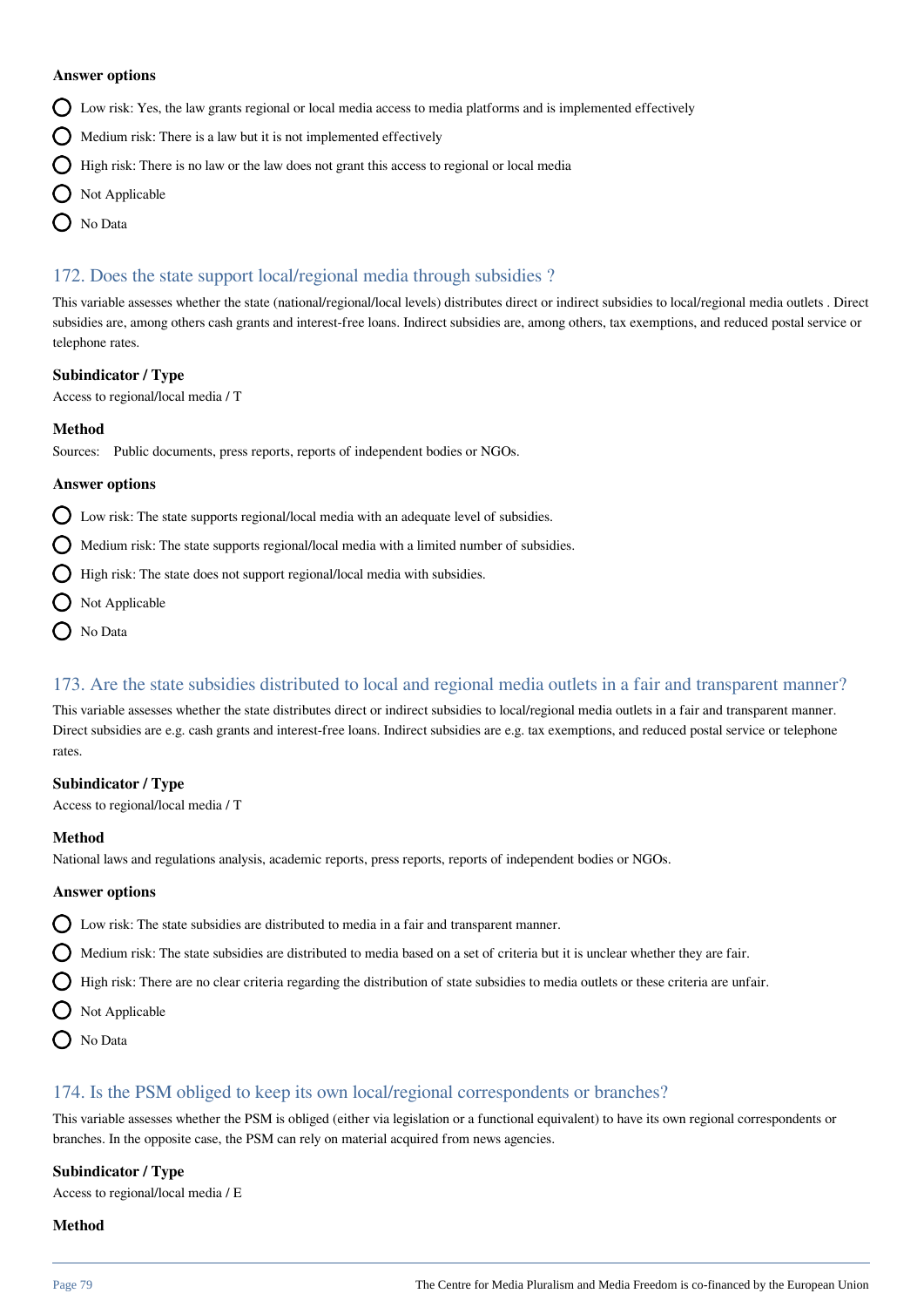Sources: National laws and regulations (e.g. acts, decrees, branch agreements), case law and regulatory decisions. EPRA's list of Media Legislation in Europe: http://www.epra.org/news\_items/updated-epra-list-on-media-legislation-in-europe

#### **Answer options**

- ◯ Yes
- $\Omega$  No
- $\bigcirc$  Not Applicable
- ( No Data

## 175. Does the law grant community media access to media platforms and is the law implemented effectively?

This variable assesses whether the law contains specific provisions granting access to media platforms to community media. **Please not that if the** law does not consider community media at all (as category), then the answer to this question is automatically "no". Relevant provisions concern reservation of TV or radio frequencies for community media or guarantees for access to radio and TV networks via must-carry rules.

Community media is defined as media that are non-profit and accountable to the community that they seek to serve. They are open to participation by members of the community for the creation of content. As such, they are a distinct group within the media sector alongside commercial and public media. Community media are addressed to specific target groups and social benefit is their primary concern.

#### **Subindicator / Type**

Access to community media / T

#### **Answer options**

 $\Omega$  Low risk: Yes, the law grants community media access to media platforms and is implemented effetively

- Medium risk: There is a law but it is not implemented effectively or there is no law but, in practice, community media have access to media platforms.
- $\bigcirc$  High risk: There is no law or the law does not grant this access to community media
- $\bigcirc$  Not Applicable
- O No Data

## 176. Does the law guarantee independence of community media?

This variable assesses the legal safeguards for the independence of community media.

#### **Subindicator / Type**

Access to community media / E

#### **Method**

Sources: UNESCO (2013). Tuning into development: an international comparative survey of community broadcasting 2013. http://unesdoc.unesco.org/images/0022/002246/224662e.pdf National laws and regulations (e.g. acts, decrees, branch agreements), case law and regulatory decisions. Overviews of national media legislation can be found at: EPRA's list of Media Legislation in Europe: http://www.epra.org/news\_items/updated-epra-list-on-media-legislation-in-europe Websites of national regulatory and competition authorities: Merlin database European Audiovisual Observatory: http://merlin.obs.coe.int/ Nordicom (for Scandinavian countries): http://www.nordicmedia.info/ If community media is not recognized by law, this variable should be coded as not applicable

#### **Answer options**

 $\bigcap$  Yes  $\bigcap$  No  $\bigcirc$  Not Applicable O No Data

## 177. Is the independence of community media safeguarded in practice?

This variable assesses if community media is present in the country and independent or if there is evidence of systematic political censorship, interference or manipulation of this type of media.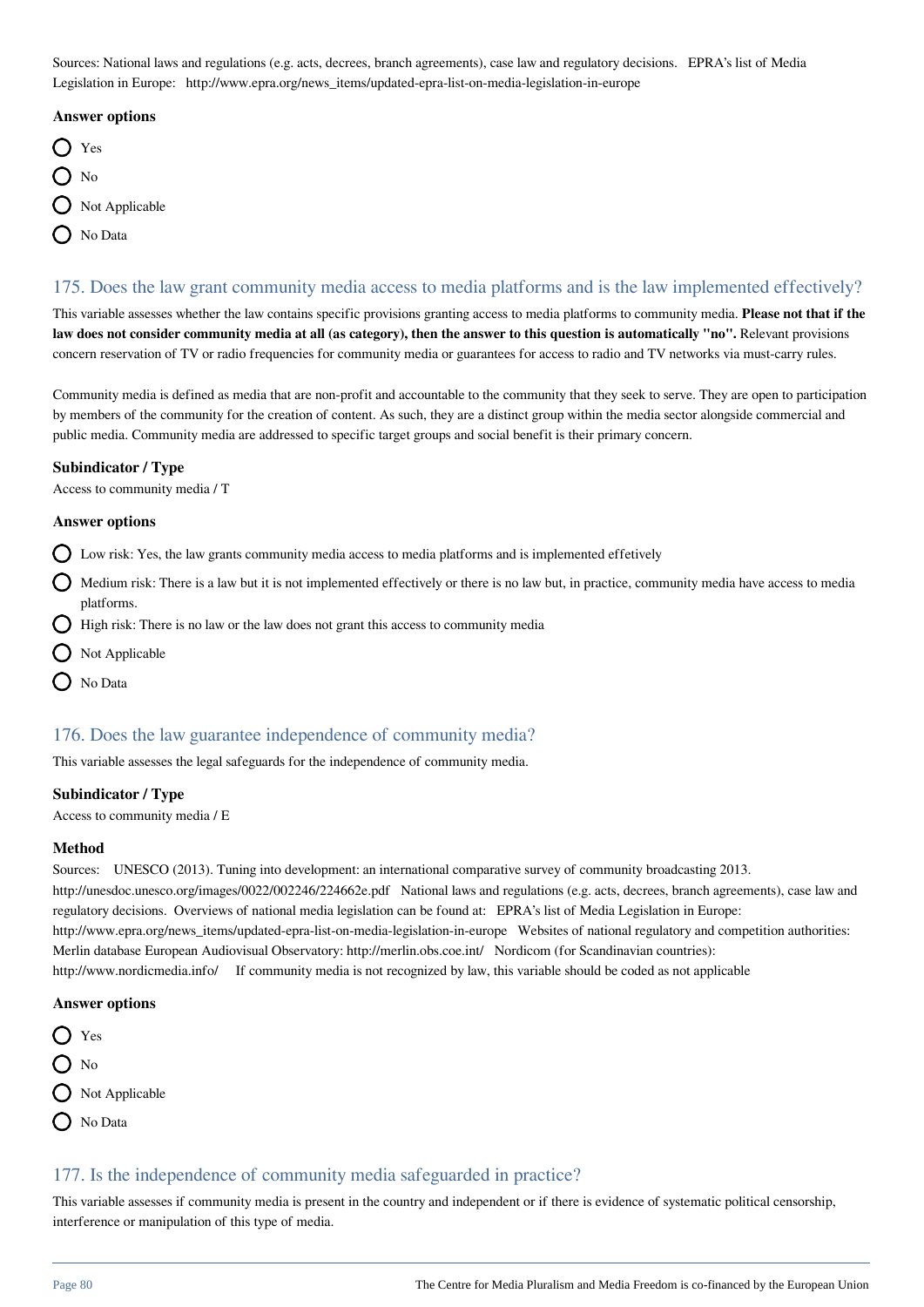#### **Subindicator / Type**

Access to community media / T

#### **Method**

Sources:

Case law, decision practice, press reports, reports of independent bodies or NGOs.

#### **Answer options**

- Low risk: Community media is present in the country and independent.
- $\bigcirc$  Medium risk: Community media is present in the country but is not fully independent.
- $\bigcirc$  High risk: Community media is absent or, if present, not independent.
- $\bigcap$  Not Applicable
- O No Data

## 178. Does the state support community media through subsidies?

This variable assesses whether the state ((national/regional/local levels) distributes direct or indirect subsidies to community media. Direct subsidies are e.g. cash grants and interest-free loans. Indirect subsidies are e.g. tax exemptions, and reduced postal service or telephone rates.

#### **Subindicator / Type**

Access to community media / T

#### **Method**

Sources:

Public reports and statistics; civil society or media reports. If it has already been recorded that community media is not recognized by law in the precious variables, please select non applicable as an answer

#### **Answer options**

- $\bigcirc$  Low risk: The state supports community media with an adequate level of subsidies.
- $\bigcirc$  Medium risk: The state supports community media with a limited number of subsidies.
- $\bigcirc$  High risk: The state does not support community media with subsidies.
- $\bigcirc$  Not Applicable
- $\bigcap$  No Data

## **18. Access to media for women**

Gender equality is a fundamental value (Treaty on European Union, 2008) and a strategic objective of the EU (European Commission, 201548). The Council of Europe considers gender equality to be an integral part of human rights, inter-related with media freedom, including editorial freedom, and hand-in-hand with freedom of expression, to be a fundamental right (Council of Europe Recommendation, 2013).

## 179. Do the PSM have a comprehensive gender equality policy?

 This variable assesses if the PSM(s) in the country have gender equality policies in place and whether they are comprehensive. To be considered comprehensive the policy should **cover both personnel issues and programming content.** In the comment box please summarise the policy (if any) and state what kind of measures are in place regarding programming or personnel. Background: The MPM2017 indicator on women and media are partly based on the indicators proposed by the EIGE report "Advancing gender equality in decision-making in media organisations"(http://eige.europa.eu/node/344). The European Council in June 2013 adopted the EIGE report and recommended the EC and the Member States to monitor the presence of women in decision-making roles in the print and broadcast media by using the indicators as set out in the EIGE report. Source: European Council conclusions (2013). "Advancing Women's Roles as Decision-makers in the Media". http://www.consilium.europa.eu/uedocs/cms\_data/docs/pressdata/en/lsa/137546.pdf

#### **Subindicator / Type**

Gender equality in PSM / T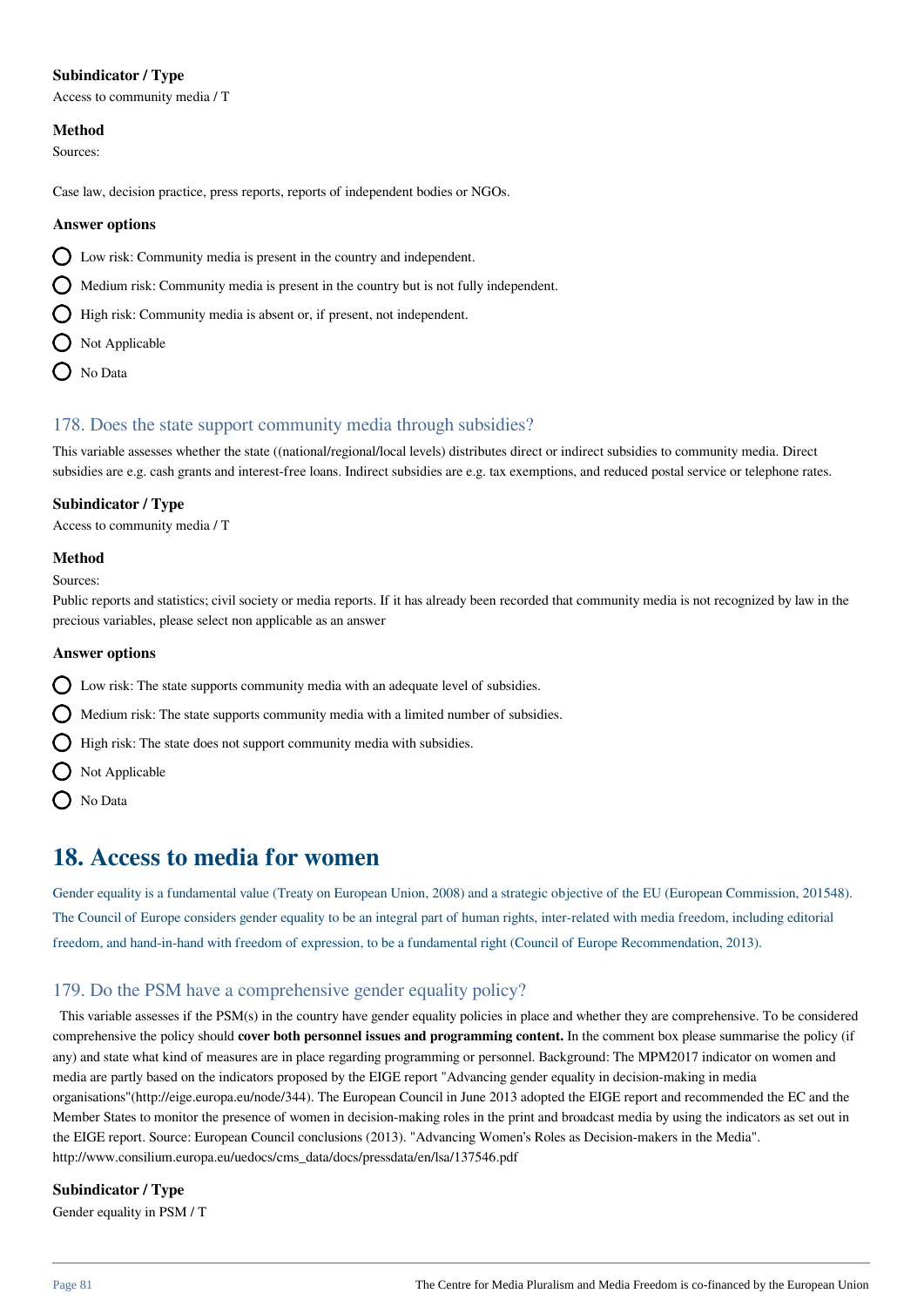Check on the PSM website or contact the PSM by email or telephone to verify it there is a policy and whether it is comprehensive, i.e. it covers personnel issues and programming content.

#### **Answer options**

- $\bigcap$  Low risk: Yes, the PSM has a comprehensive gender equality policy covering both personnel issues and programming content, and it is implemented effectively.
- Medium risk: Yes, the PSM has a gender equality policy but it is limited in scope or not implemented effectively.
- $\bigcirc$  High risk: No, the PSM does not have any gender equality policy.

 $\bigcap$  Not Applicable

No Data

## 180. What is the share of women on PSM management boards?

This variable assesses whether the representation of women and men on PSM management boards is balanced. PSM management boards correspond to the group of senior managers who are in charge of, control the company/ organization and is responsible for media content. Please note that the name of the Board may vary across countries (PSM management board is not a standard name) but what we are focusing on is the PSM board responsible for media content, e.g. in the case of the BBC it would be the Executive Committee. This variable is based on CoE recommendations. The CoE recommends a balanced representation of men and women in decision-making bodies of public service media (see reference below). Source: Council of Europe Recommendation CM/Rec(2012)1 of the Committee of Ministers to member States on public service media governance (Adopted by the Committee of Ministers on 15 February 2012 at the 1134th meeting of the Ministers' Deputies. https://wcd.coe.int/ViewDoc.jsp?id=1908265#P212\_20764"

#### **Subindicator / Type**

Gender equality in PSM / N

#### **Method**

Calculation: to make the calculation you need to have a list of PSM management board members. You count the number of female members within the management board and then divide it by the total number of members. This will give you a percentage that you insert into the value box (rounded, whole, number with no decimales). In case there are more than one PSM in the country, you make this calculation for each of the PSM. Then, you add up the averages and divide by the number opf PSM in the country. For example, the country Atlantis has 3 PSM: Atlantis Radio, Atlantis Television and Atlantis Educational broadcaster. Atlantis Radio management board has 1 of 5 women, Atlantis Television 3 of 6, and Atlantis Educational broadcaster has 5/5 women. In percentages this would be: Atlantis Radio 20% women, Atlantis Television 50% women, and Atlantis Educational broadcaster 100% women. In sum: 20+50+100= 170. 170 is divided by 3 (the number of PSMs), which equals 56,66. Round this up to 57%. 57 is also the number you insert on the platform. Please also put a description of the underlying information in the "comment box", i.e. There are 3 PSMs in Atlantis. Atlantis Radio management board has 1 of 5 women, Atlantis Television 3 of 6, and Atlantis Educational broadcaster has 5/5 women. Source: Check on the PSM website or contact the PSM by email or telephone. In the latter case, please state the name of the contacted person, the title, and the date of contact in the sources section. Please explain your calculation in the comment section. The results should be expressed in %. Thresholds used by the CMPF: Low risk: 40% or higher are women Medium risk: 30-39% High risk: 29% or lower are women

#### **Answer options**

- $\bigcap$  Insert the number  $\bigcirc$  Not Applicable
- $\bigcap$  No Data

## 181. What is the share of women among executives of PSM?

This variable assesses whether the representation of women and men among executives of PSM is balanced. Please note that the name of the position may vary across countries but what we are focusing on management or executive boards, e.g. in the case of Sweden it would be positions such as SVT Managing Director and in the case of the UK it would include BBC Director General of the Executive committee. **This is a followup question to variable 181. Here, we want to know if there are any women among the chairs/directors of the management boards of the PSMs assessed in 181.** 

## **Subindicator / Type**

Gender equality in PSM / N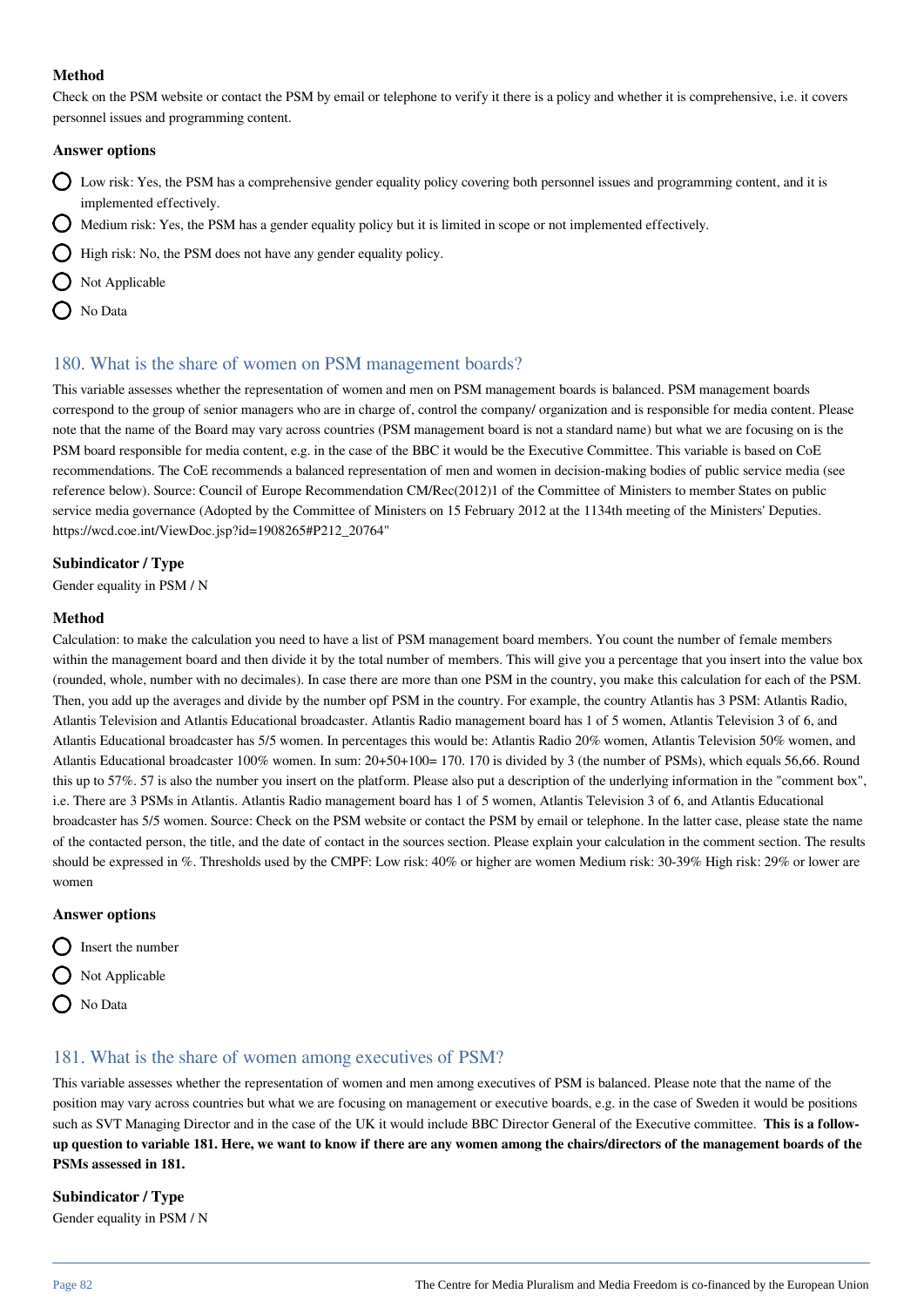Calculation: To calculate the share of women among executives in PSM, you need to identify the PSM Managing Director(s) within the managing board and divide this number by the total number of directors within the management board. You send need to transform the result into a percentage and insert it into the value box (rounded, whole, number with no decimales) In case there are more than one PSM in the country, you count the number of female directors and then divide it by the total number of directors. Please explain your calculation in the comment section The results should be expressed in %. For example, the country Atlantis has 3 PSMs: Atlantis Radio, Atlantis Television and Atlantis Educational broadcaster. Atlantis Radio managing director is a women, Atlantis Television managing director is a man, and Atlantis Educational broadcaster managing director is a man. In percentages this would be: Atlantis Radio 100% women, Atlantis Television 0% women, and Atlantis Educational broadcaster 0% women. In sum: 100+0+0= 100. 100 is divided by 3 (the number of PSMs), which equals 33,33 (etc.). Round this to 33%. 33 is also the number you insert on the platform. Please also put a description of the underlying information in the "comment box", i.e. Atlantis has 3 PSMs: Atlantis Radio, Atlantis Television and Atlantis Educational broadcaster. Atlantis Radio managing director is a women, Atlantis Television managing director is a man, and Atlantis Educational broadcaster managing director is a man. Source: Check on the media companies websites or contact the PSMs by email or telephone. In the latter case, please state the name of the contacted person, the title, and the date of contact in the sources section Thresholds: Low risk: 40% or higher are women Medium risk: 30-39% High risk: 29% or lower are women

#### **Answer options**

- $\bigcap$  Insert the number
- O Not Applicable
- $\bigcap$  No Data

#### 182. What is the share of women among members of management boards of private TV companies?

This variable assesses whether the representation of women and men on the management boards of private media companies is balanced. Please note that the name of the Board may vary across countries but what we are focusing on is the boards responsible for media content.

#### **Subindicator / Type**

Representation of women / N

#### **Method**

Sampling method: Select the two private TV companies with the largest audience share in the country. Calculation: To make the calculation you need to have a list of management board members. You count the number of female members and then divide it by the total number of members. Turn this result into a percentage and insert into the value box (rounded, whole, number with no decimales). You make this calculation for each private TV company in the sample. Then, you add up the averages and divide by the number of companies that make up the sample. For example, in the country Atlantis the 2 largest TV companies are: ATV and TV Alba. ATV management board has 1 of 5 women, TV Alba 3 of 6. In percentages this would be: ATV 20% women, TV Alba 50% women. In sum: 20+50= 70. 70 is divided by 2 (the number of companies), which equals 35%. 35 is also the number you insert on the platform. Please also put a description of the underlying information in the "comment box", i.e. Th 2 largest TV companies are ATV and TV Alba. ATV management board has 1 of 5 women, Alba TV 3 of 6. Source: Check on the media companies websites or contact the companies by email or telephone. In the latter case, please state the name of the contacted person, the title, and the date of contact in the sources section. The number you provide should be in rounded %. Please explain your calculation in the comment section Thresholds: Low risk: 40% or higher are women Medium risk: 30-39% High risk: 29% or lower are women

#### **Answer options**



- $\bigcap$  Not Applicable
- O No Data

## 183. What is the share of women among executives of private TV companies?

This variable is a follow-up question to variable 182. In the previous variable, the share of women within the management board was assessed. In the current variable, we want to know more specifically if there are any women occupying executive positions ( e. g.

CEO/chairs/directors/president) within the management boards of the PSMs assessed in 183. This variable assesses whether the representation of women and men among executives of media companies is balanced. Please note that the name of the position may vary across countries but what we are focusing on management or executive boards.

#### **Subindicator / Type**

Representation of women / N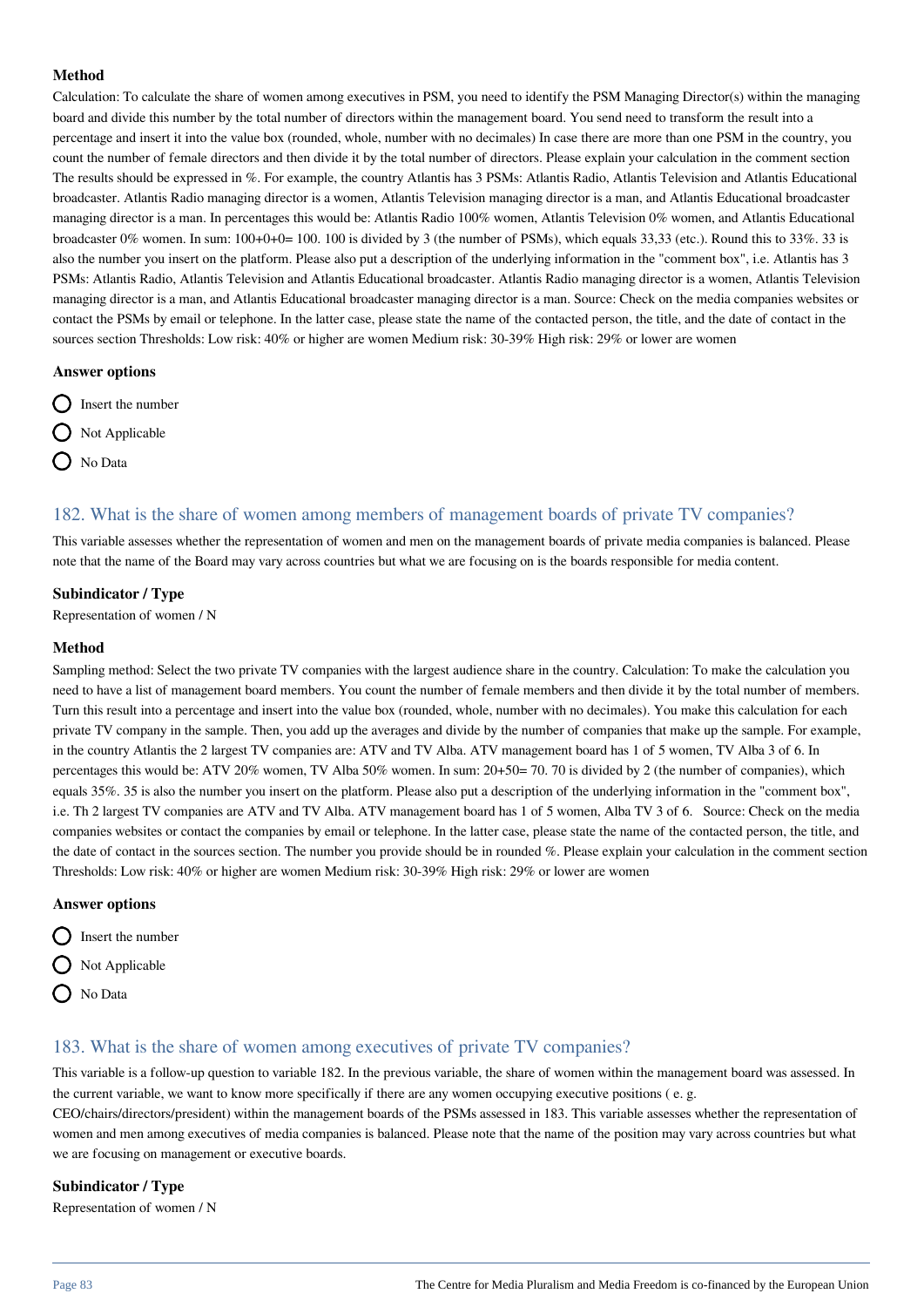Sampling method: Select the same two private TV companies with the largest audience share in the country as you did for variable 181. Calculation: To calculate the share of women among executives in the managing boards of the two main private TV companies in your country, you need to identify the female Managing Director(s) within the managing board and divide this number by the total number of directors within the management board. You need to transform the result into a percentage and insert it into the value box (rounded, whole, number with no decimales) Source: Check on the media companies websites or contact the Tv companies by email or telephone. In the later case, please state the name of the contacted person, the title, and the date of contact in the sources section Please explain your calculation in the comment section The results should be expressed in a rounded %. For example, the country Atlantis has 3 PSMs: Atlantis Radio, Atlantis Television and Atlantis Educational broadcaster. Atlantis Radio managing director is a women, Atlantis Television managing director is a man, and Atlantis Educational broadcaster managing director is a man. In percentages this would be: Atlantis Radio 100% women, Atlantis Television 0% women, and Atlantis Educational broadcaster 0% women. In sum: 100+0+0= 100. 100 is divided by 3 (the number of PSMs), which equals 33,33 (etc.). Round this to 33%. 33 is also the number you insert on the platform. Please also put a description of the underlying information in the ""comment box"", i.e. Atlantis has 3 PSMs: Atlantis Radio, Atlantis Television and Atlantis Educational broadcaster. Atlantis Radio managing director is a women, Atlantis Television managing director is a man, and Atlantis Educational broadcaster managing director is a man. Thresholds: Low risk: 40% or higher are women Medium risk: 30-39% High risk: 29% or lower are women

#### **Answer options**

- $\bigcirc$  Insert the number
- $\bigcap$  Not Applicable
- O No Data

## 184. What is the share of women among editors-in-chief in the leading news media in the country?

This variable assesses whether the representation of women and men among editor-in-chiefs of media companies is balanced.

#### **Subindicator / Type**

Representation of women / N

#### **Method**

Sampling method: Please for the sample of the leading news media consider 2 most relevant (based on readership and/or impact) news media per type (audiovisual, radio, newspapers, digital native). In total, you should claculate the share on the basis of 8 leading news media companies in the country. Calculation: to calculate the share of women among editors-in-chiefs in the selected media outlets and divide this number by the total numbers of editor-in-chiefs. You need to transform the result into a percentage and insert it into the value box (rounded, whole, number with no decimales) Source: Check on the media companies websites or contact the Tv companies by email or telephone. In the later case, please state the name of the contacted person, the title, and the date of contact in the sources section Please explain your calculation in the comment section The results should be expressed in a rounded %.

#### **Answer options**

- $\bigcirc$  Insert the number
- $\bigcap$  Not Applicable
- O No Data

## 185. Are women represented in news and current affairs broadcasting in a way that is proportionate and free from stereotypes?

This variable aims to assess the representation of women in news and current affairs broadcasting content because of the genre's (still) wide reach and role in shaping public perceptions about society. Please, consider here both public service and commercial audiovisual media.

#### **Subindicator / Type**

Representation of women / T

#### **Method**

Please consult the academic literature, recent studies and reports that can be based on quantitative or qualitative analysis.

## **Answer options**

Low risk: Women are proportionately represented in news and current affairs broadcasting and free from stereotypes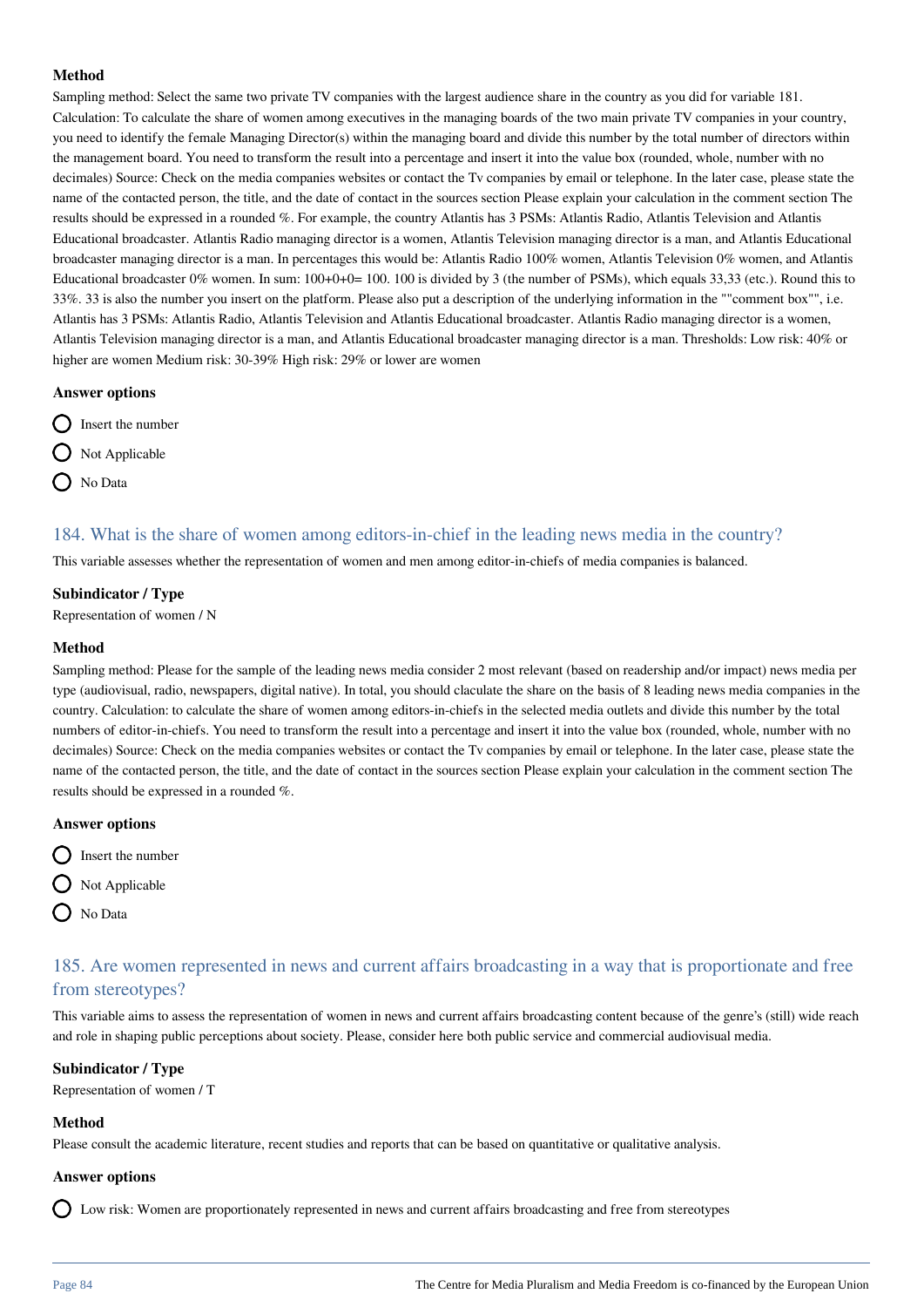Medium risk: Women are in some cases or in some media not represented in a proportionate way and free from stereotypes

 $\bigcirc$  High risk: Women are underrepresented or depicted in a stereotyped way

- $\bigcap$  Not Applicable
- O No Data

## 186. Are female experts invited to comment in informative and political programmes and articles to the same extent as male experts?

This variable aims to assess the female participation in serving as information source (e.g as an expert to comment in informative and political programmes) in comparison with men.

#### **Subindicator / Type**

Representation of women / T

#### **Method**

Please provide your assessment here based on any available evidence, such as: academic papers, NGO reports, interviews with experts, etc. If, for example, media organisations in the country are trying to build a database of women with expertise in a wide variety of fields to ensure more gender balance in their programmes and articles, this should be seen as positive development and as such taken into account for the assessment.

#### **Answer options**

 $\Omega$  Low risk: Female and male experts are in general equally invited by media to comment on political and other relevant matters and events

- Medium risk: Female experts are not always invited to the same extent as male experts, or there are some prominent media in the country where female experts are underrepresented
- $\bigcirc$  High risk: Male experts are evidently and systematically more often invited by media to comment on political and other relevant matters and events than female experts
- Not Applicable
- No Data

## **19. Media literacy**

Media literacy is a fundamental prerequisite of an accessible media system, and a core element of media pluralism. People need to master media literacy skills so as to fully enjoy fundamental rights, such as freedom of expression and access to information (UNESCO, 2013). This indicator assesses the comprehensiveness and implementation of media literacy policies; availability of media literacy activities; presence of media literacy in education; training of teachers on media literacy; digital competencies of individuals; and protection against hate speech.

## 187. How would you evaluate the policy on media literacy in your country?

This variable assesses the public policies on media literacy in a given country. The term "policy" includes regulation, self-regulation and (a set of) laws that govern a certain issue. The definition of media literacy used by the MPM: To be media literate means to be able to use the media well. It means to have the ability to understand how messages and meanings are produced and shared.

Going more into the detail of the definition:

"Media literacy is an umbrella expression that includes all the technical, cognitive, social, civic and creative capacities that allow a citizen to access, have a critical understanding of the media and interact with it"" (1). "Media-literate people are able to exercise informed choices, understand the nature of content and services and take advantage of the full range of opportunities offered by new communications technologies (2). "(Media literacy) refers to all kind of media (television, radio, press), through all kind of channels (traditional, internet, social media) and to all ages. (...) (A) key stone in all possible definitions of media literacy is the development of critical thinking by the user." (1).

**Sources:** (1) Mandate of the EC's Expert Group on Media Literacy. https://ec.europa.eu/digital-single-market/en/news/meetings-media-literacyexpert-group (2) Audiovisual Media Services Directive (2010). Directive 2010/13/EU of the European Parliament and of the Council of 10 March 2010 on the coordination of certain provisions laid down by law, regulation or administrative action in Member States concerning the provision of audiovisual media services (Audiovisual Media Services Directive). http://eur-lex.europa.eu/legal-content/EN/ALL/?uri=CELEX:32010L0013

#### **Subindicator / Type**

Media literacy policies / T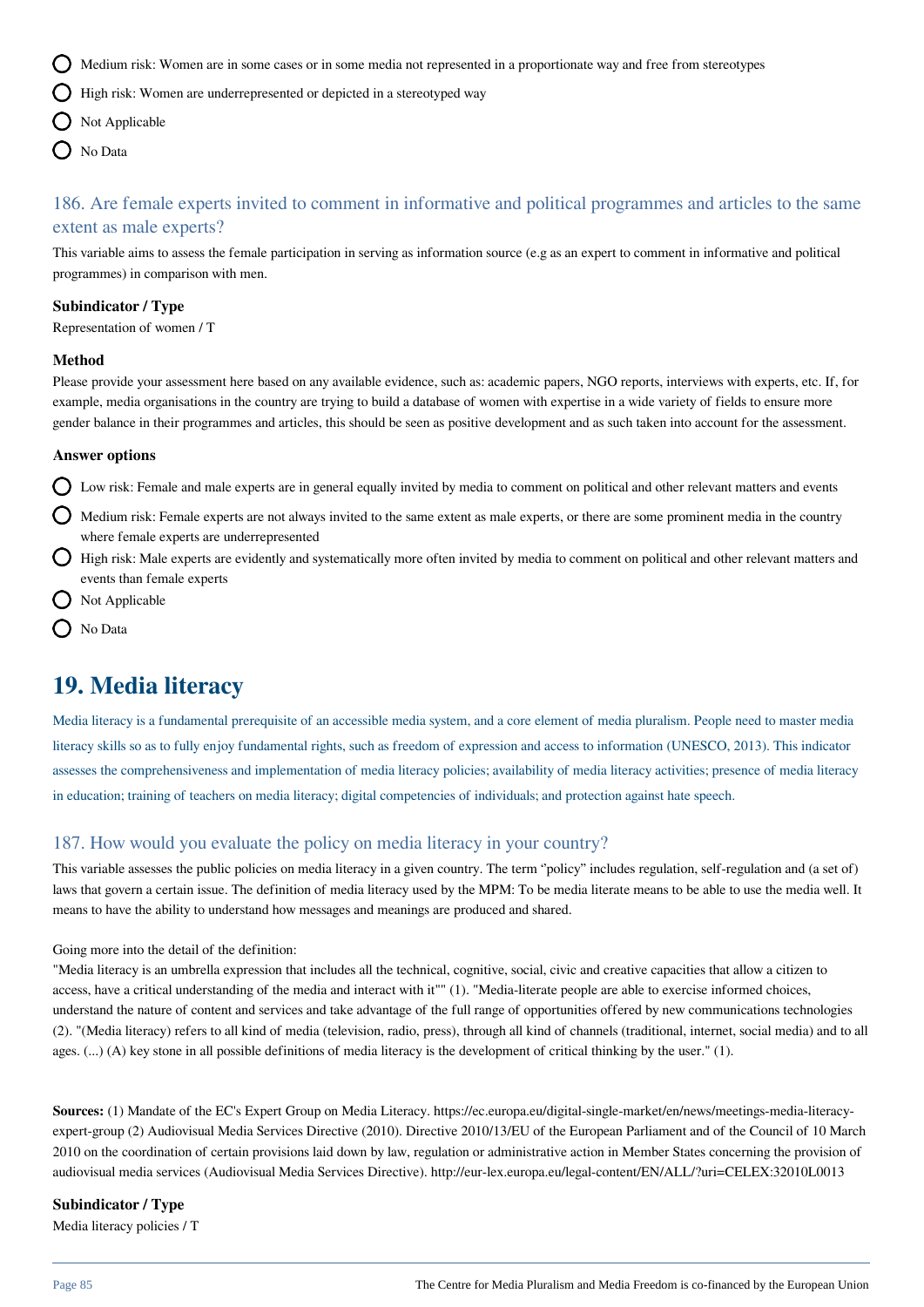For this variable, the country team has to conduct a brief **interview with at least one media literacy expert in the country**. The interview has to be referenced (please attach a note listing the name, title, and organisation of the expert interviewed and the date and channel (inperson/telephone) for the interview). You can consult the **list of media literacy experts provided by the CMPF** but you are also free to find experts of your choice. Please avoid interviewing government or public agency representatives given that they might have been involved in the development or implementation of related policies (if any) and might have a biased opinion. Other sources: Public reports and statistics; civil society or media reports.

#### **Answer options**

- $\bigcirc$  Low risk: Well-developed and implemented policy. There is already a strong tradition of policy making in this area. The policy has concrete targets, and the existing measures are coherent and up-to-date with the latest societal changes.
- $\bigcap$  Medium risk: Underdeveloped or not well implemented policy.
- $\bigcap$  High risk: No policy.
- $\bigcirc$  Not Applicable
- O No Data

## 188. To what extent is media literacy present in the education curriculum?

This variable assesses whether media literacy is present in the education curriculum, as a separate subject, as a cross-cutting subject or as part of another subject (e.g. ICT or language). Introduction of media literacy in the compulsory education curriculum is recommended in the COMMISSION RECOMMENDATION of 20 August 2009 on media literacy in the digital environment for a more competitive audiovisual and content industry and an inclusive knowledge society (2009/625/EC) and is part of the provision of key competences for lifelong learning, set out in the Recommendation of the European Parliament and of the Council of 18 December 2006 on key competences for lifelong learning.

#### **Subindicator / Type**

Media literacy activities / T

#### **Method**

Sources: Public reports and statistics; civil society or media reports.

#### **Answer options**

- Low risk: Media literacy is present in the education curriculum.
- $\bigcirc$  Medium risk: Media literacy is present but only to a limited extent.
- **High risk: Media literacy is absent from the compulsory education curriculum.**
- Not Applicable
- O No Data

## 189. Is teachers' training in media literacy provided?

#### **Subindicator / Type**

Media literacy activities / T

#### **Answer options**

- $\bigcirc$  Low risk: There is a well-developed and comprehensive training programme in media literacy for teachers
- $\bigcirc$  Medium risk: There are only some occasional training for teachers in media literacy
- $\bigcap$  High risk: Teachers are not provided with any training in media literacy
- $\bigcirc$  Not Applicable
- O No Data

## 190. To what extent is media literacy present in non-formal education?

Non-formal education is defined as learning and training which takes place outside recognized educational institutions (Tight 2012, p. 70). As a general rule of thumb, formal education is linked with schools and training institutions; while non-formal education takes place with community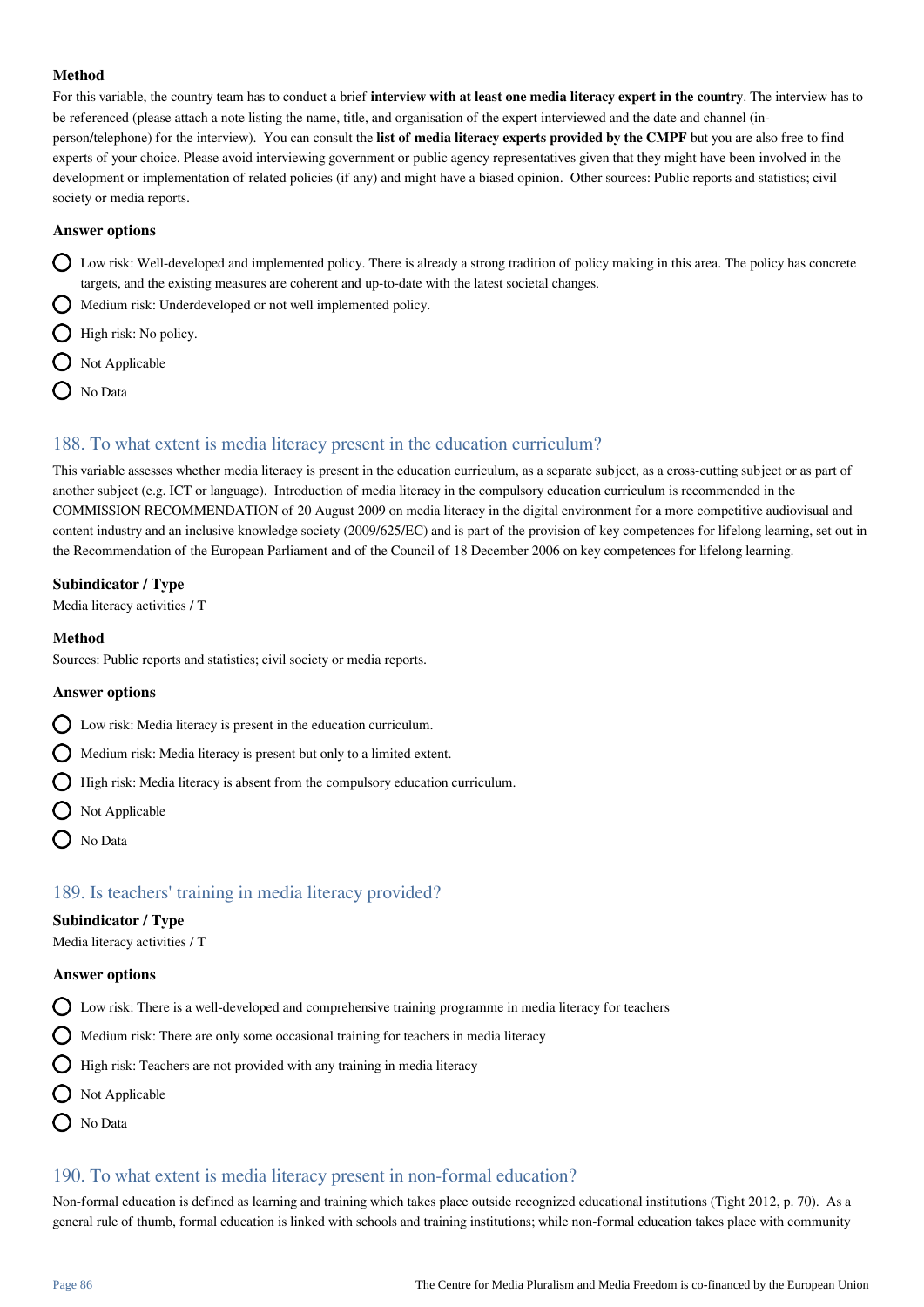groups and other organizations, but the two categories can sometimes overlap. Please note that In many northern countries the notion of nonformal education is not common in internal policy debates – preferred alternatives being community education and community learning, informal education and social pedagogy.

The types of non-formal education considered are training, research and studies of media literacy.

#### **Subindicator / Type**

Media literacy activities / T

#### **Method**

Sources:

Public reports and statistics; civil society or media reports.

#### **Answer options**

- $\bigcirc$  Low risk: The subject of media literacy is widespread in non-formal education.
- $\bigcap$  Medium risk: The subject of media literacy is present but only to a limited extent.
- $\bigcirc$  High risk: Media literacy is absent from non-formal education.
- $\bigcirc$  Not Applicable
- $\bigcap$  No Data

## 191. How would you evaluate the extent of media literacy activities in your country?

Media literacy activities should aim at educating users (e.g. young people, parents and teachers) and can include the following activities: campaigns, provision of funding, networking platforms, information days, distribution of information packs (e.g. about the risks involved in processing personal data through information and communication networks). Media literacy activities can be carried out by civil society organisations, public or private bodies.

#### **Subindicator / Type**

Media literacy activities / T

#### **Method**

For this variable, the country team has to conduct a brief interview with at least one media literacy expert in the country. The interview has to be referenced (please attach a note listing the name, title, and organisation of the expert interviewed and the date and channel (in-person/telephone) for the interview). **Other valuable sources:** European Audiovisual Observatory (2016). "Mapping of media literacy practices and actions in EU-28": http://www.obs.coe.int/documents/205595/8587740/Media+literacy+mapping+report+-+EN+-+FINAL.pdf/c1b5cc13-b81e-4814-b7e3-c c64dd4de36c Public reports and statistics; civil society or media reports.

#### **Answer options**

- Low risk: Activities on media literacy are widespread across the country and across different groups of people.
- $\bigcirc$  Medium risk: Activities on media literacy are limited to some part(s) of the country or to certain groups of people.
- High risk: Activities on media literacy are hardly ever conducted.
- $\bigcap$  Not Applicable
- O No Data

## 192. What is the percentage of population that has basic or above basic overall digital skills?

This variable assesses the percentage of population that has basic or above basic overall digital skills in the country. SOURCE OF DATA: Eurostat DATASET: Individuals' level of digital skills [isoc\_sk\_dskl\_i] Last update: 05-02-2020 (for 2019) IND\_TYPE All Individuals UNIT Percentage of individuals

#### **Subindicator / Type**

Digital competencies / N

#### **Method**

The percentage in the answer corresponds to the sum of these two answer categories of the indicator:

- Individuals who have basic communication skills
- Individuals who have above basic communication skills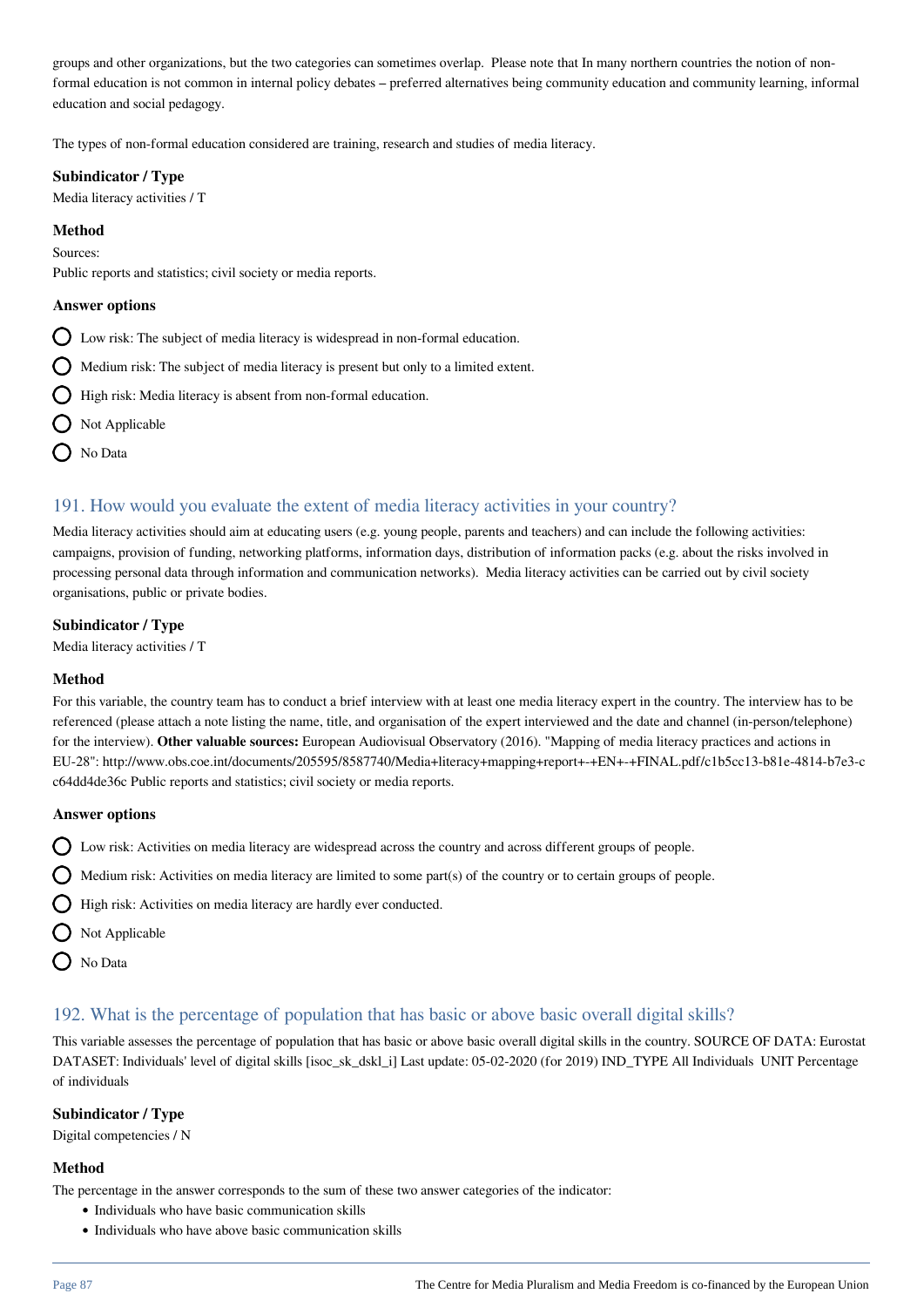Calculate percentiles based on available country scores (28 countries, no data for Albania & Slovakia), the following percentiles have been calculated: 25 percentiles at 48% median at 56% 75 percentiles at 67%

Thresholds: Below 25 percentiles is considered to be high risk, while above 75 percentiles is considered to be low risk: high risk: 0-47% medium risk: 48-67% low risk: 68-100% Source: Eurostat

<https://appsso.eurostat.ec.europa.eu/nui/submitViewTableAction.do>

#### **Answer options**

- $\bigcirc$  Insert the number
- $\bigcirc$  Not Applicable
- $\bigcap$  No Data

## 193. What is the percentage of population that has low overall digital skills?

This variable assesses the percentage of population that has low overall digital skills in the country, which is not desirable state of play. SOURCE OF DATA: Eurostat DATASET: Individuals' level of digital skills [isoc\_sk\_dskl\_i] Last update: 05-02-2020 (2019) IND\_TYPE All Individuals UNIT Percentage of individuals

#### **Subindicator / Type**

Digital competencies / N

#### **Method**

Calculate percentiles based on available country scores  $(28 \text{ countries}, \text{no data for Albania} \& \text{Slovakia}),$  the following percentiles have been calculated: 25 percentiles at 24%

median at 28%

#### 75 percentiles at 32%

RISK LOGIC: the higher the percentage the higher the risk - the aim is to have the population with at least basic and above basic digital skills, not to have significant share of population with low overall digital skills Thresholds: Below 25 percentiles is considered to be low risk, while above 75 percentiles is considered to be high risk:

low risk: 0-23% medium risk: 24-32% high risk: 33-100%

**Answer options**

Source: Eurostat



 $\bigcap$  Not Applicable

No Data

## **20. Protection against illegal and harmful speech**

Protection against harmful and illegal speech is essential to demote intentionally false or misleading publications and to withdraw illegal content such as discourses that could cause harm to groups or individuals such as incitement to violence or hatred on the basis of certain characteristics, including race, colour, religion, or ethnic origin. These harmful and illegal speech may jeopardise democratic values and democratic systems, promoting racism and xenophobia or threatening free and fair political processes and policy-making. Harmful and illegal speech refers to disinformation - includes all forms of false, inaccurate, or misleading information designed, presented and promoted to intentionally cause public harm or for profit (Source: https://eur-lex.europa.eu/legal-content/EN/TXT/?uri=CELEX:52018DC0236) and hate speech - "all forms of expression which spread, incite, promote or justify hatred based on intolerance" (Erbakan v. Turkey judgment of 6 July 2006, § 56). This indicator assesses the existence and the efficiency of framework to counter disinformation, hate speech and incitation to violence.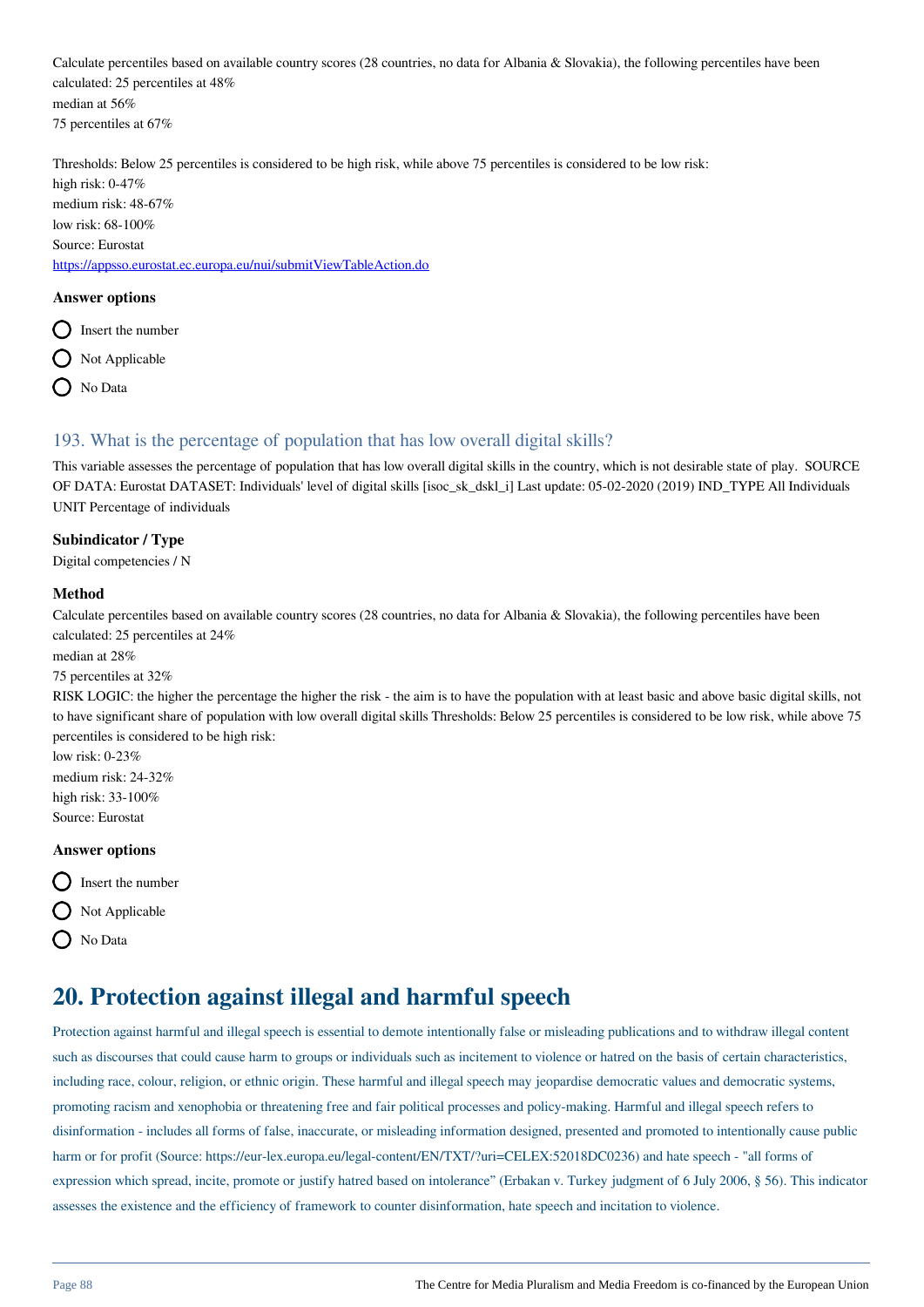## 194. Are there any laws or policies that aim at countering disinformation in your country?

The definition of disinformation used here is based on the Report of the independent High level Group on fake news and online disinformation (2018) (source: [https://op.europa.eu/en/publication-detail/-/publication/6ef4df8b-4cea-11e8-be1d-01aa75ed71a1\).](https://op.europa.eu/en/publication-detail/-/publication/6ef4df8b-4cea-11e8-be1d-01aa75ed71a1).) Disinformation includes "all forms of false, inaccurate, or misleading information designed, presented and promoted to intentionally cause public harm or for profit". While not necessarily illegal, disinformation can nonetheless be harmful for citizens and society at large. The risks linked to disinformation are, among others, threats to democratic processes, including integrity of elections, and to democratic values that shape public policies. In some cases, it can also put citizens' environment and health at risk.

In the context of Covid-19, disinformation includes more specifically misleading healthcare information, with false claims and conspiracy theories that may endanger human health. Those can lead people to mistrust institutions, ignore official health advice and engage in risky behaviour. (Source[: https://ec.europa.eu/info/sites/info/files/communication-tackling-covid-19-disinformation-getting-facts-right\\_en.pd](https://ec.europa.eu/info/sites/info/files/communication-tackling-covid-19-disinformation-getting-facts-right_en.pdf)f ).

#### **Subindicator / Type**

Protection against disinformation / T

#### **Method**

The Protection against disinformation sub-indicator aims to assess whether there is a legal regulatory framework to counter disinformation, and whether it has been efficient in removing disinformation, while not presenting any risk to freedom of expression. it also aims to assess the importance of disinformation in your country and its consequences.

This variable aims to assess whether there is a legal regulatory framework (e.g. laws, policies) to counter disinformation and whether this framework is adapted to efficiently and non-arbitrarily limit disinformation, while not presenting any risk to freedom of expression. Sources: National laws and regulations (e.g. acts, decrees, branch agreements), case law and regulatory decisions.

#### **Answer options**

- Low risk: Well-developed legal/policy framework with concrete targets, that does not restrict or harm freedom of expression. There is a strong commitment of political actors to fight disinformation and their action shows some effective results; or there is an effective selfregulation of disinformation.
- Medium risk: Underdeveloped, not well-implemented framework or existing legal framework.
- High risk: Either legal/policy framework on disinformation is inexistent or this framework presents a risk for Freedom of expression.
- Not Applicable
- ◯ No Data

## 195. How would you assess, in practice, the fight against disinformation in your country?

This variable aims to assess the efficiency of the fight against disinformation in your country. The fight against disinformation should aim at improving detection, analysis and exposure of disinformation and can include the following activities: campaigns, provision of funding, networking platforms, cooperation, information days, distribution of information packs and any other initiatives to fight disinformation, raise awareness and improve societal resilience to disinformation.

Disinformation activities can be carried out by civil society, organisations, public institutions or private bodies. **In the context of COVID-19, the fight against disinformation includes more specifically fighting misleading healthcare information, with false claims and conspiracy theories that may endanger human health.** 

#### **Subindicator / Type**

Protection against disinformation / T

#### **Method**

For this variable, the country team has to conduct a brief interview with at least one disinformation expert in the country. The interview has to be referenced (please attach a note listing the name, title, and organisation of the expert interviewed and the date and channel (in-person/telephone) for the interview). Some complementary sources of information may be the ERGA report on disinformation: Assessment of the implementation of the code of practice : [https://erga-online.eu/wp-content/uploads/2020/05/ERGA-2019-report-published-2020-LQ.pdf,](https://erga-online.eu/wp-content/uploads/2020/05/ERGA-2019-report-published-2020-LQ.pdf) and the annual selfassessment reports of signatories to the Code of Practice to Disinformation [https://ec.europa.eu/digital-single-market/en/news/annual-self](https://ec.europa.eu/digital-single-market/en/news/annual-self-assessment-reports-signatories-code-practice-disinformation-2019)[assessment-reports-signatories-code-practice-disinformation-2019.](https://ec.europa.eu/digital-single-market/en/news/annual-self-assessment-reports-signatories-code-practice-disinformation-2019)

#### **Answer options**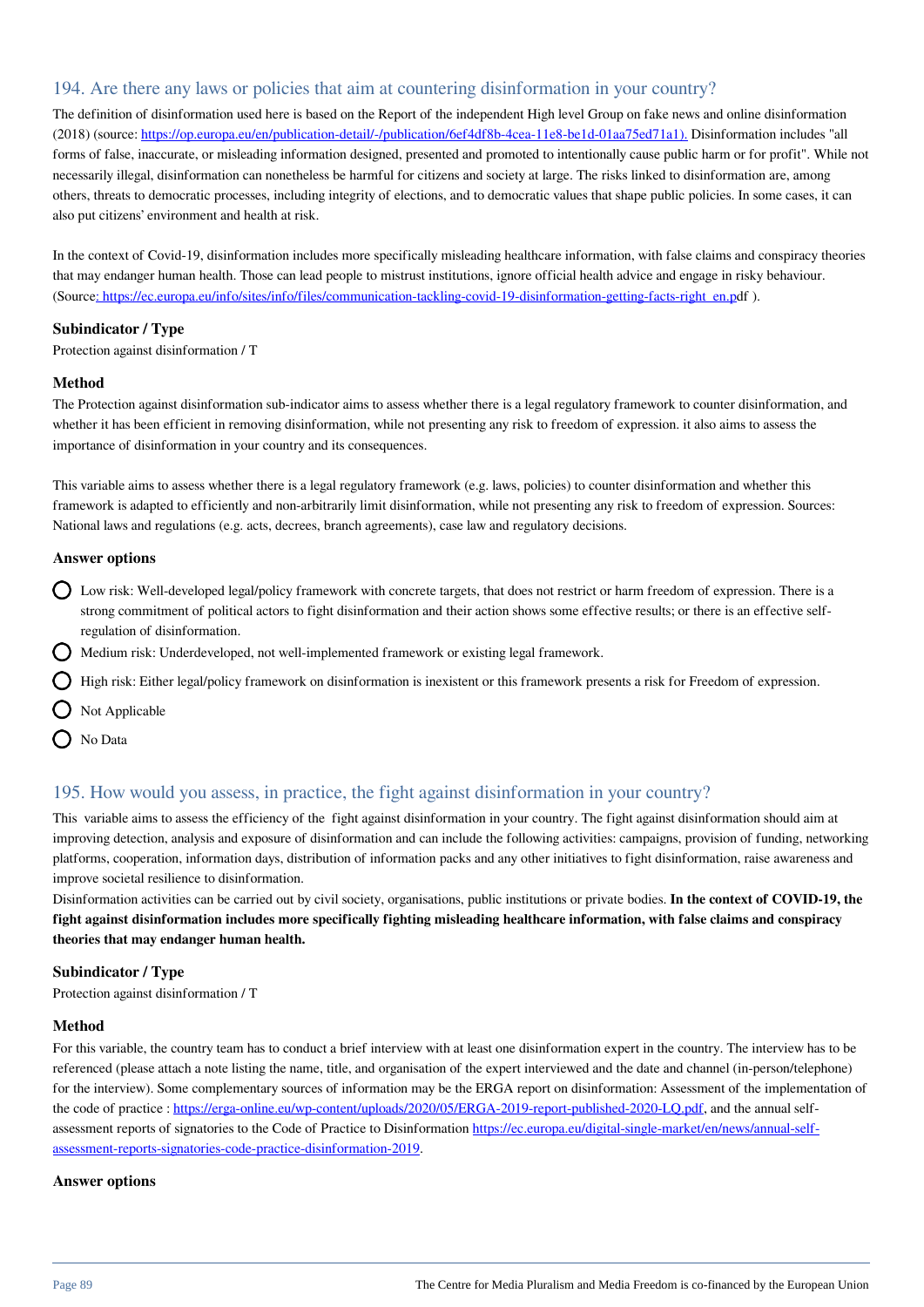expression.

Meditink: Initiatives ion disinformation are wide the read efficient across the country. Those initiatives do not restrict or harm freedom of

High risk: Initiatives on disinformation are hardly ever conducted. They are inefficient or they restrict or harm freedom of expression.

- $\sum$  Not Applicable
- No Data

## 196. How would you assess the impact of disinformation in your country?

This variable aims to assess the amount of disinformation circulating in your country and to evaluate their impact on the state actions. Disinformation may have some far-reaching consequences. Disinformation can polarise debates, create or deepen tensions in society, and erode trust in institutions and in news media. In doing so, it can cause public harm, be a threat to democratic political and policy-making processes, undermine electoral systems and may even put the protection of citizens' health and security at risk, as it is hampering the ability of citizens to take informed decisions.

**Covid-19 pandemic has generated unprecented level of infodemics, defined by the WHO as "an excessive amount of information about a problem, which makes it difficult to identify a solution" including misinformation, disinformation and rumours about the pandemic. Those false and misleading information related to Covid-19 are, among others, false claims regarding remedies, behaviours or causes as well as conspiracy theories. In this context, the information overload may constitute a threat to national safety by spreading misleading information regarding the pandemic, by generating mistrust in the safety guidelines promoted by the institutions, or by promoting risky behaviours that put national health and safety at risk (source:** [https://eur-lex.europa.eu/legal](https://eur-lex.europa.eu/legal-content/EN/TXT/?uri=CELEX%3A52020JC0008)[content/EN/TXT/?uri=CELEX%3A52020JC0008](https://eur-lex.europa.eu/legal-content/EN/TXT/?uri=CELEX%3A52020JC0008)**).**

#### **Subindicator / Type**

Protection against disinformation / T

#### **Method**

For this variable, the country team has to conduct a brief interview with at least one disinformation expert in the country. The interview has to be referenced (please attach a note listing the name, title, and organisation of the expert interviewed and the date and channel (in-person/telephone) for the interview). Please avoid interviewing government or public agency representatives given that they might have been involved in the development or implementation of disinformation policies (if any) and might have a biased opinion. **Other sources:** Public reports and statistics; civil society or media reports.

#### **Answer options**

- Low risk: Disinformation is almost nonexistent in the country and/or actions against disinformation have been very efficient. No direct and/or harmful consequences of disinformation have been observed in the country.
- Medium risk: Disinformation is moderately spread in the country and/or disinformation consequences remain limited.
- High risk: Disinformation is widely spread in the country and some clear consequences have been observed.
- Not Applicable
- O No Data

## 197. Are there any laws or policies that aim at countering online hate speech in your country and are they effective?

The Protection against hate speech sub-indicator aims to assess whether there is a regulatory framework to counter hate speech online and whether it has been efficient in removing hate speech toward ethnic or religious minorities, people with disabilities, and women from online platforms, while not presenting any risk to freedom of expression. In particular, this sub-indicator aims to assess whether the regulatory instruments (Code of conduct on countering illegal hate speech 2016 [ Source: [ec.europa.eu/commission/presscorner/detail/en/qanda\\_20\\_1135](http://ec.europa.eu/commission/presscorner/detail/en/qanda_20_1135) ], Council of the EU 2008 Framework Decision on combating certain forms and expressions of racism and xenophobia [Source: [eur-lex.europa.eu/legal](http://eur-lex.europa.eu/legal-content/en/ALL/?uri=CELEX%3A32008F0913)[content/en/ALL/?uri=CELEX%3A32008F0913](http://eur-lex.europa.eu/legal-content/en/ALL/?uri=CELEX%3A32008F0913) ], and if applicable the EU Directive 2018/1808 (Audiovisual Media Services Directive [URL: [eur](http://eur-lex.europa.eu/eli/dir/2018/1808/oj)[lex.europa.eu/eli/dir/2018/1808/oj](http://eur-lex.europa.eu/eli/dir/2018/1808/oj) ]) art 28b on video sharing platforms) are effectively and non-arbitrarily limiting hate speech and foster an online media environment that is inclusive and non-discriminatory.

 This variable aims to assess whether there is a regulatory framework and whether it is efficient in countering harm speech toward ethic and religious minorities, while not presenting any risk to freedom of expression.

#### **Subindicator / Type**

Protection against hate speech / T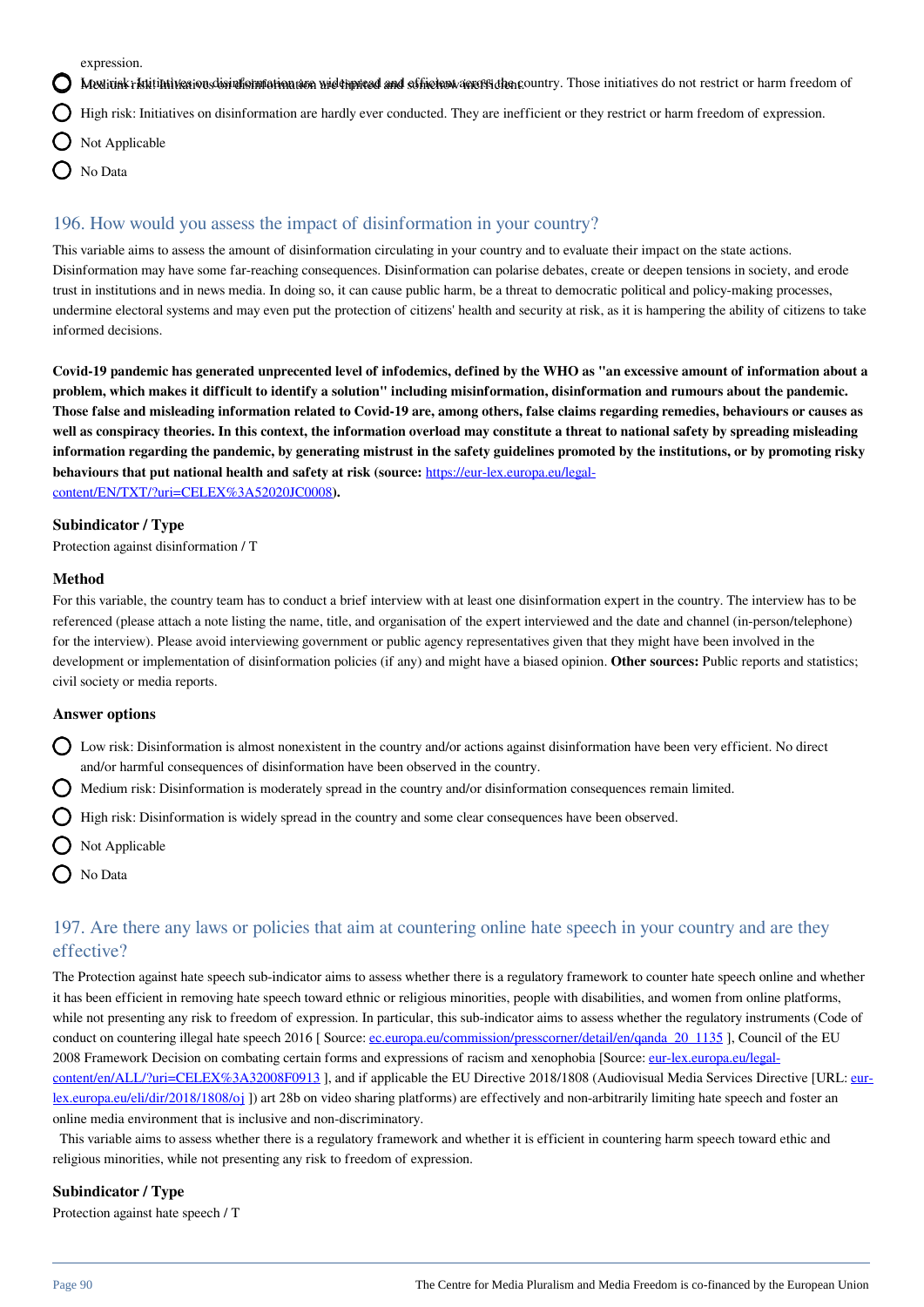The definition of **hate speech** used here is based on case law of the European Court of Human Rights.

(See: [https://www.echr.coe.int/Documents/FS\\_Hate\\_speech\\_ENG.pdf](https://eur03.safelinks.protection.outlook.com/?url=https%3A%2F%2Fwww.echr.coe.int%2FDocuments%2FFS_Hate_speech_ENG.pdf&data=02%7C01%7CIva.Nenadic%40eui.eu%7Ccf122837ccf94b1351c008d76203bcfe%7Cd3f434ee643c409f94aa6db2f23545ce%7C0%7C0%7C637085640506357480&sdata=pCgucObeyxcROq85lUJOyc5VShCiM9JTSmUU2nr6MIs%3D&reserved=0)). According to the European Court of Human rights, every 'formality', 'condition', 'restriction' or 'penalty' imposed to freedom of expression must be proportionate to the legitimate aim pursued. (Handyside v. the United Kingdom judgment of 7 December 1976, § 49, online:

hudoc.echr.coe.int/app/conversion/pdf/?library=ECHR&id=001-57499&filename=001-); and, "tolerance and respect for the equal dignity of all human beings constitute the foundations of a democratic, pluralistic society. That being so, as a matter of principle it may be considered necessary in certain democratic societies to sanction or even prevent **all forms of expression which spread, incite, promote or justify hatred based on intolerance** …, provided that any 'formalities', 'conditions', 'restrictions' or 'penalties' imposed are proportionate to the legitimate aim pursued." (Erbakan v. Turkey judgment of 6 July 2006, § 56; online: [hudoc.echr.coe.int/eng#{%22itemid%22:\[%22001-76234%22\]}](http://hudoc.echr.coe.int/eng#{%22itemid%22:[%22001-76234%22]}) ). Sources: National laws and regulations (e.g. acts, decrees, branch agreements), case law and regulatory decisions. Please take into account that law and policies can also include self-regulation initiatives.

#### **Answer options**

- Low risk: Well-developed legal/policy framework with concrete targets, that does not restrict or harm freedom of expression. There is a strong commitment of political actors to fight hate speech and their action shows some effective results
- Medium risk: There is a regulatory framework but it is either not adequate, shows some deficiencies or it is not fully implemented
- High risk: There is no regulatory framework or the existing one is ineffective and/or restricts or harms freedom of expression.
- Not Applicable
- **O** No Data

## 198. Have efforts to remove hate speech toward ethnic or religious minorities from social media been effective?

This variable aims to assess whether there is a (self)regulatory framework to counter hate speech online and whether it has been efficient in removing hate speech toward ethnic or religious minorities, while not presenting any risk to freedom of expression. It further takes note on whether there are any media literacy or other educational initiatives in a country that aim to prevent or counteract hate speech. In particular, the sub-indicators aims to assess whether the (self-)regulatory instruments (Code of conduct on countering illegal hate speech 2016 [URL: [ec.europa.eu/commission/presscorner/detail/en/qanda\\_20\\_1135](http://ec.europa.eu/commission/presscorner/detail/en/qanda_20_1135) ], Council of the EU 2008 Framework Decision on combating certain forms and expressions of racism and xenophobia [URL: eur-lex.europa.eu/legal-content/en/ALL/?uri=CELEX%3A32008F0913] and if applicable the EU Directive 2018/1808 (Audiovisual Media Services Directive) [URL: [eur-lex.europa.eu/eli/dir/2018/1808/oj](http://eur-lex.europa.eu/eli/dir/2018/1808/oj)] art 28b on video sharing platforms are effectively and non-arbitrarily limiting hate speech and foster an online media environment that is inclusive and non-discriminatory.

#### **Subindicator / Type**

Protection against hate speech / T

#### **Method**

The definition of **hate speech** used here is based on case law of the European Court of Human Rights.

(See: [https://www.echr.coe.int/Documents/FS\\_Hate\\_speech\\_ENG.pdf](https://eur03.safelinks.protection.outlook.com/?url=https%3A%2F%2Fwww.echr.coe.int%2FDocuments%2FFS_Hate_speech_ENG.pdf&data=02%7C01%7CIva.Nenadic%40eui.eu%7Ccf122837ccf94b1351c008d76203bcfe%7Cd3f434ee643c409f94aa6db2f23545ce%7C0%7C0%7C637085640506357480&sdata=pCgucObeyxcROq85lUJOyc5VShCiM9JTSmUU2nr6MIs%3D&reserved=0)). According to the European Court of Human rights, every 'formality', 'condition', 'restriction' or 'penalty' imposed to freedom of expression must be proportionate to the legitimate aim pursued. (Handyside v. the United Kingdom judgment of 7 December 1976, § 49; URL:

hudoc.echr.coe.int/app/conversion/pdf/?library=ECHR&id=001-57499&filename=001-); and, "tolerance and respect for the equal dignity of all human beings constitute the foundations of a democratic, pluralistic society. That being so, as a matter of principle it may be considered necessary in certain democratic societies to sanction or even prevent **all forms of expression which spread, incite, promote or justify hatred based on intolerance** …, provided that any 'formalities', 'conditions', 'restrictions' or 'penalties' imposed are proportionate to the legitimate aim pursued." (Erbakan v. Turkey judgment of 6 July 2006, § 56, URL: hudoc.echr.coe.int/eng#{%22itemid%22:[%22001-76234%22]} ). **Source**: National laws and regulations (e.g. acts, decrees, branch agreements), case law, regulatory decisions, self-regulation initiatives, civil, society reports, academic literature. If no such data is available, please provide elements in the comment section, if based on your expertise and familiarity with local conditions, to explain if hate speech against ethnic and/or religious minorities online may be an issue in your country.

#### **Answer options**

- Low risk: Efforts were made to fight hate speech toward ethic and religious minorities and they were effective, without restricting or harming freedom of expression.
- Medium risk: Some efforts were made to fight hate speech toward ethic and religious minorities yet not in all cases and/or they were not fully effective.
- High risk: Efforts were not effective at all or no efforts were made to fight hate speech toward ethic and religious minorities.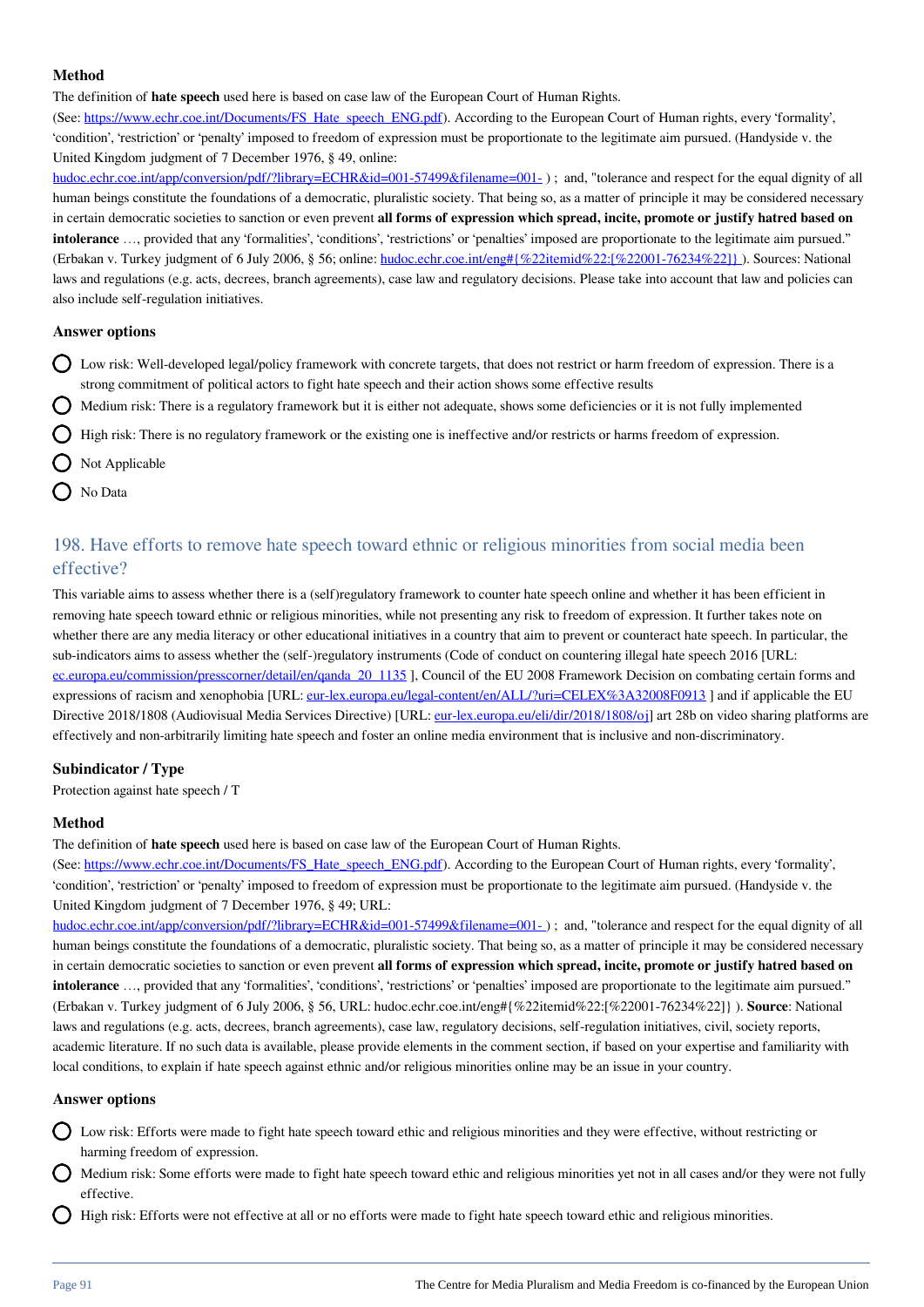

## 199. Have efforts to remove hate speech toward people with disabilities from social media been effective?

This variable aims to assess whether there is a (self)regulatory framework to counter hate speech online and whether it has been efficient in removing hate speech toward people with disabilities from online platforms, while not presenting any risk to freedom of expression. In particular, the sub-indicators aim to assess whether the (self-)regulatory instruments in place are effectively and non-arbitrarily limiting hate speech and foster an online media environment that is inclusive and non-discriminatory. It further takes note on whether there are any media literacy or other educational initiatives in a country that aims to prevent or counteract hate speech.

#### **Subindicator / Type**

Protection against hate speech / T

#### **Method**

The definition of **hate speech** used here is based on case law of the European Court of Human Rights.

(See: [https://www.echr.coe.int/Documents/FS\\_Hate\\_speech\\_ENG.pdf](https://eur03.safelinks.protection.outlook.com/?url=https%3A%2F%2Fwww.echr.coe.int%2FDocuments%2FFS_Hate_speech_ENG.pdf&data=02%7C01%7CIva.Nenadic%40eui.eu%7Ccf122837ccf94b1351c008d76203bcfe%7Cd3f434ee643c409f94aa6db2f23545ce%7C0%7C0%7C637085640506357480&sdata=pCgucObeyxcROq85lUJOyc5VShCiM9JTSmUU2nr6MIs%3D&reserved=0)). According to the European Court of Human rights, every 'formality', 'condition', 'restriction' or 'penalty' imposed to freedom of expression must be proportionate to the legitimate aim pursued. (Handyside v. the United Kingdom judgment of 7 December 1976, § 49; URL:

hudoc.echr.coe.int/app/conversion/pdf/?library=ECHR&id=001-57499&filename=001-); and, "tolerance and respect for the equal dignity of all human beings constitute the foundations of a democratic, pluralistic society. That being so, as a matter of principle it may be considered necessary in certain democratic societies to sanction or even prevent **all forms of expression which spread, incite, promote or justify hatred based on intolerance** …, provided that any 'formalities', 'conditions', 'restrictions' or 'penalties' imposed are proportionate to the legitimate aim pursued." (Erbakan v. Turkey judgment of 6 July 2006, § 56; URL: [hudoc.echr.coe.int/eng#{%22itemid%22:\[%22001-76234%22\]}](http://hudoc.echr.coe.int/eng#{%22itemid%22:[%22001-76234%22]}) ). Sources: laws, policies, reports. If no data is available, please provide the elements, based on your expertise, to assess the risk linked to hate speech toward people with disabilities on social media in your country.

#### **Answer options**

- Low risk: Efforts were made to fight hate speech against people with disabilities and they were effective, without restricting or harming freedom of expression.
- Medium risk: Some efforts were made yet not in all cases and/or they were not fully effective to fight hate speech against people with disabilities.
- High risk: Efforts are not being effective at all, there have been no such efforts or the efforts to fight hate speech against people with disabilities restricted the Freedom of expression.
- $\bigcap$  Not Applicable
- O No Data

## 200. Have efforts to remove hate speech toward women from social media been effective?

This variable aims to assess whether there is a (self)regulatory framework to counter hate speech online and whether it has been efficient in removing hate speech toward people with disabilities from online platforms, while not presenting any risk to freedom of expression. In particular, the sub-indicators aim to assess whether the (self-)regulatory instruments in place are effectively and non-arbitrarily limiting hate speech and foster an online media environment that is inclusive and non-discriminatory. It further takes note on whether there are any media literacy or other educational initiatives in a country that aims to prevent or counteract hate speech.

#### **Subindicator / Type**

Protection against hate speech / T

#### **Method**

The definition of **hate speech** used here is based on case law of the European Court of Human Rights.

(See: [https://www.echr.coe.int/Documents/FS\\_Hate\\_speech\\_ENG.pdf](https://eur03.safelinks.protection.outlook.com/?url=https%3A%2F%2Fwww.echr.coe.int%2FDocuments%2FFS_Hate_speech_ENG.pdf&data=02%7C01%7CIva.Nenadic%40eui.eu%7Ccf122837ccf94b1351c008d76203bcfe%7Cd3f434ee643c409f94aa6db2f23545ce%7C0%7C0%7C637085640506357480&sdata=pCgucObeyxcROq85lUJOyc5VShCiM9JTSmUU2nr6MIs%3D&reserved=0)). According to the European Court of Human rights, every 'formality', 'condition', 'restriction' or 'penalty' imposed to freedom of expression must be proportionate to the legitimate aim pursued. (Handyside v. the United Kingdom judgment of 7 December 1976, § 49; URL:

hudoc.echr.coe.int/app/conversion/pdf/?library=ECHR&id=001-57499&filename=001-); and, "tolerance and respect for the equal dignity of all human beings constitute the foundations of a democratic, pluralistic society. That being so, as a matter of principle it may be considered necessary in certain democratic societies to sanction or even prevent **all forms of expression which spread, incite, promote or justify hatred based on intolerance** …, provided that any 'formalities', 'conditions', 'restrictions' or 'penalties' imposed are proportionate to the legitimate aim pursued." (Erbakan v. Turkey judgment of 6 July 2006, § 56; URL: hudoc.echr.coe.int/eng#{%22itemid%22:[%22001-76234%22]}). Sources: laws,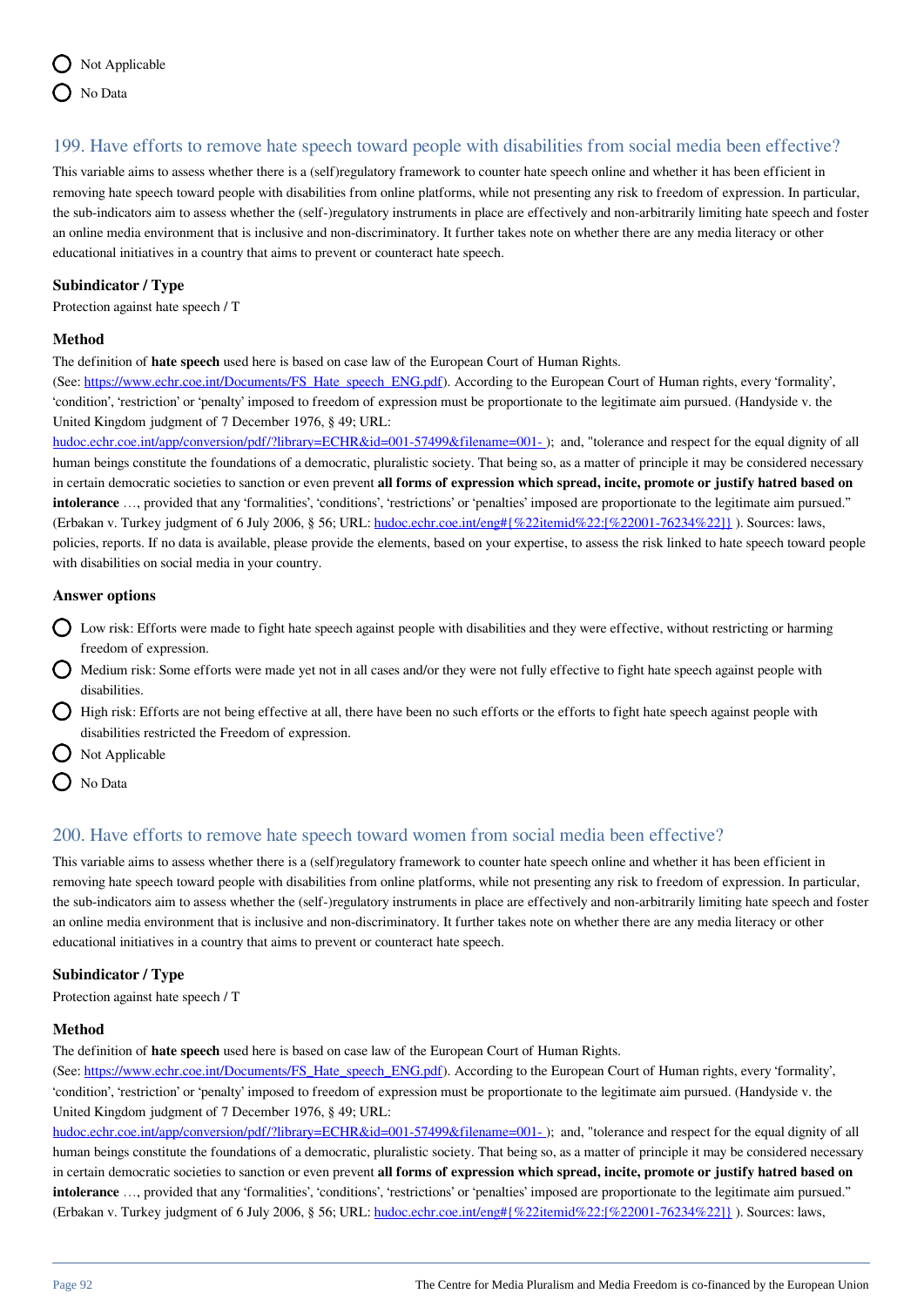policies, reports. If no data is available, please provide the elements, based on your expertise, to assess the risk linked to hate speech toward women on social media in your country.

#### **Answer options**

- Low risk: Yes, efforts to remove hate speech toward women from social media have been effective and did not restrict freedom of expression.
- $\bigcirc$  Medium risk: Efforts to remove hate speech toward women from social media haven't been effective in all cases.
- $\bigcirc$  High risk: Efforts are not being effective at all or there have been no such efforts.
- O Not Applicable
- O No Data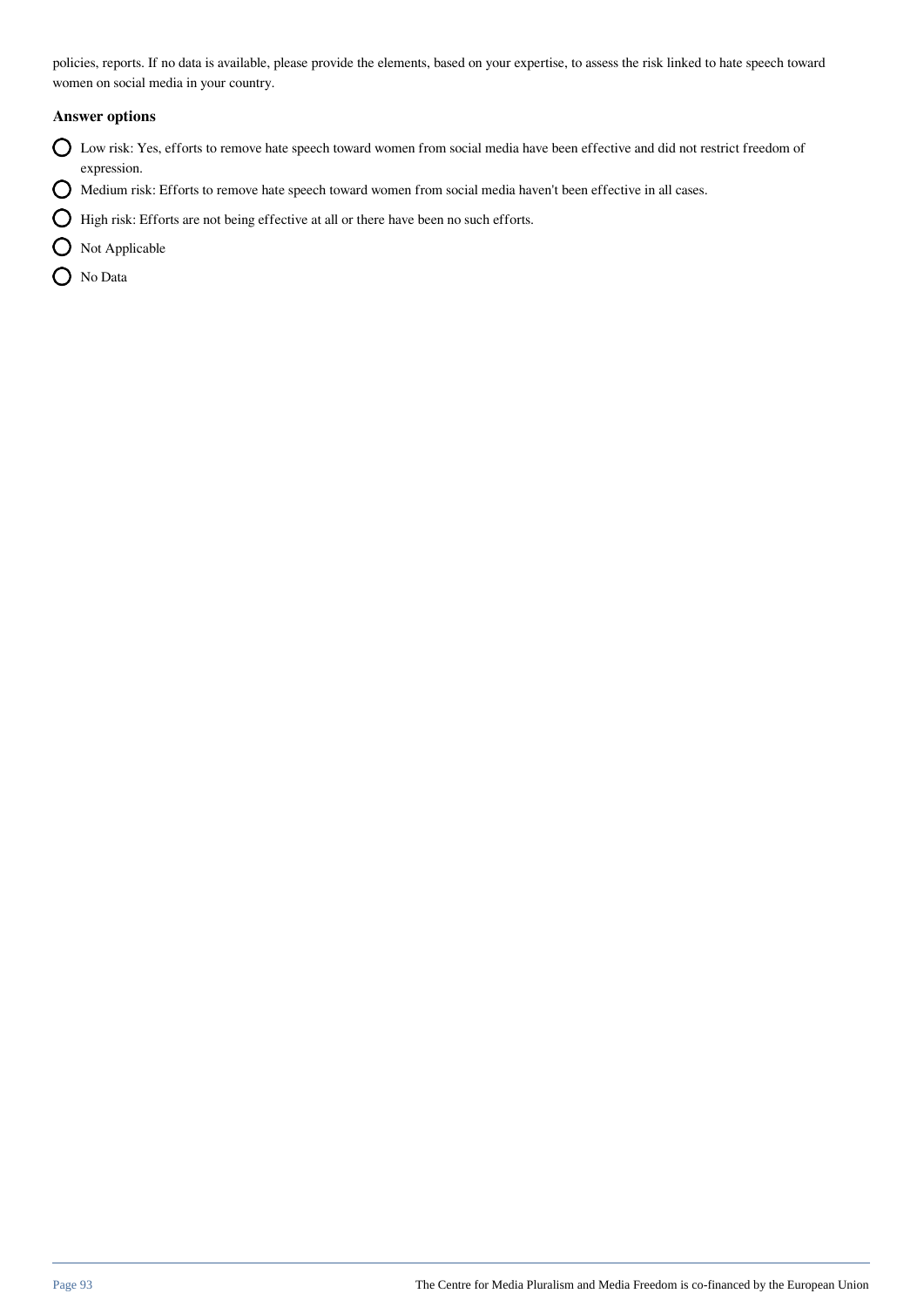# Appendix: Summary tables

| Area                          | Indicator                                                             | Subindicator                                                   | $N°$ variables | Digital        |
|-------------------------------|-----------------------------------------------------------------------|----------------------------------------------------------------|----------------|----------------|
| <b>Fundamental Protection</b> | Protection of freedom of<br>expression                                | Respect of FoE international<br>standards                      | 6              | $\theta$       |
| <b>Fundamental Protection</b> | Protection of freedom of<br>expression                                | Guarantees for FoE online                                      | 6              | 6              |
| <b>Fundamental Protection</b> | Protection of freedom of<br>expression                                | Proportionate balance between<br>protection of FoE and dignity | 3              | $\theta$       |
| <b>Fundamental Protection</b> | Protection of right to<br>information                                 | Legal protection of right to<br>information                    | 4              | $\theta$       |
| <b>Fundamental Protection</b> | Protection of right to<br>information                                 | Protection of whistleblowers                                   | 3              | $\theta$       |
| <b>Fundamental Protection</b> | Journalistic profession,<br>standards and protection                  | Working conditions                                             | 3              | $\theta$       |
| <b>Fundamental Protection</b> | Journalistic profession,<br>standards and protection                  | Physical safety                                                | 3              | $\theta$       |
| <b>Fundamental Protection</b> | Journalistic profession,<br>standards and protection                  | Life safety                                                    | 1              | $\theta$       |
| <b>Fundamental Protection</b> | Journalistic profession,<br>standards and protection                  | Digital safety                                                 | $\overline{c}$ | $\overline{c}$ |
| <b>Fundamental Protection</b> | Journalistic profession,<br>standards and protection                  | Positive obligations                                           | 3              | $\theta$       |
| <b>Fundamental Protection</b> | Journalistic profession,<br>standards and protection                  | Protection of sources                                          | $\overline{2}$ | $\theta$       |
| <b>Fundamental Protection</b> | Journalistic profession,<br>standards and protection                  | Journalism and data protection                                 | 3              | 3              |
| <b>Fundamental Protection</b> | Independence and effectiveness<br>of the media authority              | Appointment procedures                                         | 2              | $\theta$       |
| <b>Fundamental Protection</b> | Independence and effectiveness<br>of the media authority              | Competencies                                                   | 3              | $\theta$       |
| <b>Fundamental Protection</b> | Independence and effectiveness<br>of the media authority              | Independence                                                   | $\overline{c}$ | $\theta$       |
| <b>Fundamental Protection</b> | Independence and effectiveness<br>of the media authority              | Budgetary independence                                         | $\overline{c}$ | $\theta$       |
| <b>Fundamental Protection</b> | Independence and effectiveness<br>of the media authority              | Accountability                                                 | 1              | $\mathbf{0}$   |
| <b>Fundamental Protection</b> | Universal reach of traditional<br>media and access to the<br>Internet | PSM coverage                                                   | $\overline{c}$ | $\theta$       |
| <b>Fundamental Protection</b> | Universal reach of traditional<br>media and access to the<br>Internet | Broadband coverage                                             | $\mathbf{1}$   | $\mathbf{1}$   |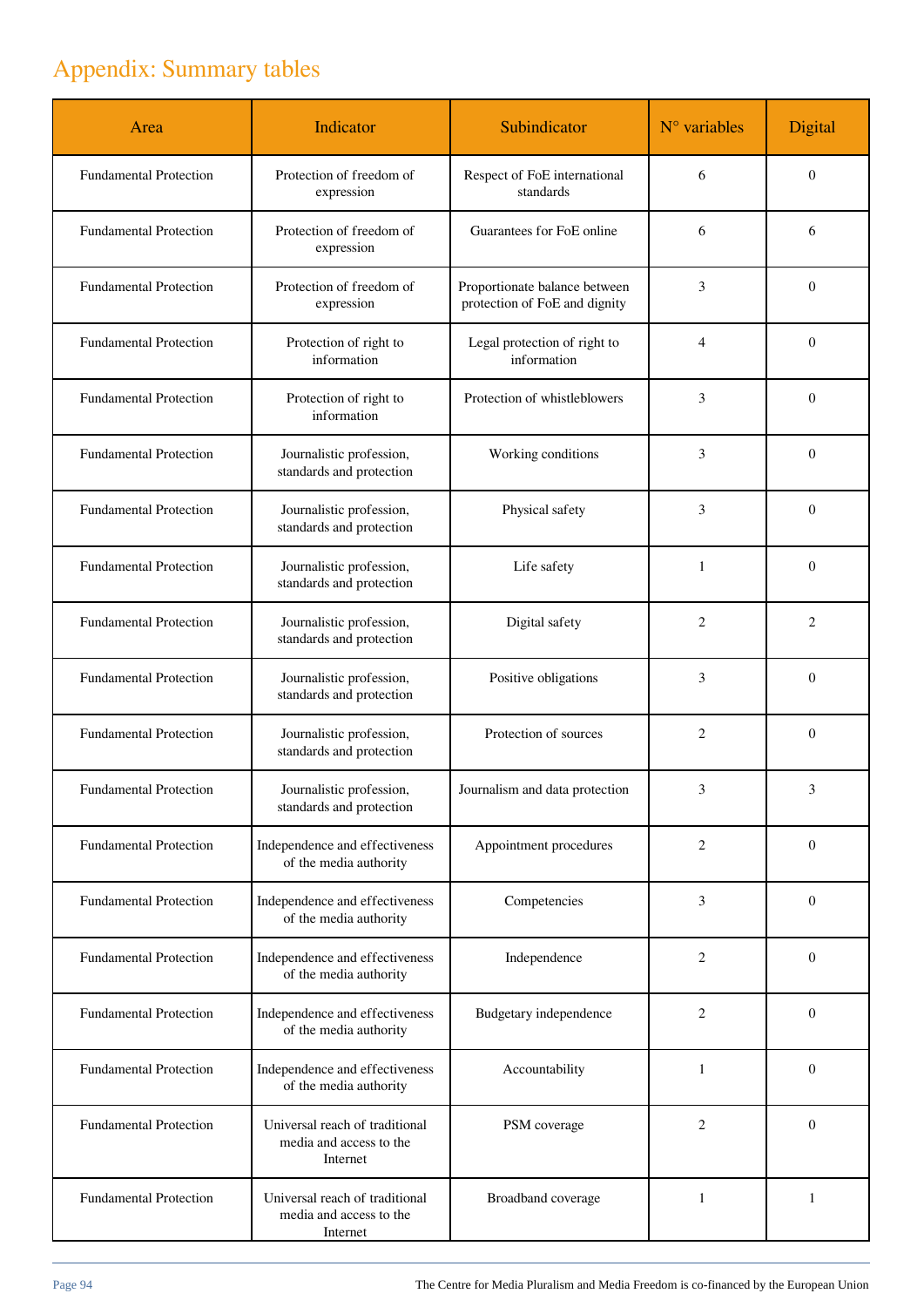| <b>Fundamental Protection</b> | Universal reach of traditional<br>media and access to the<br>Internet | Internet access                                     | 2              | $\overline{c}$   |
|-------------------------------|-----------------------------------------------------------------------|-----------------------------------------------------|----------------|------------------|
| <b>Fundamental Protection</b> | Universal reach of traditional<br>media and access to the<br>Internet | Net neutrality                                      | 3              | 3                |
| Market Plurality              | Transparency of media<br>ownership                                    | Disclosure of media ownership                       | 3              | $\Omega$         |
| Market Plurality              | Transparency of media<br>ownership                                    | Disclosure of media ownership<br>online             | 3              | 3                |
| Market Plurality              | Transparency of media<br>ownership                                    | Transparency of ultimate<br>ownership               | $\overline{2}$ | $\Omega$         |
| Market Plurality              | Transparency of media<br>ownership                                    | Transparency of ultimate<br>ownership online        | $\overline{c}$ | $\overline{2}$   |
| Market Plurality              | News media concentration                                              | Horizontal concentration -<br>Regulatory safeguards | $\overline{4}$ | $\mathbf{1}$     |
| Market Plurality              | News media concentration                                              | Horizontal concentration -<br><b>AVMS</b>           | 2              | $\Omega$         |
| Market Plurality              | News media concentration                                              | Horizontal concentration -<br>radio                 | 2              | $\theta$         |
| Market Plurality              | News media concentration                                              | Horizontal concentration -<br>newspapers            | 2              | $\theta$         |
| Market Plurality              | News media concentration                                              | Horizontal concentration -<br>digital               | $\overline{2}$ | $\overline{c}$   |
| Market Plurality              | News media concentration                                              | Cross-media concentration                           | $\overline{4}$ | $\overline{4}$   |
| Market Plurality              | Online platforms concentration<br>and competition enforcement         | Gateways to news                                    | 3              | 3                |
| Market Plurality              | Online platforms concentration<br>and competition enforcement         | Competition enforcement                             | 6              | 5                |
| Market Plurality              | Media viability                                                       | Revenue trends                                      | 8              | 3                |
| Market Plurality              | Media viability                                                       | Employment and salaries trends                      | 5              | $\boldsymbol{0}$ |
| Market Plurality              | Media viability                                                       | Public incentives to media<br>pluralism             | 2              | $\mathbf{1}$     |
| Market Plurality              | Commercial & owner influence<br>over editorial content                | Appointments and dismissals                         | $\overline{2}$ | $\boldsymbol{0}$ |
| Market Plurality              | Commercial & owner influence<br>over editorial content                | Editorial decision-making                           | 6              | 3                |
| Political Independence        | Political independence of<br>media                                    | Conflict of interest                                | $\overline{2}$ | $\boldsymbol{0}$ |
| Political Independence        | Political independence of<br>media                                    | Political control over media<br>outlets             | 5              | $\mathbf{1}$     |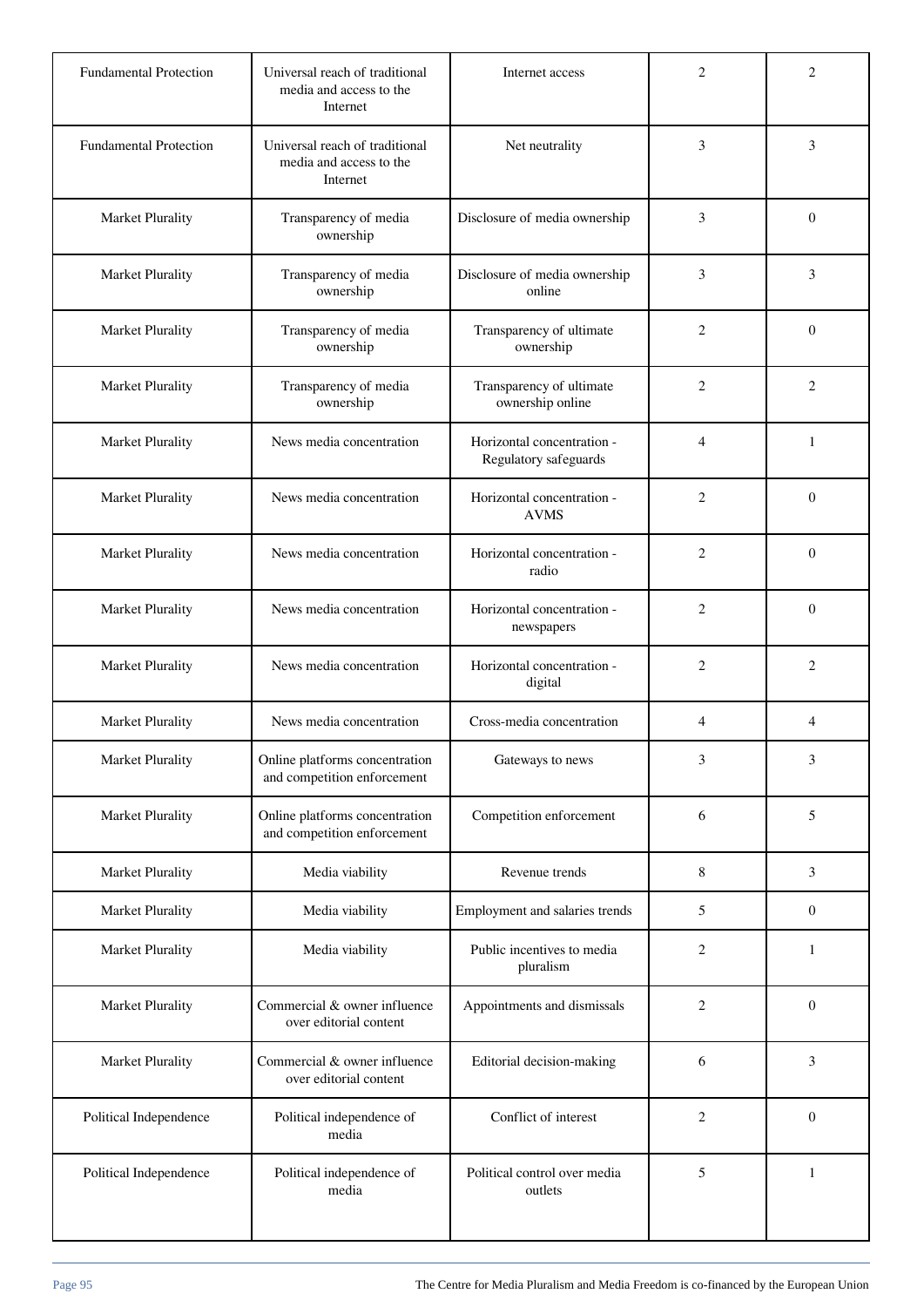| Political Independence | Political independence of<br>media                                           | Political control over news<br>agencies                | $\overline{2}$ | $\mathbf{0}$     |
|------------------------|------------------------------------------------------------------------------|--------------------------------------------------------|----------------|------------------|
| Political Independence | Editorial autonomy                                                           | Appointment of editor-in-chief                         | $\overline{2}$ | $\theta$         |
| Political Independence | Editorial autonomy                                                           | Effectiveness of self-regulation                       | 3              | $\mathbf{1}$     |
| Political Independence | Audio visual media, online<br>platforms and elections                        | PSM bias                                               | 5              | $\theta$         |
| Political Independence | Audio visual media, online<br>platforms and elections                        | Commercial audiovisual media<br>bias                   | $\overline{2}$ | $\theta$         |
| Political Independence | Audio visual media, online<br>platforms and elections                        | Rules on political advertising in<br>audiovisual media | 3              | $\theta$         |
| Political Independence | Audio visual media, online<br>platforms and elections                        | Rules on political advertising<br>online               | 6              | 5                |
| Political Independence | State regulation of resources<br>and support to media sector                 | Spectrum allocation                                    | $\overline{2}$ | $\theta$         |
| Political Independence | State regulation of resources<br>and support to media sector                 | Distribution of government<br>subsidies                | $\overline{4}$ | $\theta$         |
| Political Independence | State regulation of resources<br>and support to media sector                 | Distribution of state advertising                      | $\overline{2}$ | $\theta$         |
| Political Independence | Independence of PSM<br>governance and funding                                | PSM management board                                   | $\overline{2}$ | $\theta$         |
| Political Independence | Independence of PSM<br>governance and funding                                | PSM Director General                                   | $\overline{2}$ | $\theta$         |
| Political Independence | Independence of PSM<br>governance and funding                                | PSM funding                                            | 3              | 1                |
| Social Inclusiveness   | Access to media for minorities                                               | Access to PSM                                          | $\overline{4}$ | $\mathbf{0}$     |
| Social Inclusiveness   | Access to media for minorities                                               | Access to commercial<br>audiovisual media              | 2              | $\mathbf{0}$     |
| Social Inclusiveness   | Access to media for minorities                                               | Access to media for people<br>with disabilities        | $\overline{4}$ | $\mathbf{0}$     |
| Social Inclusiveness   | Access to media for<br>local/regional communities and<br>for community media | Access to regional/local media                         | $\overline{4}$ | $\mathbf{0}$     |
| Social Inclusiveness   | Access to media for<br>local/regional communities and<br>for community media | Access to community media                              | 4              | $\overline{0}$   |
| Social Inclusiveness   | Access to media for women                                                    | Gender equality in PSM                                 | 3              | $\mathbf{0}$     |
| Social Inclusiveness   | Access to media for women                                                    | Representation of women                                | 5              | $\overline{0}$   |
| Social Inclusiveness   | Media literacy                                                               | Media literacy policies                                | $\mathbf{1}$   | $\boldsymbol{0}$ |
| Social Inclusiveness   | Media literacy                                                               | Media literacy activities                              | $\overline{4}$ | $\theta$         |
|                        |                                                                              |                                                        |                |                  |